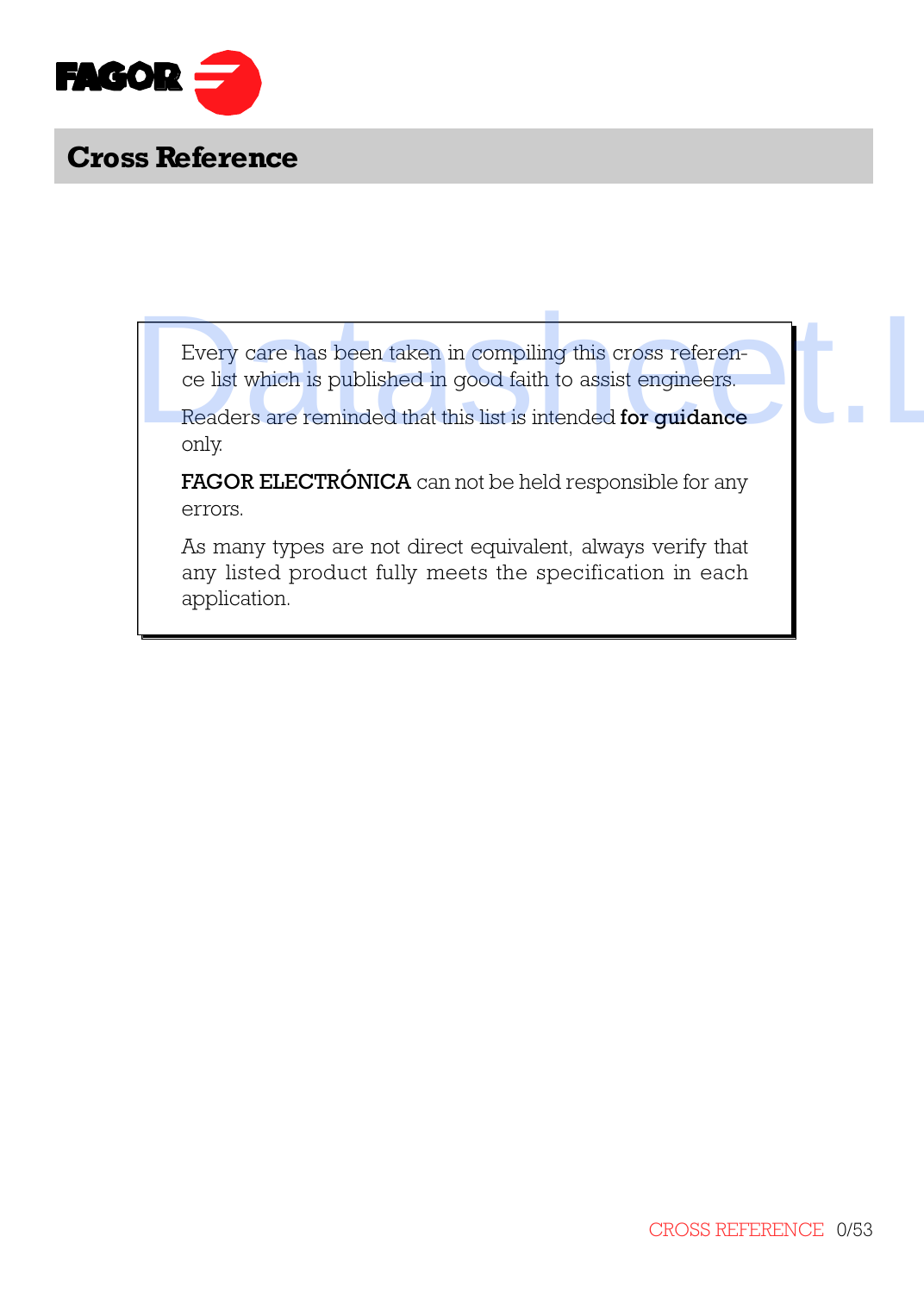

| Competitor           |                           | <b>FAGOR</b>          | Competitor  |                           | <b>FAGOR</b>         |
|----------------------|---------------------------|-----------------------|-------------|---------------------------|----------------------|
| Part Number          | Competitor                | Part Number           | Part Number | Competitor                | Part Number          |
|                      |                           |                       |             |                           |                      |
| 1.5KA10              | G.S.                      | 1.5KE10               | 1.5KE110C   | G.S./MOTO                 | 1.5KE110C            |
| 1.5KA10A             | G.S.                      | 1.5KE10A              | 1.5KE110CA  | G.S./ST/MOTO              | 1.5KE110CA           |
| 1.5KA11              | G.S.                      | 1.5KE11               | 1.5KE11A    | G.S./ST/MOTO              | 1.5KE11A             |
| 1.5KA11A             | G.S.                      | 1.5KE11A              | 1.5KE11C    | G.S./MOTO                 | 1.5KE11C             |
| 1.5KA12              | G.S.                      | 1.5KE12               | 1.5KE11CA   | G.S./ST/MOTO              | 1.5KE11CA            |
| 1.5KA12A             | G.S.                      | 1.5KE12A              | 1.5KE12     | G.S./MOTO                 | 1.5KE12              |
| 1.5KA13              | G.S.                      | 1.5KE13               | 1.5KE120    | G.S./MOTO                 | 1.5KE120             |
| 1.5KA13A             | G.S.                      | 1.5KE13A              | 1.5KE120A   | G.S./ST/MOTO              | 1.5KE120A            |
| 1.5KA15              | G.S.                      | 1.5KE15               | 1.5KE120C   | G.S./MOTO                 | 1.5KE120C            |
| 1.5KA15A             | G.S.                      | 1.5KE15A              | 1.5KE120CA  | G.S./ST/MOTO              | 1.5KE120CA           |
| 1.5KA16              | G.S.                      | 1.5KE16               | 1.5KE12A    | G.S./ST/MOTO              | 1.5KE12A             |
| 1.5KA16A             | G.S.                      | 1.5KE16A              | 1.5KE12C    | G.S./MOTO                 | 1.5KE12C             |
| 1.5KA18              | G.S.                      | 1.5KE18               | 1.5KE12CA   | G.S./ST/MOTO              | 1.5KE12CA            |
| 1.5KA18A             | G.S.                      | 1.5KE18A              | 1.5KE13     | G.S./MOTO                 | 1.5KE13              |
| 1.5KA20              | G.S.                      | 1.5KE20               | 1.5KE130    | G.S./MOTO                 | 1.5KE130             |
| 1.5KA20A             | G.S.                      | 1.5KE20A              | 1.5KE130A   | G.S./ST/MOTO              | 1.5KE130A            |
| 1.5KA22              | G.S.                      | 1.5KE22               | 1.5KE130C   | G.S./MOTO                 | 1.5KE130C            |
| 1.5KA22A             | G.S.                      | 1.5KE22A              | 1.5KE130CA  | G.S./ST/MOTO              | 1.5KE130CA           |
| 1.5KA24              | G.S.                      | 1.5KE24               | 1.5KE13A    | G.S./ST/MOTO              | 1.5KE13A             |
| 1.5KA24A             | G.S.                      | 1.5KE24A              | 1.5KE13C    | G.S./MOTO                 | 1.5KE13C             |
| 1.5KA27              | G.S.                      | 1.5KE27               | 1.5KE13CA   | G.S./ST/MOTO              | 1.5KE13CA            |
| 1.5KA27A             | G.S.                      | 1.5KE27A              | 1.5KE15     | G.S./MOTO                 | 1.5KE15              |
| 1.5KA30              | G.S.                      | 1.5KE30               | 1.5KE150    | G.S./MOTO                 | 1.5KE150             |
| 1.5KA30A             | G.S.                      | 1.5KE30A              | 1.5KE150A   | G.S./ST/MOTO              | 1.5KE150A            |
| 1.5KA33              | G.S.                      | 1.5KE33               | 1.5KE150C   | G.S./MOTO                 | 1.5KE150C            |
| 1.5KA33A             | G.S.                      | 1.5KE33A              | 1.5KE150CA  | G.S./ST/MOTO              | 1.5KE150CA           |
| 1.5KA36              | G.S.                      | 1.5KE36               | 1.5KE15A    | G.S./ST/MOTO              | 1.5KE15A             |
| 1.5KA36A             | G.S.                      | 1.5KE36A              | 1.5KE15C    | G.S./MOTO                 | 1.5KE15C             |
|                      | G.S.                      |                       | 1.5KE15CA   |                           |                      |
| 1.5KA39<br>1.5KA39A  | G.S.                      | 1.5KE39<br>1.5KE39A   | 1.5KE16     | G.S./ST/MOTO<br>G.S./MOTO | 1.5KE15CA<br>1.5KE16 |
| 1.5KA43              | G.S.                      | 1.5KE43               | 1.5KE160    | G.S./MOTO                 | 1.5KE160             |
| 1.5KA43A             | G.S.                      | 1.5KE43A              | 1.5KE160A   | G.S./ST/MOTO              | 1.5KE160A            |
| 1.5KA6.8             | G.S.                      | 1.5KE6V8              | 1.5KE160C   | G.S./MOTO                 | 1.5KE160C            |
| 1.5KA6.8A            | G.S.                      | 1.5KE6V8A             | 1.5KE160CA  | G.S./ST/MOTO              | 1.5KE160CA           |
| 1.5KA7.5             | G.S.                      | 1.5KE7V5              | 1.5KE16A    | G.S./ST/MOTO              | 1.5KE16A             |
| 1.5KA7.5A            | G.S.                      | 1.5KE7V5A             | 1.5KE16C    | G.S./MOTO                 | 1.5KE16C             |
| 1.5KA8.2             | G.S.                      | 1.5KE8V2              | 1.5KE16CA   | G.S./ST/MOTO              | 1.5KE16CA            |
| 1.5KA8.2A            | G.S.                      | 1.5KE8V2A             | 1.5KE170    | G.S./MOTO                 | 1.5KE170             |
| 1.5KA9.1             | G.S.                      | 1.5KE9V1              | 1.5KE170A   | G.S./ST/MOTO              | 1.5KE170A            |
| 1.5KA9.1A            | G.S.                      | 1.5KE9V1A             | 1.5KE170C   | G.S./MOTO                 | 1.5KE170C            |
| 1.5KE10              | G.S./MOTO                 | 1.5KE10               | 1.5KE170CA  | G.S./ST/MOTO              | 1.5KE170CA           |
| 1.5KE100             | G.S./MOTO                 | 1.5KE100              | 1.5KE18     | G.S./MOTO                 | 1.5KE18              |
| 1.5KE100A            | G.S./ST/MOTO              | 1.5KE100A             | 1.5KE180    | G.S./MOTO                 | 1.5KE180             |
| 1.5KE100C            | G.S./MOTO                 | 1.5KE100C             | 1.5KE180A   | G.S./ST/MOTO              | 1.5KE180A            |
| 1.5KE100CA           | G.S./ST/MOTO              | 1.5KE100CA            | 1.5KE180C   | G.S./MOTO                 | 1.5KE180C            |
|                      |                           |                       | 1.5KE180CA  | G.S./ST/MOTO              | 1.5KE180CA           |
| 1.5KE10A<br>1.5KE10C | G.S./ST/MOTO<br>G.S./MOTO | 1.5KE10A              | 1.5KE18A    | G.S./ST/MOTO              | 1.5KE18A             |
| 1.5KE10CA            | G.S./ST/MOTO              | 1.5KE10C<br>1.5KE10CA | 1.5KE18C    | G.S./MOTO                 | 1.5KE18C             |
| 1.5KE11              | G.S./MOTO                 | 1.5KE11               | 1.5KE18CA   | G.S./ST/MOTO              | 1.5KE18CA            |
| 1.5KE110             | G.S./MOTO                 | 1.5KE110              | 1.5KE20     | G.S./MOTO                 | 1.5KE20              |
| 1.5KE110A            | G.S./ST/MOTO              | 1.5KE110A             | 1.5KE200    | G.S./MOTO                 | 1.5KE200             |
|                      |                           |                       |             |                           |                      |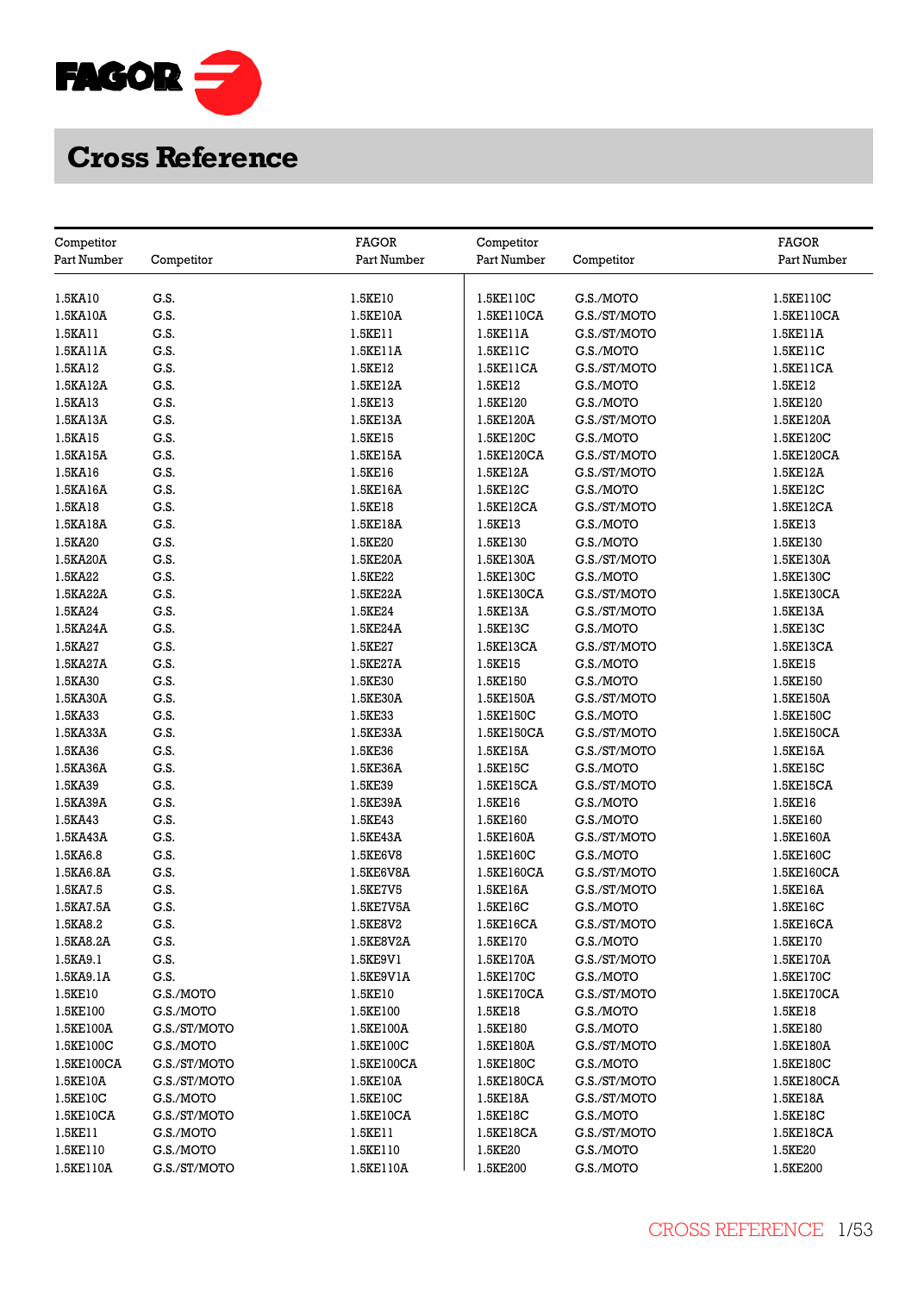

| Competitor  |              | <b>FAGOR</b> | Competitor  |              | <b>FAGOR</b> |
|-------------|--------------|--------------|-------------|--------------|--------------|
| Part Number | Competitor   | Part Number  | Part Number | Competitor   | Part Number  |
| 1.5KE200A   | G.S./ST/MOTO | 1.5KE200A    | 1.5KE400A   | G.S./ST      | 1.5KE400A    |
| 1.5KE200C   | G.S./MOTO    | 1.5KE200C    | 1.5KE400C   | G.S.         | 1.5KE400C    |
| 1.5KE200CA  | G.S./ST/MOTO | 1.5KE200CA   | 1.5KE400CA  | G.S./ST      | 1.5KE400CA   |
| 1.5KE20A    | G.S./ST/MOTO | 1.5KE20A     | 1.5KE43     | G.S./MOTO    | 1.5KE43      |
| 1.5KE20C    | G.S./MOTO    | 1.5KE20C     | 1.5KE43A    | G.S./ST/MOTO | 1.5KE43A     |
|             |              |              |             |              |              |
| 1.5KE20CA   | G.S./ST/MOTO | 1.5KE20CA    | 1.5KE43C    | G.S./MOTO    | 1.5KE43C     |
| 1.5KE22     | G.S./MOTO    | 1.5KE22      | 1.5KE43CA   | G.S./ST/MOTO | 1.5KE43CA    |
| 1.5KE220    | G.S./MOTO    | 1.5KE220     | 1.5KE440    | G.S.         | 1.5KE440     |
| 1.5KE220A   | G.S./ST/MOTO | 1.5KE220A    | 1.5KE440A   | G.S./ST      | 1.5KE440A    |
| 1.5KE220C   | G.S./MOTO    | 1.5KE220C    | 1.5KE440C   | G.S.         | 1.5KE440C    |
| 1.5KE220CA  | G.S./ST/MOTO | 1.5KE220CA   | 1.5KE440CA  | G.S./ST      | 1.5KE440CA   |
| 1.5KE22A    | G.S./ST/MOTO | 1.5KE22A     | 1.5KE47     | G.S./MOTO    | 1.5KE47      |
| 1.5KE22C    | G.S./MOTO    | 1.5KE22C     | 1.5KE47A    | G.S./ST/MOTO | 1.5KE47A     |
| 1.5KE22CA   | G.S./ST/MOTO | 1.5KE22CA    | 1.5KE47C    | G.S./MOTO    | 1.5KE47C     |
| 1.5KE24     | G.S./MOTO    | 1.5KE24      | 1.5KE47CA   | G.S./ST/MOTO | 1.5KE47CA    |
| 1.5KE24A    | G.S./ST/MOTO | 1.5KE24A     | 1.5KE51     | G.S./MOTO    | 1.5KE51      |
| 1.5KE24C    | G.S./MOTO    | 1.5KE24C     | 1.5KE51A    | G.S./ST/MOTO | 1.5KE51A     |
| 1.5KE24CA   | G.S./ST/MOTO | 1.5KE24CA    | 1.5KE51C    | G.S./MOTO    | 1.5KE51C     |
| 1.5KE250    | G.S./MOTO    | 1.5KE250     | 1.5KE51CA   | G.S./ST/MOTO | 1.5KE51CA    |
| 1.5KE250A   | G.S./ST/MOTO | 1.5KE250A    | 1.5KE56     | G.S./MOTO    | 1.5KE56      |
| 1.5KE250C   | G.S./MOTO    | 1.5KE250C    | 1.5KE56A    | G.S./ST/MOTO | 1.5KE56A     |
| 1.5KE250CA  | G.S./ST/MOTO | 1.5KE250CA   | 1.5KE56C    | G.S./MOTO    | 1.5KE56C     |
| 1.5KE27     | G.S./MOTO    | 1.5KE27      | 1.5KE56CA   | G.S./ST/MOTO | 1.5KE56CA    |
| 1.5KE27A    | G.S./ST/MOTO | 1.5KE27A     | 1.5KE6.8    | G.S./MOTO    | 1.5KE6V8     |
| 1.5KE27C    | G.S./MOTO    | 1.5KE27C     | 1.5KE6.8A   | G.S./MOTO    | 1.5KE6V8A    |
| 1.5KE27CA   | G.S./ST/MOTO | 1.5KE27CA    | 1.5KE6.8C   | G.S./MOTO    | 1.5KE6V8C    |
| 1.5KE30     | G.S./MOTO    | 1.5KE30      | 1.5KE6.8CA  | G.S./MOTO    | 1.5KE6V8CA   |
| 1.5KE300    | G.S.         | 1.5KE300     | 1.5KE62     | G.S./MOTO    | 1.5KE62      |
| 1.5KE300A   | G.S./ST      | 1.5KE300A    | 1.5KE62A    | G.S./ST/MOTO | 1.5KE62A     |
| 1.5KE300C   | G.S.         | 1.5KE300C    | 1.5KE62C    | G.S./MOTO    | 1.5KE62C     |
| 1.5KE300CA  | G.S./ST      | 1.5KE300CA   | 1.5KE62CA   | G.S./ST/MOTO | 1.5KE62CA    |
| 1.5KE30A    | G.S./ST/MOTO | 1.5KE30A     | 1.5KE68     | G.S./MOTO    | 1.5KE68      |
| 1.5KE30C    | G.S./MOTO    | 1.5KE30C     | 1.5KE68A    | G.S./ST/MOTO | 1.5KE68A     |
| 1.5KE30CA   | G.S./ST/MOTO | 1.5KE30CA    | 1.5KE68C    | G.S./MOTO    | 1.5KE68C     |
| 1.5KE33     | G.S./MOTO    | 1.5KE33      | 1.5KE68CA   | G.S./ST/MOTO | 1.5KE68CA    |
| 1.5KE33A    | G.S./ST/MOTO | 1.5KE33A     | 1.5KE6V8A   | ST           | 1.5KE6V8A    |
| 1.5KE33C    | G.S./MOTO    | 1.5KE33C     | 1.5KE6V8CA  | ST           | 1.5KE6V8CA   |
| 1.5KE33CA   | G.S./ST/MOTO | 1.5KE33CA    | 1.5KE7.5    | G.S./MOTO    | 1.5KE7V5     |
| 1.5KE350    | G.S.         | 1.5KE350     | 1.5KE7.5A   | G.S./MOTO    | 1.5KE7V5A    |
|             |              |              |             |              |              |
| 1.5KE350A   | G.S./ST      | 1.5KE350A    | 1.5KE7.5C   | G.S./MOTO    | 1.5KE7V5C    |
| 1.5KE350C   | G.S.         | 1.5KE350C    | 1.5KE7.5CA  | G.S./MOTO    | 1.5KE7V5CA   |
| 1.5KE350CA  | G.S./ST      | 1.5KE350CA   | 1.5KE75     | G.S./MOTO    | 1.5KE75      |
| 1.5KE36     | G.S./MOTO    | 1.5KE36      | 1.5KE75A    | G.S./ST/MOTO | 1.5KE75A     |
| 1.5KE36A    | G.S./ST/MOTO | 1.5KE36A     | 1.5KE75C    | G.S./MOTO    | 1.5KE75C     |
| 1.5KE36C    | G.S./MOTO    | 1.5KE36C     | 1.5KE75CA   | G.S./ST/MOTO | 1.5KE75CA    |
| 1.5KE36CA   | G.S./ST/MOTO | 1.5KE36CA    | 1.5KE7V5A   | ST           | 1.5KE7V5A    |
| 1.5KE39     | G.S./MOTO    | 1.5KE39      | 1.5KE7V5CA  | ST           | 1.5KE7V5CA   |
| 1.5KE39A    | G.S./ST/MOTO | 1.5KE39A     | 1.5KE8.2    | G.S./MOTO    | 1.5KE8V2     |
| 1.5KE39C    | G.S./MOTO    | 1.5KE39C     | 1.5KE8.2A   | G.S./MOTO    | 1.5KE8V2A    |
| 1.5KE39CA   | G.S./ST/MOTO | 1.5KE39CA    | 1.5KE8.2C   | G.S./MOTO    | 1.5KE8V2C    |
| 1.5KE400    | G.S.         | 1.5KE400     | 1.5KE8.2CA  | G.S./MOTO    | 1.5KE8V2CA   |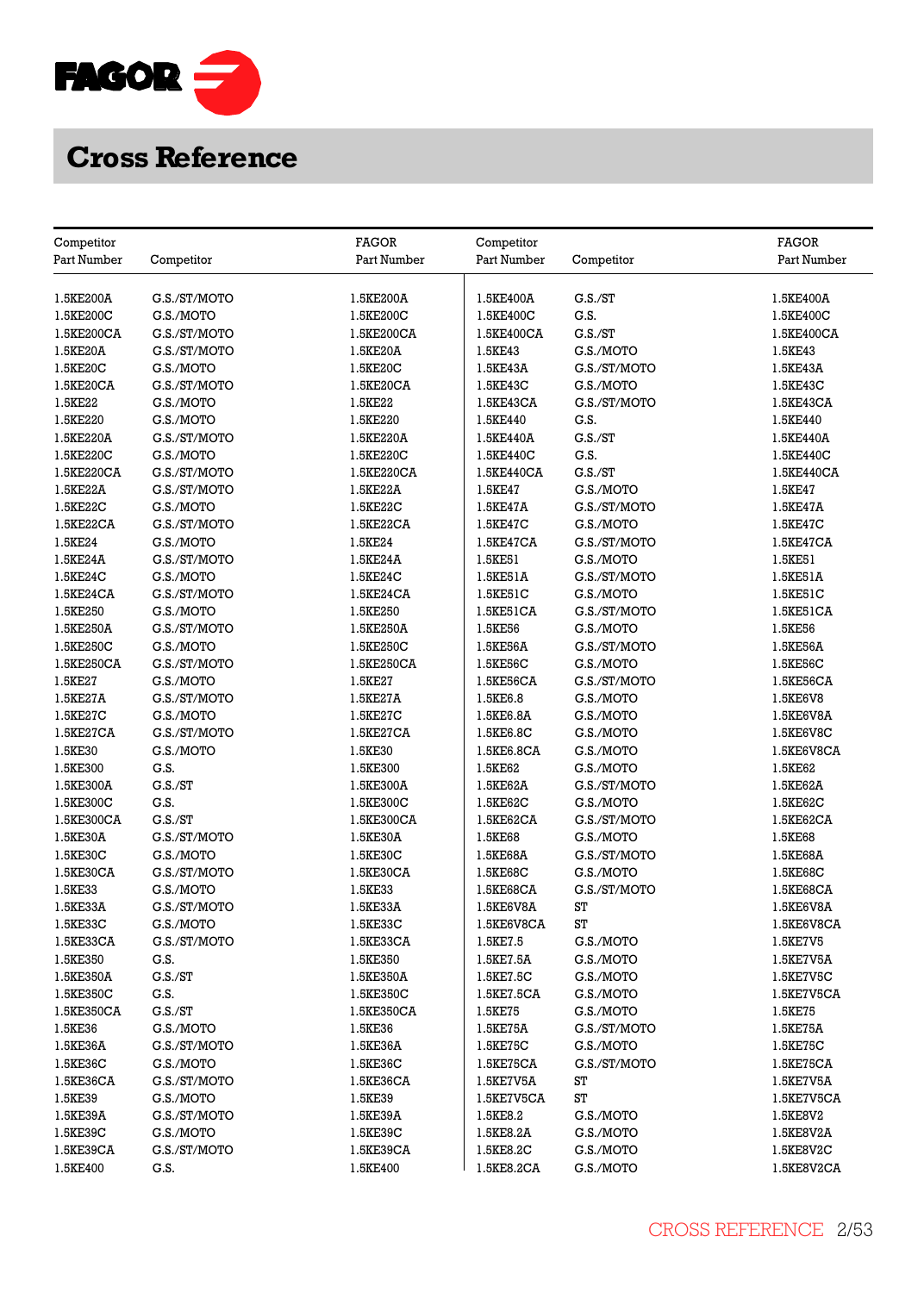

|                           |              | <b>FAGOR</b> |                           |            | <b>FAGOR</b>       |
|---------------------------|--------------|--------------|---------------------------|------------|--------------------|
| Competitor<br>Part Number |              | Part Number  | Competitor<br>Part Number |            | Part Number        |
|                           | Competitor   |              |                           | Competitor |                    |
| 1.5KE82                   | G.S./MOTO    | 1.5KE82      | 10BF10                    | I.R.       | <b>FUES1B</b>      |
| 1.5KE82A                  | G.S./ST/MOTO | 1.5KE82A     | 10BF100                   | I.R.       | <b>FUF1M</b>       |
| 1.5KE82C                  | G.S./MOTO    | 1.5KE82C     | 10BF20                    | I.R.       | <b>FUES1D</b>      |
| 1.5KE82CA                 | G.S./ST/MOTO | 1.5KE82CA    | 10BF40                    | I.R.       | <b>FES1G</b>       |
| 1.5KE8V2A                 | ST           | 1.5KE8V2A    | 10BF60                    | I.R.       | FES1J              |
| 1.5KE8V2CA                | ST           | 1.5KE8V2CA   | 10BF80                    | I.R.       |                    |
|                           | G.S./MOTO    |              | 10BQ015                   | I.R.       | FUFIK<br>FSS12     |
| 1.5KE9.1                  | G.S./MOTO    | 1.5KE9V1     |                           | I.R.       | <b>FSS14</b>       |
| 1.5KE9.1A                 |              | 1.5KE9V1A    | 10BQ040                   |            |                    |
| 1.5KE9.1C                 | G.S./MOTO    | 1.5KE9V1C    | 10BQ060                   | I.R.       | FSS16              |
| 1.5KE9.1CA                | G.S./MOTO    | 1.5KE9V1CA   | 10DF1                     | I.R.       | IN4934             |
| 1.5KE91                   | G.S./MOTO    | 1.5KE91      | 10DF2                     | I.R.       | 1N4935             |
| 1.5KE91A                  | G.S./ST/MOTO | 1.5KE91A     | 10DF4                     | I.R.       | 1N4936             |
| 1.5KE91C                  | G.S./MOTO    | 1.5KE91C     | 10DF6                     | I.R.       | 1N4937             |
| 1.5KE91CA                 | G.S./ST/MOTO | 1.5KE91CA    | 10DF8                     | I.R.       | <b>FUF4006</b>     |
| 1.5KE9V1A                 | ST           | 1.5KE9V1A    | 10MF2                     | I.R.       | <b>FES1D</b>       |
| 1.5KE9V1CA                | ST           | 1.5KE9V1CA   | 10MQ040                   | I.R.       | <b>FSS14</b>       |
| 1.5SMC10AT3               | MOTO         | 1.5SMC10A    | 10MQ060                   | I.R.       | FSS16              |
| 1.5SMC11AT3               | MOTO         | 1.5SMC11A    | 11DF1                     | I.R.       | EGP10B             |
| 1.5SMC12AT3               | MOTO         | 1.5SMC12A    | 11DF2                     | I.R.       | EGP10D             |
| 1.5SMC13AT3               | MOTO         | 1.5SMC13A    | 11DF3                     | I.R.       | EGP10F             |
| 1.5SMC15AT3               | <b>MOTO</b>  | 1.5SMC15A    | 11DF4                     | I.R.       | EGP10G             |
| 1.5SMC16AT3               | MOTO         | 1.5SMC16A    | 11DQ03                    | I.R.       | SB130              |
| 1.5SMC18AT3               | MOTO         | 1.5SMC18A    | 11DQ04                    | I.R.       | SB140              |
| 1.5SMC20AT3               | MOTO         | 1.5SMC20A    | 11DQ05                    | I.R.       | <b>SB150</b>       |
| 1.5SMC22AT3               | MOTO         | 1.5SMC22A    | 11DQ06                    | I.R.       | <b>SB160</b>       |
| 1.5SMC24AT3               | MOTO         | 1.5SMC24A    | 15MQ040                   | I.R.       | <b>FSS14</b>       |
| 1.5SMC27AT3               | MOTO         | 1.5SMC27A    | 18DB10A                   | I.R.       | FBI2M5S2           |
| 1.5SMC30AT3               | MOTO         | 1.5SMC30A    | 18DB1A                    | I.R.       | FBI2B5S2           |
| 1.5SMC33AT3               | MOTO         | 1.5SMC33A    | 18DB2A                    | I.R.       | FBI2D5S2           |
| 1.5SMC36AT3               | MOTO         | 1.5SMC36A    | 18DB6A                    | I.R.       | <b>FBI2J5S2</b>    |
| 1.5SMC39AT3               | MOTO         | 1.5SMC39A    | 18DB8A                    | I.R.       | FBI2L5S2           |
| 1.5SMC43AT3               | <b>MOTO</b>  | 1.5SMC43A    | 1B005                     | I.R.       | DF02M              |
| 1.5SMC47AT3               | MOTO         | 1.5SMC47A    | 1B005S                    | I.R.       | 1SMZG06GP          |
| 1.5SMC51AT3               | MOTO         | 1.5SMC51A    | 1B01                      | I.R.       | DF02M              |
| 1.5SMC56AT3               | MOTO         | 1.5SMC56A    | 1B01S                     | I.R.       | 1SMZG06GP          |
| 1.5SMC6.8AT3              | MOTO         | 1.5SMC6V8A   | 1B02                      | I.R.       | DF02M              |
| 1.5SMC62AT3               | MOTO         | 1.5SMC62A    | 1B02S                     | I.R.       | 1SMZG06GP          |
| 1.5SMC68AT3               | MOTO         | 1.5SMC68A    | 1B04                      | I.R.       | DF04M              |
| 1.5SMC7.5AT3              | MOTO         | 1.5SMC7V5A   | 1B04S                     | I.R.       | 1SMZG06GP          |
| 1.5SMC75AT3               | MOTO         | 1.5SMC75A    | 1B06                      | I.R.       | DF06M              |
| 1.5SMC8.2AT3              | MOTO         | 1.5SMC8V2A   | 1B06S                     | I.R.       | 1SMZG06GP          |
| 1.5SMC82AT3               | <b>MOTO</b>  | 1.5SMC82A    | 1B08                      | I.R.       | DF08M              |
| 1.5SMC9.1AT3              | MOTO         | 1.5SMC9V1A   | 1KAB100E                  | I.R.       | W10F               |
| 1.5SMC91AT3               | MOTO         | 1.5SMC91A    | 1KAB10E                   | I.R.       | W01F               |
| 100JB05L                  | I.R.         | FB1000       | 1KAB20E                   | I.R.       | W02F               |
| 100JB10L                  | I.R.         | FB1010       | 1KAB40E                   | I.R.       | W04F               |
| 100JB1L                   | I.R.         | FB1001       | 1KAB5E                    | I.R.       | W005F              |
| 100JB2L                   | I.R.         | FB1002       | 1KAB60E                   | I.R.       | W06F               |
| 100JB4L                   | I.R.         | FB1004       | 1KAB80E                   | I.R.       | W08F               |
| 100JB6L                   | I.R.         | FB1006       | 1M110ZS10                 | MOTO       | <b>BZX85C110GP</b> |
| 100JB8L                   | I.R.         | FB1008       | 1M110ZS5                  | MOTO       | BZX85C110GP        |
|                           |              |              |                           |            |                    |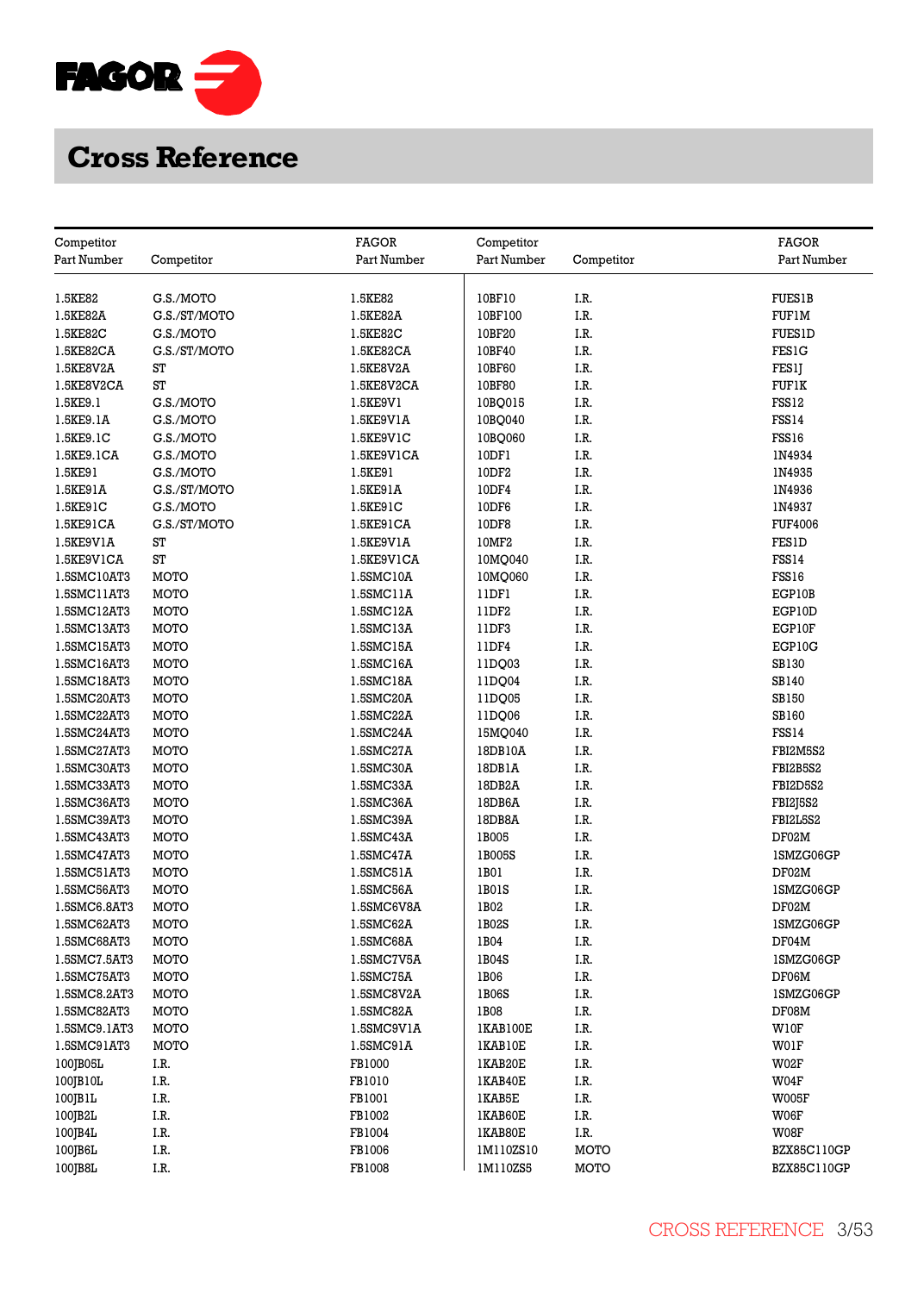

| Competitor  |                | <b>FAGOR</b>       | Competitor        |                                 | <b>FAGOR</b>             |
|-------------|----------------|--------------------|-------------------|---------------------------------|--------------------------|
| Part Number | Competitor     | Part Number        | Part Number       | Competitor                      | Part Number              |
|             |                |                    |                   |                                 |                          |
| 1M120ZS10   | MOTO           | <b>BZX85C120GP</b> | IN4248            | G.S.                            | GP10K                    |
| 1M120ZS5    | MOTO           | BZX85C120GP        | 1N4248GP          | G.S.                            | 1N4006GP                 |
| 1M130ZS10   | MOTO           | BZX85C130GP        | 1N4249            | G.S.                            | GP10M                    |
| 1M130ZS5    | MOTO           | BZX85C130GP        | 1N4249GP          | G.S.                            | 1N4007GP                 |
| 1M150ZS10   | MOTO           | <b>BZX85C150GP</b> | 1N4383GP          | G.S.                            | BYW27-200                |
| 1M150ZS5    | MOTO           | BZX85C150GP        | 1N4384GP          | G.S.                            | BYW27-400                |
| 1M160ZS10   | MOTO           | BZX85C160GP        | 1N4385GP          | G.S.                            | BYW27-600                |
| 1M160ZS5    | MOTO           | BZX85C160GP        | 1N4585GP          | G.S.                            | BYW27-800                |
| 1M180ZS10   | MOTO           | <b>BZX85C180GP</b> | 1N4586GP          | G.S.                            | BYW27-1000               |
| 1M180ZS5    | MOTO           | <b>BZX85C180GP</b> | 1N4728            | MOTO                            | BZX85C3V3GP              |
| 1M200ZS10   | MOTO           | <b>BZX85C200GP</b> | 1N4728A           | PHIL/TFK/MOTO                   | BZX85C3V3GP              |
| 1M200ZS5    | MOTO           | <b>BZX85C200GP</b> | 1N4728C           | MOTO                            | BZX85C3V3GP              |
| 1N3611GP    | G.S.           | 1N4003GP           | 1N4728D           | MOTO                            | BZX85C3V3GP              |
| 1N3612GP    | G.S.           | 1N4004GP           | 1N4729            | MOTO                            | BZX85C3V6GP              |
| 1N3613GP    | G.S.           | 1N4005GP           | 1N4729A           | PHIL/TFK/MOTO                   | BZX85C3V6GP              |
| 1N3614GP    | G.S.           | 1N4006GP           | 1N4729C           | <b>MOTO</b>                     | BZX85C3V6GP              |
| 1N3957GP    | G.S.           | 1N4007GP           | 1N4730            | MOTO                            | BZX85C3V9GP              |
| 1N4001      | G.S./MOTO/I.R. | 1N4001GP           | 1N4730A           | PHIL/TFK/MOTO                   | BZX85C3V9GP              |
| 1N4001G     | PHIL           | 1N4001GP           | 1N4731            | G.S./MOTO                       | BZX85C4V3GP              |
| 1N4001GP    | G.S.           | 1N4001GP           | 1N4731A           | G.S./PHIL/TFK/MOTO              | BZX85C4V3GP              |
| 1N4001ID    | PHIL           | 1N4001GP           | 1N4732            | G.S./MOTO                       | BZX85C4V7GP              |
| 1N4002      | G.S./MOTO/I.R. | 1N4002GP           | 1N4732A           | G.S./PHIL/TFK/MOTO              | BZX85C4V7GP              |
| 1N4002G     | PHIL           | 1N4002GP           | 1N4733            | G.S./MOTO                       | BZX85C5V1GP              |
| 1N4002GP    | G.S.           | 1N4002GP           | 1N4733A           | G.S./PHIL/TFK/MOTO              | BZX85C5V1GP              |
| 1N4002ID    | PHIL           | 1N4002GP           | 1N4734            | G.S./MOTO                       | BZX85C5V6GP              |
| 1N4003      | G.S./MOTO/I.R. | 1N4003GP           | 1N4734A           | G.S./PHIL/TFK/MOTO              | BZX85C5V6GP              |
| 1N4003G     | PHIL           | 1N4003GP           | 1N4735            | G.S./MOTO                       | BZX85C6V2GP              |
| 1N4003GP    | G.S.           | 1N4003GP           | 1N4735A           | G.S./PHIL/TFK/MOTO              | BZX85C6V2GP              |
| 1N4003ID    | PHIL           | 1N4003GP           | 1N4736            | G.S.                            | BZX85C6V8GP              |
| 1N4004      | G.S./MOTO/I.R. | 1N4004GP           | 1N4740            | G.S./MOTO                       | BZX85C10GP               |
| 1N4004G     | PHIL           | 1N4004GP           | 1N4740A           | G.S./PHIL/TFK/MOTO              | BZX85C10GP               |
| 1N4004GP    | G.S.           | 1N4004GP           | 1N4741            | G.S./MOTO                       | BZX85C11GP               |
| 1N4004ID    | PHIL           | 1N4004GP           | 1N4741A           | G.S./PHIL/TFK/MOTO              | BZX85C11GP               |
| 1N4005      | G.S./MOTO/I.R. | 1N4005GP           | 1N4742            | G.S./MOTO                       | BZX85C12GP               |
| 1N4005G     | PHIL           | 1N4005GP           | 1N4742A           | G.S./PHIL/TFK/MOTO              | BZX85C12GP               |
| 1N4005GP    | G.S.           | 1N4005GP           | 1N4743            | G.S./MOTO                       | BZX85C13GP               |
| 1N4005ID    | PHIL           | 1N4005GP           | 1N4743A           | G.S./PHIL/TFK/MOTO              | BZX85C13GP               |
| 1N4006      | G.S./MOTO/I.R. | 1N4006GP           | 1N4744            | G.S./MOTO                       | BZX85C15GP               |
| 1N4006G     | PHIL           | 1N4006GP           | 1N4744A           | G.S./PHIL/TFK/MOTO              | BZX85C15GP               |
| 1N4006GP    | G.S.           | 1N4006GP           | 1N4745            | G.S./MOTO                       | BZX85C16GP               |
| 1N4006ID    | PHIL           | 1N4006GP           | 1N4745A           | G.S./PHIL/TFK/MOTO              | BZX85C16GP               |
| 1N4007      | G.S./MOTO/I.R. | 1N4007GP           | IN4746            | G.S./MOTO                       | BZX85C18GP               |
| 1N4007G     | PHIL           | 1N4007GP           | 1N4746A           | G.S./PHIL/TFK/MOTO              | BZX85C18GP               |
| 1N4007GP    | G.S.           | 1N4007GP           | 1N4747            | G.S./MOTO                       | BZX85C20GP               |
|             | PHIL           |                    |                   |                                 |                          |
| 1N4007ID    | G.S.           | 1N4007GP<br>GP10D  | 1N4747A<br>1N4748 | G.S./PHIL/TFK/MOTO<br>G.S./MOTO | BZX85C20GP<br>BZX85C22GP |
| 1N4245      |                |                    |                   |                                 |                          |
| 1N4245GP    | G.S.           | 1N4003GP           | 1N4748A           | G.S./PHIL/TFK/MOTO              | BZX85C22GP               |
| 1N4246      | G.S.           | GP10G              | 1N4749            | G.S./MOTO                       | BZX85C24GP               |
| 1N4246GP    | G.S.           | 1N4004GP           | 1N4749A           | G.S./PHIL/TFK/MOTO              | BZX85C24GP               |
| IN4247      | G.S.           | GP10J              | 1N4750            | G.S./MOTO                       | BZX85C27GP               |
| 1N4247GP    | G.S.           | 1N4005GP           | 1N4750A           | G.S./TFK/MOTO                   | BZX85C27GP               |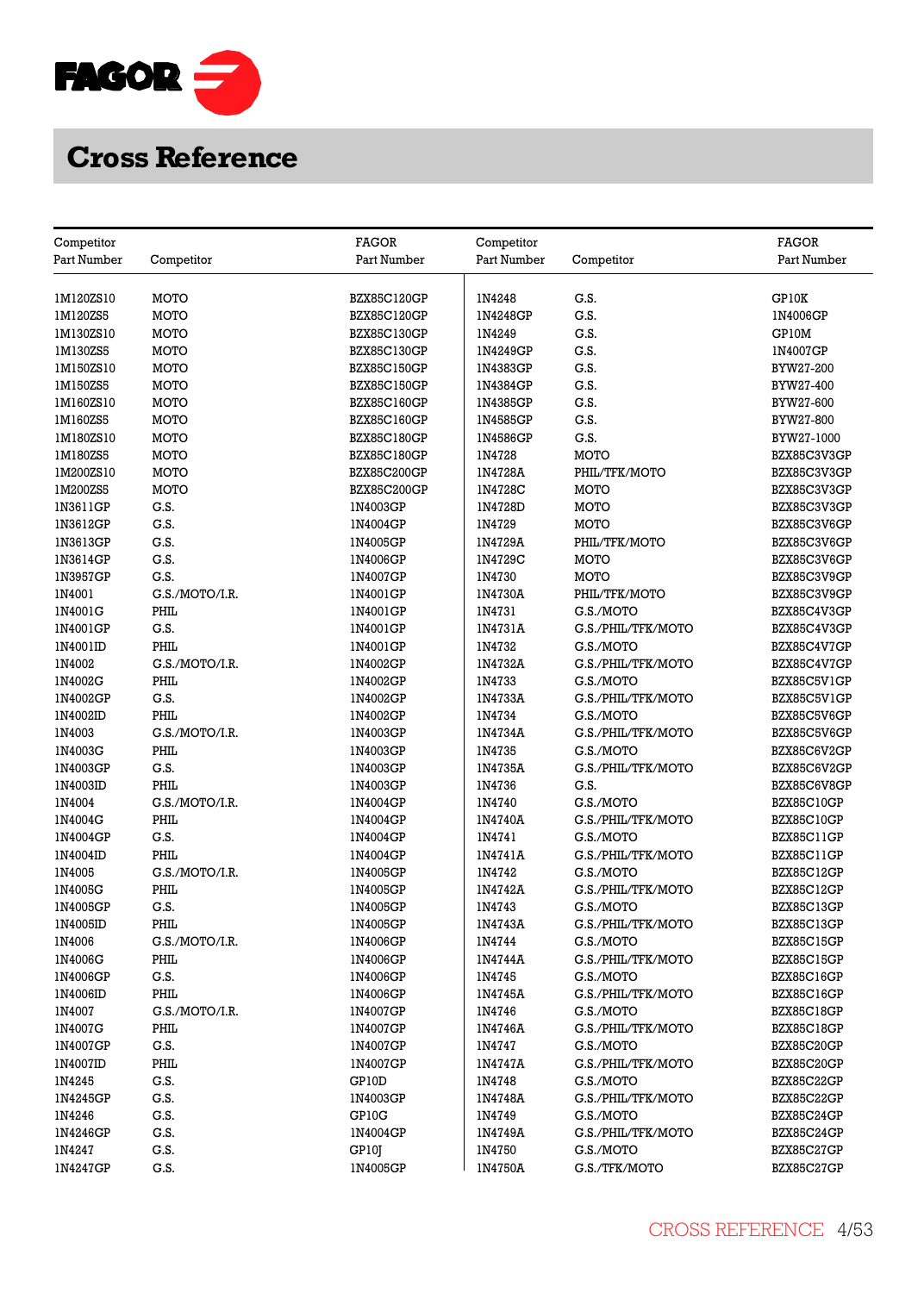

| Competitor    |               | <b>FAGOR</b>       | Competitor     |               | <b>FAGOR</b>   |
|---------------|---------------|--------------------|----------------|---------------|----------------|
| Part Number   | Competitor    | Part Number        | Part Number    | Competitor    | Part Number    |
|               |               |                    |                |               |                |
| 1N4751        | G.S./MOTO     | BZX85C30GP         | 1N5060GP       | G.S.          | BYW27-400      |
| 1N4751A       | G.S./TFK/MOTO | BZX85C30GP         | 1N5061         | G.S./PHIL/TFK | GP15J          |
| 1N4752        | G.S./MOTO     | BZX85C33GP         | 1N5061GP       | G.S.          | BYW27-600      |
| 1N4752A       | G.S./TFK/MOTO | BZX85C33GP         | 1N5062         | G.S./PHIL/TFK | GP15K          |
| 1N4753        | G.S./MOTO     | BZX85C36GP         | 1N5062GP       | G.S.          | BYW27-800      |
| 1N4753A       | G.S./TFK/MOTO | BZX85C36GP         | 1N5333B        | MOTO          | 1N5333B        |
| 1N4754        | G.S./MOTO     | BZX85C39GP         | 1N5334B        | ST/MOTO       | 1N5334B        |
| 1N4754A       | G.S./TFK/MOTO | BZX85C39GP         | 1N5335B        | ST/MOTO       | 1N5335B        |
| 1N4755        | G.S./MOTO     | BZX85C43GP         | 1N5336B        | ST/MOTO       | 1N5336B        |
| 1N4755A       | G.S./TFK/MOTO | BZX85C43GP         | 1N5337B        | ST/MOTO       | 1N5337B        |
| 1N4756        | G.S./MOTO     | BZX85C47GP         | 1N5338B        | ST/MOTO       | 1N5338B        |
| 1N4756A       | G.S./TFK/MOTO | BZX85C47GP         | 1N5339B        | ST/MOTO       | 1N5339B        |
| IN4757        | G.S./MOTO     | BZX85C51GP         | 1N5340B        | ST/MOTO       | 1N5340B        |
| 1N4757A       | G.S./TFK/MOTO | BZX85C51GP         | 1N5341B        | ST/MOTO       | 1N5341B        |
| 1N4758        | G.S./MOTO     | BZX85C56GP         | 1N5342B        | ST/MOTO       | 1N5342B        |
| 1N4758A       | G.S./TFK/MOTO | BZX85C56GP         | 1N5343B        | ST/MOTO       | <b>IN5343B</b> |
| 1N4759        | G.S./MOTO     | BZX85C62GP         | 1N5344B        | ST/MOTO       | 1N5344B        |
| 1N4759A       | G.S./TFK/MOTO | BZX85C62GP         | 1N5345B        | ST/MOTO       | 1N5345B        |
| 1N4760        | G.S./MOTO     | BZX85C68GP         | 1N5346B        | ST/MOTO       | 1N5346B        |
| 1N4760A       | G.S./TFK/MOTO | BZX85C68GP         | 1N5347B        | ST/MOTO       | 1N5347B        |
| 1N4761        | G.S./MOTO     | BZX85C75GP         | 1N5348B        | ST/MOTO       | 1N5348B        |
| 1N4761A       | G.S./TFK/MOTO | BZX85C75GP         | 1N5349B        | ST/MOTO       | 1N5349B        |
| IN4762        | G.S./MOTO     | BZX85C82GP         | 1N5350B        | ST/MOTO       | 1N5350B        |
| 1N4762A       | G.S./MOTO     | BZX85C82GP         | 1N5351B        | ST/MOTO       | 1N5351B        |
| 1N4763        | G.S./MOTO     | BZX85C91GP         | 1N5352B        | ST/MOTO       | 1N5352B        |
| 1N4763A       | G.S./MOTO     | BZX85C91GP         | 1N5353B        | ST/MOTO       | 1N5353B        |
| 1N4764        | G.S./MOTO     | BZX85C100GP        | 1N5354B        | ST/MOTO       | 1N5354B        |
| 1N4764A       | G.S./MOTO     | <b>BZX85C100GP</b> | 1N5355B        | ST/MOTO       | 1N5355B        |
| 1N4933        | G.S./MOTO     | 1N4933             | 1N5356B        | ST/MOTO       | 1N5356B        |
| 1N4933GP      | G.S.          | 1N4933GP           | 1N5357B        | ST/MOTO       | 1N5357B        |
| 1N4934        | G.S./MOTO     | 1N4934             | <b>IN5358B</b> | ST/MOTO       | <b>IN5358B</b> |
| 1N4934GP      | G.S.          | 1N4934GP           | 1N5359B        | ST/MOTO       | 1N5359B        |
| 1N4935        | G.S./MOTO     | 1N4935             | 1N5360B        | ST/MOTO       | 1N5360B        |
| 1N4935GP      | G.S.          | 1N4935GP           | 1N5361B        | ST/MOTO       | 1N5361B        |
| 1N4936        | G.S./MOTO     | 1N4936             | 1N5362B        | ST/MOTO       | 1N5362B        |
| 1N4936GP      | G.S.          | 1N4936GP           | 1N5363B        | ST/MOTO       | 1N5363B        |
| 1N4937        | G.S./MOTO     | 1N4937             | 1N5364B        | ST/MOTO       | 1N5364B        |
| 1N4937GP      | G.S.          | 1N4937GP           | 1N5365B        | ST/MOTO       | 1N5365B        |
| 1N4942        | G.S.          | RGP10D             | 1N5366B        | ST/MOTO       | 1N5366B        |
| 1N4942GP      | G.S.          | RGP10D             | 1N5367B        | ST/MOTO       | 1N5367B        |
| IN4944        | G.S.          | RGP10G             | 1N5368B        | ST/MOTO       | 1N5368B        |
| 1N4944GP      | G.S.          | RGP10G             | 1N5369B        | ST/MOTO       | 1N5369B        |
| 1N4946        | G.S.          | RGP10J             | 1N5370B        | ST/MOTO       | 1N5370B        |
| 1N4946GP      | G.S.          | RGP10J             | 1N5371B        | ST/MOTO       | 1N5371B        |
| 1N4947        | G.S.          | RGP10MT            | 1N5372B        | ST/MOTO       | 1N5372B        |
| 1N4947GP      | G.S.          | RGP10MT            | 1N5373B        | ST/MOTO       | 1N5373B        |
| 1N4948        | G.S.          | RGP10M             | 1N5374B        | ST/MOTO       | 1N5374B        |
| 1N4948GP      | G.S.          | RGP10M             | 1N5375B        | ST/MOTO       | 1N5375B        |
| IN5059        | G.S./PHIL/TFK | GP15D              | 1N5376B        | ST/MOTO       | <b>IN5376B</b> |
| 1N5059GP      | G.S.          | BYW27-200          | 1N5377B        | ST/MOTO       | <b>IN5377B</b> |
| <b>IN5060</b> | G.S./PHIL/TFK | GP15G              | <b>IN5378B</b> | ST/MOTO       | 1N5378B        |
|               |               |                    |                |               |                |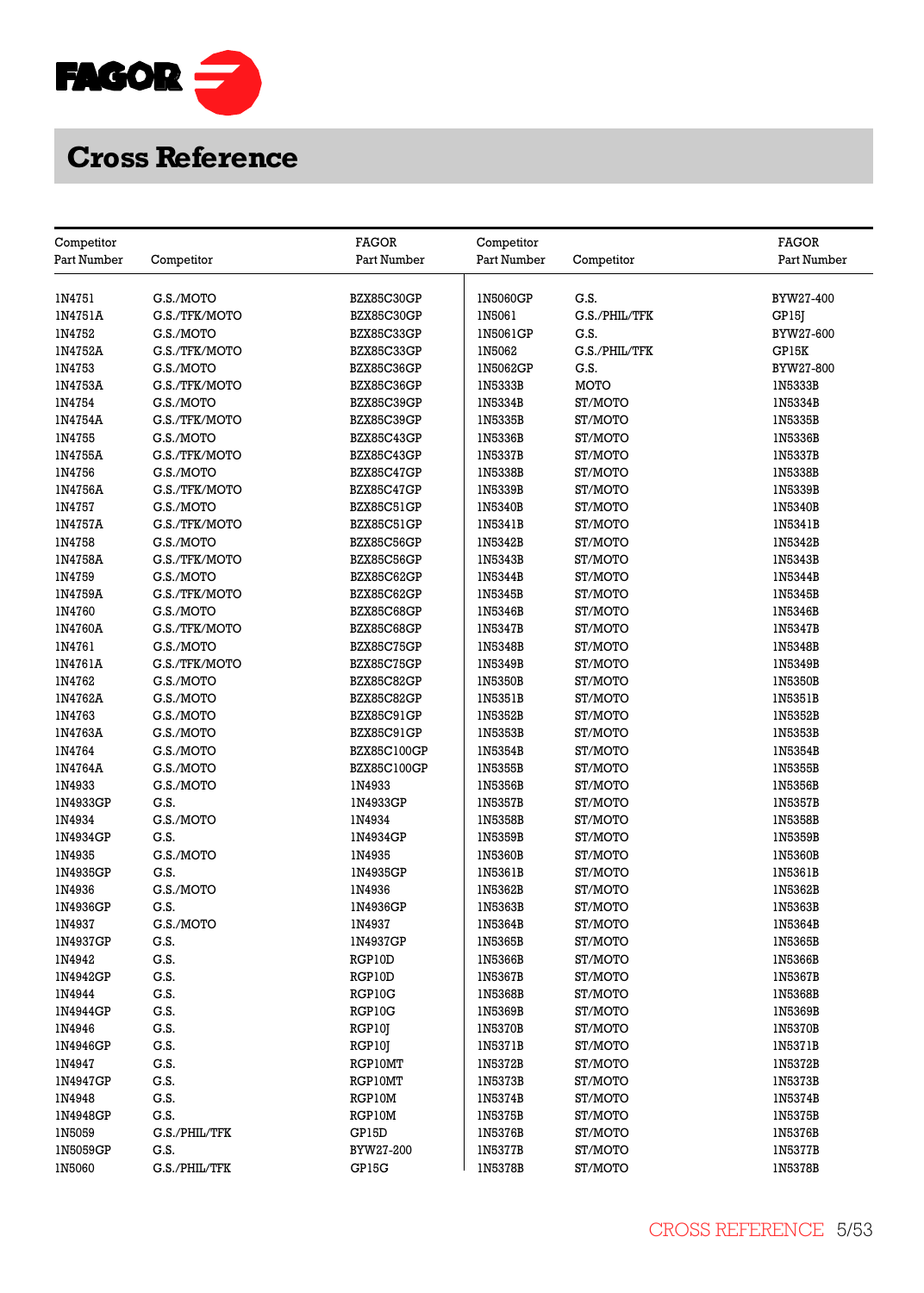

|                           |                |                             |                           |                | <b>FAGOR</b>    |
|---------------------------|----------------|-----------------------------|---------------------------|----------------|-----------------|
| Competitor<br>Part Number |                | <b>FAGOR</b><br>Part Number | Competitor<br>Part Number |                | Part Number     |
|                           | Competitor     |                             |                           | Competitor     |                 |
| 1N5379B                   | ST/MOTO        | 1N5379B                     | 1N5617GP                  | G.S.           | RGP15G          |
| <b>IN5380B</b>            | ST/MOTO        | 1N5380B                     | IN5618                    | G.S.           | GP10J           |
| 1N5381B                   | ST/MOTO        | 1N5381B                     | 1N5619                    | G.S.           | 1N4937GP        |
| 1N5382B                   | ST/MOTO        | 1N5382B                     | 1N5619GP                  | G.S.           | RGP15J          |
| <b>IN5383B</b>            | ST/MOTO        | 1N5383B                     | 1N5620                    | G.S.           | GP10K           |
| 1N5384B                   | ST/MOTO        | 1N5384B                     | 1N5621                    | G.S.           | RGP10MT         |
| 1N5385B                   | ST/MOTO        | 1N5385B                     | 1N5621GP                  | G.S.           | RGP15MT         |
| 1N5386B                   | ST/MOTO        | 1N5386B                     | 1N5622                    | G.S.           | GP10M           |
| 1N5387B                   | ST/MOTO        | 1N5387B                     | IN5623                    | G.S.           | RGP10M          |
| <b>IN5388B</b>            | ST/MOTO        | 1N5388B                     | 1N5623GP                  | G.S.           | RGP15M          |
| 1N5391                    | G.S./MOTO      | 1N5391                      | 1N5624                    | G.S./TFK       | 1N5624GP        |
| 1N5391GP                  | G.S.           | 1N5391GP                    | 1N5624GP                  | G.S.           | 1N5624GP        |
| 1N5392                    | G.S./MOTO      | 1N5392                      | 1N5625                    | G.S./TFK       | 1N5625GP        |
| 1N5392GP                  | G.S.           | 1N5392GP                    | 1N5625GP                  | G.S.           | 1N5625GP        |
| 1N5393                    | G.S./MOTO      | 1N5393                      | 1N5626                    | G.S./TFK       | 1N5626GP        |
| 1N5393GP                  | G.S.           | 1N5393GP                    | 1N5626GP                  | G.S.           | 1N5626GP        |
| 1N5394                    | G.S.           | 1N5394                      | IN5627                    | G.S./TFK       | 1N5627GP        |
| 1N5394GP                  | G.S.           | 1N5394GP                    | 1N5627GP                  | G.S.           | 1N5627GP        |
| IN5395                    | G.S./MOTO      | 1N5395                      | 1N5817                    | G.S./PHIL/MOTO | 1N5817          |
| 1N5395GP                  | G.S.           | 1N5395GP                    | 1N5818                    | G.S./PHIL/MOTO | 1N5818          |
| IN5396                    | G.S.           | 1N5396                      | IN5819                    | G.S./PHIL/MOTO | 1N5819          |
| 1N5396GP                  | G.S.           | 1N5396GP                    | 1N5820                    | G.S./MOTO      | 1N5820          |
| 1N5397                    | G.S./MOTO      | 1N5397                      | 1N5821                    | G.S./MOTO      | 1N5821          |
| 1N5397GP                  | G.S.           | 1N5397GP                    | 1N5822                    | G.S./MOTO      | 1N5822          |
| 1N5398                    | G.S./MOTO      | 1N5398                      | 1N5922A                   | MOTO           | ZY7V5GP         |
| 1N5398GP                  | G.S.           | 1N5398GP                    | 1N5922B                   | MOTO           | ZY7V5GP         |
| 1N5399                    | G.S./MOTO      | 1N5399                      | 1N5923A                   | MOTO           | ZY8V2GP         |
| 1N5399GP                  | G.S.           | 1N5399GP                    | 1N5923B                   | MOTO           | ZY8V2GP         |
| 1N5400                    | G.S./MOTO      | 1N5400GP                    | 1N5924A                   | MOTO           | ZY9V1GP         |
| IN5401                    | G.S./MOTO/I.R. | 1N5401GP                    | 1N5924B                   | MOTO           | ZY9V1GP         |
| 1N5402                    | G.S./MOTO/I.R. | 1N5402GP                    | 1N5925A                   | <b>MOTO</b>    | <b>BZY97C10</b> |
| 1N5403                    | G.S.           | 1N5404GP                    | 1N5925B                   | MOTO           | <b>BZY97C10</b> |
| 1N5404                    | G.S./MOTO/I.R. | 1N5404GP                    | 1N5926A                   | MOTO           | BZY97C11        |
| 1N5405                    | G.S.           | 1N5406GP                    | 1N5926B                   | MOTO           | BZY97C11        |
| 1N5406                    | G.S./MOTO/I.R. | 1N5406GP                    | 1N5927A                   | MOTO           | BZY97C12        |
| 1N5407                    | G.S./MOTO/I.R. | 1N5407GP                    | 1N5927B                   | MOTO           | <b>BZY97C12</b> |
| IN5408                    | G.S./MOTO/I.R. | 1N5408GP                    | 1N5928A                   | MOTO           | BZY97C13        |
| 1N5415                    | G.S.           | <b>MR850GP</b>              | 1N5928B                   | MOTO           | <b>BZY97C13</b> |
| 1N5416                    | G.S.           | <b>MR851GP</b>              | 1N5929A                   | MOTO           | <b>BZY97C15</b> |
| 1N5417                    | G.S./TFK       | <b>MR852GP</b>              | 1N5929B                   | MOTO           | <b>BZY97C15</b> |
| IN5418                    | G.S./TFK       | <b>MR854GP</b>              | 1N5930A                   | MOTO           | <b>BZY97C16</b> |
| IN5419                    | G.S.           | <b>MR856GP</b>              | <b>IN5930B</b>            | MOTO           | BZY97C16        |
| 1N5420                    | G.S.           | <b>MR856GP</b>              | 1N5931A                   | MOTO           | <b>BZY97C18</b> |
| 1N5550                    | G.S.           | GP30D                       | 1N5931B                   | MOTO           | <b>BZY97C18</b> |
| 1N5551                    | G.S.           | GP30G                       | 1N5932A                   | MOTO           | <b>BZY97C20</b> |
| IN5552                    | G.S.           | GP30J                       | 1N5932B                   | MOTO           | <b>BZY97C20</b> |
| 1N5614                    | G.S.           | GP10D                       | 1N5933A                   | MOTO           | <b>BZY97C22</b> |
| 1N5615                    | G.S.           | 1N4935GP                    | 1N5933B                   | MOTO           | <b>BZY97C22</b> |
| 1N5615GP                  | G.S.           | RGP15D                      | 1N5934A                   | MOTO           | <b>BZY97C24</b> |
| IN5616                    | G.S.           | GP10G                       | 1N5934B                   | MOTO           | <b>BZY97C24</b> |
| 1N5617                    | G.S.           | 1N4936GP                    | 1N5935A                   | MOTO           | <b>BZY97C27</b> |
|                           |                |                             |                           |                |                 |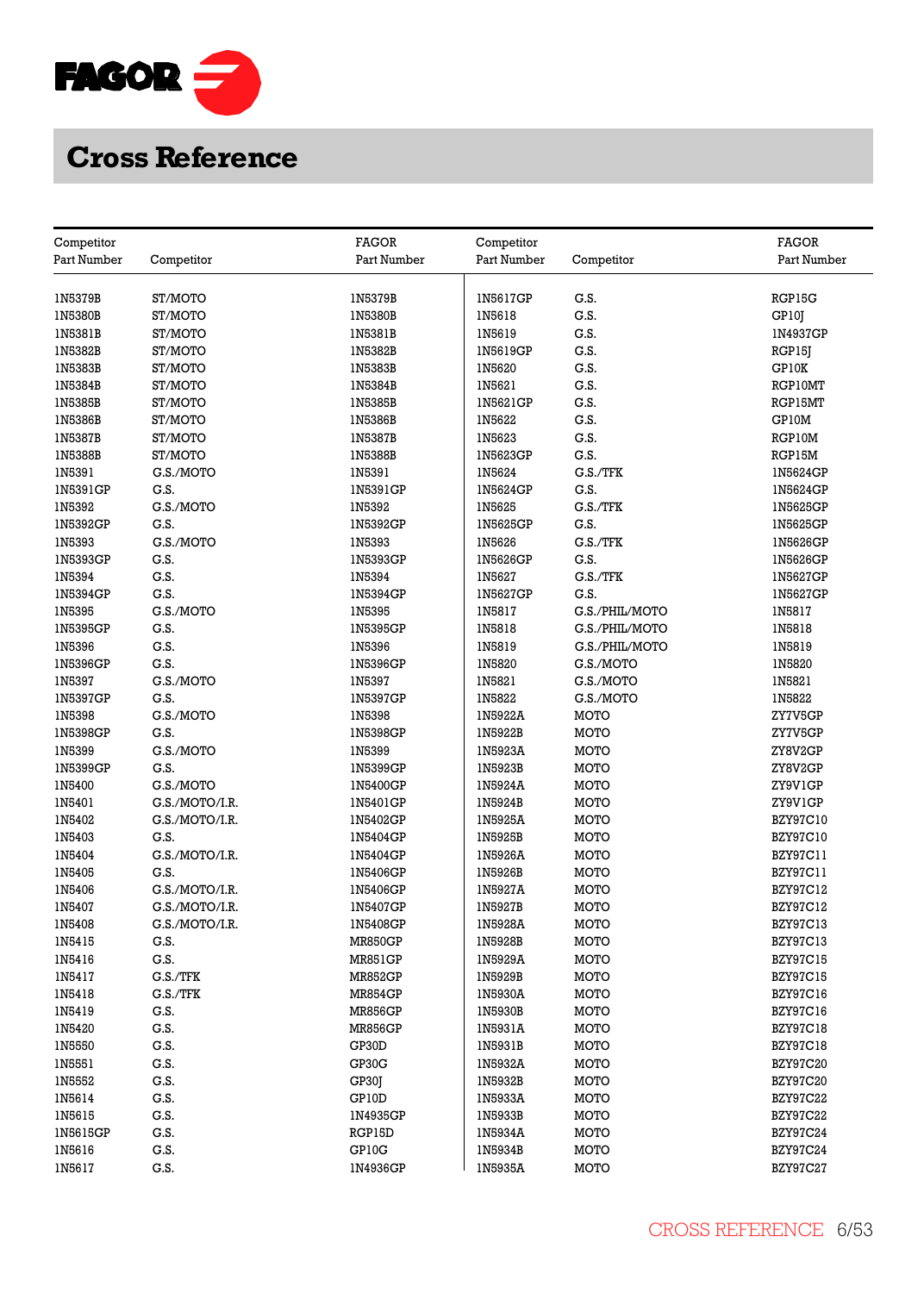

| Competitor  |             | <b>FAGOR</b>     | Competitor  |            | <b>FAGOR</b> |
|-------------|-------------|------------------|-------------|------------|--------------|
| Part Number | Competitor  | Part Number      | Part Number | Competitor | Part Number  |
|             |             |                  |             |            |              |
| 1N5935B     | MOTO        | <b>BZY97C27</b>  | 1N6269A     | G.S./MOTO  | 1N6269A      |
| 1N5936A     | MOTO        | <b>BZY97C30</b>  | 1N6270      | G.S.       | 1N6270       |
| 1N5936B     | MOTO        | <b>BZY97C30</b>  | 1N6270      | MOTO       | 1N6270A      |
| 1N5937A     | MOTO        | <b>BZY97C33</b>  | 1N6270A     | G.S./MOTO  | 1N6270A      |
| 1N5937B     | MOTO        | <b>BZY97C33</b>  | 1N6271      | G.S.       | 1N6271       |
| 1N5938A     | MOTO        | <b>BZY97C36</b>  | 1N6271      | MOTO       | 1N6271A      |
| 1N5938B     | MOTO        | <b>BZY97C36</b>  | 1N6271A     | G.S./MOTO  | 1N6271A      |
| 1N5939A     | MOTO        | <b>BZY97C39</b>  | 1N6272      | G.S.       | 1N6272       |
| 1N5939B     | MOTO        | <b>BZY97C39</b>  | 1N6272      | MOTO       | 1N6272A      |
| 1N5940A     | MOTO        | <b>BZY97C43</b>  | 1N6272A     | G.S./MOTO  | 1N6272A      |
| 1N5940B     | MOTO        | <b>BZY97C43</b>  | 1N6273      | G.S.       | 1N6273       |
| 1N5941A     | MOTO        | <b>BZY97C47</b>  | 1N6273      | MOTO       | 1N6273A      |
| 1N5941B     | MOTO        | <b>BZY97C47</b>  | 1N6273A     | G.S./MOTO  | 1N6273A      |
| 1N5942A     | MOTO        | BZY97C51         | 1N6274      | G.S.       | IN6274       |
| 1N5942B     | <b>MOTO</b> | BZY97C51         | 1N6274      | MOTO       | 1N6274A      |
| 1N5943A     | MOTO        | <b>BZY97C56</b>  | 1N6274A     | G.S./MOTO  | 1N6274A      |
|             | <b>MOTO</b> |                  | 1N6275      | G.S.       | 1N6275       |
| 1N5943B     |             | <b>BZY97C56</b>  |             |            |              |
| 1N5944A     | MOTO        | <b>BZY97C62</b>  | 1N6275      | MOTO       | 1N6275A      |
| 1N5944B     | MOTO        | <b>BZY97C62</b>  | 1N6275A     | G.S./MOTO  | 1N6275A      |
| 1N5945A     | MOTO        | <b>BZY97C68</b>  | 1N6276      | G.S.       | 1N6276       |
| 1N5945B     | MOTO        | <b>BZY97C68</b>  | 1N6276      | MOTO       | 1N6276A      |
| 1N5946A     | MOTO        | <b>BZY97C75</b>  | 1N6276A     | G.S./MOTO  | 1N6276A      |
| 1N5946B     | MOTO        | <b>BZY97C75</b>  | 1N6277      | G.S.       | 1N6277       |
| 1N5947A     | MOTO        | <b>BZY97C82</b>  | 1N6277      | MOTO       | 1N6277A      |
| 1N5947B     | <b>MOTO</b> | <b>BZY97C82</b>  | 1N6277A     | G.S./MOTO  | 1N6277A      |
| 1N5948A     | MOTO        | BZY97C91         | 1N6278      | G.S.       | 1N6278       |
| 1N5948B     | <b>MOTO</b> | <b>BZY97C91</b>  | IN6278      | MOTO       | 1N6278A      |
| 1N5949A     | MOTO        | BZY97C100        | 1N6278A     | G.S./MOTO  | 1N6278A      |
| 1N5949B     | MOTO        | BZY97C100        | 1N6279      | G.S.       | 1N6279       |
| 1N5950A     | MOTO        | BZY97C110        | 1N6279      | MOTO       | 1N6279A      |
| 1N5950B     | MOTO        | BZY97C110        | 1N6279A     | G.S./MOTO  | 1N6279A      |
| 1N5951A     | MOTO        | BZY97C120        | 1N6280      | G.S.       | 1N6280       |
| 1N5951B     | MOTO        | BZY97C120        | 1N6280      | MOTO       | 1N6280A      |
| 1N5952A     | MOTO        | BZY97C130        | 1N6280A     | G.S./MOTO  | 1N6280A      |
| 1N5952B     | MOTO        | BZY97C130        | 1N6281      | G.S.       | 1N6281       |
| 1N5953A     | MOTO        | <b>BZY97C150</b> | 1N6281      | MOTO       | 1N6281A      |
| 1N5953B     | MOTO        | BZY97C150        | 1N6281A     | G.S./MOTO  | 1N6281A      |
| 1N5954A     | MOTO        | <b>BZY97C160</b> | 1N6282      | G.S.       | 1N6282       |
| 1N5954B     | MOTO        | BZY97C160        | 1N6282      | MOTO       | 1N6282A      |
| 1N5955A     | MOTO        | <b>BZY97C180</b> | 1N6282A     | G.S./MOTO  | 1N6282A      |
| 1N5955B     | MOTO        | <b>BZY97C180</b> | 1N6283      | G.S.       | 1N6283       |
| 1N5956A     | MOTO        | <b>BZY97C200</b> | 1N6283      | MOTO       | 1N6283A      |
| 1N5956B     | MOTO        | BZY97C200        | 1N6283A     | G.S./MOTO  | 1N6283A      |
| 1N6267      | G.S.        | IN6267           | 1N6284      | G.S.       | 1N6284       |
| 1N6267      | MOTO        | 1N6267A          | 1N6284      | MOTO       | 1N6284A      |
| 1N6267A     | G.S./MOTO   | 1N6267A          | 1N6284A     | G.S./MOTO  | 1N6284A      |
| 1N6268      | G.S.        | 1N6268           | 1N6285      | G.S.       | 1N6285       |
| 1N6268      | MOTO        | <b>IN6268A</b>   | 1N6285      | MOTO       | 1N6285A      |
| 1N6268A     | G.S./MOTO   | 1N6268A          | 1N6285A     | G.S./MOTO  | 1N6285A      |
| 1N6269      | G.S.        | IN6269           | 1N6286      | G.S.       | 1N6286       |
| 1N6269      | MOTO        | 1N6269A          | IN6286      | MOTO       | 1N6286A      |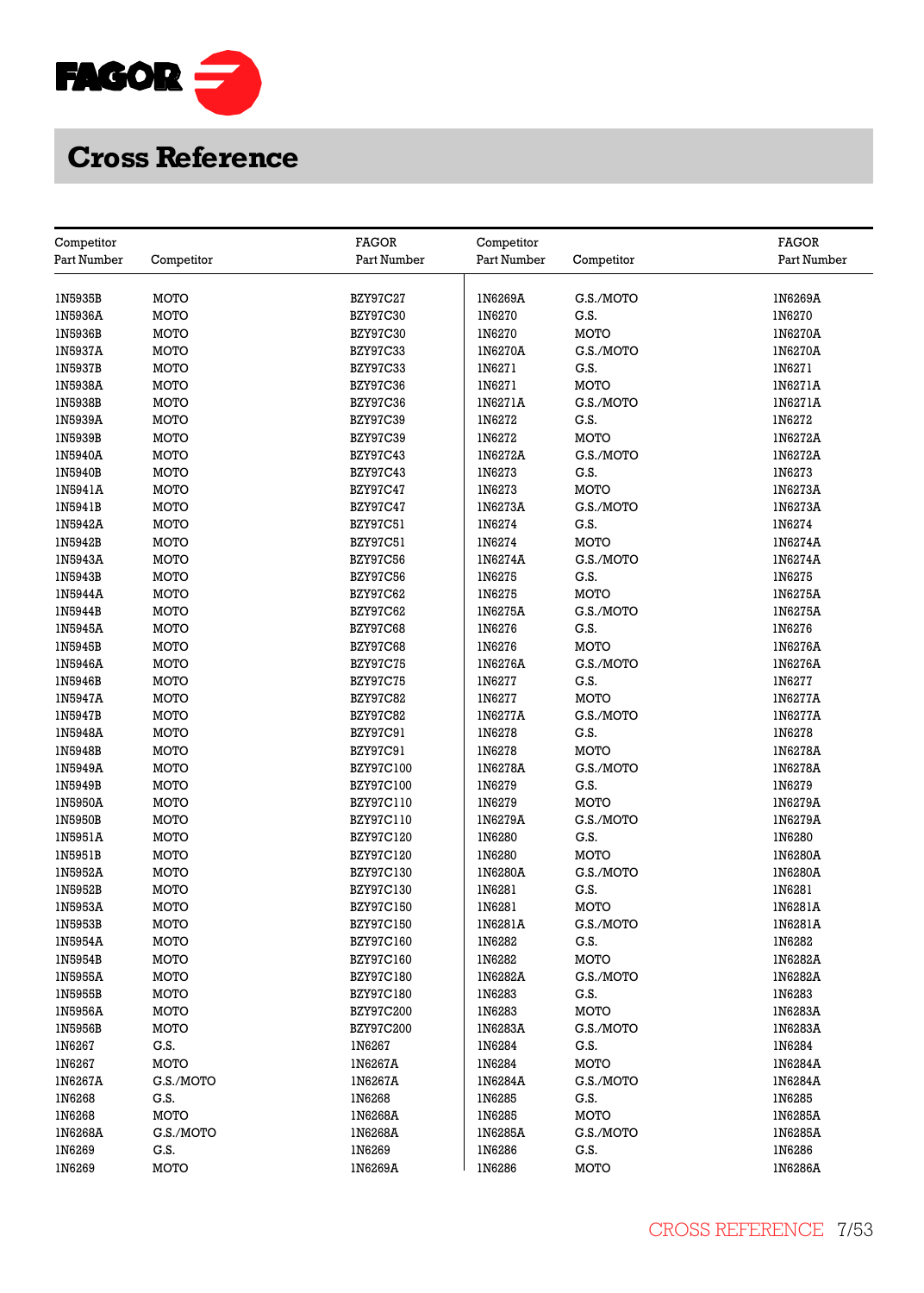

| Competitor        |              | <b>FAGOR</b> | Competitor           |             | <b>FAGOR</b>          |
|-------------------|--------------|--------------|----------------------|-------------|-----------------------|
| Part Number       | Competitor   | Part Number  | Part Number          | Competitor  | Part Number           |
|                   |              |              |                      |             |                       |
| 1N6286A           | G.S./MOTO    | 1N6286A      | 1N6303A              | G.S./MOTO   | 1N6303A               |
| IN6287            | G.S.         | 1N6287       | 1N6374               | G.S./MOTO   | 1.5KE10A              |
| 1N6287            | MOTO         | 1N6287A      | <b>1N6375</b>        | G.S./MOTO   | 1.5KE13               |
| 1N6287A           | G.S./MOTO    | 1N6287A      | IN6376               | G.S./MOTO   | 1.5KE15A              |
| 1N6288            | G.S.         | 1N6288       | 1N6377               | G.S./MOTO   | 1.5KE20               |
| IN6288            | <b>MOTO</b>  | 1N6288A      | 1N6378               | MOTO        | 1.5KE24               |
| 1N6288A           | G.S./MOTO    | 1N6288A      | 1N6379               | MOTO        | 1.5KE27A              |
| IN6289            | G.S.         | 1N6289       | 1N6380               | MOTO        | 1.5KE47               |
| 1N6289            | MOTO         | 1N6289A      | 1N6381               | MOTO        | 1.5KE56A              |
| 1N6289A           | G.S./MOTO    | 1N6289A      | 1N6382               | G.S./MOTO   | 1.5KE10CA             |
| 1N6290            | G.S.         | 1N6290       | 1N6383               | G.S./MOTO   | 1.5KE13C              |
| 1N6290            | <b>MOTO</b>  | 1N6290A      | 1N6384               | G.S./MOTO   | 1.5KE15CA             |
| 1N6290A           | G.S./MOTO    | 1N6290A      | 1N6385               | G.S./MOTO   | 1.5KE20C              |
| 1N6291            | G.S.         | 1N6291       | <b>1N6386</b>        | MOTO        | 1.5KE24C              |
| 1N6291            | <b>MOTO</b>  | 1N6291A      | 1N6387               | MOTO        | 1.5KE27CA             |
| 1N6291A           | G.S./MOTO    | 1N6291A      | <b>IN6388</b>        | MOTO        | 1.5KE47C              |
| 1N6292            | G.S.         | 1N6292       | 1N6389               | MOTO        | 1.5KE56CA             |
| IN6292            | <b>MOTO</b>  | 1N6292A      | 1N6478               | G.S.        | <b>FS1G</b>           |
| 1N6292A           | G.S./MOTO    | 1N6292A      | 1N6479               | G.S.        | <b>FS1G</b>           |
| IN6293            | G.S.         | 1N6293       | 1N6480               | G.S.        | <b>FS1G</b>           |
| 1N6293            | MOTO         | 1N6293A      | 1N6481               | G.S.        | FS1G                  |
| 1N6293A           | G.S./MOTO    | 1N6293A      | 1N6482               | G.S.        | FS1J                  |
| 1N6294            | G.S.         | 1N6294       | 1N6483               | G.S.        | <b>FS1K</b>           |
| 1N6294            | MOTO         | 1N6294A      | IN6484               | G.S.        | FS1M                  |
| 1N6294A           | G.S./MOTO    | 1N6294A      | 1SMB100A             | MOTO        | P6SMB120A             |
| 1N6295            | G.S.         | 1N6295       | 1SMB10A              | <b>MOTO</b> | P6SMB12A              |
|                   | MOTO         | 1N6295A      |                      | <b>MOTO</b> | P6SMB12CA             |
| 1N6295<br>1N6295A | G.S./MOTO    | 1N6295A      | 1SMB10CA<br>1SMB110A | MOTO        | P6SMB130A             |
|                   |              | 1N6296       |                      | MOTO        |                       |
| 1N6296<br>1N6296  | G.S.<br>MOTO | 1N6296A      | ISMB11A<br>ISMB11CA  | MOTO        | P6SMB13A<br>P6SMB13CA |
| 1N6296A           | G.S./MOTO    | 1N6296A      | 1SMB120A             | MOTO        | P6SMB150A             |
| 1N6297            | G.S.         | 1N6297       |                      | MOTO        |                       |
| 1N6297            | MOTO         | 1N6297A      | 1SMB12A<br>1SMB12CA  | MOTO        | P6SMB15A<br>P6SMB15CA |
| 1N6297A           | G.S./MOTO    | 1N6297A      | 1SMB130A             | MOTO        | P6SMB160A             |
| 1N6298            | G.S.         | 1N6298       | ISMB13A              | <b>MOTO</b> | P6SMB16A              |
| 1N6298            | MOTO         | 1N6298A      | 1SMB13CA             | MOTO        | P6SMB16CA             |
| 1N6298A           | G.S./MOTO    | 1N6298A      | ISMB14A              | MOTO        | P6SMB18A              |
| IN6299            | G.S.         | 1N6299       | 1SMB14CA             | MOTO        | P6SMB18CA             |
| 1N6299            | MOTO         | 1N6299A      | 1SMB150A             | MOTO        | <b>P6SMB180A</b>      |
| 1N6299A           | G.S./MOTO    | 1N6299A      | 1SMB15A              | MOTO        | P6SMB18A              |
| 1N6300            | G.S.         | 1N6300       | ISMB15CA             | MOTO        | P6SMB18CA             |
| 1N6300            | MOTO         | 1N6300A      | 1SMB160A             | MOTO        | P6SMB200A             |
| 1N6300A           | G.S./MOTO    | 1N6300A      | 1SMB16A              | MOTO        | P6SMB20A              |
| 1N6301            | G.S.         | 1N6301       | ISMB16CA             | MOTO        | P6SMB20CA             |
| 1N6301            | MOTO         | 1N6301A      | 1SMB170A             | MOTO        | P6SMB220A             |
| 1N6301A           | G.S./MOTO    | 1N6301A      | ISMB17A              | MOTO        | P6SMB20A              |
| 1N6302            | G.S.         | 1N6302       | 1SMB17CA             | MOTO        | P6SMB20CA             |
| 1N6302            | MOTO         | 1N6302A      | ISMB18A              | MOTO        | P6SMB22A              |
| 1N6302A           | G.S./MOTO    | 1N6302A      | 1SMB18CA             | MOTO        | P6SMB22CA             |
| 1N6303            | G.S.         | 1N6303       | 1SMB20A              | MOTO        | P6SMB24A              |
| 1N6303            | MOTO         | 1N6303A      | 1SMB20CA             | MOTO        | P6SMB24CA             |
|                   |              |              |                      |             |                       |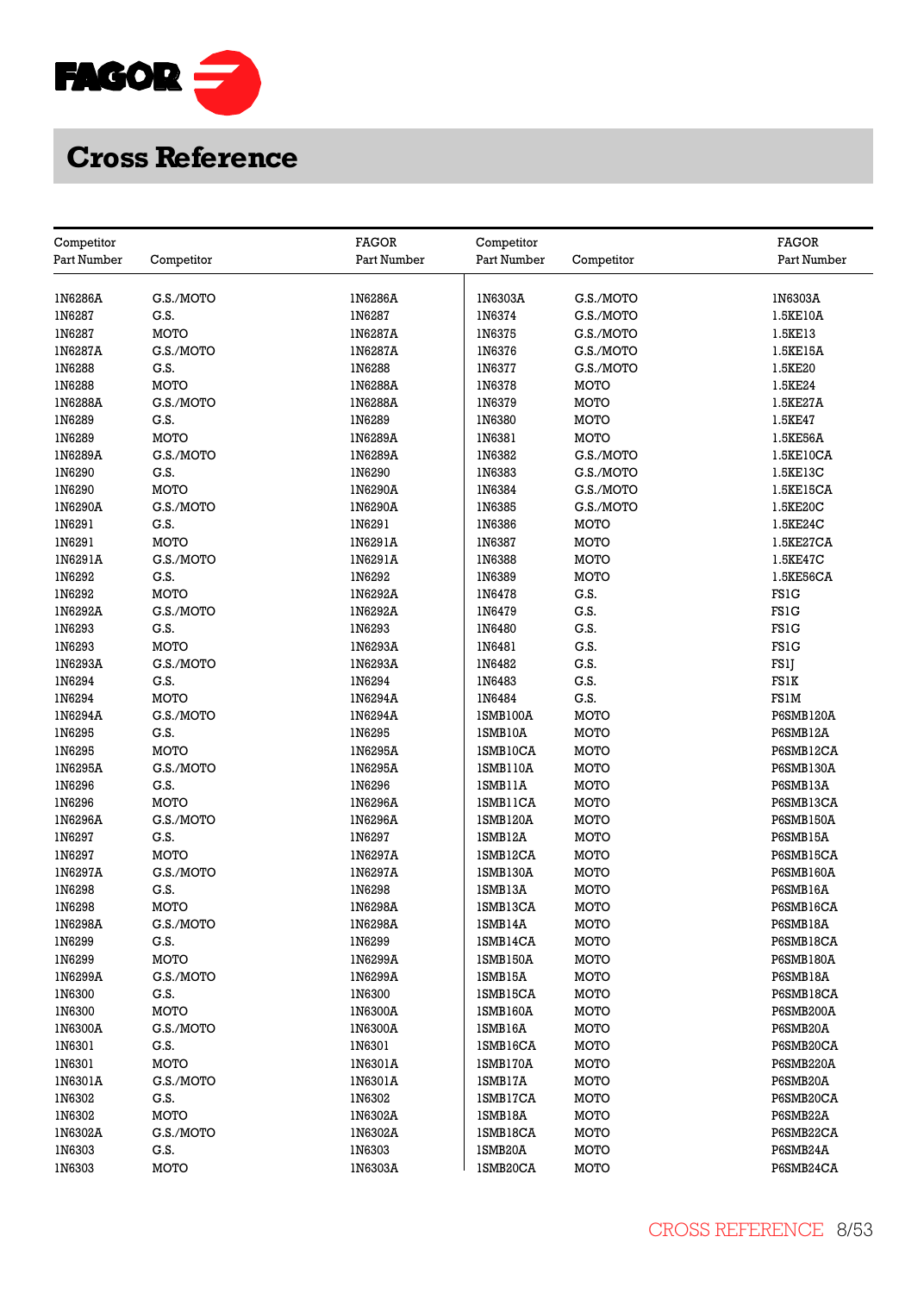

|                           |             | <b>FAGOR</b> |                           |             | <b>FAGOR</b>         |
|---------------------------|-------------|--------------|---------------------------|-------------|----------------------|
| Competitor<br>Part Number | Competitor  | Part Number  | Competitor<br>Part Number | Competitor  | Part Number          |
|                           |             |              |                           |             |                      |
| 1SMB22A                   | MOTO        | P6SMB27A     | 1SMB5935B                 | MOTO        | Z2SMB27              |
| 1SMB22CA                  | MOTO        | P6SMB27CA    | 1SMB5936B                 | MOTO        | Z2SMB30              |
| 1SMB24A                   | MOTO        | P6SMB30A     | 1SMB5937B                 | MOTO        | Z2SMB33              |
| 1SMB24CA                  | MOTO        | P6SMB30CA    | 1SMB5938B                 | MOTO        | Z2SMB36              |
| 1SMB26A                   | MOTO        | P6SMB30A     | 1SMB5939B                 | MOTO        | Z2SMB39              |
| 1SMB26CA                  | MOTO        | P6SMB30CA    | 1SMB5940B                 | MOTO        | Z2SMB43              |
| 1SMB28A                   | MOTO        | P6SMB33A     | <b>ISMB5941B</b>          | MOTO        | Z2SMB47              |
| 1SMB28CA                  | MOTO        | P6SMB33CA    | 1SMB5942B                 | MOTO        | Z2SMB51              |
| 1SMB30A                   | MOTO        | P6SMB36A     | 1SMB5943B                 | MOTO        | Z2SMB56              |
| 1SMB30CA                  | MOTO        | P6SMB36CA    | 1SMB5944B                 | MOTO        | Z2SMB62              |
| 1SMB33A                   | MOTO        | P6SMB39A     | 1SMB5945B                 | MOTO        | Z2SMB68              |
| 1SMB33CA                  | MOTO        | P6SMB39CA    | 1SMB5946B                 | MOTO        | Z2SMB75              |
| 1SMB36A                   | MOTO        | P6SMB43A     | <b>ISMB5947B</b>          | MOTO        | Z2SMB82              |
| 1SMB36CA                  | MOTO        | P6SMB43CA    | <b>ISMB5948B</b>          | MOTO        | Z2SMB91              |
| 1SMB40A                   | MOTO        | P6SMB47A     | 1SMB5949B                 | MOTO        | Z2SMB100             |
| 1SMB40CA                  | MOTO        | P6SMB47CA    | <b>ISMB5950B</b>          | MOTO        | Z2SMB110             |
| 1SMB43A                   | MOTO        | P6SMB51A     |                           | MOTO        | Z2SMB120             |
|                           |             |              | 1SMB5951B                 |             |                      |
| 1SMB43CA                  | <b>MOTO</b> | P6SMB51CA    | <b>ISMB5952B</b>          | MOTO        | Z2SMB130             |
| 1SMB45A                   | <b>MOTO</b> | P6SMB56A     | 1SMB5953B                 | MOTO        | Z2SMB150<br>Z2SMB160 |
| 1SMB45CA                  | <b>MOTO</b> | P6SMB56CA    | 1SMB5954B                 | MOTO        |                      |
| 1SMB48A                   | <b>MOTO</b> | P6SMB56A     | 1SMB5955B                 | MOTO        | Z2SMB180             |
| 1SMB48CA                  | MOTO        | P6SMB56CA    | <b>ISMB5956B</b>          | MOTO        | Z2SMB200             |
| 1SMB5.0A                  | <b>MOTO</b> | P6SMB6V8A    | 1SMB6.0A                  | MOTO        | P6SMB7V5A            |
| 1SMB51A                   | MOTO        | P6SMB62A     | 1SMB6.5A                  | MOTO        | P6SMB7V5A            |
| ISMB51CA                  | MOTO        | P6SMB62CA    | 1SMB60A                   | MOTO        | P6SMB75A             |
| 1SMB54A                   | MOTO        | P6SMB68A     | 1SMB60CA                  | MOTO        | P6SMB75CA            |
| 1SMB54CA                  | MOTO        | P6SMB68CA    | 1SMB64A                   | MOTO        | P6SMB75A             |
| 1SMB58A                   | MOTO        | P6SMB68A     | 1SMB64CA                  | MOTO        | P6SMB75CA            |
| 1SMB58CA                  | MOTO        | P6SMB68CA    | ISMB7.0A                  | MOTO        | P6SMB8V2A            |
| 1SMB5913B                 | MOTO        | Z2SMB3V3     | 1SMB7.5A                  | MOTO        | P6SMB9V1A            |
| 1SMB5914B                 | MOTO        | Z2SMB3V6     | 1SMB70A                   | MOTO        | P6SMB91A             |
| 1SMB5915B                 | MOTO        | Z2SMB3V9     | 1SMB70CA                  | MOTO        | P6SMB91CA            |
| 1SMB5916B                 | MOTO        | Z2SMB4V3     | ISMB75A                   | MOTO        | P6SMB91A             |
| 1SMB5917B                 | <b>MOTO</b> | Z2SMB4V7     | <b>ISMB75CA</b>           | MOTO        | P6SMB91CA            |
| <b>ISMB5918B</b>          | MOTO        | Z2SMB5V1     | 1SMB78A                   | MOTO        | P6SMB100A            |
| <b>ISMB5919B</b>          | <b>MOTO</b> | Z2SMB5V6     | 1SMB78CA                  | MOTO        | P6SMB100CA           |
| <b>ISMB5920B</b>          | MOTO        | Z2SMB6V2     | 1SMB8.0A                  | MOTO        | P6SMB10A             |
| 1SMB5921B                 | <b>MOTO</b> | Z2SMB6V8     | 1SMB8.5A                  | MOTO        | P6SMB10A             |
| 1SMB5922B                 | MOTO        | Z2SMB7V5     | 1SMB85A                   | MOTO        | <b>P6SMB110A</b>     |
| <b>ISMB5923B</b>          | <b>MOTO</b> | Z2SMB8V2     | 1SMB9.0A                  | MOTO        | P6SMB11A             |
| 1SMB5924B                 | <b>MOTO</b> | Z2SMB9V1     | 1SMB90A                   | MOTO        | P6SMB110A            |
| 1SMB5925B                 | MOTO        | Z2SMB10      | 1SMC10AT3                 | MOTO        | 1.5SMC12A            |
| 1SMB5926B                 | MOTO        | Z2SMB11      | ISMC11AT3                 | MOTO        | 1.5SMC13A            |
| 1SMB5927B                 | MOTO        | Z2SMB12      | 1SMC12AT3                 | <b>MOTO</b> | 1.5SMC15A            |
| 1SMB5928B                 | MOTO        | Z2SMB13      | ISMC13AT3                 | MOTO        | 1.5SMC16A            |
| <b>ISMB5929B</b>          | MOTO        | Z2SMB15      | 1SMC14AT3                 | MOTO        | 1.5SMC18A            |
| <b>ISMB5930B</b>          | MOTO        | Z2SMB16      | ISMC15AT3                 | MOTO        | 1.5SMC18A            |
| <b>ISMB5931B</b>          | MOTO        | Z2SMB18      | ISMC16AT3                 | MOTO        | 1.5SMC20A            |
| 1SMB5932B                 | MOTO        | Z2SMB20      | 1SMC17AT3                 | MOTO        | 1.5SMC20A            |
| <b>ISMB5933B</b>          | <b>MOTO</b> | Z2SMB22      | ISMC18AT3                 | MOTO        | 1.5SMC22A            |
| 1SMB5934B                 | <b>MOTO</b> | Z2SMB24      | 1SMC20AT3                 | MOTO        | 1.5SMC24A            |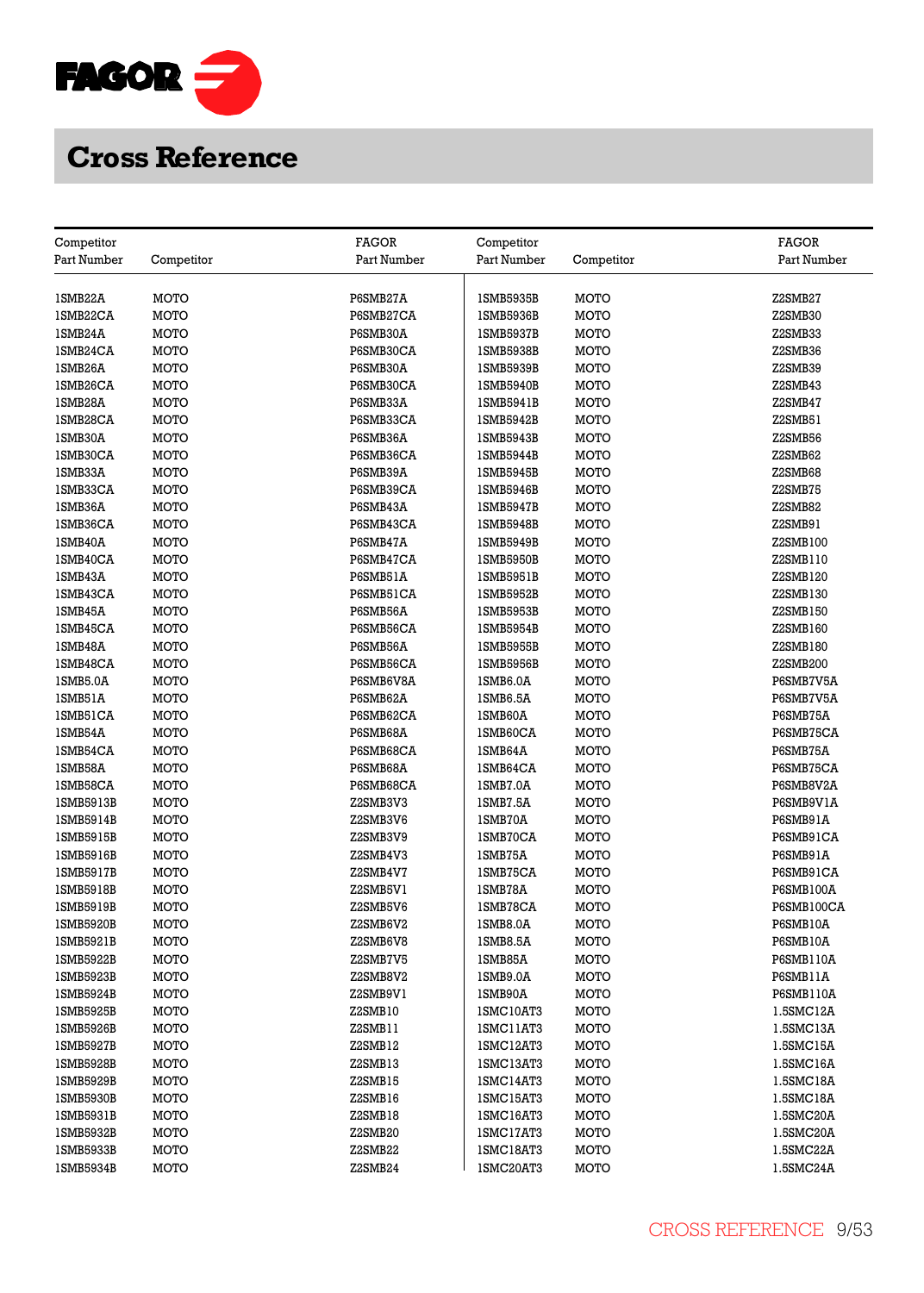

| Competitor  |              | <b>FAGOR</b> | Competitor       |              | <b>FAGOR</b>    |
|-------------|--------------|--------------|------------------|--------------|-----------------|
| Part Number | Competitor   | Part Number  | Part Number      | Competitor   | Part Number     |
|             |              |              |                  |              |                 |
| 1SMC22AT3   | MOTO         | 1.5SMC27A    | 2KBB60           | I.R.         | <b>FBI2J5S2</b> |
| 1SMC24AT3   | MOTO         | 1.5SMC30A    | 2KBB60R          | I.R.         | FBI2J5S2        |
| 1SMC26AT3   | <b>MOTO</b>  | 1.5SMC30A    | <b>2KBB80</b>    | I.R.         | FBI2L5S2        |
| 1SMC28AT3   | MOTO         | 1.5SMC33A    | 2KBB80R          | I.R.         | FBI2L5S2        |
| 1SMC30AT3   | MOTO         | 1.5SMC36A    | 2KBP005          | I.R.         | FBI2A4S1        |
| 1SMC33AT3   | MOTO         | 1.5SMC39A    | 2KBP005M         | G.S.         | FBI2A4S1        |
| 1SMC36AT3   | MOTO         | 1.5SMC43A    | 2KBP01           | I.R.         | FBI2B4S1        |
| 1SMC40AT3   | MOTO         | 1.5SMC47     | 2KBP01M          | G.S.         | FBI2B4S1        |
| 1SMC43AT3   | MOTO         | 1.5SMC51A    | 2KBP02           | I.R.         | FBI2D4S1        |
| 1SMC45AT3   | MOTO         | 1.5SMC56A    | 2KBP02M          | G.S.         | FBI2D4S1        |
| 1SMC48AT3   | MOTO         | 1.5SMC56A    | 2KBP04           | I.R.         | FBI2G4S1        |
| 1SMC5.0AT3  | MOTO         | 1.5SMC6V8A   | 2KBP04M          | G.S.         | FBI2G4S1        |
| 1SMC51AT3   | MOTO         | 1.5SMC62A    | 2KBP06           | I.R.         | FBI2J4S1        |
| 1SMC54AT3   | MOTO         | 1.5SMC68A    | 2KBP06M          | G.S.         | FBI2J4S1        |
| 1SMC58AT3   | MOTO         | 1.5SMC68A    | 2KBP08           | I.R.         | FBI2K4S1        |
| 1SMC6.0AT3  | MOTO         | 1.5SMC7V5A   | 2KBP08M          | G.S.         | FBI2K4S1        |
| 1SMC6.5AT3  | MOTO         | 1.5SMC7V5A   | 2KBP10           | I.R.         | FBI2M4S1        |
|             | MOTO         |              | 2KBP10M          | G.S.         | FBI2M4S1        |
| 1SMC60AT3   | MOTO         | 1.5SMC75A    |                  | I.R.         | FES3B           |
| 1SMC64AT3   | MOTO         | 1.5SMC75A    | 30BF10<br>30BF20 | I.R.         | FES3D           |
| 1SMC7.0AT3  |              | 1.5SMC8V2    |                  |              |                 |
| 1SMC7.5AT3  | MOTO<br>MOTO | 1.5SMC9V1A   | 30BF40           | I.R.<br>I.R. | FES3G           |
| 1SMC70AT3   |              | 1.5SMC82A    | 30BF60           |              | FES3J           |
| 1SMC75AT3   | MOTO         | 1.5SMC91A    | 30BF80           | I.R.         | FES3J           |
| 1SMC78AT3   | <b>MOTO</b>  | 1.5SMC91A    | 30BQ015          | I.R.         | FSS32           |
| 1SMC8.0AT3  | MOTO         | 1.5SMC10A    | 30BQ040          | I.R.         | <b>FSS34</b>    |
| 1SMC8.5AT3  | MOTO         | 1.5SMC10A    | 30BQ060          | I.R.         | FSS36           |
| 1SMC9.0AT3  | MOTO         | 1.5SMC11A    | 30DF1            | I.R.         | <b>MR851GP</b>  |
| 250JB05L    | I.R.         | FB2500       | 30DF2            | I.R.         | <b>MR852GP</b>  |
| 250JB10L    | I.R.         | FB2510       | 30DF4            | I.R.         | <b>MR854GP</b>  |
| 250JB1L     | I.R.         | FB2501       | 30DF6            | I.R.         | <b>MR856GP</b>  |
| 250JB2L     | I.R.         | FB2502       | 31DF1            | I.R.         | EGP30B          |
| 250JB4L     | I.R.         | FB2504       | 31DF2            | I.R.         | EGP30D          |
| 250JB6L     | I.R.         | FB2506       | 31DF3            | I.R.         | EGP30F          |
| 250JB8L     | I.R.         | FB2508       | 31DF4            | I.R.         | EGP30G          |
| 26MB05A     | I.R.         | FB2500       | 31DF6            | I.R.         | EGP30J          |
| 26MB100A    | I.R.         | FB2510       | 31DQ03           | I.R.         | SB330           |
| 26MB10A     | I.R.         | FB2501       | 31DQ04           | I.R.         | SB340           |
| 26MB20A     | I.R.         | FB2502       | 31DQ05           | I.R.         | SB350           |
| 26MB40A     | I.R.         | FB2504       | 31DQ06           | I.R.         | <b>SB360</b>    |
| 26MB60A     | I.R.         | FB2506       | 35MB05A          | I.R.         | FB3500          |
| 26MB80A     | I.R.         | FB2508       | 35MB100A         | I.R.         | FB3510          |
| 2KBB10      | I.R.         | FBI2B5S2     | 35MB10A          | I.R.         | FB3501          |
| 2KBB100     | I.R.         | FBI2M5S2     | 35MB20A          | I.R.         | FB3502          |
| 2KBB100R    | I.R.         | FBI2M5S2     | 35MB40A          | I.R.         | FB3504          |
| 2KBB10R     | I.R.         | FBI2B5S2     | 35MB60A          | I.R.         | FB3506          |
| 2KBB20      | I.R.         | FBI2D5S2     | 35MB80A          | I.R.         | FB3508          |
| 2KBB20R     | I.R.         | FBI2D5S2     | 36MB05A          | I.R.         | FB3500          |
| 2KBB40      | I.R.         | FBI2F5S2     | 36MB100A         | I.R.         | FB3510          |
| 2KBB40R     | I.R.         | FBI2F5S2     | 36MB10A          | I.R.         | FB3501          |
| 2KBB5       | I.R.         | FBI2B5S2     | 36MB20A          | I.R.         | FB3502          |
| 2KBB5R      | I.R.         | FBI2B5S2     | 36MB40A          | I.R.         | FB3504          |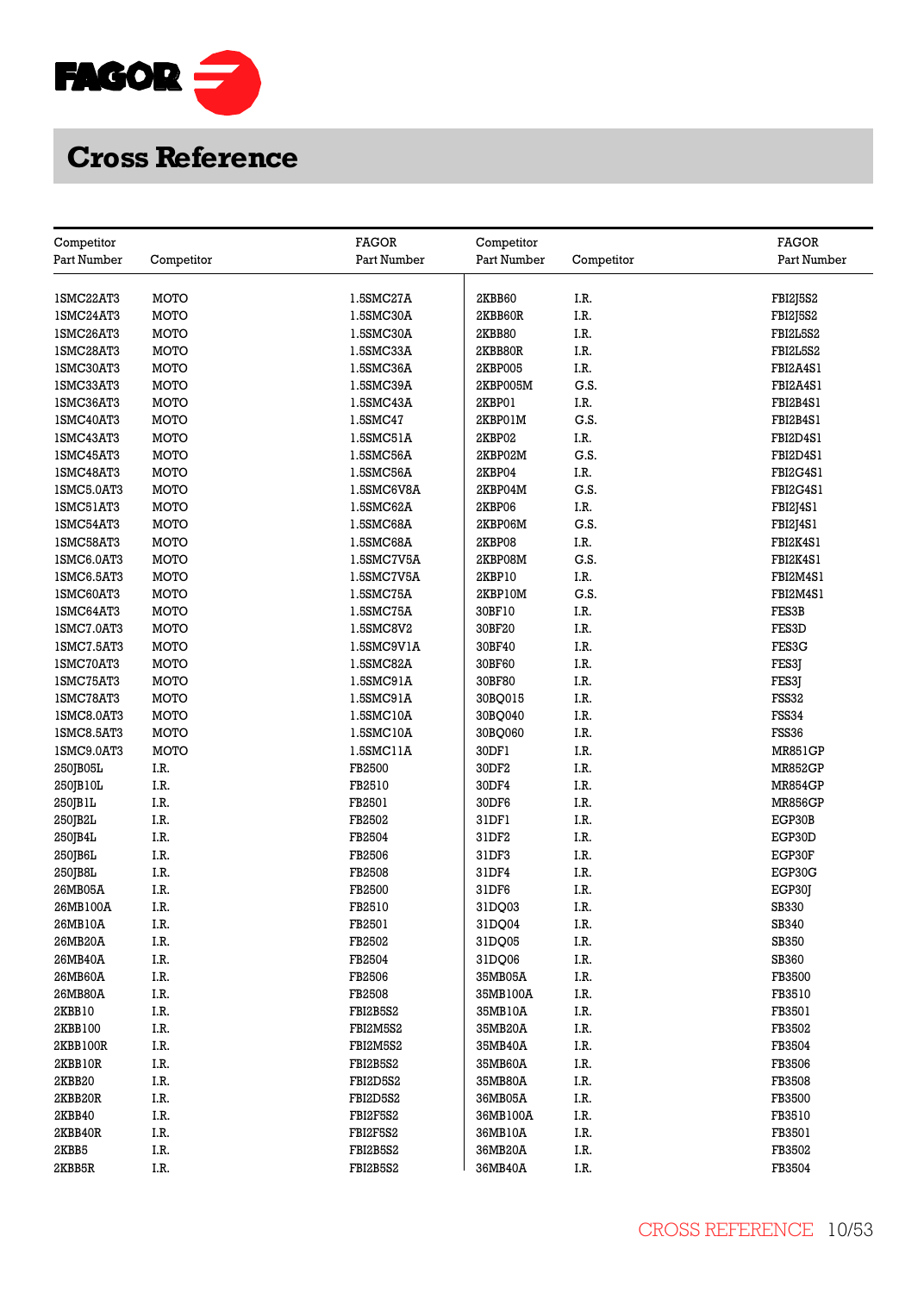

| Competitor    |            | <b>FAGOR</b>  | Competitor    |            | <b>FAGOR</b>  |
|---------------|------------|---------------|---------------|------------|---------------|
| Part Number   | Competitor | Part Number   | Part Number   | Competitor | Part Number   |
|               |            |               |               |            |               |
| 36MB60A       | I.R.       | FB3506        | 5KP33A        | G.S.       | <b>5KP33A</b> |
| 36MB80A       | I.R.       | FB3508        | 5KP36         | G.S.       | 5KP36         |
| 3N246         | G.S.       | FBI1.5A4S1    | 5KP36A        | G.S.       | 5KP36A        |
| 3N247         | G.S.       | FBI1.5B4S1    | 5KP40         | G.S.       | 5KP40         |
| 3N248         | G.S.       | FBI1.5D4S1    | 5KP40A        | G.S.       | 5KP40A        |
| 3N249         | G.S.       | FBI1.5G4S1    | 5KP43         | G.S.       | 5KP43         |
| 3N250         | G.S.       | FBI1.5J4S1    | 5KP43A        | G.S.       | 5KP43A        |
| 3N251         | G.S.       | FBI1.5K4S1    | 5KP45         | G.S.       | 5KP45         |
| 3N252         | G.S.       | FBI1.5M4S1    | 5KP45A        | G.S.       | 5KP45A        |
| 3N253         | G.S.       | FBI2A4S1      | 5KP48         | G.S.       | 5KP48         |
| 3N254         | G.S.       | FBI2B4S1      | 5KP48A        | G.S.       | 5KP48A        |
| 3N255         | G.S.       | FBI2D4S1      | 5KP51         | G.S.       | 5KP51         |
| 3N256         | G.S.       | FBI2G4S1      | 5KP51A        | G.S.       | 5KP51A        |
| 3N257         | G.S.       | FBI2J4S1      | <b>5KP54</b>  | G.S.       | <b>5KP54</b>  |
| 3N258         | G.S.       | FBI2K4S1      | 5KP54A        | G.S.       | <b>5KP54A</b> |
| 3N259         | G.S.       | FBI2M4S1      | <b>5KP58</b>  | G.S.       | <b>5KP58</b>  |
| 5KP10         | G.S.       | 5KP10         | <b>5KP58A</b> | G.S.       | <b>5KP58A</b> |
| 5KP100        | G.S.       | 5KP100        | 5KP60         | G.S.       | <b>5KP60</b>  |
| 5KP100A       | G.S.       | 5KP100A       | 5KP60A        | G.S.       | 5KP60A        |
| 5KP10A        | G.S.       | 5KP10A        | 5KP64         | G.S.       | 5KP64         |
| 5KP11         | G.S.       | 5KP11         | 5KP64A        | G.S.       | 5KP64A        |
| 5KP110        | G.S.       | 5KP110        | 5KP7.5        | G.S.       | 5KP7.5        |
| 5KP110A       | G.S.       | 5KP110A       | 5KP7.5A       | G.S.       | 5KP7.5A       |
| 5KP11A        | G.S.       | 5KP11A        | <b>5KP70</b>  | G.S.       | 5KP70         |
| 5KP12         | G.S.       | 5KP12         | <b>5KP70A</b> | G.S.       | 5KP70A        |
| <b>5KP12A</b> | G.S.       | 5KP12A        | <b>5KP75</b>  | G.S.       | <b>5KP75</b>  |
| 5KP13         | G.S.       | 5KP13         | <b>5KP75A</b> | G.S.       | 5KP75A        |
| 5KP13A        | G.S.       | 5KP13A        | <b>5KP78</b>  | G.S.       | <b>5KP78</b>  |
| 5KP14         | G.S.       | 5KP14         | <b>5KP78A</b> | G.S.       | 5KP78A        |
| 5KP14A        | G.S.       | 5KP14A        | 5KP8.0        | G.S.       | 5KP8.0        |
| <b>5KP15</b>  | G.S.       | 5KP15         | 5KP8.0A       | G.S.       | 5KP8.0A       |
| 5KP15A        | G.S.       | 5KP15A        | 5KP8.5        | G.S.       | 5KP8.5        |
| 5KP16         | G.S.       | 5KP16         | 5KP8.5A       | G.S.       | 5KP8.5A       |
| 5KP16A        | G.S.       | 5KP16A        | <b>5KP85</b>  | G.S.       | <b>5KP85</b>  |
| 5KP17         | G.S.       | 5KP17         | <b>5KP85A</b> | G.S.       | <b>5KP85A</b> |
| 5KP17A        | G.S.       | 5KP17A        | 5KP9.0        | G.S.       | 5KP9.0        |
| <b>5KP18</b>  | G.S.       | 5KP18         | 5KP9.0A       | G.S.       | 5KP9.0A       |
| 5KP18A        | G.S.       | 5KP18A        | 5KP90         | G.S.       | 5KP90         |
| 5KP20         | G.S.       | 5KP20         | 5KP90A        | G.S.       | 5KP90A        |
| <b>5KP20A</b> | G.S.       | 5KP20A        | B125C1000G    | G.S.       | B125C1000     |
| 5KP22         | G.S.       | 5KP22         | B125C1500G    | G.S.       | B125C1500R    |
| 5KP22A        | G.S.       | 5KP22A        | B125C800DM    | G.S.       | DF04M         |
| 5KP24         | G.S.       | 5KP24         | B125C800G     | G.S.       | B125C800      |
| 5KP24A        | G.S.       | 5KP24A        | B250C1000G    | G.S.       | B250C1000     |
| 5KP26         | G.S.       | 5KP26         | B250C1500G    | G.S.       | B250C1500R    |
| <b>5KP26A</b> | G.S.       | 5KP26A        | B250C800DM    | G.S.       | DF06M         |
| <b>5KP28</b>  | G.S.       | <b>5KP28</b>  | B250C800G     | G.S.       | B250C800      |
| 5KP28A        | G.S.       | 5KP28A        | B380C1000G    | G.S.       | B380C1000     |
| <b>5KP30</b>  | G.S.       | 5KP30         | B380C1500G    | G.S.       | B380C1500R    |
| <b>5KP30A</b> | G.S.       | <b>5KP30A</b> | B380C800G     | G.S.       | B380C800      |
| <b>5KP33</b>  | G.S.       | 5KP33         | B40C1000G     | G.S.       | B40C1000      |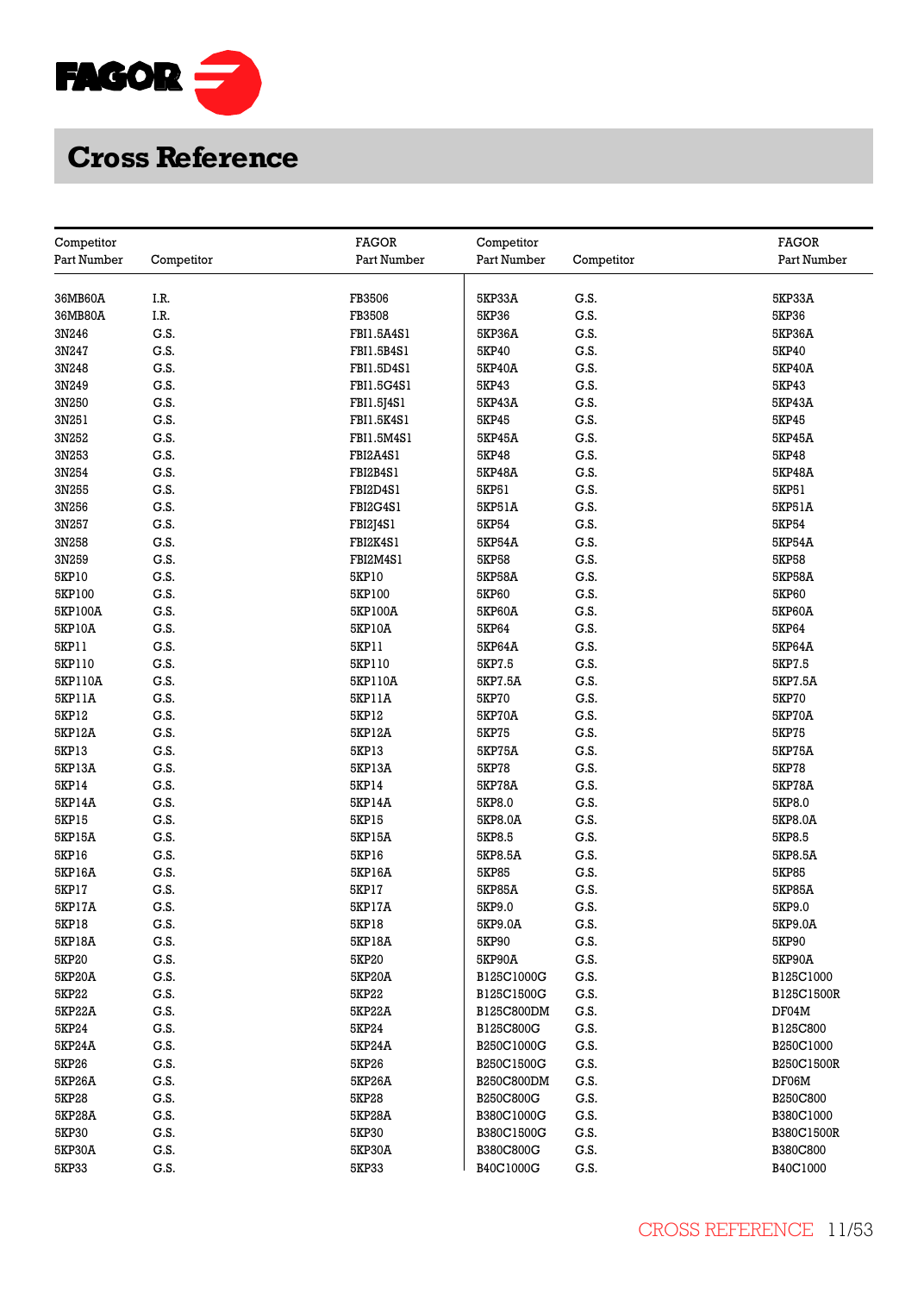

| Competitor                     |              | <b>FAGOR</b>           | Competitor       |              | <b>FAGOR</b>     |
|--------------------------------|--------------|------------------------|------------------|--------------|------------------|
| Part Number                    | Competitor   | Part Number            | Part Number      | Competitor   | Part Number      |
|                                |              |                        |                  |              |                  |
| B40C1500G                      | G.S.         | B40C1500R              | BYD13M           | PHIL         | BYW27-1000       |
| B40C800DM                      | G.S.         | DF02M                  | BYD17D           | PHIL         | <b>FS1G</b>      |
| <b>B40C800G</b>                | G.S.         | <b>B40C800</b>         | BYD17G           | PHIL         | <b>FS1G</b>      |
| B80C1000G                      | G.S.         | B80C1000               | BYD17J           | PHIL         | FS1J             |
| B80C1500G                      | G.S.         | B80C1500R              | BYD17K           | PHIL         | FS1K             |
| <b>B80C800DM</b>               | G.S.         | DF02M                  | BYD17M           | PHIL         | FS1M             |
| <b>B80C800G</b>                | G.S.         | <b>B80C800</b>         | BYD31D           | PHIL         | RGP08D           |
| <b>BA157</b>                   | G.S.         | <b>BA157</b>           | BYD31G           | PHIL         | RGP08G           |
| BA157GP                        | G.S.         | BA157GP                | BYD31J           | PHIL         | RGP08J           |
| <b>BA158</b>                   | G.S.         | <b>BA158</b>           | BYD31K           | PHIL         | RGP08MT          |
| BA158GP                        | G.S.         | <b>BA158GP</b>         | BYD31M           | PHIL         | RGP08MT          |
| <b>BA159</b>                   | G.S.         | <b>BA159</b>           | BYD33D           | PHIL         | RGP10D           |
| <b>BA159D</b>                  | G.S.         | RGP10MT                | BYD33G           | PHIL         | RGP10G           |
| BA159DGP                       | G.S.         | RGP10K                 | BYD33J           | PHIL         | RGP10T           |
| BA159GP                        | G.S.         | <b>BA159GP</b>         | BYD33K           | PHIL         | RGP10MT          |
| BY203/12S                      | TFK          | RGP02-12               | BYD33M           | PHIL         | RGP10MT          |
| BY203/16S                      | TFK          | RGP02-16               | BYD37D           | PHIL         | <b>FRS1D</b>     |
| BY203/20S                      | TFK          | RGP02-20               | BYD37G           | PHIL         | <b>FRS1G</b>     |
| BY214-1000                     | ST           | <b>P600M</b>           | BYD37J           | PHIL         | FRS1J            |
| BY214-200                      | ST           | <b>P600D</b>           | BYD37K           | PHIL         | FRS1K            |
| BY214-400                      | ST           | P600G                  | BYD37M           | PHIL         | <b>FRS1M</b>     |
| BY214-600                      | ST           | P600J                  | BYD43-16         | PHIL         | RGP02-16         |
| BY214-800                      | ST           | <b>P600K</b>           | BYD43-18         | PHIL         | RGP02-18         |
| <b>BY251GP</b>                 | G.S.         | GP30D                  | BYD43-20         | PHIL         | <b>RGP02-20</b>  |
| BY251P                         | G.S.         | GP30D                  | BYD57D           | PHIL         | FES26A           |
| BY252GP                        | G.S.         | GP30G                  | BYD57G           | PHIL         | FES26B           |
| <b>BY252P</b>                  | G.S.         | GP30G                  |                  | PHIL         | FES26C           |
| <b>BY253GP</b>                 | G.S.         | GP30J                  | BYD57J<br>BYD57K | PHIL         | <b>FUF1K</b>     |
| <b>BY253P</b>                  | G.S.         |                        |                  | PHIL         |                  |
| <b>BY254GP</b>                 | G.S.         | GP30J<br>GP30K         | BYD57M<br>BYD63  | PHIL         | FUFIM<br>RGP10G  |
| <b>BY254P</b>                  | G.S.         | GP30K                  | BYD71A           | PHIL         | EGP08A           |
|                                | G.S.         |                        |                  | PHIL         |                  |
| <b>BY255P</b><br><b>BY396P</b> | G.S.         | GP30Q<br>RGP30B        | BYD71B<br>BYD71C | PHIL         | EGP08B<br>EGP08D |
| <b>BY397P</b>                  | G.S.         | RGP30D                 | BYD71D           | PHIL         | EGP08D           |
| <b>BY398P</b>                  | G.S.         | RGP30G                 | BYD71E           | PHIL         | EGP08F           |
| <b>BY399P</b>                  | G.S.         | RGP30MT                | BYD71F           | PHIL         | EGP08F           |
| BY500-100                      | G.S.         | RGP50B                 | BYD71G           | PHIL         | EGP08G           |
| BY500-200                      | G.S.         | RGP50D                 | BYD73A           | PHIL         | EGP20A           |
| BY500-400                      | G.S.         | RGP50G                 | BYD73B           | PHIL         | EGP20B           |
| BY500-600                      | G.S.         | RGP50J                 | BYD73C           | PHIL         | EGP20D           |
| BY500-800                      | G.S.         | RGP50K                 | BYD73D           | PHIL         | EGP20D           |
| <b>BY527</b>                   | PHIL/TFK     | GP15K                  | BYD73E           | PHIL         | EGP20F           |
| BYD11D                         | PHIL         | GP08D                  | BYD73F           | PHIL         | EGP20F           |
| BYD11G                         | PHIL         | GP08G                  | BYD73G           | PHIL         | EGP20G           |
|                                | PHIL         | GP08J                  |                  | PHIL         | EGP20A           |
| BYD11J<br><b>BYD11K</b>        | PHIL         | GP08K                  | BYD74A<br>BYD74B | PHIL         | EGP20B           |
|                                |              |                        |                  | PHIL         |                  |
| BYD11M<br>BYD13D               | PHIL<br>PHIL | GP08M                  | BYD74C<br>BYD74D | PHIL         | EGP20D<br>EGP20D |
|                                |              | BYW27-200              |                  |              |                  |
| BYD13G                         | PHIL<br>PHIL | BYW27-400<br>BYW27-600 | BYD74E<br>BYD74F | PHIL<br>PHIL | EGP20F<br>EGP20F |
| BYD13J                         |              |                        | BYD74G           | PHIL         |                  |
| BYD13K                         | PHIL         | BYW27-800              |                  |              | EGP20G           |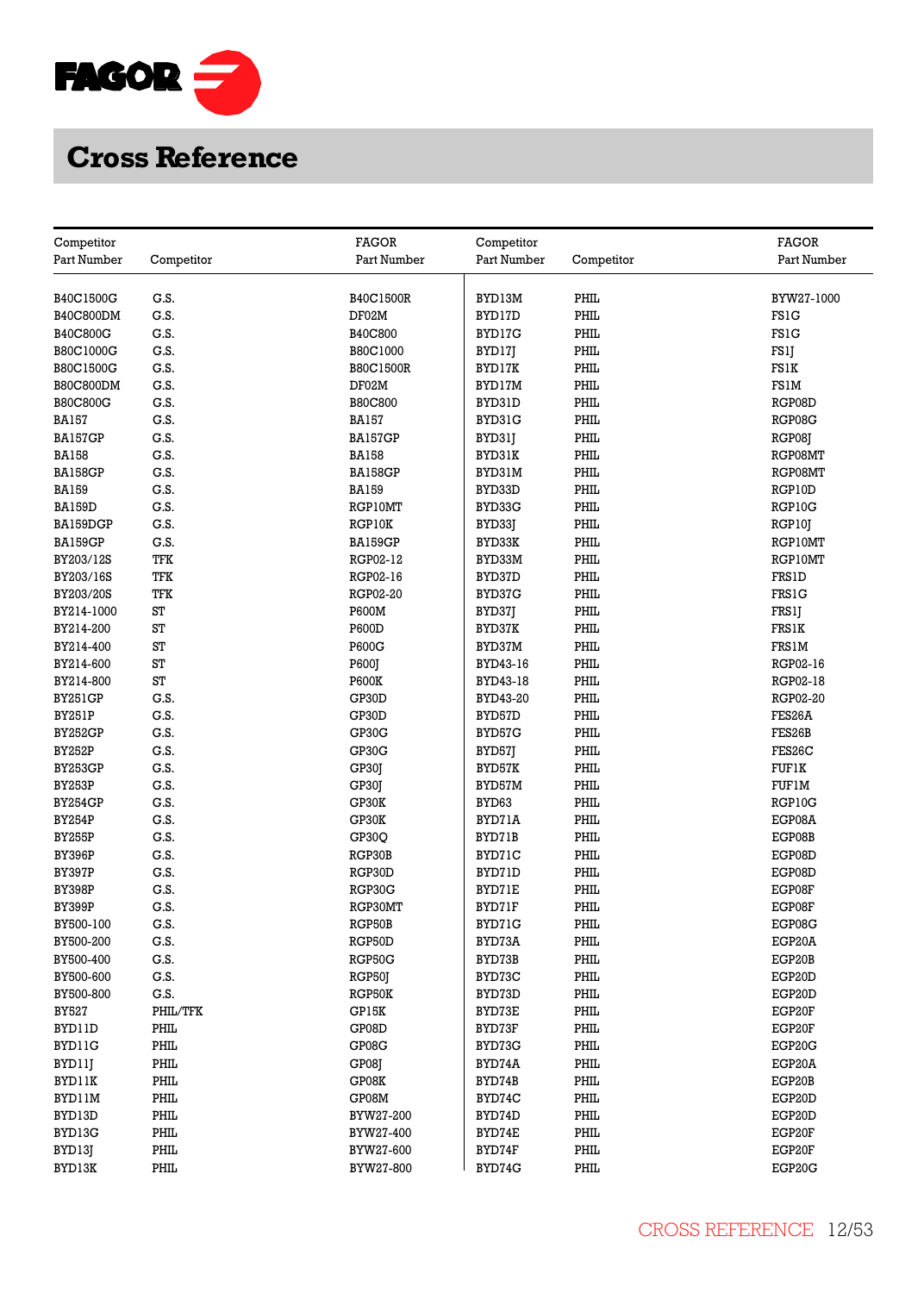

| Competitor      |            | <b>FAGOR</b> | Competitor       |            | <b>FAGOR</b>   |
|-----------------|------------|--------------|------------------|------------|----------------|
| Part Number     | Competitor | Part Number  | Part Number      | Competitor | Part Number    |
|                 |            |              |                  |            |                |
| BYD77A          | PHIL       | FES1A        | BYM11-100        | G.S.       | <b>FRS1B</b>   |
| BYD77B          | PHIL       | <b>FES1B</b> | BYM11-1000       | G.S.       | <b>FRS1M</b>   |
| BYD77C          | PHIL       | <b>FES1D</b> | BYM11-200        | G.S.       | <b>FRS1D</b>   |
| BYD77D          | PHIL       | <b>FES1D</b> | BYM11-400        | G.S.       | <b>FRS1G</b>   |
| BYD77E          | PHIL       | FESIF        | BYM11-50         | G.S.       | FRS1A          |
| BYD77F          | PHIL       | FESIF        | BYM11-600        | G.S.       | FRS1J          |
| BYD77G          | PHIL       | <b>FES1G</b> | BYM11-800        | G.S.       | <b>FRS1K</b>   |
| BYG10D          | TFK        | <b>FS1G</b>  | BYM12-100        | G.S.       | <b>FES1B</b>   |
| BYG10G          | TFK        | <b>FS1G</b>  | BYM12-150        | G.S.       | <b>FES1D</b>   |
| BYG10J          | TFK        | FS1J         | BYM12-200        | G.S.       | <b>FES1D</b>   |
| <b>BYG10K</b>   | TFK        | FS1K         | BYM12-300        | G.S.       | FES1F          |
| BYG10M          | TFK        | FS1M         | BYM12-400        | G.S.       | <b>FES1G</b>   |
| BYG20D          | TFK        | <b>FRS1D</b> | BYM12-50         | G.S.       | FESIA          |
| BYG20G          | TFK        | FRS1G        | BYM13-20         | G.S.       | FSS12          |
| BYG20J          | TFK        | <b>FRS1J</b> | BYM13-30         | G.S.       | FSS13          |
| BYG21K          | TFK        | <b>FRS1K</b> | BYM13-40         | G.S.       | <b>FSS14</b>   |
| BYG21M          | TFK        | FRS1M        | BYM13-50         | G.S.       | FSS15          |
| BYG22A          | TFK        | <b>FES1A</b> | BYM13-60         | G.S.       | FSS16          |
| BYG22B          | TFK        | <b>FES1B</b> | BYM26A           | PHIL       | BYM26A         |
| BYG22D          | TFK        | FESID        | BYM26B           | PHIL       | BYM26B         |
| BYG50D          | PHIL       | <b>FS1G</b>  | BYM26C           | PHIL       | BYM26C         |
| BYG50G          | PHIL       | <b>FS1G</b>  | BYM26D           | PHIL       | BYM26D         |
| BYG50J          | PHIL       | FS1J         | BYM26E           | PHIL       | BYM26E         |
| <b>BYG50K</b>   | PHIL       | FS1K         | BYM36A           | PHIL/TFK   | BYM36A         |
| BYG50M          | PHIL       | <b>FS1M</b>  | BYM36B           | PHIL/TFK   | BYM36B         |
| BYG60D          | PHIL       | <b>FRS1D</b> | BYM36C           | PHIL/TFK   | BYM36C         |
| BYG60G          | PHIL       | FRS1G        | BYM36D           | PHIL/TFK   | BYM36D         |
| BYG60J          | PHIL       | FRS1J        | BYM36E           | PHIL/TFK   | BYM36E         |
| BYG60K          | PHIL       | <b>FRS1K</b> | <b>BYM56A</b>    | PHIL       | 1N5624GP       |
| BYG60M          | PHIL       | FRS1M        | BYM56B           | PHIL       | 1N5625GP       |
| BYG70D          | PHIL       | FES26A       | BYM56C           | PHIL       | 1N5626GP       |
| BYG70G          | PHIL       | FES26B       | BYM56D           | PHIL       | 1N5627GP       |
| BYG70J          | PHIL       | FES26C       | BYM56E           | PHIL       | GP30M          |
| BYG80A          | PHIL       | <b>FES1A</b> | BYM63            | PHIL       | RGP30G         |
| BYG80B          | PHIL       | <b>FES1B</b> | BYM99            | PHIL       | BYM26C         |
| BYG80C          | PHIL       | <b>FES1D</b> | BYS10-25         | TFK        | FSS13          |
| BYG80D          | PHIL       | <b>FES1D</b> | BYS10-35         | TFK        | FSS14          |
| BYG80E          | PHIL       | FESIF        | BYS10-45         | TFK        | FSS15          |
| BYG80F          | PHIL       | FES1F        | BYT01-200        | ST         | BYV26A         |
| BYG80G          | PHIL       | <b>FES1G</b> | BYT01-300        | ST         | BYV26B         |
| BYG80J          | PHIL       | FES1J        | BYT01-400        | ST         | BYV26B         |
| BYG90-20        | PHIL       | FSS12        | BYT03-200        | ST         | <b>FUF5402</b> |
| BYG90-30        | PHIL       | FSS13        | BYT03-300        | ST         | <b>FUF5404</b> |
| <b>BYG90-40</b> | PHIL       | FSS14        | <b>BYT03-400</b> | ST         | <b>FUF5404</b> |
| BYM10-100       | G.S.       | <b>FS1G</b>  | BYT11-1000       | ST         | <b>BA159</b>   |
| BYM10-1000      | G.S.       | FS1M         | BYT11-600        | ST         | <b>BA158</b>   |
| BYM10-200       | G.S.       | <b>FS1G</b>  | BYT11-800        | ST         | <b>BA159</b>   |
| BYM10-400       | G.S.       | <b>FS1G</b>  | BYT13-1000       | ST         | RGP30M         |
| BYM10-50        | G.S.       | <b>FS1G</b>  | BYT13-600        | ST         | RGP30J         |
| BYM10-600       | G.S.       | FS1J         | BYT13-800        | ST         | RGP30K         |
| BYM10-800       | G.S.       | FS1K         | BYT41A           | TFK        | GP10A          |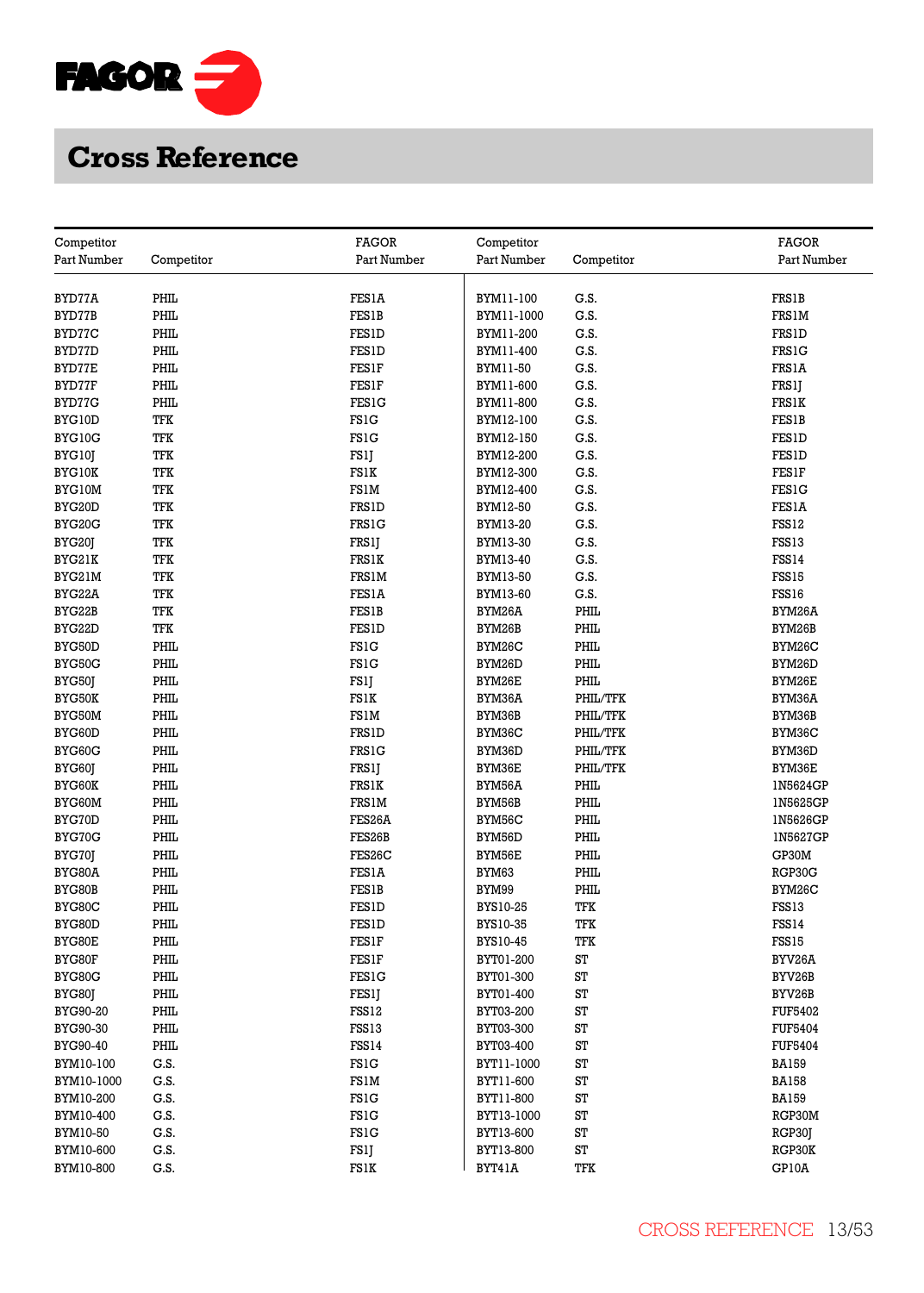

| Competitor       |            | <b>FAGOR</b>                     | Competitor     |               | <b>FAGOR</b>   |
|------------------|------------|----------------------------------|----------------|---------------|----------------|
| Part Number      | Competitor | Part Number                      | Part Number    | Competitor    | Part Number    |
|                  |            |                                  |                |               |                |
| BYT41B           | TFK        | GP10B                            | BYT56A         | TFK           | RGP30A         |
| BYT41D           | TFK        | GP10D                            | BYT56B         | TFK           | RGP30B         |
| BYT41G           | TFK        | GP10G                            | BYT56D         | TFK           | RGP30D         |
| BYT41J           | TFK        | GP10J                            | BYT56G         | TFK           | RGP30G         |
| BYT41K           | TFK        | GP10K                            | BYT56J         | TFK           | RGP30J         |
| BYT41M           | TFK        | GP10M                            | BYT56K         | TFK           | RGP30MT        |
| BYT42A           | TFK        | RGP10A                           | BYT56M         | TFK           | RGP30MT        |
| BYT42B           | TFK        | RGP10B                           | BYT77          | TFK           | RGP30MT        |
| BYT42D           | TFK        | RGP10D                           | BYT78          | TFK           | RGP30MT        |
| BYT42G           | TFK        | RGP10G                           | BYT85-600      | TFK           | <b>FUF5406</b> |
| <b>BYT421</b>    | TFK        | 1N4937GP                         | BYT85-800      | TFK           | <b>FUF5407</b> |
| BYT42K           | TFK        | RGP10MT                          | BYV10-20       | PHIL          | SB120          |
| BYT42M           | TFK        | RGP10MT                          | BYV10-30       | PHIL          | SB130          |
| BYT43A           | TFK        | <b>FUF4001</b>                   | BYV10-40       | PHIL          | SB140          |
|                  |            | <b>FUF4002</b>                   |                |               | RGP10B         |
| BYT43B           | TFK<br>TFK |                                  | BYV12          | TFK<br>TFK    | RGP10G         |
| BYT43D<br>BYT43G | TFK        | <b>FUF4003</b><br><b>FUF4004</b> | BYV13<br>BYV14 | TFK           |                |
|                  |            |                                  |                |               | RGP10J         |
| BYT43J           | TFK        | EGP10J                           | BYV15          | TFK           | RGP10MT        |
| BYT43K           | TFK        | <b>FUF4006</b>                   | BYV16          | TFK           | RGP10MT        |
| BYT43M           | TFK        | <b>FUF4007</b>                   | BYV2100        | PHIL          | EGP20B         |
| BYT44A           | TFK        | EGP10A                           | BYV26A         | PHIL/TFK      | BYV26A         |
| BYT44B           | TFK        | EGP10B                           | BYV26B         | PHIL/TFK      | BYV26B         |
| BYT44C           | TFK        | EGP10D                           | BYV26C         | PHIL/TFK      | BYV26C         |
| BYT44D           | TFK        | EGP10D                           | BYV26D         | G.S./PHIL/TFK | BYV26D         |
| BYT51A           | TFK        | 1N4001GP                         | BYV26E         | G.S./PHIL/TFK | BYV26E         |
| BYT51B           | TFK        | 1N4002GP                         | BYV27-100      | G.S./PHIL/TFK | EGP20B         |
| BYT51D           | <b>TFK</b> | 1N4003GP                         | BYV27-150      | G.S./PHIL/TFK | EGP20D         |
| BYT51G           | TFK        | 1N4004GP                         | BYV27-200      | G.S./PHIL/TFK | EGP20D         |
| BYT51J           | TFK        | 1N4005GP                         | BYV27-250      | PHIL          | EGP20F         |
| BYT51K           | TFK        | 1N4006GP                         | BYV27-300      | PHIL          | EGP20F         |
| BYT51M           | TFK        | 1N4007GP                         | BYV27-400      | PHIL          | EGP20G         |
| BYT52A           | TFK        | RGP10A                           | BYV27-50       | G.S./PHIL/TFK | EGP20A         |
| BYT52B           | TFK        | RGP10B                           | BYV27-600      | PHIL          | EGP20J         |
| BYT52D           | TFK        | RGP10D                           | BYV28-100      | G.S./PHIL/TFK | EGP30B         |
| BYT52G           | TFK        | RGP10G                           | BYV28-150      | G.S./PHIL/TFK | EGP30D         |
| BYT52J           | TFK        | 1N4937GP                         | BYV28-200      | G.S./PHIL/TFK | EGP30D         |
| BYT52K           | TFK        | RGP10MT                          | BYV28-250      | PHIL          | EGP30F         |
| BYT52M           | TFK        | RGP10MT                          | BYV28-300      | PHIL          | EGP30F         |
| BYT53A           | TFK        | EGP20A                           | BYV28-400      | PHIL          | EGP30G         |
| BYT53B           | TFK        | EGP20B                           | BYV28-50       | G.S./PHIL/TFK | EGP30A         |
| BYT53C           | TFK        | EGP20D                           | BYV28-600      | PHIL          | EGP30J         |
| BYT53D           | TFK        | EGP20D                           | BYV36A         | PHIL          | FUF4003        |
| BYT53F           | TFK        | EGP20F                           | BYV36B         | PHIL          | <b>FUF4004</b> |
| BYT53G           | TFK        | EGP20G                           | BYV36C         | PHIL          | <b>FUF4005</b> |
| BYT54A           | TFK        | RGP10A                           | BYV36D         | PHIL          | <b>FUF4006</b> |
| BYT54B           | TFK        | RGP10B                           | BYV36E         | PHIL          | <b>FUF4007</b> |
| BYT54D           | TFK        | RGP10D                           | BYV37          | TFK           | RGP15MT        |
| BYT54G           | TFK        | RGP10G                           | BYV38          | TFK           | RGP15MT        |
| BYT54J           | TFK        | 1N4937GP                         | BYV4100        | PHIL          | EGP50B         |
| <b>BYT54K</b>    | TFK        | RGP10MT                          | BYV95A         | G.S./PHIL     | RGP15D         |
| <b>BYT54M</b>    | <b>TFK</b> | RGP10MT                          | BYV95B         | G.S./PHIL     | RGP15G         |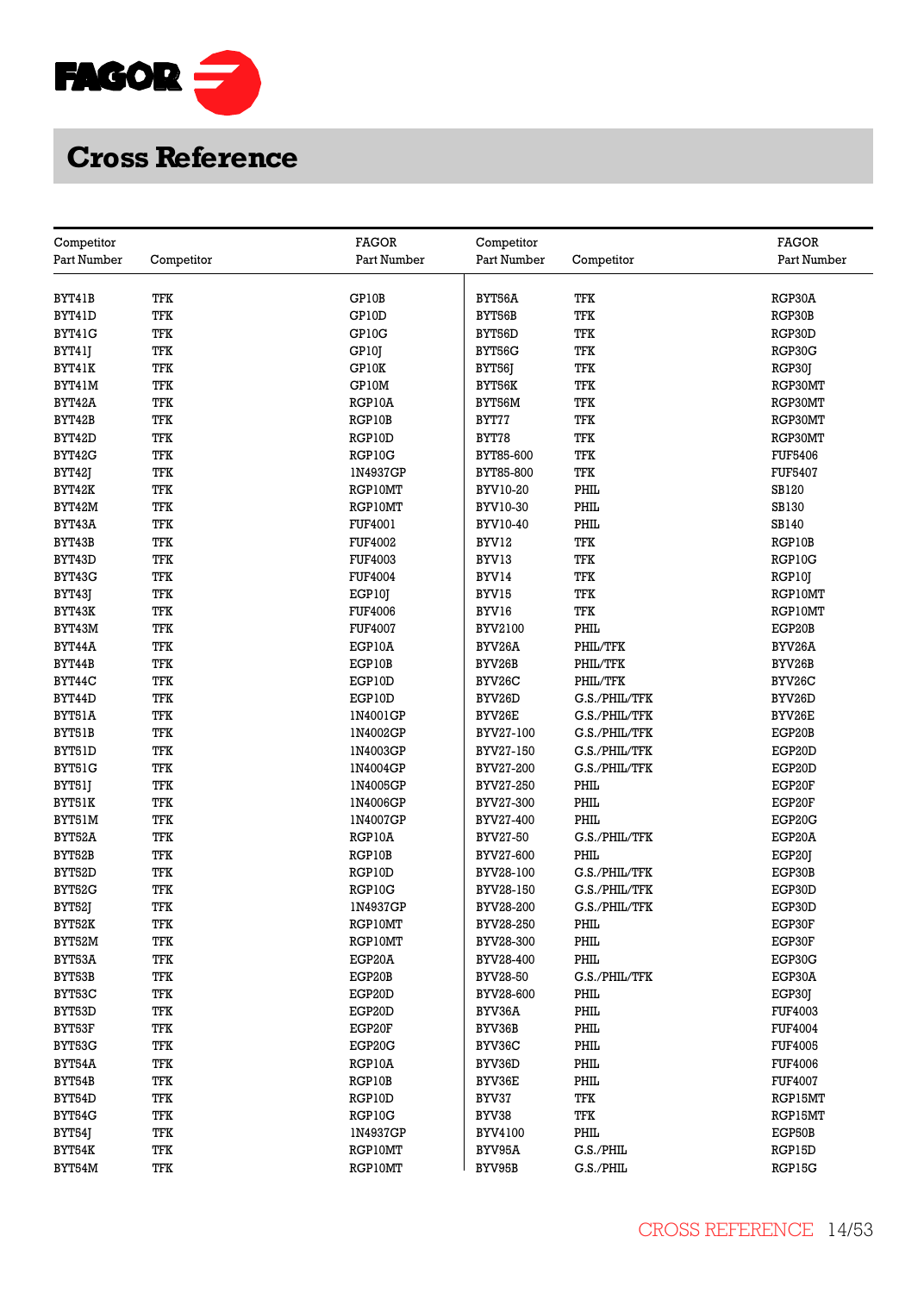

| Competitor     |            | <b>FAGOR</b>             | Competitor                    |            | <b>FAGOR</b>       |
|----------------|------------|--------------------------|-------------------------------|------------|--------------------|
| Part Number    | Competitor | Part Number              | Part Number                   | Competitor | Part Number        |
|                |            |                          |                               |            |                    |
| BYV95C         | G.S./PHIL  | RGP15J                   | BZD23C-11                     | PHIL       | BZX85C11GP         |
| BYV96D         | G.S./PHIL  | RGP15MT                  | BZD23C-110                    | PHIL       | BZW04-94           |
| BYV96E         | G.S./PHIL  | RGP15MT                  | BZD23C-110                    | PHIL       | <b>BZX85C110GP</b> |
| BYV99          | PHIL       | BYV26C                   | <b>BZD23C-12</b>              | PHIL       | BZW04-10           |
| BYW100-100     | ST         | EGP20B                   | <b>BZD23C-12</b>              | PHIL       | BZX85C12GP         |
| BYW100-150     | ST         | EGP20D                   | BZD23C-120                    | PHIL       | BZW04-102          |
| BYW100-200     | ST         | EGP20D                   | BZD23C-120                    | PHIL       | <b>BZX85C120GP</b> |
| BYW100-50      | ST         | EGP20A                   | BZD23C-13                     | PHIL       | BZW04-11           |
| BYW172D        | TFK        | <b>MR852GP</b>           | BZD23C-13                     | PHIL       | BZX85C13GP         |
| BYW172F        | TFK        | <b>MR854GP</b>           |                               | PHIL       | BZW04-111          |
| BYW172G        | TFK        | <b>MR854GP</b>           | BZD23C-130<br>BZD23C-130      | PHIL       | BZX85C130GP        |
|                | TFK        |                          |                               | PHIL       | BZW04-13           |
| <b>BYW178</b>  | G.S./TFK   | <b>FUF5407</b><br>RGP15D | BZD23C-15<br><b>BZD23C-15</b> | PHIL       | <b>BZX85C15GP</b>  |
| BYW32<br>BYW33 | G.S./TFK   | RGP15G                   | BZD23C-150                    | PHIL       | BZW04-128          |
|                | G.S./TFK   |                          |                               | PHIL       |                    |
| BYW34          |            | RGP15G                   | BZD23C-150                    |            | <b>BZX85C150GP</b> |
| BYW35          | G.S./TFK   | RGP15J                   | <b>BZD23C-16</b>              | PHIL       | BZW04-14           |
| BYW36          | G.S./TFK   | RGP15J                   | <b>BZD23C-16</b>              | PHIL       | BZX85C16GP         |
| <b>BYW52</b>   | TFK        | GP15D                    | BZD23C-160                    | PHIL       | BZW04-136          |
| BYW53          | TFK        | GP15G                    | BZD23C-160                    | PHIL       | <b>BZX85C160GP</b> |
| <b>BYW54</b>   | PHIL/TFK   | GP15J                    | BZD23C-18                     | PHIL       | BZW04-15           |
| BYW55          | PHIL/TFK   | GP15K                    | <b>BZD23C-18</b>              | PHIL       | BZX85C18GP         |
| <b>BYW56</b>   | PHIL/TFK   | GP15M                    | BZD23C-180                    | PHIL       | BZW04-154          |
| BYW72          | G.S./TFK   | <b>MR852GP</b>           | BZD23C-180                    | PHIL       | <b>BZX85C180GP</b> |
| BYW73          | G.S./TFK   | <b>MR854GP</b>           | <b>BZD23C-20</b>              | PHIL       | BZW04-17           |
| BYW74          | G.S./TFK   | <b>MR854GP</b>           | BZD23C-20                     | PHIL       | BZX85C20GP         |
| BYW75          | G.S./TFK   | <b>MR856GP</b>           | BZD23C-200                    | PHIL       | BZW04-171          |
| BYW76          | G.S./TFK   | <b>MR856GP</b>           | BZD23C-200                    | PHIL       | BZX85C200GP        |
| BYW82          | TFK        | 1N5624GP                 | BZD23C-22                     | PHIL       | BZW04-19           |
| BYW83          | TFK        | 1N5625GP                 | <b>BZD23C-22</b>              | PHIL       | BZX85C22GP         |
| <b>BYW84</b>   | TFK        | 1N5626GP                 | BZD23C-220                    | PHIL       | BZW04-188          |
| BYW85          | TFK        | 1N5627GP                 | BZD23C-24                     | PHIL       | <b>BZW04-20</b>    |
| BYW86          | TFK        | GP30M                    | BZD23C-24                     | PHIL       | BZX85C24GP         |
| BYW95A         | PHIL       | RGP30D                   | BZD23C-240                    | PHIL       | BZW04-213          |
| BYW95B         | PHIL       | RGP30G                   | BZD23C-27                     | PHIL       | BZW04-23           |
| BYW95C         | PHIL       | RGP30J                   | <b>BZD23C-27</b>              | PHIL       | <b>BZX85C27GP</b>  |
| BYW96D         | PHIL       | RGP30MT                  | BZD23C-270                    | PHIL       | BZW04-239          |
| BYW96E         | PHIL       | RGP30MT                  | BZD23C-30                     | PHIL       | BZW04-26           |
| BYW98-100      | ST         | EGP30B                   | <b>BZD23C-30</b>              | PHIL       | BZX85C30GP         |
| BYW98-150      | ST         | EGP30D                   | BZD23C-300                    | PHIL       | BZW04-256          |
| BYW98-200      | ST         | EGP30D                   | BZD23C-33                     | PHIL       | <b>BZW04-28</b>    |
| BYW98-50       | ST         | EGP30A                   | BZD23C-33                     | PHIL       | BZX85C33GP         |
| BYX82          | TFK        | BYW27-200                | <b>BZD23C-36</b>              | PHIL       | BZW04-31           |
| BYX83          | TFK        | BYW27-400                | BZD23C-36                     | PHIL       | BZX85C36GP         |
| <b>BYX84</b>   | TFK        | BYW27-600                | BZD23C-39                     | PHIL       | BZW04-33           |
| BYX85          | TFK        | BYW27-800                | <b>BZD23C-39</b>              | PHIL       | BZX85C39GP         |
| BYX86          | TFK        | BYW27-1000               | BZD23C-43                     | PHIL       | BZW04-37           |
| BZD23C-10      | PHIL       | <b>BZW04-8V5</b>         | <b>BZD23C-43</b>              | PHIL       | BZX85C43GP         |
| BZD23C-10      | PHIL       | BZX85C10GP               | <b>BZD23C-47</b>              | PHIL       | <b>BZW04-40</b>    |
| BZD23C-100     | PHIL       | BZW04-85                 | BZD23C-47                     | PHIL       | BZX85C47GP         |
| BZD23C-100     | PHIL       | <b>BZX85C100GP</b>       | BZD23C-51                     | PHIL       | <b>BZW04-44</b>    |
| BZD23C-11      | PHIL       | BZW04-9V4                | BZD23C-51                     | PHIL       | BZX85C51GP         |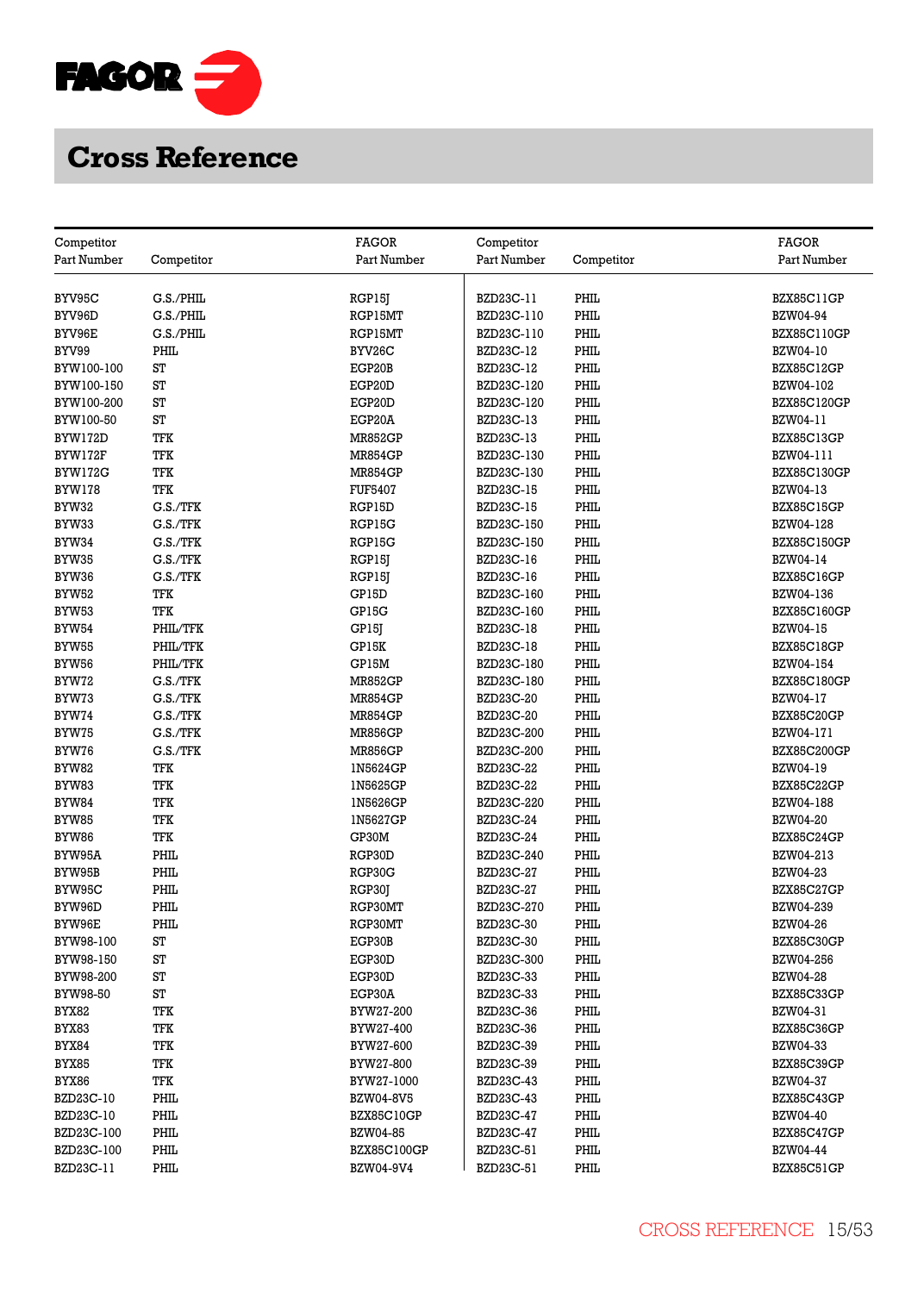

| <b>FAGOR</b><br>Competitor<br>Competitor                                | <b>FAGOR</b> |
|-------------------------------------------------------------------------|--------------|
| Part Number<br>Competitor<br>Part Number<br>Part Number<br>Competitor   | Part Number  |
|                                                                         |              |
| PHIL<br>BZD23C-56<br><b>BZW04-48</b><br><b>BZD27C-24</b><br>PHIL        | ZISMA24      |
| PHIL<br>PHIL<br>BZD23C-56<br>BZX85C56GP<br><b>BZD27C-27</b>             | P4SMA27      |
| PHIL<br>PHIL<br><b>BZW04-53</b><br>BZD23C-62<br>BZD27C-27               | ZISMA27      |
| PHIL<br>PHIL<br><b>BZD23C-62</b><br>BZX85C62GP<br><b>BZD27C-30</b>      | P4SMA30      |
| <b>BZD23C-68</b><br>PHIL<br><b>BZW04-58</b><br><b>BZD27C-30</b><br>PHIL | Z1SMA30      |
| PHIL<br>PHIL<br><b>BZD23C-68</b><br>BZX85C68GP<br>BZD27C-33             | P4SMA33      |
| PHIL<br><b>BZD23C-75</b><br>PHIL<br>BZW04-64<br><b>BZD27C-33</b>        | Z1SMA33      |
| PHIL<br>PHIL<br><b>BZD23C-75</b><br><b>BZX85C75GP</b><br>BZD27C-36      | P4SMA36      |
| PHIL<br><b>BZD23C-7V5</b><br>BZW04-6V4<br><b>BZD27C-36</b><br>PHIL      | Z1SMA36      |
| PHIL<br>PHIL<br><b>BZD23C-82</b><br><b>BZW04-70</b><br>BZD27C-39        | P4SMA39      |
| <b>BZD23C-82</b><br>PHIL<br>BZX85C82GP<br><b>BZD27C-39</b><br>PHIL      | Z1SMA39      |
| PHIL<br>PHIL<br>BZD23C-8V2<br><b>BZW04-7V0</b><br><b>BZD27C-3V6</b>     | Z1SMA3V6     |
| BZD23C-91<br>PHIL<br><b>BZW04-78</b><br>BZD27C-3V9<br>PHIL              | Z1SMA3V9     |
| BZD23C-91<br>PHIL<br>PHIL<br>BZX85C91GP<br><b>BZD27C-43</b>             | P4SMA43      |
| PHIL<br>PHIL<br>BZD23C-9V1<br><b>BZW04-7V8</b><br><b>BZD27C-43</b>      | Z1SMA43      |
| <b>BZD27C-10</b><br>PHIL<br>P4SMA10<br><b>BZD27C-47</b><br>PHIL         | P4SMA47      |
| PHIL<br>PHIL<br>BZD27C-10<br>ZISMA10<br>BZD27C-47                       | ZISMA47      |
| PHIL<br>PHIL<br><b>BZD27C-100</b><br>P4SMA100<br><b>BZD27C-4V3</b>      | ZISMA4V3     |
| PHIL<br>PHIL<br><b>BZD27C-100</b><br>Z1SMA100<br>BZD27C-4V7             | ZISMA4V7     |
| BZD27C-11<br>PHIL<br>PHIL<br>P4SMA11<br>BZD27C-51                       | P4SMA51      |
| PHIL<br><b>BZD27C-11</b><br>PHIL<br>ZISMA11<br>BZD27C-51                | ZISMA51      |
| BZD27C-110<br>PHIL<br>P4SMA110<br>PHIL<br><b>BZD27C-56</b>              | P4SMA56      |
| PHIL<br>PHIL<br>BZD27C-110<br>Z1SMA110<br><b>BZD27C-56</b>              | ZISMA56      |
| <b>BZD27C-12</b><br>PHIL<br>P4SMA12<br>PHIL<br>BZD27C-5V1               | ZISMA5VI     |
| PHIL<br><b>BZD27C-12</b><br>PHIL<br>ZISMA12<br>BZD27C-62                | P4SMA62      |
| PHIL<br>BZD27C-120<br>PHIL<br>P4SMA120<br><b>BZD27C-62</b>              | Z1SMA62      |
| PHIL<br>PHIL<br>BZD27C-120<br>Z1SMA120<br><b>BZD27C-68</b>              | P4SMA68      |
| PHIL<br>PHIL<br><b>BZD27C-13</b><br>P4SMA13<br><b>BZD27C-68</b>         | Z1SMA68      |
| PHIL<br>PHIL<br><b>BZD27C-13</b><br>Z1SMA13<br>BZD27C-6V8               | ZISMA6V8     |
| PHIL<br>PHIL<br>BZD27C-130<br>P4SMA130<br><b>BZD27C-75</b>              | P4SMA75      |
| PHIL<br>PHIL<br>BZD27C-130<br>Z1SMA130<br><b>BZD27C-75</b>              | ZISMA75      |
| PHIL<br>PHIL<br><b>BZD27C-15</b><br>P4SMA15<br><b>BZD27C-7V5</b>        | P4SMA7V5     |
| PHIL<br>PHIL<br><b>BZD27C-15</b><br>ZISMA15<br><b>BZD27C-7V5</b>        | ZISMA7V5     |
| PHIL<br>PHIL<br>BZD27C-150<br>P4SMA150<br><b>BZD27C-82</b>              | P4SMA82      |
| PHIL<br>PHIL<br>BZD27C-150<br>Z1SMA150<br><b>BZD27C-82</b>              | Z1SMA82      |
| PHIL<br>PHIL<br><b>BZD27C-16</b><br>P4SMA16<br>BZD27C-8V2               | P4SMA8V2     |
| PHIL<br>PHIL<br>BZD27C-16<br>ZISMA16<br>BZD27C-8V2                      | ZISMA8V2     |
| PHIL<br>PHIL<br>BZD27C-160<br>P4SMA160<br>BZD27C-91                     | P4SMA91      |
| BZD27C-160<br>PHIL<br>Z1SMA160<br>BZD27C-91<br>PHIL                     | ZISMA91      |
| <b>BZD27C-18</b><br>PHIL<br>PHIL<br>P4SMA18<br>BZD27C-9V1               | P4SMA9V1     |
| PHIL<br>PHIL<br><b>BZD27C-18</b><br>ZISMA18<br>BZD27C-9V1               | Z1SMA9V1     |
| <b>BZD27C-180</b><br>PHIL<br>P4SMA180<br>BZG03C-10<br>PHIL/TFK          | ZISMA10      |
| PHIL<br>PHIL/TFK<br>BZD27C-180<br>Z1SMA180<br>BZG03C-100                | Z1SMA100     |
| <b>BZD27C-20</b><br>PHIL<br>P4SMA20<br>BZG03C-11<br>PHIL/TFK            | ZISMA11      |
| PHIL<br>PHIL/TFK<br><b>BZD27C-20</b><br>Z1SMA20<br>BZG03C-110           | Z1SMA110     |
| PHIL<br><b>P4SMA200</b><br>PHIL/TFK<br>BZD27C-200<br>BZG03C-12          | ZISMA12      |
| <b>BZD27C-200</b><br>PHIL<br>Z1SMA200<br>PHIL/TFK<br>BZG03C-120         | Z1SMA120     |
| <b>BZD27C-22</b><br>PHIL<br>P4SMA22<br>PHIL/TFK<br>BZG03C-13            | ZISMA13      |
| PHIL<br><b>BZD27C-22</b><br>ZISMA22<br>BZG03C-130<br>PHIL/TFK           | Z1SMA130     |
| <b>BZD27C-220</b><br>PHIL<br>P4SMA220<br>PHIL/TFK<br><b>BZG03C-15</b>   | ZISMA15      |
| PHIL<br><b>BZD27C-24</b><br><b>P4SMA24</b><br>BZG03C-150<br>PHIL/TFK    | Z1SMA150     |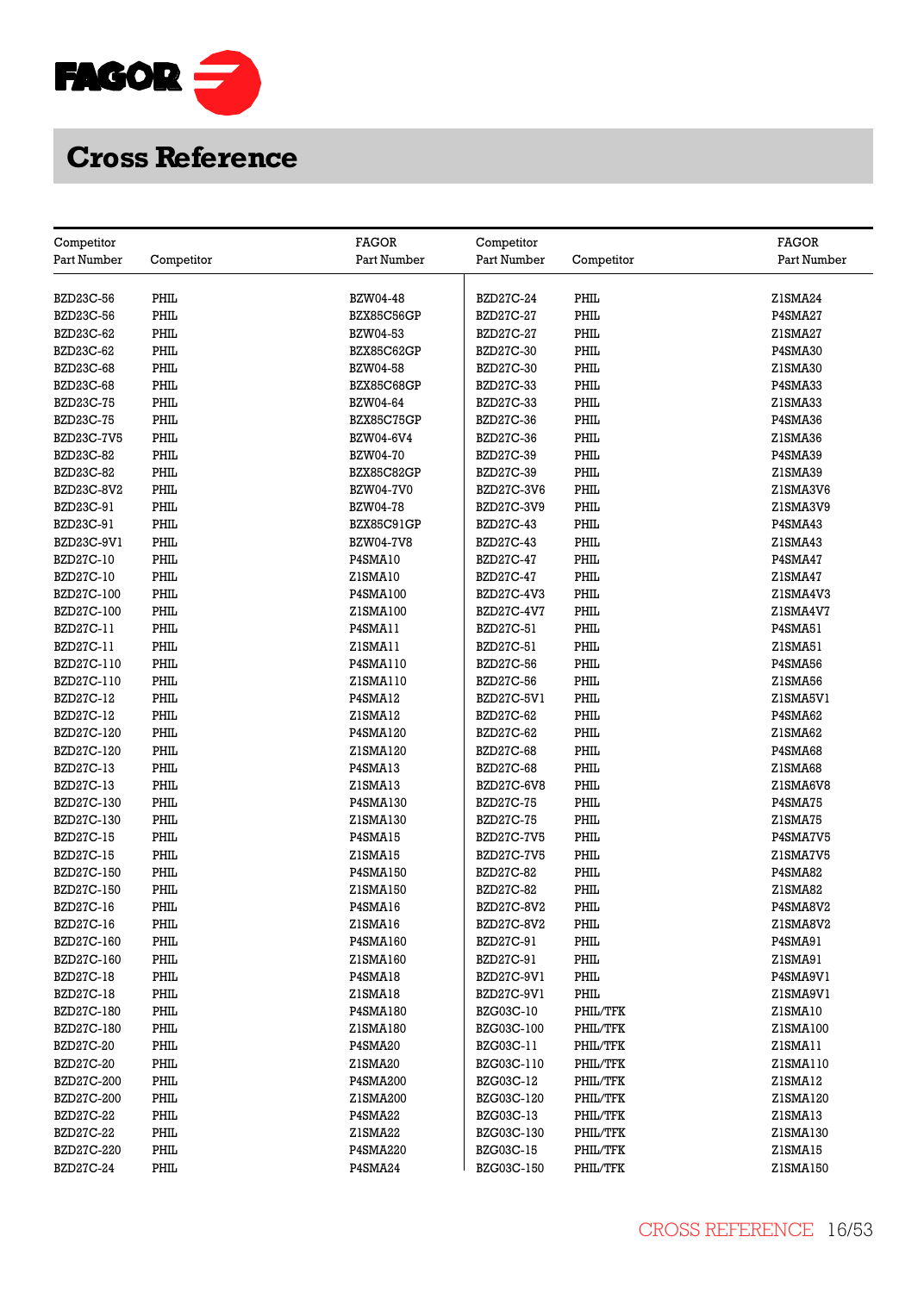

| Competitor       |            | <b>FAGOR</b>    | Competitor       |            | <b>FAGOR</b>    |
|------------------|------------|-----------------|------------------|------------|-----------------|
| Part Number      | Competitor | Part Number     | Part Number      | Competitor | Part Number     |
|                  |            |                 |                  |            |                 |
| <b>BZG03C-16</b> | PHIL/TFK   | ZISMA16         | <b>BZG04-20</b>  | TFK        | P4SMA24         |
| BZG03C-160       | PHIL/TFK   | Z1SMA160        | <b>BZG04-200</b> | PHIL       | <b>P4SMA200</b> |
| <b>BZG03C-18</b> | PHIL/TFK   | ZISMA18         | <b>BZG04-22</b>  | PHIL       | P4SMA22         |
| BZG03C-180       | PHIL/TFK   | Z1SMA180        | <b>BZG04-22</b>  | TFK        | P4SMA27         |
| <b>BZG03C-20</b> | PHIL/TFK   | Z1SMA20         | <b>BZG04-220</b> | PHIL       | <b>P4SMA220</b> |
| BZG03C-200       | PHIL/TFK   | Z1SMA200        | <b>BZG04-24</b>  | PHIL       | P4SMA24         |
| <b>BZG03C-22</b> | PHIL/TFK   | ZISMA22         | <b>BZG04-24</b>  | TFK        | P4SMA30         |
| BZG03C-24        | PHIL/TFK   | ZISMA24         | <b>BZG04-27</b>  | PHIL       | P4SMA27         |
| <b>BZG03C-27</b> | PHIL/TFK   | Z1SMA27         | <b>BZG04-27</b>  | TFK        | P4SMA33         |
| BZG03C-30        | PHIL/TFK   | Z1SMA30         | <b>BZG04-30</b>  | PHIL       | P4SMA30         |
| <b>BZG03C-33</b> | PHIL/TFK   | Z1SMA33         | <b>BZG04-30</b>  | TFK        | P4SMA36         |
| <b>BZG03C-36</b> | PHIL/TFK   | Z1SMA36         | <b>BZG04-33</b>  | PHIL       | P4SMA33         |
| <b>BZG03C-39</b> | PHIL/TFK   | Z1SMA39         | <b>BZG04-33</b>  | TFK        | P4SMA39         |
| <b>BZG03C-43</b> | PHIL/TFK   | ZISMA43         | <b>BZG04-36</b>  | PHIL       | P4SMA36         |
| <b>BZG03C-47</b> | PHIL/TFK   | ZISMA47         | <b>BZG04-36</b>  | TFK        | P4SMA43         |
| BZG03C-51        | PHIL/TFK   | ZISMA51         | <b>BZG04-39</b>  | PHIL       | P4SMA39         |
| BZG03C-56        | PHIL/TFK   | Z1SMA56         | <b>BZG04-39</b>  | TFK        | P4SMA47         |
| <b>BZG03C-62</b> | PHIL/TFK   | Z1SMA62         | <b>BZG04-43</b>  | PHIL       | P4SMA43         |
| <b>BZG03C-68</b> | PHIL/TFK   | Z1SMA68         | <b>BZG04-43</b>  | TFK        | P4SMA51         |
| <b>BZG03C-75</b> | PHIL/TFK   | Z1SMA75         | <b>BZG04-47</b>  | PHIL       | P4SMA47         |
| <b>BZG03C-82</b> | PHIL/TFK   | Z1SMA82         | <b>BZG04-47</b>  | TFK        | P4SMA56         |
| BZG03C-91        | PHIL/TFK   | ZISMA91         | BZG04-51         | PHIL       | P4SMA51         |
| <b>BZG04-10</b>  | PHIL       | P4SMA10         | BZG04-51         | TFK        | P4SMA62         |
| <b>BZG04-10</b>  | TFK        | P4SMA12         | <b>BZG04-56</b>  | PHIL       | P4SMA56         |
| BZG04-100        | PHIL       | P4SMA100        | <b>BZG04-56</b>  | <b>TFK</b> | P4SMA68         |
| BZG04-100        | TFK        | <b>P4SMA120</b> | <b>BZG04-62</b>  | PHIL       | P4SMA62         |
| BZG04-11         | PHIL       | P4SMA11         | <b>BZG04-62</b>  | TFK        | P4SMA75         |
| BZG04-11         | TFK        | P4SMA13         | <b>BZG04-68</b>  | PHIL       | P4SMA68         |
| BZG04-110        | PHIL       | <b>P4SMA110</b> | <b>BZG04-68</b>  | TFK        | P4SMA82         |
| BZG04-110        | TFK        | P4SMA130        | <b>BZG04-75</b>  | PHIL       | P4SMA75         |
| <b>BZG04-12</b>  | PHIL       | P4SMA12         | <b>BZG04-75</b>  | TFK        | P4SMA91         |
| <b>BZG04-12</b>  | TFK        | P4SMA15         | <b>BZG04-82</b>  | TFK        | P4SMA100        |
| BZG04-120        | PHIL       | P4SMA120        | <b>BZG04-82</b>  | PHIL       | P4SMA82         |
| BZG04-120        | TFK        | P4SMA150        | <b>BZG04-8V2</b> | TFK        | P4SMA10         |
| <b>BZG04-13</b>  | PHIL       | P4SMA13         | BZG04-8V2        | PHIL       | P4SMA8V2        |
| <b>BZG04-13</b>  | TFK        | P4SMA16         | BZG04-91         | TFK        | P4SMA110        |
| BZG04-130        | PHIL       | P4SMA130        | BZG04-91         | PHIL       | P4SMA91         |
| BZG04-130        | TFK        | P4SMA160        | <b>BZG04-9V1</b> | TFK        | P4SMA11         |
| <b>BZG04-15</b>  | PHIL       | P4SMA15         | <b>BZG04-9V1</b> | PHIL       | P4SMA9V1        |
| <b>BZG04-15</b>  | TFK        | P4SMA18         | <b>BZG05C-10</b> | TFK        | ZISMA10         |
| BZG04-150        | PHIL       | <b>P4SMA150</b> | BZG05C-11        | TFK        | ZISMA11         |
| BZG04-150        | TFK        | P4SMA180        | <b>BZG05C-12</b> | TFK        | ZISMA12         |
| <b>BZG04-16</b>  | PHIL       | P4SMA16         | <b>BZG05C-13</b> | TFK        | ZISMA13         |
| <b>BZG04-16</b>  | TFK        | P4SMA20         | <b>BZG05C-15</b> | <b>TFK</b> | ZISMA15         |
| <b>BZG04-160</b> | PHIL       | <b>P4SMA160</b> | <b>BZG05C-16</b> | TFK        | ZISMA16         |
| BZG04-160        | TFK        | <b>P4SMA200</b> | BZG05C-18        | TFK        | ZISMA18         |
| <b>BZG04-18</b>  | PHIL       | P4SMA18         | <b>BZG05C-20</b> | TFK        | Z1SMA20         |
| <b>BZG04-18</b>  | TFK        | P4SMA22         | <b>BZG05C-22</b> | TFK        | Z1SMA22         |
| BZG04-180        | PHIL       | P4SMA180        | BZG05C-24        | TFK        | Z1SMA24         |
| BZG04-180        | TFK        | P4SMA220        | <b>BZG05C-27</b> | TFK        | Z1SMA27         |
| <b>BZG04-20</b>  | PHIL       | P4SMA20         | <b>BZG05C-30</b> | TFK        | Z1SMA30         |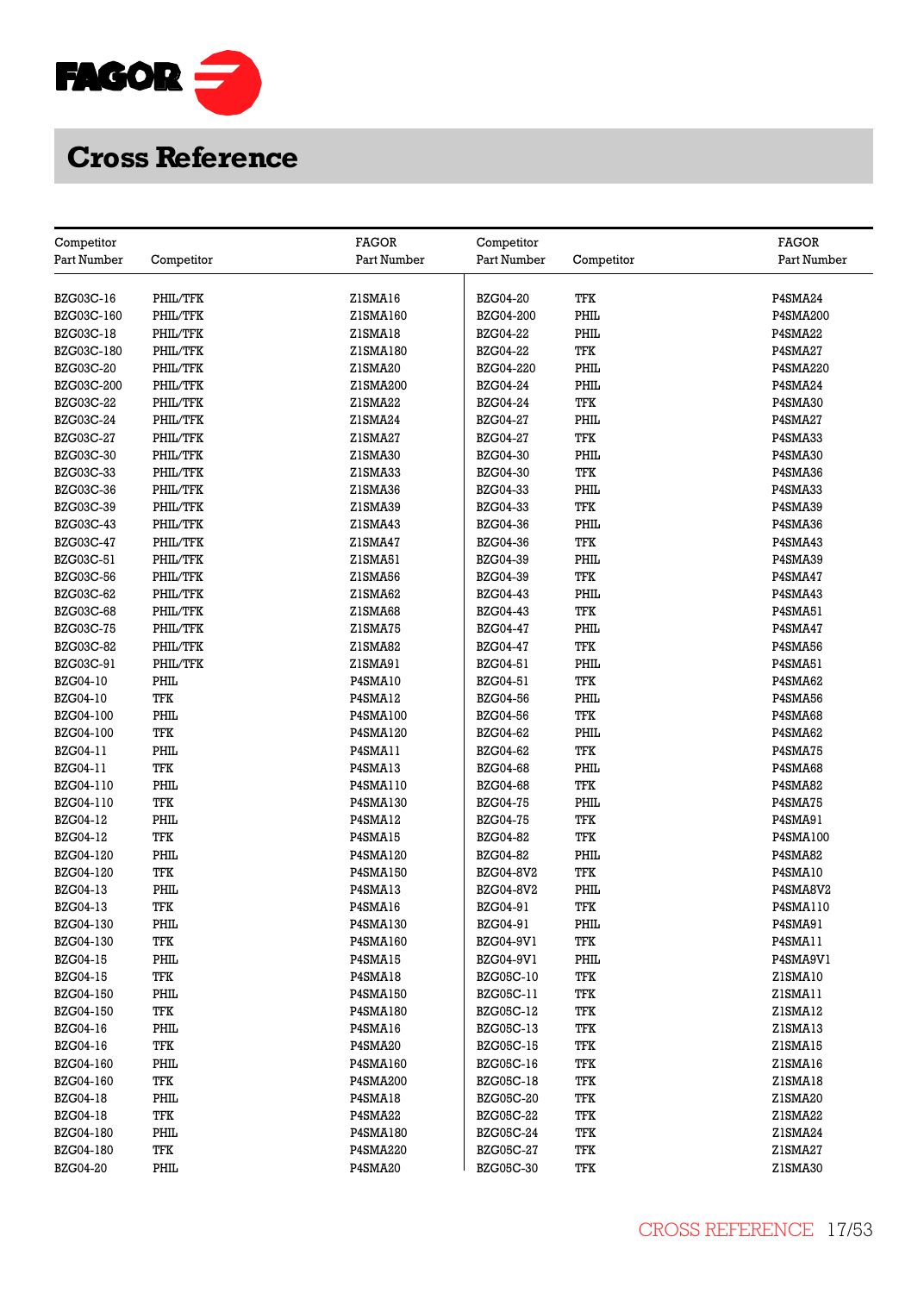

| Competitor        |            | FAGOR              | Competitor        |            | <b>FAGOR</b>       |
|-------------------|------------|--------------------|-------------------|------------|--------------------|
| Part Number       | Competitor | Part Number        | Part Number       | Competitor | Part Number        |
| <b>BZG05C-33</b>  | TFK        | Z1SMA33            | BZT03C-33         | PHIL/TFK   | BZX85C33GP         |
| BZG05C-36         | TFK        | Z1SMA36            | <b>BZT03C-36</b>  | PHIL/TFK   | BZW04-31           |
| <b>BZG05C-6V8</b> | TFK        | ZISMA6V8           | <b>BZT03C-36</b>  | PHIL/TFK   | BZX85C36GP         |
| <b>BZG05C-7V5</b> | TFK        | ZISMA7V5           | BZT03C-39         | PHIL/TFK   | BZW04-33           |
| <b>BZG05C-8V2</b> | TFK        | ZISMA8V2           | BZT03C-39         | PHIL/TFK   | BZX85C39GP         |
|                   |            |                    |                   |            |                    |
| BZG05C-9V1        | TFK        | ZISMA9VI           | <b>BZT03C-43</b>  | PHIL/TFK   | BZW04-37           |
| BZT03C-10         | PHIL/TFK   | <b>BZW04-8V5</b>   | <b>BZT03C-43</b>  | PHIL/TFK   | BZX85C43GP         |
| BZT03C-10         | PHIL/TFK   | BZX85C10GP         | <b>BZT03C-47</b>  | PHIL/TFK   | <b>BZW04-40</b>    |
| BZT03C-100        | PHIL/TFK   | <b>BZW04-85</b>    | <b>BZT03C-47</b>  | PHIL/TFK   | BZX85C47GP         |
| BZT03C-100        | PHIL/TFK   | <b>BZX85C100GP</b> | BZT03C-51         | PHIL/TFK   | <b>BZW04-44</b>    |
| BZT03C-11         | PHIL/TFK   | BZW04-9V4          | BZT03C-51         | PHIL/TFK   | BZX85C51GP         |
| BZT03C-11         | PHIL/TFK   | BZX85C11GP         | <b>BZT03C-56</b>  | PHIL/TFK   | <b>BZW04-48</b>    |
| BZT03C-110        | PHIL/TFK   | <b>BZW04-94</b>    | BZT03C-56         | PHIL/TFK   | BZX85C56GP         |
| BZT03C-110        | PHIL/TFK   | <b>BZX85C110GP</b> | BZT03C-62         | PHIL/TFK   | BZW04-53           |
| BZT03C-12         | PHIL/TFK   | BZW04-10           | BZT03C-62         | PHIL/TFK   | BZX85C62GP         |
| BZT03C-12         | PHIL/TFK   | BZX85C12GP         | <b>BZT03C-68</b>  | PHIL/TFK   | <b>BZW04-58</b>    |
| BZT03C-120        | PHIL/TFK   | BZW04-102          | <b>BZT03C-68</b>  | PHIL/TFK   | BZX85C68GP         |
| BZT03C-120        | PHIL/TFK   | <b>BZX85C120GP</b> | BZT03C-6V8        | TFK        | <b>BZW04-5V8</b>   |
| BZT03C-13         | PHIL/TFK   | BZW04-11           | <b>BZT03C-75</b>  | PHIL/TFK   | BZW04-64           |
| BZT03C-13         | PHIL/TFK   | BZX85C13GP         | <b>BZT03C-75</b>  | PHIL/TFK   | <b>BZX85C75GP</b>  |
| BZT03C-130        | PHIL/TFK   | BZW04-111          | <b>BZT03C-7V5</b> | PHIL/TFK   | BZW04-6V4          |
| BZT03C-130        | PHIL/TFK   | <b>BZX85C130GP</b> | <b>BZT03C-7V5</b> | PHIL/TFK   | ZY7V5GP            |
| BZT03C-15         | PHIL/TFK   | BZW04-13           | <b>BZT03C-82</b>  | PHIL/TFK   | <b>BZW04-70</b>    |
| <b>BZT03C-15</b>  | PHIL/TFK   | BZX85C15GP         | <b>BZT03C-82</b>  | PHIL/TFK   | BZX85C82GP         |
| BZT03C-150        | PHIL/TFK   | BZW04-128          | BZT03C-8V2        | PHIL/TFK   | <b>BZW04-7V0</b>   |
| BZT03C-150        | PHIL/TFK   | <b>BZX85C150GP</b> | <b>BZT03C-8V2</b> | PHIL/TFK   | ZY8V2GP            |
| BZT03C-16         | PHIL/TFK   | BZW04-14           | BZT03C-91         | PHIL/TFK   | <b>BZW04-78</b>    |
| BZT03C-16         | PHIL/TFK   | BZX85C16GP         | BZT03C-91         | PHIL/TFK   | BZX85C91GP         |
| BZT03C-160        | PHIL/TFK   | BZW04-136          | BZT03C-9V1        | PHIL/TFK   | <b>BZW04-7V8</b>   |
| BZT03C-160        | PHIL/TFK   | <b>BZX85C160GP</b> | BZT03C-9V1        | PHIL/TFK   | ZY9V1GP            |
| <b>BZT03C-18</b>  | PHIL/TFK   | BZW04-15           | BZT03D-10         | <b>TFK</b> | <b>BZW04-8V5</b>   |
| <b>BZT03C-18</b>  | PHIL/TFK   | BZX85C18GP         | <b>BZT03D-10</b>  | TFK        | BZX85C10GP         |
| BZT03C-180        | PHIL/TFK   | BZW04-154          | BZT03D-100        | <b>TFK</b> | BZW04-85           |
| BZT03C-180        | PHIL/TFK   | <b>BZX85C180GP</b> | BZT03D-100        | TFK        | BZX85C100GP        |
| <b>BZT03C-20</b>  | PHIL/TFK   | BZW04-17           | BZT03D-11         | TFK        | BZW04-9V4          |
| <b>BZT03C-20</b>  | PHIL/TFK   | BZX85C20GP         | BZT03D-11         | TFK        | BZX85C11GP         |
| <b>BZT03C-200</b> | PHIL/TFK   | BZW04-171          | BZT03D-110        | TFK        | BZW04-94           |
| BZT03C-200        | PHIL/TFK   | <b>BZX85C200GP</b> | BZT03D-110        | TFK        | BZX85C110GP        |
| <b>BZT03C-22</b>  | PHIL/TFK   | BZW04-19           | BZT03D-12         | TFK        | BZW04-10           |
| <b>BZT03C-22</b>  | PHIL/TFK   | BZX85C22GP         | BZT03D-12         | TFK        | BZX85C12GP         |
| <b>BZT03C-220</b> | PHIL/TFK   | BZW04-188          | BZT03D-120        | TFK        | BZW04-102          |
| BZT03C-24         | PHIL/TFK   | <b>BZW04-20</b>    | BZT03D-120        | TFK        | <b>BZX85C120GP</b> |
| <b>BZT03C-24</b>  | PHIL/TFK   | BZX85C24GP         | BZT03D-13         | TFK        | BZW04-11           |
| BZT03C-240        | PHIL/TFK   | BZW04-213          | BZT03D-13         | TFK        | BZX85C13GP         |
| BZT03C-27         | PHIL/TFK   | BZW04-23           | BZT03D-130        | TFK        | BZW04-111          |
| <b>BZT03C-27</b>  | PHIL/TFK   | <b>BZX85C27GP</b>  | BZT03D-130        | TFK        | BZX85C130GP        |
| BZT03C-270        | PHIL/TFK   | BZW04-239          | BZT03D-15         | TFK        | BZW04-13           |
| BZT03C-30         | PHIL/TFK   | BZW04-26           | BZT03D-15         | <b>TFK</b> | <b>BZX85C15GP</b>  |
|                   |            |                    |                   |            |                    |
| BZT03C-30         | PHIL/TFK   | BZX85C30GP         | BZT03D-150        | TFK        | BZW04-128          |
| <b>BZT03C-300</b> | PHIL       | BZW04-256          | BZT03D-150        | TFK        | <b>BZX85C150GP</b> |
| BZT03C-33         | PHIL/TFK   | <b>BZW04-28</b>    | BZT03D-16         | TFK        | BZW04-14           |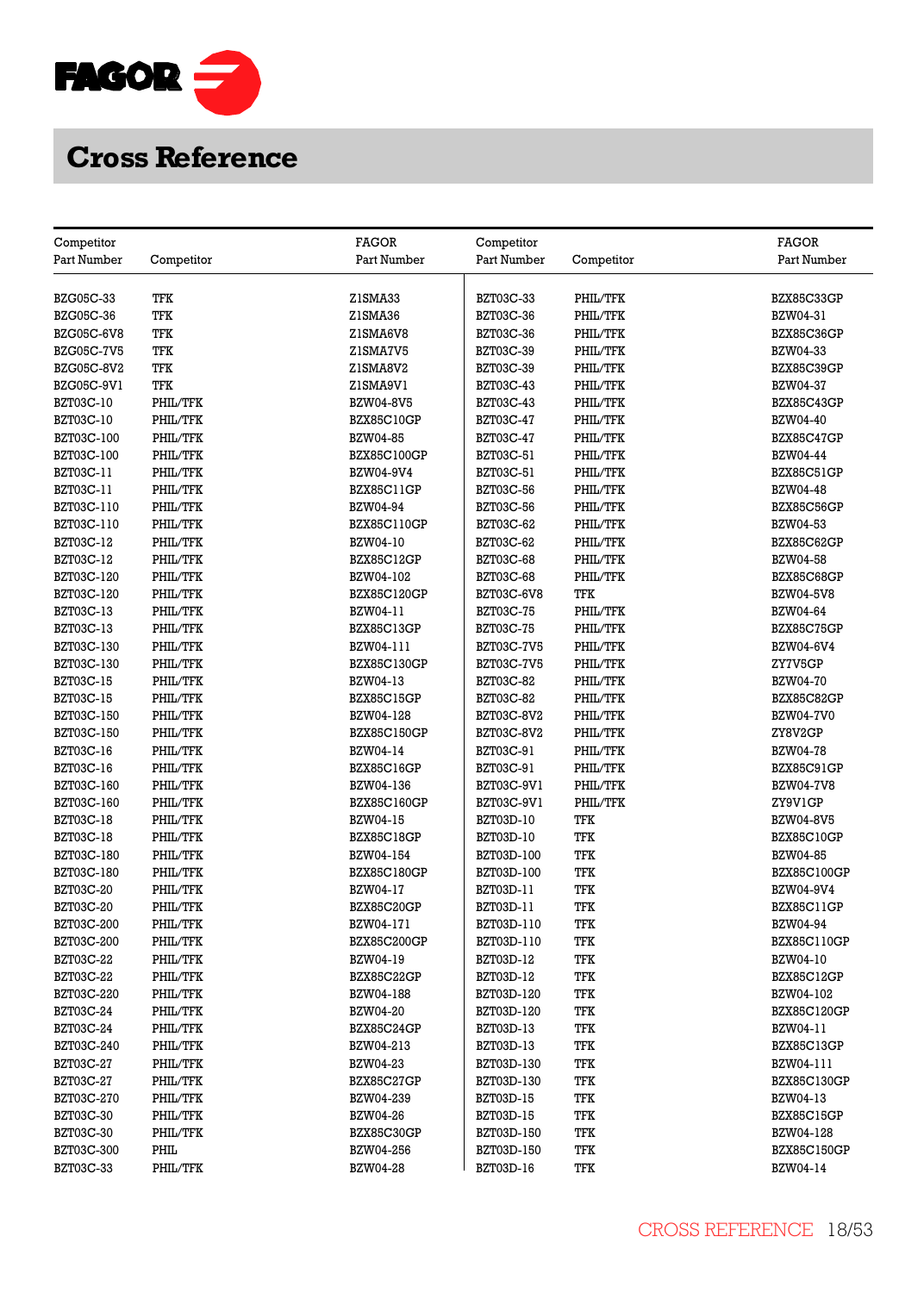

|                                |            | <b>FAGOR</b>                   |                                    |            | <b>FAGOR</b>     |
|--------------------------------|------------|--------------------------------|------------------------------------|------------|------------------|
| Competitor<br>Part Number      | Competitor | Part Number                    | Competitor<br>Part Number          | Competitor | Part Number      |
|                                |            |                                |                                    |            |                  |
| BZT03D-16                      | TFK        | BZX85C16GP                     | BZT03D-9V1                         | TFK        | <b>BZW04-7V8</b> |
| BZT03D-160                     | TFK        | BZW04-136                      | BZT03D-9V1                         | TFK        | ZY9V1GP          |
| BZT03D-160                     | TFK        | BZX85C160GP                    | BZT55C-10                          | TFK        | ZISMA10          |
| BZT03D-18                      | TFK        | BZW04-15                       | BZT55C-11                          | TFK        | ZISMA11          |
| BZT03D-18                      | TFK        | BZX85C18GP                     | BZT55C-12                          | TFK        | ZISMA12          |
| BZT03D-180                     | TFK        | BZW04-154                      | BZT55C-13                          | TFK        | ZISMA13          |
| BZT03D-180                     | TFK        | <b>BZX85C180GP</b>             | BZT55C-15                          | TFK        | ZISMA15          |
| BZT03D-20                      | TFK        | BZW04-17                       | BZT55C-16                          | TFK        | ZISMA16          |
| <b>BZT03D-20</b>               | TFK        | BZX85C20GP                     | <b>BZT55C-18</b>                   | TFK        | ZISMA18          |
| BZT03D-200                     | TFK        | BZW04-171                      | BZT55C-20                          | TFK        | Z1SMA20          |
| BZT03D-200                     | TFK        | <b>BZX85C200GP</b>             | <b>BZT55C-22</b>                   | TFK        | Z1SMA22          |
| BZT03D-22                      | TFK        | BZW04-19                       | <b>BZT55C-24</b>                   | TFK        | Z1SMA24          |
| BZT03D-22                      | TFK        | BZX85C22GP                     | <b>BZT55C-27</b>                   | TFK        | Z1SMA27          |
| BZT03D-220                     | TFK        | BZW04-188                      | <b>BZT55C-30</b>                   | TFK        | Z1SMA30          |
| <b>BZT03D-24</b>               | TFK        | <b>BZW04-20</b>                | <b>BZT55C-33</b>                   | TFK        | ZISMA33          |
| BZT03D-24                      | TFK        | BZX85C24GP                     | BZT55C-36                          | TFK        | Z1SMA36          |
| BZT03D-240                     | TFK        | BZW04-213                      | BZT55C-39                          | TFK        | Z1SMA39          |
| BZT03D-27                      | TFK        | BZW04-23                       | <b>BZT55C-43</b>                   | TFK        | Z1SMA43          |
| BZT03D-27                      | TFK        | <b>BZX85C27GP</b>              | <b>BZT55C-47</b>                   | TFK        | ZISMA47          |
| BZT03D-270                     | TFK        | BZW04-239                      | BZT55C-51                          | TFK        | Z1SMA51          |
| BZT03D-30                      | TFK        | <b>BZW04-26</b>                | <b>BZT55C-56</b>                   | TFK        | Z1SMA56          |
| <b>BZT03D-30</b>               | TFK        | BZX85C30GP                     | BZT55C-62                          | TFK        | Z1SMA62          |
| <b>BZT03D-33</b>               | TFK        | <b>BZW04-28</b>                | <b>BZT55C-68</b>                   | TFK        | ZISMA68          |
| BZT03D-33                      | TFK        | BZX85C33GP                     | BZT55C-6V8                         | TFK        | Z1SMA6V8         |
| BZT03D-36                      | TFK        | BZW04-31                       | <b>BZT55C-75</b>                   | TFK        | ZISMA75          |
| BZT03D-36                      | TFK        | BZX85C36GP                     | <b>BZT55C-7V5</b>                  | TFK        | ZISMA7V5         |
| BZT03D-39                      | TFK        | BZW04-33                       |                                    | <b>TFK</b> | ZISMA8V2         |
| BZT03D-39                      | TFK        | BZX85C39GP                     | BZT55C-8V2<br>BZT55C-9V1           | TFK        | ZISMA9VI         |
| BZT03D-43                      | TFK        | <b>BZW04-37</b>                | <b>BZV47C10</b>                    | ST         |                  |
| BZT03D-43                      | TFK        | BZX85C43GP                     | <b>BZV47C100</b>                   | ST         | ZY 10<br>ZY100   |
| BZT03D-47                      | TFK        | <b>BZW04-40</b>                | <b>BZV47C11</b>                    | ST         | ZY11             |
| BZT03D-47                      | TFK        | BZX85C47GP                     | <b>BZV47C110</b>                   | ST         | ZY110            |
| BZT03D-51                      | TFK        | BZW04-44                       | <b>BZV47C12</b>                    | ST         | ZY12             |
| BZT03D-51                      | TFK        | BZX85C51GP                     | <b>BZV47C120</b>                   | ST         | ZY120            |
| <b>BZT03D-56</b>               | TFK        | <b>BZW04-48</b>                | <b>BZV47C13</b>                    | ST         | ZY13             |
| <b>BZT03D-56</b>               | TFK        | BZX85C56GP                     | <b>BZV47C130</b>                   | ST         | ZY130            |
| BZT03D-62                      | TFK        | BZW04-53                       | <b>BZV47C15</b>                    | ST         | ZY15             |
| BZT03D-62                      | TFK        | BZX85C62GP                     | <b>BZV47C150</b>                   | ST         | ZY150            |
| <b>BZT03D-68</b>               | TFK        | <b>BZW04-58</b>                | <b>BZV47C16</b>                    | ST         | ZY16             |
| <b>BZT03D-68</b>               | TFK        | BZX85C68GP                     | <b>BZV47C160</b>                   | ST         | ZY160            |
| BZT03D-6V8                     | TFK        | <b>BZW04-5V8</b>               | <b>BZV47C18</b>                    | ST         | ZY18             |
| <b>BZT03D-75</b>               | TFK        | BZW04-64                       | <b>BZV47C180</b>                   | ST         | ZY180            |
| <b>BZT03D-75</b>               | TFK        | BZX85C75GP                     | <b>BZV47C20</b>                    | ST         | ZY20             |
| BZT03D-7V5                     | TFK        | BZW04-6V4                      | <b>BZV47C200</b>                   | ST         | ZY200            |
| BZT03D-7V5                     | TFK        | ZY7V5GP                        | <b>BZV47C22</b>                    | ST         | ZY22             |
| BZT03D-82                      | TFK        | <b>BZW04-70</b>                | <b>BZV47C24</b>                    | ST         | ZY24             |
|                                | TFK        |                                |                                    | ST         | ZY27             |
| <b>BZT03D-82</b><br>BZT03D-8V2 | TFK        | BZX85C82GP<br><b>BZW04-7V0</b> | <b>BZV47C27</b><br><b>BZV47C30</b> | ST         | ZY30             |
| BZT03D-8V2                     | TFK        | ZY8V2GP                        | <b>BZV47C33</b>                    | ST         | ZY33             |
| BZT03D-91                      | TFK        | <b>BZW04-78</b>                | <b>BZV47C36</b>                    | ST         | ZY36             |
| BZT03D-91                      | TFK        | BZX85C91GP                     | <b>BZV47C39</b>                    | ST         | ZY39             |
|                                |            |                                |                                    |            |                  |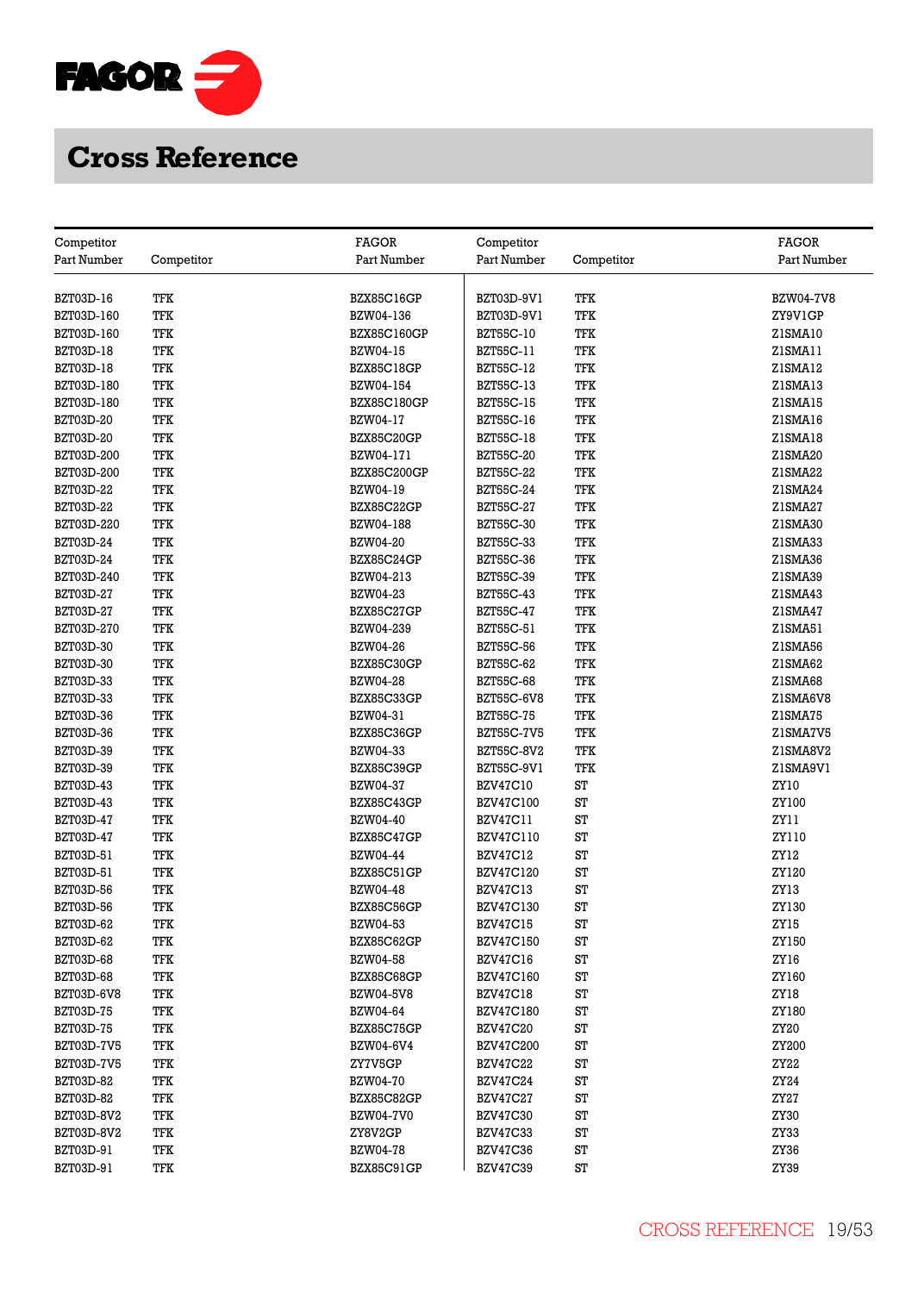

| Part Number<br>Competitor<br>Part Number<br>Part Number<br>Competitor<br>Part Number<br>ST<br>ZY43<br>BZW03C-12<br>PHIL/TFK<br>P6KE12A<br><b>BZV47C43</b><br>ST<br><b>ZY47</b><br><b>BZV47C47</b><br>BZW03C-12<br>PHIL/TFK<br>ZY12<br>ST<br>ZY51<br>BZW03C-120<br>PHIL/TFK<br><b>P6KE120A</b><br>BZV47C51<br>ZY56<br><b>BZV47C56</b><br>ST<br>BZW03C-120<br>PHIL/TFK<br>ZY120<br>BZV47C5V1<br>ST<br>ZY5V1GP<br>BZW03C-13<br>PHIL/TFK<br>P6KE13A<br>BZV47C5V6<br>ST<br>ZY5V6GP<br>BZW03C-13<br>PHIL/TFK<br>ZY13<br>ST<br><b>BZV47C62</b><br>ZY62<br>BZW03C-130<br>PHIL/TFK<br><b>P6KE130A</b><br>ST<br><b>ZY68</b><br>PHIL/TFK<br>ZY130<br><b>BZV47C68</b><br>BZW03C-130<br>BZV47C6V2<br>ST<br>ZY6V2GP<br><b>BZW03C-15</b><br>PHIL/TFK<br><b>P6KE15A</b><br>ST<br><b>BZV47C75</b><br>ZY75<br><b>BZW03C-15</b><br>PHIL/TFK<br>ZY15<br>BZV47C7V5<br>ST<br>ZY7V5GP<br>BZW03C-150<br>PHIL/TFK<br><b>P6KE150A</b><br>ST<br>ZY82<br>PHIL/TFK<br>ZY150<br><b>BZV47C82</b><br>BZW03C-150<br>BZV47C91<br>ST<br>ZY91<br><b>BZW03C-16</b><br>PHIL/TFK<br><b>P6KE16A</b><br>PHIL<br>BZW03C-16<br>PHIL/TFK<br>BZV49C-3V3<br>ZISMA3V3<br>ZY16<br>PHIL<br><b>BZV85C-10</b><br>BZX85C10GP<br>BZW03C-160<br>PHIL/TFK<br><b>P6KE160A</b><br>BZV85C-11<br>PHIL<br>BZX85C11GP<br>BZW03C-160<br>PHIL/TFK<br>ZY160<br><b>BZV85C-12</b><br>PHIL<br><b>BZW03C-18</b><br>PHIL/TFK<br><b>P6KE18A</b><br>BZX85C12GP<br>BZV85C-13<br>PHIL<br>BZX85C13GP<br><b>BZW03C-18</b><br>PHIL/TFK<br>ZY18<br>PHIL<br>PHIL/TFK<br><b>BZV85C-15</b><br>BZX85C15GP<br>BZW03C-180<br><b>P6KE180A</b><br><b>BZV85C-16</b><br>PHIL<br>BZX85C16GP<br>BZW03C-180<br>PHIL/TFK<br>ZY180<br>PHIL<br><b>BZV85C-18</b><br>BZX85C18GP<br><b>BZW03C-20</b><br>PHIL/TFK<br>P6KE20A<br><b>BZV85C-20</b><br>PHIL<br><b>BZW03C-20</b><br>PHIL/TFK<br>ZY20<br>BZX85C20GP<br>PHIL<br>PHIL/TFK<br><b>BZV85C-22</b><br>BZX85C22GP<br>BZW03C-200<br><b>P6KE200A</b><br><b>BZV85C-24</b><br>PHIL<br>BZX85C24GP<br>BZW03C-200<br>PHIL/TFK<br>ZY200<br>PHIL<br><b>BZV85C-27</b><br>BZX85C27GP<br><b>BZW03C-22</b><br>PHIL/TFK<br>P6KE22A<br><b>BZV85C-30</b><br>PHIL<br>BZX85C30GP<br><b>BZW03C-22</b><br>PHIL/TFK<br>ZY22<br>BZV85C-33<br>PHIL<br>BZX85C33GP<br>BZW03C-220<br>PHIL/TFK<br><b>P6KE220A</b><br>PHIL<br>BZW03C-24<br>PHIL/TFK<br>P6KE24A<br>BZV85C-36<br>BZX85C36GP<br><b>BZV85C-39</b><br>PHIL<br>BZW03C-24<br>PHIL/TFK<br>BZX85C39GP<br>ZY24<br>PHIL<br>PHIL/TFK<br><b>BZV85C-3V6</b><br>BZX85C3V6GP<br>BZW03C-240<br><b>P6KE250A</b><br>BZV85C-3V9<br>PHIL<br><b>BZW03C-27</b><br>P6KE27A<br>BZX85C3V9GP<br>PHIL/TFK<br>PHIL<br><b>BZV85C-43</b><br><b>BZW03C-27</b><br>PHIL/TFK<br>ZY27<br>BZX85C43GP<br><b>BZV85C-47</b><br>PHIL<br><b>BZW03C-30</b><br>PHIL/TFK<br>P6KE30A<br>BZX85C47GP<br>PHIL<br>PHIL/TFK<br>ZY30<br><b>BZV85C-4V3</b><br>BZX85C4V3GP<br>BZW03C-30<br><b>BZV85C-4V7</b><br>PHIL<br>BZW03C-300<br>PHIL<br><b>P6KE300A</b><br>BZX85C4V7GP<br>PHIL<br>BZV85C-51<br>BZX85C51GP<br>BZW03C-33<br>PHIL/TFK<br>P6KE33A<br>PHIL<br><b>BZV85C-56</b><br>PHIL/TFK<br>BZX85C56GP<br>BZW03C-33<br>ZY33<br>PHIL<br>PHIL<br><b>P6KE320A</b><br>BZV85C-5V1<br>BZX85C5V1GP<br>BZW03C-330<br>PHIL<br><b>BZV85C-5V6</b><br>BZX85C5V6GP<br><b>BZW03C-36</b><br>PHIL/TFK<br>P6KE36A<br><b>BZV85C-62</b><br>PHIL<br>PHIL/TFK<br>BZX85C62GP<br><b>BZW03C-36</b><br>ZY36<br>PHIL<br><b>BZV85C-68</b><br>BZW03C-360<br>PHIL<br><b>P6KE350A</b><br>BZX85C68GP<br>PHIL<br>P6KE39A<br>BZV85C-6V2<br>BZX85C6V2GP<br>BZW03C-39<br>PHIL/TFK<br>PHIL<br>BZX85C75GP<br>PHIL/TFK<br><b>BZV85C-75</b><br>BZW03C-39<br>ZY39<br>BZW03C-10<br>PHIL/TFK<br>P6KE10A<br>PHIL<br>BZW03C-390<br><b>P6KE400A</b><br>PHIL/TFK<br>BZW03C-10<br>ZY10<br><b>BZW03C-43</b><br>PHIL/TFK<br>P6KE43A<br>BZW03C-100<br>PHIL/TFK<br><b>P6KE100A</b><br><b>BZW03C-43</b><br>PHIL/TFK<br>ZY43<br>BZW03C-100<br>PHIL/TFK<br>ZY100<br>BZW03C-430<br>PHIL<br><b>P6KE440A</b><br>P6KE11A<br>BZW03C-11<br>PHIL/TFK<br><b>BZW03C-47</b><br>PHIL/TFK<br>P6KE47A<br>BZW03C-11<br>PHIL/TFK<br>ZY11<br>BZW03C-47<br>PHIL/TFK<br>ZY47<br>BZW03C-110<br>PHIL/TFK<br><b>P6KE110A</b><br><b>BZW03C-51</b><br>PHIL/TFK<br><b>P6KE51A</b><br>BZW03C-110<br>PHIL/TFK<br>ZY110<br>BZW03C-51<br>PHIL/TFK<br>ZY51 |            | <b>FAGOR</b> |            | <b>FAGOR</b> |
|------------------------------------------------------------------------------------------------------------------------------------------------------------------------------------------------------------------------------------------------------------------------------------------------------------------------------------------------------------------------------------------------------------------------------------------------------------------------------------------------------------------------------------------------------------------------------------------------------------------------------------------------------------------------------------------------------------------------------------------------------------------------------------------------------------------------------------------------------------------------------------------------------------------------------------------------------------------------------------------------------------------------------------------------------------------------------------------------------------------------------------------------------------------------------------------------------------------------------------------------------------------------------------------------------------------------------------------------------------------------------------------------------------------------------------------------------------------------------------------------------------------------------------------------------------------------------------------------------------------------------------------------------------------------------------------------------------------------------------------------------------------------------------------------------------------------------------------------------------------------------------------------------------------------------------------------------------------------------------------------------------------------------------------------------------------------------------------------------------------------------------------------------------------------------------------------------------------------------------------------------------------------------------------------------------------------------------------------------------------------------------------------------------------------------------------------------------------------------------------------------------------------------------------------------------------------------------------------------------------------------------------------------------------------------------------------------------------------------------------------------------------------------------------------------------------------------------------------------------------------------------------------------------------------------------------------------------------------------------------------------------------------------------------------------------------------------------------------------------------------------------------------------------------------------------------------------------------------------------------------------------------------------------------------------------------------------------------------------------------------------------------------------------------------------------------------------------------------------------------------------------------------------------------------------------------------------------------------------------------------------------------------------------------------------------------------------------------------------------------------------------------------------------------------------------------------------------------------------------------------------------------------------------------------------------------------------------------------------------------------------------------------------------------------------------------------------------------------------------------------------------------------------------------------------------------------------------|------------|--------------|------------|--------------|
|                                                                                                                                                                                                                                                                                                                                                                                                                                                                                                                                                                                                                                                                                                                                                                                                                                                                                                                                                                                                                                                                                                                                                                                                                                                                                                                                                                                                                                                                                                                                                                                                                                                                                                                                                                                                                                                                                                                                                                                                                                                                                                                                                                                                                                                                                                                                                                                                                                                                                                                                                                                                                                                                                                                                                                                                                                                                                                                                                                                                                                                                                                                                                                                                                                                                                                                                                                                                                                                                                                                                                                                                                                                                                                                                                                                                                                                                                                                                                                                                                                                                                                                                                                                                            | Competitor |              | Competitor |              |
|                                                                                                                                                                                                                                                                                                                                                                                                                                                                                                                                                                                                                                                                                                                                                                                                                                                                                                                                                                                                                                                                                                                                                                                                                                                                                                                                                                                                                                                                                                                                                                                                                                                                                                                                                                                                                                                                                                                                                                                                                                                                                                                                                                                                                                                                                                                                                                                                                                                                                                                                                                                                                                                                                                                                                                                                                                                                                                                                                                                                                                                                                                                                                                                                                                                                                                                                                                                                                                                                                                                                                                                                                                                                                                                                                                                                                                                                                                                                                                                                                                                                                                                                                                                                            |            |              |            |              |
|                                                                                                                                                                                                                                                                                                                                                                                                                                                                                                                                                                                                                                                                                                                                                                                                                                                                                                                                                                                                                                                                                                                                                                                                                                                                                                                                                                                                                                                                                                                                                                                                                                                                                                                                                                                                                                                                                                                                                                                                                                                                                                                                                                                                                                                                                                                                                                                                                                                                                                                                                                                                                                                                                                                                                                                                                                                                                                                                                                                                                                                                                                                                                                                                                                                                                                                                                                                                                                                                                                                                                                                                                                                                                                                                                                                                                                                                                                                                                                                                                                                                                                                                                                                                            |            |              |            |              |
|                                                                                                                                                                                                                                                                                                                                                                                                                                                                                                                                                                                                                                                                                                                                                                                                                                                                                                                                                                                                                                                                                                                                                                                                                                                                                                                                                                                                                                                                                                                                                                                                                                                                                                                                                                                                                                                                                                                                                                                                                                                                                                                                                                                                                                                                                                                                                                                                                                                                                                                                                                                                                                                                                                                                                                                                                                                                                                                                                                                                                                                                                                                                                                                                                                                                                                                                                                                                                                                                                                                                                                                                                                                                                                                                                                                                                                                                                                                                                                                                                                                                                                                                                                                                            |            |              |            |              |
|                                                                                                                                                                                                                                                                                                                                                                                                                                                                                                                                                                                                                                                                                                                                                                                                                                                                                                                                                                                                                                                                                                                                                                                                                                                                                                                                                                                                                                                                                                                                                                                                                                                                                                                                                                                                                                                                                                                                                                                                                                                                                                                                                                                                                                                                                                                                                                                                                                                                                                                                                                                                                                                                                                                                                                                                                                                                                                                                                                                                                                                                                                                                                                                                                                                                                                                                                                                                                                                                                                                                                                                                                                                                                                                                                                                                                                                                                                                                                                                                                                                                                                                                                                                                            |            |              |            |              |
|                                                                                                                                                                                                                                                                                                                                                                                                                                                                                                                                                                                                                                                                                                                                                                                                                                                                                                                                                                                                                                                                                                                                                                                                                                                                                                                                                                                                                                                                                                                                                                                                                                                                                                                                                                                                                                                                                                                                                                                                                                                                                                                                                                                                                                                                                                                                                                                                                                                                                                                                                                                                                                                                                                                                                                                                                                                                                                                                                                                                                                                                                                                                                                                                                                                                                                                                                                                                                                                                                                                                                                                                                                                                                                                                                                                                                                                                                                                                                                                                                                                                                                                                                                                                            |            |              |            |              |
|                                                                                                                                                                                                                                                                                                                                                                                                                                                                                                                                                                                                                                                                                                                                                                                                                                                                                                                                                                                                                                                                                                                                                                                                                                                                                                                                                                                                                                                                                                                                                                                                                                                                                                                                                                                                                                                                                                                                                                                                                                                                                                                                                                                                                                                                                                                                                                                                                                                                                                                                                                                                                                                                                                                                                                                                                                                                                                                                                                                                                                                                                                                                                                                                                                                                                                                                                                                                                                                                                                                                                                                                                                                                                                                                                                                                                                                                                                                                                                                                                                                                                                                                                                                                            |            |              |            |              |
|                                                                                                                                                                                                                                                                                                                                                                                                                                                                                                                                                                                                                                                                                                                                                                                                                                                                                                                                                                                                                                                                                                                                                                                                                                                                                                                                                                                                                                                                                                                                                                                                                                                                                                                                                                                                                                                                                                                                                                                                                                                                                                                                                                                                                                                                                                                                                                                                                                                                                                                                                                                                                                                                                                                                                                                                                                                                                                                                                                                                                                                                                                                                                                                                                                                                                                                                                                                                                                                                                                                                                                                                                                                                                                                                                                                                                                                                                                                                                                                                                                                                                                                                                                                                            |            |              |            |              |
|                                                                                                                                                                                                                                                                                                                                                                                                                                                                                                                                                                                                                                                                                                                                                                                                                                                                                                                                                                                                                                                                                                                                                                                                                                                                                                                                                                                                                                                                                                                                                                                                                                                                                                                                                                                                                                                                                                                                                                                                                                                                                                                                                                                                                                                                                                                                                                                                                                                                                                                                                                                                                                                                                                                                                                                                                                                                                                                                                                                                                                                                                                                                                                                                                                                                                                                                                                                                                                                                                                                                                                                                                                                                                                                                                                                                                                                                                                                                                                                                                                                                                                                                                                                                            |            |              |            |              |
|                                                                                                                                                                                                                                                                                                                                                                                                                                                                                                                                                                                                                                                                                                                                                                                                                                                                                                                                                                                                                                                                                                                                                                                                                                                                                                                                                                                                                                                                                                                                                                                                                                                                                                                                                                                                                                                                                                                                                                                                                                                                                                                                                                                                                                                                                                                                                                                                                                                                                                                                                                                                                                                                                                                                                                                                                                                                                                                                                                                                                                                                                                                                                                                                                                                                                                                                                                                                                                                                                                                                                                                                                                                                                                                                                                                                                                                                                                                                                                                                                                                                                                                                                                                                            |            |              |            |              |
|                                                                                                                                                                                                                                                                                                                                                                                                                                                                                                                                                                                                                                                                                                                                                                                                                                                                                                                                                                                                                                                                                                                                                                                                                                                                                                                                                                                                                                                                                                                                                                                                                                                                                                                                                                                                                                                                                                                                                                                                                                                                                                                                                                                                                                                                                                                                                                                                                                                                                                                                                                                                                                                                                                                                                                                                                                                                                                                                                                                                                                                                                                                                                                                                                                                                                                                                                                                                                                                                                                                                                                                                                                                                                                                                                                                                                                                                                                                                                                                                                                                                                                                                                                                                            |            |              |            |              |
|                                                                                                                                                                                                                                                                                                                                                                                                                                                                                                                                                                                                                                                                                                                                                                                                                                                                                                                                                                                                                                                                                                                                                                                                                                                                                                                                                                                                                                                                                                                                                                                                                                                                                                                                                                                                                                                                                                                                                                                                                                                                                                                                                                                                                                                                                                                                                                                                                                                                                                                                                                                                                                                                                                                                                                                                                                                                                                                                                                                                                                                                                                                                                                                                                                                                                                                                                                                                                                                                                                                                                                                                                                                                                                                                                                                                                                                                                                                                                                                                                                                                                                                                                                                                            |            |              |            |              |
|                                                                                                                                                                                                                                                                                                                                                                                                                                                                                                                                                                                                                                                                                                                                                                                                                                                                                                                                                                                                                                                                                                                                                                                                                                                                                                                                                                                                                                                                                                                                                                                                                                                                                                                                                                                                                                                                                                                                                                                                                                                                                                                                                                                                                                                                                                                                                                                                                                                                                                                                                                                                                                                                                                                                                                                                                                                                                                                                                                                                                                                                                                                                                                                                                                                                                                                                                                                                                                                                                                                                                                                                                                                                                                                                                                                                                                                                                                                                                                                                                                                                                                                                                                                                            |            |              |            |              |
|                                                                                                                                                                                                                                                                                                                                                                                                                                                                                                                                                                                                                                                                                                                                                                                                                                                                                                                                                                                                                                                                                                                                                                                                                                                                                                                                                                                                                                                                                                                                                                                                                                                                                                                                                                                                                                                                                                                                                                                                                                                                                                                                                                                                                                                                                                                                                                                                                                                                                                                                                                                                                                                                                                                                                                                                                                                                                                                                                                                                                                                                                                                                                                                                                                                                                                                                                                                                                                                                                                                                                                                                                                                                                                                                                                                                                                                                                                                                                                                                                                                                                                                                                                                                            |            |              |            |              |
|                                                                                                                                                                                                                                                                                                                                                                                                                                                                                                                                                                                                                                                                                                                                                                                                                                                                                                                                                                                                                                                                                                                                                                                                                                                                                                                                                                                                                                                                                                                                                                                                                                                                                                                                                                                                                                                                                                                                                                                                                                                                                                                                                                                                                                                                                                                                                                                                                                                                                                                                                                                                                                                                                                                                                                                                                                                                                                                                                                                                                                                                                                                                                                                                                                                                                                                                                                                                                                                                                                                                                                                                                                                                                                                                                                                                                                                                                                                                                                                                                                                                                                                                                                                                            |            |              |            |              |
|                                                                                                                                                                                                                                                                                                                                                                                                                                                                                                                                                                                                                                                                                                                                                                                                                                                                                                                                                                                                                                                                                                                                                                                                                                                                                                                                                                                                                                                                                                                                                                                                                                                                                                                                                                                                                                                                                                                                                                                                                                                                                                                                                                                                                                                                                                                                                                                                                                                                                                                                                                                                                                                                                                                                                                                                                                                                                                                                                                                                                                                                                                                                                                                                                                                                                                                                                                                                                                                                                                                                                                                                                                                                                                                                                                                                                                                                                                                                                                                                                                                                                                                                                                                                            |            |              |            |              |
|                                                                                                                                                                                                                                                                                                                                                                                                                                                                                                                                                                                                                                                                                                                                                                                                                                                                                                                                                                                                                                                                                                                                                                                                                                                                                                                                                                                                                                                                                                                                                                                                                                                                                                                                                                                                                                                                                                                                                                                                                                                                                                                                                                                                                                                                                                                                                                                                                                                                                                                                                                                                                                                                                                                                                                                                                                                                                                                                                                                                                                                                                                                                                                                                                                                                                                                                                                                                                                                                                                                                                                                                                                                                                                                                                                                                                                                                                                                                                                                                                                                                                                                                                                                                            |            |              |            |              |
|                                                                                                                                                                                                                                                                                                                                                                                                                                                                                                                                                                                                                                                                                                                                                                                                                                                                                                                                                                                                                                                                                                                                                                                                                                                                                                                                                                                                                                                                                                                                                                                                                                                                                                                                                                                                                                                                                                                                                                                                                                                                                                                                                                                                                                                                                                                                                                                                                                                                                                                                                                                                                                                                                                                                                                                                                                                                                                                                                                                                                                                                                                                                                                                                                                                                                                                                                                                                                                                                                                                                                                                                                                                                                                                                                                                                                                                                                                                                                                                                                                                                                                                                                                                                            |            |              |            |              |
|                                                                                                                                                                                                                                                                                                                                                                                                                                                                                                                                                                                                                                                                                                                                                                                                                                                                                                                                                                                                                                                                                                                                                                                                                                                                                                                                                                                                                                                                                                                                                                                                                                                                                                                                                                                                                                                                                                                                                                                                                                                                                                                                                                                                                                                                                                                                                                                                                                                                                                                                                                                                                                                                                                                                                                                                                                                                                                                                                                                                                                                                                                                                                                                                                                                                                                                                                                                                                                                                                                                                                                                                                                                                                                                                                                                                                                                                                                                                                                                                                                                                                                                                                                                                            |            |              |            |              |
|                                                                                                                                                                                                                                                                                                                                                                                                                                                                                                                                                                                                                                                                                                                                                                                                                                                                                                                                                                                                                                                                                                                                                                                                                                                                                                                                                                                                                                                                                                                                                                                                                                                                                                                                                                                                                                                                                                                                                                                                                                                                                                                                                                                                                                                                                                                                                                                                                                                                                                                                                                                                                                                                                                                                                                                                                                                                                                                                                                                                                                                                                                                                                                                                                                                                                                                                                                                                                                                                                                                                                                                                                                                                                                                                                                                                                                                                                                                                                                                                                                                                                                                                                                                                            |            |              |            |              |
|                                                                                                                                                                                                                                                                                                                                                                                                                                                                                                                                                                                                                                                                                                                                                                                                                                                                                                                                                                                                                                                                                                                                                                                                                                                                                                                                                                                                                                                                                                                                                                                                                                                                                                                                                                                                                                                                                                                                                                                                                                                                                                                                                                                                                                                                                                                                                                                                                                                                                                                                                                                                                                                                                                                                                                                                                                                                                                                                                                                                                                                                                                                                                                                                                                                                                                                                                                                                                                                                                                                                                                                                                                                                                                                                                                                                                                                                                                                                                                                                                                                                                                                                                                                                            |            |              |            |              |
|                                                                                                                                                                                                                                                                                                                                                                                                                                                                                                                                                                                                                                                                                                                                                                                                                                                                                                                                                                                                                                                                                                                                                                                                                                                                                                                                                                                                                                                                                                                                                                                                                                                                                                                                                                                                                                                                                                                                                                                                                                                                                                                                                                                                                                                                                                                                                                                                                                                                                                                                                                                                                                                                                                                                                                                                                                                                                                                                                                                                                                                                                                                                                                                                                                                                                                                                                                                                                                                                                                                                                                                                                                                                                                                                                                                                                                                                                                                                                                                                                                                                                                                                                                                                            |            |              |            |              |
|                                                                                                                                                                                                                                                                                                                                                                                                                                                                                                                                                                                                                                                                                                                                                                                                                                                                                                                                                                                                                                                                                                                                                                                                                                                                                                                                                                                                                                                                                                                                                                                                                                                                                                                                                                                                                                                                                                                                                                                                                                                                                                                                                                                                                                                                                                                                                                                                                                                                                                                                                                                                                                                                                                                                                                                                                                                                                                                                                                                                                                                                                                                                                                                                                                                                                                                                                                                                                                                                                                                                                                                                                                                                                                                                                                                                                                                                                                                                                                                                                                                                                                                                                                                                            |            |              |            |              |
|                                                                                                                                                                                                                                                                                                                                                                                                                                                                                                                                                                                                                                                                                                                                                                                                                                                                                                                                                                                                                                                                                                                                                                                                                                                                                                                                                                                                                                                                                                                                                                                                                                                                                                                                                                                                                                                                                                                                                                                                                                                                                                                                                                                                                                                                                                                                                                                                                                                                                                                                                                                                                                                                                                                                                                                                                                                                                                                                                                                                                                                                                                                                                                                                                                                                                                                                                                                                                                                                                                                                                                                                                                                                                                                                                                                                                                                                                                                                                                                                                                                                                                                                                                                                            |            |              |            |              |
|                                                                                                                                                                                                                                                                                                                                                                                                                                                                                                                                                                                                                                                                                                                                                                                                                                                                                                                                                                                                                                                                                                                                                                                                                                                                                                                                                                                                                                                                                                                                                                                                                                                                                                                                                                                                                                                                                                                                                                                                                                                                                                                                                                                                                                                                                                                                                                                                                                                                                                                                                                                                                                                                                                                                                                                                                                                                                                                                                                                                                                                                                                                                                                                                                                                                                                                                                                                                                                                                                                                                                                                                                                                                                                                                                                                                                                                                                                                                                                                                                                                                                                                                                                                                            |            |              |            |              |
|                                                                                                                                                                                                                                                                                                                                                                                                                                                                                                                                                                                                                                                                                                                                                                                                                                                                                                                                                                                                                                                                                                                                                                                                                                                                                                                                                                                                                                                                                                                                                                                                                                                                                                                                                                                                                                                                                                                                                                                                                                                                                                                                                                                                                                                                                                                                                                                                                                                                                                                                                                                                                                                                                                                                                                                                                                                                                                                                                                                                                                                                                                                                                                                                                                                                                                                                                                                                                                                                                                                                                                                                                                                                                                                                                                                                                                                                                                                                                                                                                                                                                                                                                                                                            |            |              |            |              |
|                                                                                                                                                                                                                                                                                                                                                                                                                                                                                                                                                                                                                                                                                                                                                                                                                                                                                                                                                                                                                                                                                                                                                                                                                                                                                                                                                                                                                                                                                                                                                                                                                                                                                                                                                                                                                                                                                                                                                                                                                                                                                                                                                                                                                                                                                                                                                                                                                                                                                                                                                                                                                                                                                                                                                                                                                                                                                                                                                                                                                                                                                                                                                                                                                                                                                                                                                                                                                                                                                                                                                                                                                                                                                                                                                                                                                                                                                                                                                                                                                                                                                                                                                                                                            |            |              |            |              |
|                                                                                                                                                                                                                                                                                                                                                                                                                                                                                                                                                                                                                                                                                                                                                                                                                                                                                                                                                                                                                                                                                                                                                                                                                                                                                                                                                                                                                                                                                                                                                                                                                                                                                                                                                                                                                                                                                                                                                                                                                                                                                                                                                                                                                                                                                                                                                                                                                                                                                                                                                                                                                                                                                                                                                                                                                                                                                                                                                                                                                                                                                                                                                                                                                                                                                                                                                                                                                                                                                                                                                                                                                                                                                                                                                                                                                                                                                                                                                                                                                                                                                                                                                                                                            |            |              |            |              |
|                                                                                                                                                                                                                                                                                                                                                                                                                                                                                                                                                                                                                                                                                                                                                                                                                                                                                                                                                                                                                                                                                                                                                                                                                                                                                                                                                                                                                                                                                                                                                                                                                                                                                                                                                                                                                                                                                                                                                                                                                                                                                                                                                                                                                                                                                                                                                                                                                                                                                                                                                                                                                                                                                                                                                                                                                                                                                                                                                                                                                                                                                                                                                                                                                                                                                                                                                                                                                                                                                                                                                                                                                                                                                                                                                                                                                                                                                                                                                                                                                                                                                                                                                                                                            |            |              |            |              |
|                                                                                                                                                                                                                                                                                                                                                                                                                                                                                                                                                                                                                                                                                                                                                                                                                                                                                                                                                                                                                                                                                                                                                                                                                                                                                                                                                                                                                                                                                                                                                                                                                                                                                                                                                                                                                                                                                                                                                                                                                                                                                                                                                                                                                                                                                                                                                                                                                                                                                                                                                                                                                                                                                                                                                                                                                                                                                                                                                                                                                                                                                                                                                                                                                                                                                                                                                                                                                                                                                                                                                                                                                                                                                                                                                                                                                                                                                                                                                                                                                                                                                                                                                                                                            |            |              |            |              |
|                                                                                                                                                                                                                                                                                                                                                                                                                                                                                                                                                                                                                                                                                                                                                                                                                                                                                                                                                                                                                                                                                                                                                                                                                                                                                                                                                                                                                                                                                                                                                                                                                                                                                                                                                                                                                                                                                                                                                                                                                                                                                                                                                                                                                                                                                                                                                                                                                                                                                                                                                                                                                                                                                                                                                                                                                                                                                                                                                                                                                                                                                                                                                                                                                                                                                                                                                                                                                                                                                                                                                                                                                                                                                                                                                                                                                                                                                                                                                                                                                                                                                                                                                                                                            |            |              |            |              |
|                                                                                                                                                                                                                                                                                                                                                                                                                                                                                                                                                                                                                                                                                                                                                                                                                                                                                                                                                                                                                                                                                                                                                                                                                                                                                                                                                                                                                                                                                                                                                                                                                                                                                                                                                                                                                                                                                                                                                                                                                                                                                                                                                                                                                                                                                                                                                                                                                                                                                                                                                                                                                                                                                                                                                                                                                                                                                                                                                                                                                                                                                                                                                                                                                                                                                                                                                                                                                                                                                                                                                                                                                                                                                                                                                                                                                                                                                                                                                                                                                                                                                                                                                                                                            |            |              |            |              |
|                                                                                                                                                                                                                                                                                                                                                                                                                                                                                                                                                                                                                                                                                                                                                                                                                                                                                                                                                                                                                                                                                                                                                                                                                                                                                                                                                                                                                                                                                                                                                                                                                                                                                                                                                                                                                                                                                                                                                                                                                                                                                                                                                                                                                                                                                                                                                                                                                                                                                                                                                                                                                                                                                                                                                                                                                                                                                                                                                                                                                                                                                                                                                                                                                                                                                                                                                                                                                                                                                                                                                                                                                                                                                                                                                                                                                                                                                                                                                                                                                                                                                                                                                                                                            |            |              |            |              |
|                                                                                                                                                                                                                                                                                                                                                                                                                                                                                                                                                                                                                                                                                                                                                                                                                                                                                                                                                                                                                                                                                                                                                                                                                                                                                                                                                                                                                                                                                                                                                                                                                                                                                                                                                                                                                                                                                                                                                                                                                                                                                                                                                                                                                                                                                                                                                                                                                                                                                                                                                                                                                                                                                                                                                                                                                                                                                                                                                                                                                                                                                                                                                                                                                                                                                                                                                                                                                                                                                                                                                                                                                                                                                                                                                                                                                                                                                                                                                                                                                                                                                                                                                                                                            |            |              |            |              |
|                                                                                                                                                                                                                                                                                                                                                                                                                                                                                                                                                                                                                                                                                                                                                                                                                                                                                                                                                                                                                                                                                                                                                                                                                                                                                                                                                                                                                                                                                                                                                                                                                                                                                                                                                                                                                                                                                                                                                                                                                                                                                                                                                                                                                                                                                                                                                                                                                                                                                                                                                                                                                                                                                                                                                                                                                                                                                                                                                                                                                                                                                                                                                                                                                                                                                                                                                                                                                                                                                                                                                                                                                                                                                                                                                                                                                                                                                                                                                                                                                                                                                                                                                                                                            |            |              |            |              |
|                                                                                                                                                                                                                                                                                                                                                                                                                                                                                                                                                                                                                                                                                                                                                                                                                                                                                                                                                                                                                                                                                                                                                                                                                                                                                                                                                                                                                                                                                                                                                                                                                                                                                                                                                                                                                                                                                                                                                                                                                                                                                                                                                                                                                                                                                                                                                                                                                                                                                                                                                                                                                                                                                                                                                                                                                                                                                                                                                                                                                                                                                                                                                                                                                                                                                                                                                                                                                                                                                                                                                                                                                                                                                                                                                                                                                                                                                                                                                                                                                                                                                                                                                                                                            |            |              |            |              |
|                                                                                                                                                                                                                                                                                                                                                                                                                                                                                                                                                                                                                                                                                                                                                                                                                                                                                                                                                                                                                                                                                                                                                                                                                                                                                                                                                                                                                                                                                                                                                                                                                                                                                                                                                                                                                                                                                                                                                                                                                                                                                                                                                                                                                                                                                                                                                                                                                                                                                                                                                                                                                                                                                                                                                                                                                                                                                                                                                                                                                                                                                                                                                                                                                                                                                                                                                                                                                                                                                                                                                                                                                                                                                                                                                                                                                                                                                                                                                                                                                                                                                                                                                                                                            |            |              |            |              |
|                                                                                                                                                                                                                                                                                                                                                                                                                                                                                                                                                                                                                                                                                                                                                                                                                                                                                                                                                                                                                                                                                                                                                                                                                                                                                                                                                                                                                                                                                                                                                                                                                                                                                                                                                                                                                                                                                                                                                                                                                                                                                                                                                                                                                                                                                                                                                                                                                                                                                                                                                                                                                                                                                                                                                                                                                                                                                                                                                                                                                                                                                                                                                                                                                                                                                                                                                                                                                                                                                                                                                                                                                                                                                                                                                                                                                                                                                                                                                                                                                                                                                                                                                                                                            |            |              |            |              |
|                                                                                                                                                                                                                                                                                                                                                                                                                                                                                                                                                                                                                                                                                                                                                                                                                                                                                                                                                                                                                                                                                                                                                                                                                                                                                                                                                                                                                                                                                                                                                                                                                                                                                                                                                                                                                                                                                                                                                                                                                                                                                                                                                                                                                                                                                                                                                                                                                                                                                                                                                                                                                                                                                                                                                                                                                                                                                                                                                                                                                                                                                                                                                                                                                                                                                                                                                                                                                                                                                                                                                                                                                                                                                                                                                                                                                                                                                                                                                                                                                                                                                                                                                                                                            |            |              |            |              |
|                                                                                                                                                                                                                                                                                                                                                                                                                                                                                                                                                                                                                                                                                                                                                                                                                                                                                                                                                                                                                                                                                                                                                                                                                                                                                                                                                                                                                                                                                                                                                                                                                                                                                                                                                                                                                                                                                                                                                                                                                                                                                                                                                                                                                                                                                                                                                                                                                                                                                                                                                                                                                                                                                                                                                                                                                                                                                                                                                                                                                                                                                                                                                                                                                                                                                                                                                                                                                                                                                                                                                                                                                                                                                                                                                                                                                                                                                                                                                                                                                                                                                                                                                                                                            |            |              |            |              |
|                                                                                                                                                                                                                                                                                                                                                                                                                                                                                                                                                                                                                                                                                                                                                                                                                                                                                                                                                                                                                                                                                                                                                                                                                                                                                                                                                                                                                                                                                                                                                                                                                                                                                                                                                                                                                                                                                                                                                                                                                                                                                                                                                                                                                                                                                                                                                                                                                                                                                                                                                                                                                                                                                                                                                                                                                                                                                                                                                                                                                                                                                                                                                                                                                                                                                                                                                                                                                                                                                                                                                                                                                                                                                                                                                                                                                                                                                                                                                                                                                                                                                                                                                                                                            |            |              |            |              |
|                                                                                                                                                                                                                                                                                                                                                                                                                                                                                                                                                                                                                                                                                                                                                                                                                                                                                                                                                                                                                                                                                                                                                                                                                                                                                                                                                                                                                                                                                                                                                                                                                                                                                                                                                                                                                                                                                                                                                                                                                                                                                                                                                                                                                                                                                                                                                                                                                                                                                                                                                                                                                                                                                                                                                                                                                                                                                                                                                                                                                                                                                                                                                                                                                                                                                                                                                                                                                                                                                                                                                                                                                                                                                                                                                                                                                                                                                                                                                                                                                                                                                                                                                                                                            |            |              |            |              |
|                                                                                                                                                                                                                                                                                                                                                                                                                                                                                                                                                                                                                                                                                                                                                                                                                                                                                                                                                                                                                                                                                                                                                                                                                                                                                                                                                                                                                                                                                                                                                                                                                                                                                                                                                                                                                                                                                                                                                                                                                                                                                                                                                                                                                                                                                                                                                                                                                                                                                                                                                                                                                                                                                                                                                                                                                                                                                                                                                                                                                                                                                                                                                                                                                                                                                                                                                                                                                                                                                                                                                                                                                                                                                                                                                                                                                                                                                                                                                                                                                                                                                                                                                                                                            |            |              |            |              |
|                                                                                                                                                                                                                                                                                                                                                                                                                                                                                                                                                                                                                                                                                                                                                                                                                                                                                                                                                                                                                                                                                                                                                                                                                                                                                                                                                                                                                                                                                                                                                                                                                                                                                                                                                                                                                                                                                                                                                                                                                                                                                                                                                                                                                                                                                                                                                                                                                                                                                                                                                                                                                                                                                                                                                                                                                                                                                                                                                                                                                                                                                                                                                                                                                                                                                                                                                                                                                                                                                                                                                                                                                                                                                                                                                                                                                                                                                                                                                                                                                                                                                                                                                                                                            |            |              |            |              |
|                                                                                                                                                                                                                                                                                                                                                                                                                                                                                                                                                                                                                                                                                                                                                                                                                                                                                                                                                                                                                                                                                                                                                                                                                                                                                                                                                                                                                                                                                                                                                                                                                                                                                                                                                                                                                                                                                                                                                                                                                                                                                                                                                                                                                                                                                                                                                                                                                                                                                                                                                                                                                                                                                                                                                                                                                                                                                                                                                                                                                                                                                                                                                                                                                                                                                                                                                                                                                                                                                                                                                                                                                                                                                                                                                                                                                                                                                                                                                                                                                                                                                                                                                                                                            |            |              |            |              |
|                                                                                                                                                                                                                                                                                                                                                                                                                                                                                                                                                                                                                                                                                                                                                                                                                                                                                                                                                                                                                                                                                                                                                                                                                                                                                                                                                                                                                                                                                                                                                                                                                                                                                                                                                                                                                                                                                                                                                                                                                                                                                                                                                                                                                                                                                                                                                                                                                                                                                                                                                                                                                                                                                                                                                                                                                                                                                                                                                                                                                                                                                                                                                                                                                                                                                                                                                                                                                                                                                                                                                                                                                                                                                                                                                                                                                                                                                                                                                                                                                                                                                                                                                                                                            |            |              |            |              |
|                                                                                                                                                                                                                                                                                                                                                                                                                                                                                                                                                                                                                                                                                                                                                                                                                                                                                                                                                                                                                                                                                                                                                                                                                                                                                                                                                                                                                                                                                                                                                                                                                                                                                                                                                                                                                                                                                                                                                                                                                                                                                                                                                                                                                                                                                                                                                                                                                                                                                                                                                                                                                                                                                                                                                                                                                                                                                                                                                                                                                                                                                                                                                                                                                                                                                                                                                                                                                                                                                                                                                                                                                                                                                                                                                                                                                                                                                                                                                                                                                                                                                                                                                                                                            |            |              |            |              |
|                                                                                                                                                                                                                                                                                                                                                                                                                                                                                                                                                                                                                                                                                                                                                                                                                                                                                                                                                                                                                                                                                                                                                                                                                                                                                                                                                                                                                                                                                                                                                                                                                                                                                                                                                                                                                                                                                                                                                                                                                                                                                                                                                                                                                                                                                                                                                                                                                                                                                                                                                                                                                                                                                                                                                                                                                                                                                                                                                                                                                                                                                                                                                                                                                                                                                                                                                                                                                                                                                                                                                                                                                                                                                                                                                                                                                                                                                                                                                                                                                                                                                                                                                                                                            |            |              |            |              |
|                                                                                                                                                                                                                                                                                                                                                                                                                                                                                                                                                                                                                                                                                                                                                                                                                                                                                                                                                                                                                                                                                                                                                                                                                                                                                                                                                                                                                                                                                                                                                                                                                                                                                                                                                                                                                                                                                                                                                                                                                                                                                                                                                                                                                                                                                                                                                                                                                                                                                                                                                                                                                                                                                                                                                                                                                                                                                                                                                                                                                                                                                                                                                                                                                                                                                                                                                                                                                                                                                                                                                                                                                                                                                                                                                                                                                                                                                                                                                                                                                                                                                                                                                                                                            |            |              |            |              |
|                                                                                                                                                                                                                                                                                                                                                                                                                                                                                                                                                                                                                                                                                                                                                                                                                                                                                                                                                                                                                                                                                                                                                                                                                                                                                                                                                                                                                                                                                                                                                                                                                                                                                                                                                                                                                                                                                                                                                                                                                                                                                                                                                                                                                                                                                                                                                                                                                                                                                                                                                                                                                                                                                                                                                                                                                                                                                                                                                                                                                                                                                                                                                                                                                                                                                                                                                                                                                                                                                                                                                                                                                                                                                                                                                                                                                                                                                                                                                                                                                                                                                                                                                                                                            |            |              |            |              |
|                                                                                                                                                                                                                                                                                                                                                                                                                                                                                                                                                                                                                                                                                                                                                                                                                                                                                                                                                                                                                                                                                                                                                                                                                                                                                                                                                                                                                                                                                                                                                                                                                                                                                                                                                                                                                                                                                                                                                                                                                                                                                                                                                                                                                                                                                                                                                                                                                                                                                                                                                                                                                                                                                                                                                                                                                                                                                                                                                                                                                                                                                                                                                                                                                                                                                                                                                                                                                                                                                                                                                                                                                                                                                                                                                                                                                                                                                                                                                                                                                                                                                                                                                                                                            |            |              |            |              |
|                                                                                                                                                                                                                                                                                                                                                                                                                                                                                                                                                                                                                                                                                                                                                                                                                                                                                                                                                                                                                                                                                                                                                                                                                                                                                                                                                                                                                                                                                                                                                                                                                                                                                                                                                                                                                                                                                                                                                                                                                                                                                                                                                                                                                                                                                                                                                                                                                                                                                                                                                                                                                                                                                                                                                                                                                                                                                                                                                                                                                                                                                                                                                                                                                                                                                                                                                                                                                                                                                                                                                                                                                                                                                                                                                                                                                                                                                                                                                                                                                                                                                                                                                                                                            |            |              |            |              |
|                                                                                                                                                                                                                                                                                                                                                                                                                                                                                                                                                                                                                                                                                                                                                                                                                                                                                                                                                                                                                                                                                                                                                                                                                                                                                                                                                                                                                                                                                                                                                                                                                                                                                                                                                                                                                                                                                                                                                                                                                                                                                                                                                                                                                                                                                                                                                                                                                                                                                                                                                                                                                                                                                                                                                                                                                                                                                                                                                                                                                                                                                                                                                                                                                                                                                                                                                                                                                                                                                                                                                                                                                                                                                                                                                                                                                                                                                                                                                                                                                                                                                                                                                                                                            |            |              |            |              |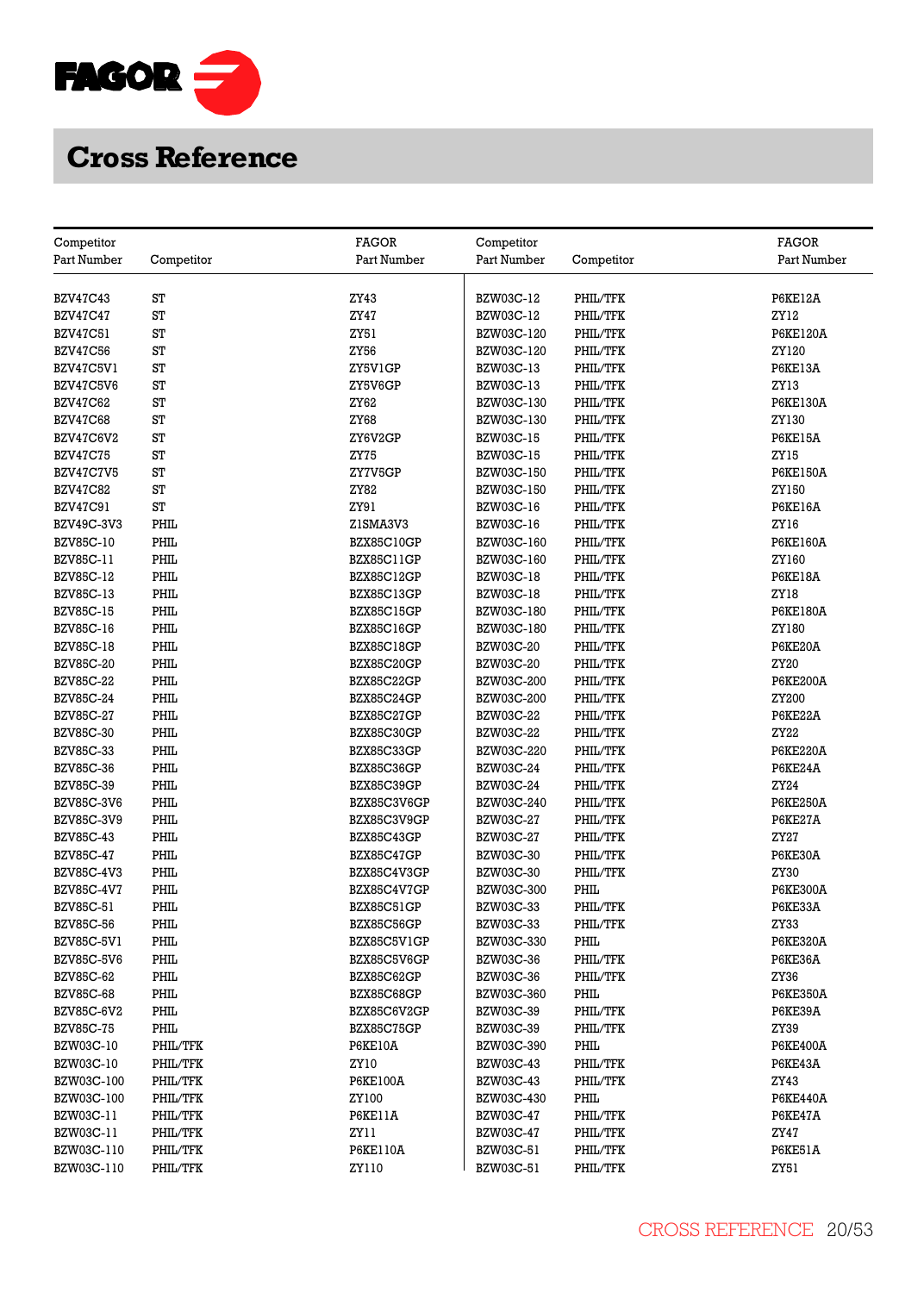

| Competitor        |            | <b>FAGOR</b>    | Competitor        |            | <b>FAGOR</b>     |
|-------------------|------------|-----------------|-------------------|------------|------------------|
| Part Number       | Competitor | Part Number     | Part Number       | Competitor | Part Number      |
|                   |            |                 |                   |            |                  |
| <b>BZW03C-56</b>  | PHIL/TFK   | P6KE56A         | BZW03D-22         | TFK        | P6KE22A          |
| BZW03C-56         | PHIL/TFK   | ZY56            | BZW03D-22         | TFK        | ZY22             |
| <b>BZW03C-62</b>  | PHIL/TFK   | P6KE62A         | BZW03D-220        | TFK        | <b>P6KE220A</b>  |
| BZW03C-62         | PHIL/TFK   | ZY62            | BZW03D-24         | TFK        | P6KE24A          |
| <b>BZW03C-68</b>  | PHIL/TFK   | P6KE68A         | BZW03D-24         | TFK        | ZY24             |
| <b>BZW03C-68</b>  | PHIL/TFK   | <b>ZY68</b>     | BZW03D-240        | TFK        | <b>P6KE250A</b>  |
| BZW03C-6V8        | TFK        | P6KE6V8A        | BZW03D-27         | TFK        | P6KE27A          |
| <b>BZW03C-75</b>  | PHIL/TFK   | P6KE75A         | BZW03D-27         | TFK        | ZY27             |
| <b>BZW03C-75</b>  | PHIL/TFK   | <b>ZY75</b>     | BZW03D-30         | TFK        | P6KE30A          |
| <b>BZW03C-7V5</b> | PHIL/TFK   | P6KE7V5A        | BZW03D-30         | <b>TFK</b> | ZY30             |
| <b>BZW03C-7V5</b> | PHIL/TFK   | ZY7V5GP         | BZW03D-33         | TFK        | P6KE33A          |
| <b>BZW03C-82</b>  | PHIL/TFK   | P6KE82A         | BZW03D-33         | <b>TFK</b> | ZY33             |
| <b>BZW03C-82</b>  | PHIL/TFK   | ZY82            | BZW03D-36         | TFK        | P6KE36A          |
| BZW03C-8V2        | PHIL/TFK   | P6KE8V2A        | BZW03D-36         | TFK        | ZY36             |
| BZW03C-8V2        | PHIL/TFK   | ZY8V2GP         | BZW03D-39         | TFK        | P6KE39A          |
| BZW03C-91         | PHIL/TFK   | P6KE91A         | BZW03D-39         | TFK        | ZY39             |
| BZW03C-91         | PHIL/TFK   | ZY91            | BZW03D-43         | TFK        | P6KE43A          |
| BZW03C-9V1        | PHIL/TFK   | P6KE9V1A        | BZW03D-43         | TFK        | ZY43             |
| BZW03C-9V1        | PHIL/TFK   | ZY9V1GP         | BZW03D-47         | TFK        | P6KE47A          |
| BZW03D-10         | TFK        | P6KE10A         | BZW03D-47         | TFK        | ZY47             |
| BZW03D-10         | TFK        | ZY10            | BZW03D-51         | TFK        | P6KE51A          |
| BZW03D-100        | TFK        | <b>P6KE100A</b> | BZW03D-51         | <b>TFK</b> | ZY51             |
| BZW03D-100        | TFK        | ZY100           | BZW03D-56         | TFK        | P6KE56A          |
| BZW03D-11         | TFK        | P6KE11A         | BZW03D-56         | TFK        | ZY56             |
| BZW03D-11         | TFK        | ZY11            | BZW03D-62         | TFK        | P6KE62A          |
| BZW03D-110        | TFK        | <b>P6KE110A</b> | BZW03D-62         | TFK        | ZY62             |
| BZW03D-110        | TFK        | ZY110           | <b>BZW03D-68</b>  | TFK        | P6KE68A          |
| BZW03D-12         | TFK        | P6KE12A         | BZW03D-68         | TFK        | <b>ZY68</b>      |
| BZW03D-12         | TFK        | ZY12            | BZW03D-6V8        | <b>TFK</b> | P6KE6V8A         |
| BZW03D-120        | TFK        | <b>P6KE120A</b> | <b>BZW03D-75</b>  | TFK        | P6KE75A          |
| BZW03D-120        | <b>TFK</b> | ZY120           | <b>BZW03D-75</b>  | TFK        | <b>ZY75</b>      |
| BZW03D-13         | TFK        | P6KE13A         | <b>BZW03D-7V5</b> | <b>TFK</b> | P6KE7V5A         |
| BZW03D-13         | TFK        | ZY13            | <b>BZW03D-7V5</b> | TFK        | ZY7V5GP          |
| BZW03D-130        | TFK        | P6KE130A        | BZW03D-82         | TFK        | P6KE82A          |
| BZW03D-130        | TFK        | ZY130           | BZW03D-82         | <b>TFK</b> | ZY82             |
| <b>BZW03D-15</b>  | TFK        | <b>P6KE15A</b>  | BZW03D-8V2        | TFK        | P6KE8V2A         |
| BZW03D-15         | TFK        | ZY15            | BZW03D-8V2        | TFK        | ZY8V2GP          |
| BZW03D-150        | TFK        | <b>P6KE150A</b> | BZW03D-91         | TFK        | P6KE91A          |
| BZW03D-150        | TFK        | ZY150           | BZW03D-91         | TFK        | ZY91             |
| BZW03D-16         | TFK        | <b>P6KE16A</b>  | BZW03D-9V1        | TFK        | P6KE9V1A         |
| BZW03D-16         | TFK        | ZY16            | BZW03D-9V1        | TFK        | ZY9V1GP          |
| BZW03D-160        | TFK        | <b>P6KE160A</b> | BZW04-10          | C.S./ST    | BZW04-10         |
| BZW03D-160        | TFK        | ZY160           | BZW04-102         | G.S./ST    | BZW04-102        |
| <b>BZW03D-18</b>  | TFK        | <b>P6KE18A</b>  | BZW04-102B        | G.S./ST    | BZW04-102B       |
| BZW03D-18         | TFK        | ZY18            | <b>BZW04-10B</b>  | C.S./ST    | <b>BZW04-10B</b> |
| BZW03D-180        | TFK        | <b>P6KE180A</b> | BZW04-11          | G.S./ST    | BZW04-11         |
| BZW03D-180        | TFK        | ZY180           | BZW04-110         | G.S.       | BZW04-111        |
| BZW03D-20         | TFK        | P6KE20A         | BZW04-110B        | G.S.       | BZW04-111B       |
| BZW03D-20         | TFK        | ZY20            | BZW04-111         | ST         | BZW04-111        |
| BZW03D-200        | TFK        | <b>P6KE200A</b> | BZW04-111B        | ST         | BZW04-111B       |
| BZW03D-200        | TFK        | ZY200           | <b>BZW04-11B</b>  | G.S./ST    | <b>BZW04-11B</b> |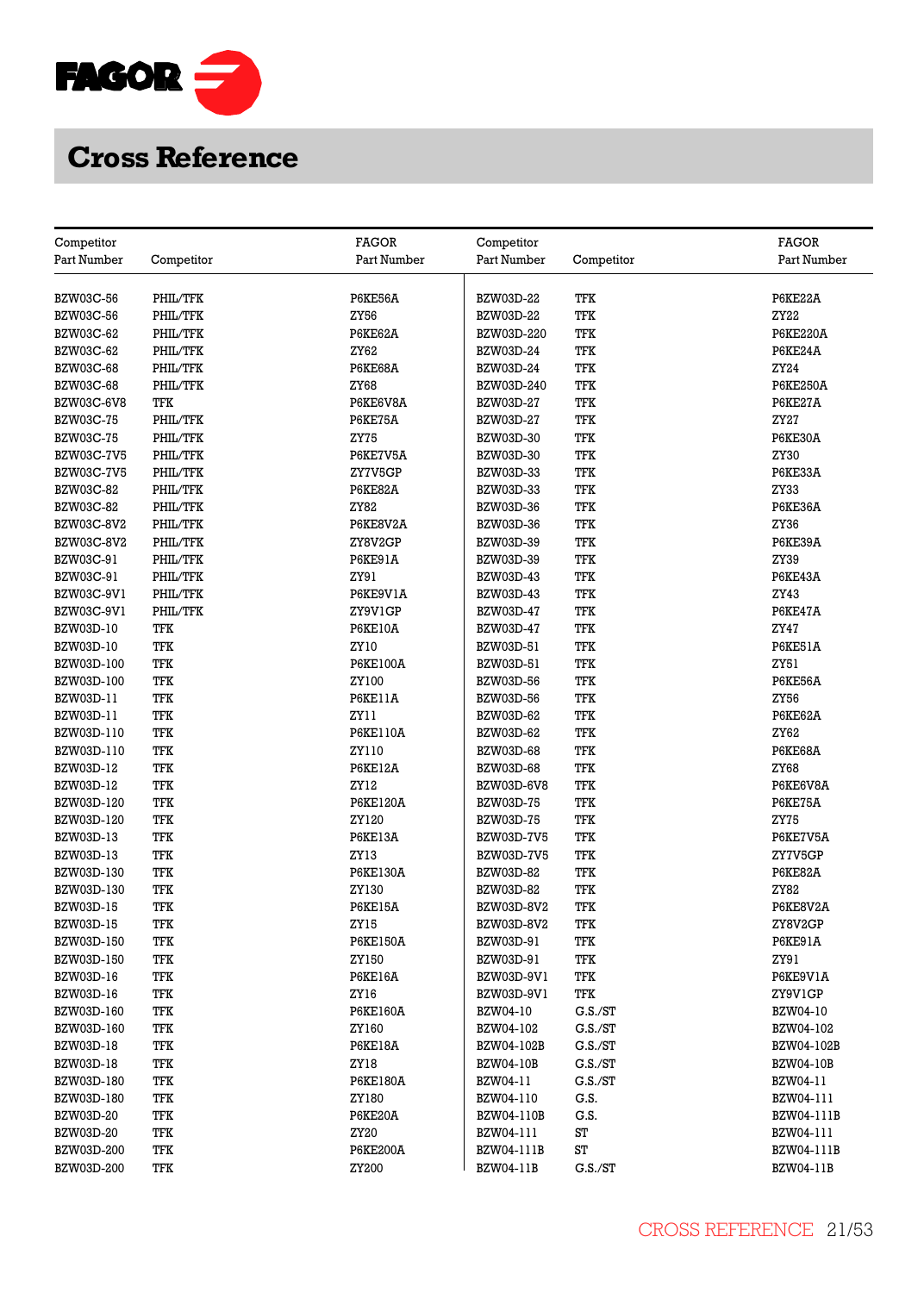

|                           |                    | <b>FAGOR</b>      |                           |                    | <b>FAGOR</b>      |
|---------------------------|--------------------|-------------------|---------------------------|--------------------|-------------------|
| Competitor<br>Part Number | Competitor         | Part Number       | Competitor<br>Part Number | Competitor         | Part Number       |
|                           |                    |                   |                           |                    |                   |
| BZW04-128                 | G.S./ST            | BZW04-128         | <b>BZW04-58B</b>          | G.S./ST            | <b>BZW04-58B</b>  |
| BZW04-128B                | G.S./ST            | BZW04-128B        | <b>BZW04-5V8</b>          | G.S./ST            | <b>BZW04-5V8</b>  |
| BZW04-13                  | G.S./ST            | BZW04-13          | <b>BZW04-64</b>           | C.S./ST            | BZW04-64          |
| BZW04-136                 | G.S./ST            | BZW04-136         | <b>BZW04-64B</b>          | G.S./ST            | <b>BZW04-64B</b>  |
| BZW04-136B                | G.S./ST            | BZW04-136B        | BZW04-6V4                 | G.S./ST            | BZW04-6V4         |
| <b>BZW04-13B</b>          | G.S./ST            | <b>BZW04-13B</b>  | <b>BZW04-6V4B</b>         | G.S./ST            | <b>BZW04-6V4B</b> |
| BZW04-14                  | G.S./ST            | BZW04-14          | <b>BZW04-70</b>           | G.S./ST            | <b>BZW04-70</b>   |
| BZW04-145                 | G.S./ST            | BZW04-145         | <b>BZW04-70B</b>          | G.S./ST            | <b>BZW04-70B</b>  |
| BZW04-145B                | G.S./ST            | BZW04-145B        | <b>BZW04-78</b>           | G.S./ST            | <b>BZW04-78</b>   |
| <b>BZW04-14B</b>          | G.S./ST            | BZW04-14B         | <b>BZW04-78B</b>          | G.S./ST            | <b>BZW04-78B</b>  |
| BZW04-15                  | G.S./ST            | BZW04-15          | <b>BZW04-7V0</b>          | G.S./ST            | <b>BZW04-7V0</b>  |
| BZW04-154                 | G.S./ST            | BZW04-154         | BZW04-7V0B                | G.S./ST            | <b>BZW04-7V0B</b> |
| BZW04-154B                | G.S./ST            | BZW04-154B        | <b>BZW04-7V8</b>          | C.S./ST            | <b>BZW04-7V8</b>  |
| <b>BZW04-15B</b>          | G.S./ST            | <b>BZW04-15B</b>  | <b>BZW04-7V8B</b>         | G.S./ST            | <b>BZW04-7V8B</b> |
| BZW04-17                  | G.S.               | BZW04-17          | <b>BZW04-85</b>           | G.S./ST            | BZW04-85          |
|                           |                    | BZW04-171         |                           |                    |                   |
| BZW04-171<br>BZW04-171B   | G.S./ST<br>G.S./ST |                   | <b>BZW04-85B</b>          | G.S./ST<br>G.S./ST | <b>BZW04-85B</b>  |
|                           |                    | BZW04-171B        | <b>BZW04-8V5</b>          |                    | <b>BZW04-8V5</b>  |
| <b>BZW04-17B</b>          | G.S.               | <b>BZW04-17B</b>  | <b>BZW04-8V5B</b>         | G.S./ST            | <b>BZW04-8V5B</b> |
| BZW04-188                 | G.S./ST            | BZW04-188         | BZW04-94                  | G.S.               | BZW04-94          |
| BZW04-188B                | G.S./ST            | BZW04-188B        | <b>BZW04-94B</b>          | G.S.               | <b>BZW04-94B</b>  |
| BZW04-19                  | G.S./ST            | BZW04-19          | BZW04-9V4                 | G.S./ST            | BZW04-9V4         |
| <b>BZW04-19B</b>          | G.S./ST            | <b>BZW04-19B</b>  | <b>BZW04-9V4B</b>         | G.S./ST            | <b>BZW04-9V4B</b> |
| <b>BZW04-20</b>           | G.S./ST            | BZW04-20          | BZW04P10                  | G.S.               | BZW04-10          |
| <b>BZW04-20B</b>          | G.S./ST            | <b>BZW04-20B</b>  | <b>BZW04P102</b>          | G.S.               | BZW04-102         |
| BZW04-213                 | G.S./ST            | BZW04-213         | BZW04P102B                | G.S.               | BZW04-102B        |
| BZW04-213B                | G.S./ST            | BZW04-213B        | BZW04P10B                 | G.S.               | <b>BZW04-10B</b>  |
| BZW04-23                  | G.S./ST            | BZW04-23          | BZW04P11                  | G.S.               | BZW04-11          |
| BZW04-239                 | G.S./ST            | BZW04-239         | BZW04P110                 | G.S.               | BZW04-111         |
| BZW04-239B                | G.S./ST            | <b>BZW04-239B</b> | BZW04P110B                | G.S.               | BZW04-111B        |
| <b>BZW04-23B</b>          | G.S./ST            | <b>BZW04-23B</b>  | BZW04P11B                 | G.S.               | <b>BZW04-11B</b>  |
| BZW04-256                 | G.S./ST            | BZW04-256         | BZW04P128                 | G.S.               | BZW04-128         |
| BZW04-256B                | G.S./ST            | BZW04-256B        | BZW04P128B                | G.S.               | BZW04-128B        |
| BZW04-26                  | G.S./ST            | <b>BZW04-26</b>   | BZW04P13                  | G.S.               | BZW04-13          |
| <b>BZW04-26B</b>          | G.S./ST            | <b>BZW04-26B</b>  | BZW04P136                 | G.S.               | BZW04-136         |
| <b>BZW04-28</b>           | G.S./ST            | <b>BZW04-28</b>   | BZW04P136B                | G.S.               | <b>BZW04-136B</b> |
| <b>BZW04-28B</b>          | G.S./ST            | <b>BZW04-28B</b>  | BZW04P13B                 | G.S.               | <b>BZW04-13B</b>  |
| BZW04-31                  | G.S./ST            | BZW04-31          | BZW04P14                  | G.S.               | BZW04-14          |
| <b>BZW04-31B</b>          | G.S./ST            | <b>BZW04-31B</b>  | BZW04P145                 | G.S.               | BZW04-145         |
| BZW04-33                  | G.S./ST            | <b>BZW04-33</b>   | BZW04P145B                | G.S.               | BZW04-145B        |
| <b>BZW04-33B</b>          | G.S./ST            | <b>BZW04-33B</b>  | BZW04P14B                 | G.S.               | <b>BZW04-14B</b>  |
| <b>BZW04-37</b>           | G.S./ST            | <b>BZW04-37</b>   | BZW04P15                  | G.S.               | <b>BZW04-15</b>   |
| <b>BZW04-37B</b>          | G.S./ST            | <b>BZW04-37B</b>  | <b>BZW04P154</b>          | G.S.               | BZW04-154         |
| BZW04-40                  | G.S./ST            | <b>BZW04-40</b>   | BZW04P154B                | G.S.               | BZW04-154B        |
| <b>BZW04-40B</b>          | G.S./ST            | <b>BZW04-40B</b>  | BZW04P15B                 | G.S.               | <b>BZW04-15B</b>  |
| BZW04-44                  | G.S.               | BZW04-44          | BZW04P17                  | G.S.               | BZW04-17          |
| <b>BZW04-44B</b>          | G.S.               | <b>BZW04-44B</b>  | BZW04P171                 | G.S.               | BZW04-171         |
| <b>BZW04-48</b>           | G.S./ST            | <b>BZW04-48</b>   | BZW04P171B                | G.S.               | BZW04-171B        |
| <b>BZW04-48B</b>          | G.S./ST            | <b>BZW04-48B</b>  | BZW04P17B                 | G.S.               | <b>BZW04-17B</b>  |
| BZW04-53                  | G.S.               | BZW04-53          | <b>BZW04P188</b>          | G.S.               | BZW04-188         |
| <b>BZW04-53B</b>          | G.S.               | <b>BZW04-53B</b>  | BZW04P188B                | G.S.               | <b>BZW04-188B</b> |
| <b>BZW04-58</b>           | G.S./ST            | <b>BZW04-58</b>   | BZW04P19                  | G.S.               | BZW04-19          |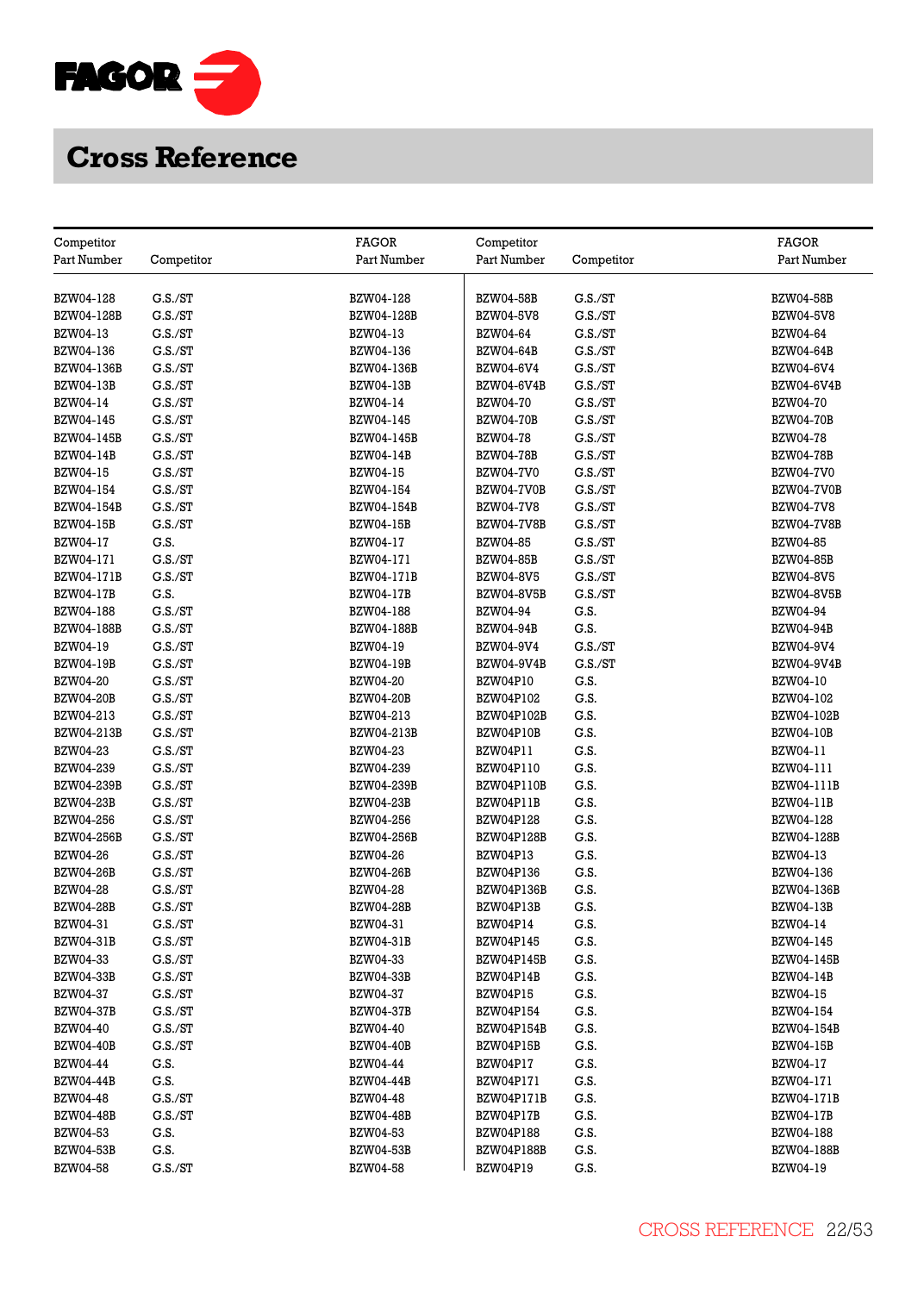

| Competitor        |              | <b>FAGOR</b>      | Competitor        |            | <b>FAGOR</b>      |
|-------------------|--------------|-------------------|-------------------|------------|-------------------|
| Part Number       | Competitor   | Part Number       | Part Number       | Competitor | Part Number       |
|                   |              |                   |                   |            |                   |
| BZW04P19B         | G.S.         | <b>BZW04-19B</b>  | BZW04P9V4B        | G.S.       | <b>BZW04-9V4B</b> |
| <b>BZW04P20</b>   | G.S.         | <b>BZW04-20</b>   | <b>BZW06-10</b>   | ST         | BZW06-10          |
| BZW04P20B         | G.S.         | <b>BZW04-20B</b>  | BZW06-102         | ST         | BZW06-102         |
| BZW04P213         | G.S.         | BZW04-213         | BZW06-102B        | ST         | <b>BZW06-102B</b> |
| BZW04P213B        | G.S.         | BZW04-213B        | <b>BZW06-10B</b>  | ST         | <b>BZW06-10B</b>  |
| <b>BZW04P23</b>   | G.S.         | <b>BZW04-23</b>   | BZW06-128         | ST         | BZW06-128         |
| BZW04P239         | G.S.         | BZW04-239         | <b>BZW06-128B</b> | ST         | <b>BZW06-128B</b> |
| <b>BZW04P239B</b> | G.S.         | BZW04-239B        | BZW06-13          | ST         | BZW06-13          |
| BZW04P23B         | G.S.         | <b>BZW04-23B</b>  | <b>BZW06-13B</b>  | ST         | <b>BZW06-13B</b>  |
| BZW04P256         | G.S.         | BZW04-256         | BZW06-15          | ST         | <b>BZW06-15</b>   |
| <b>BZW04P256B</b> | G.S.         | <b>BZW04-256B</b> | BZW06-154         | ST         | BZW06-154         |
| <b>BZW04P26</b>   | G.S.         | BZW04-26          | BZW06-154B        | ST         | BZW06-154B        |
| BZW04P26B         | G.S.         | <b>BZW04-26B</b>  | <b>BZW06-15B</b>  | ST         | <b>BZW06-15B</b>  |
| <b>BZW04P28</b>   | G.S.         | <b>BZW04-28</b>   | BZW06-171         | ST         | BZW06-171         |
|                   |              |                   |                   | ST         |                   |
| BZW04P28B         | G.S.         | <b>BZW04-28B</b>  | <b>BZW06-171B</b> | ST         | <b>BZW06-171B</b> |
| BZW04P31          | G.S.<br>G.S. | BZW04-31          | BZW06-188         | ST         | BZW06-188         |
| BZW04P31B         |              | <b>BZW04-31B</b>  | BZW06-188B        |            | <b>BZW06-188B</b> |
| <b>BZW04P33</b>   | G.S.         | BZW04-33          | BZW06-19          | ST         | BZW06-19          |
| BZW04P33B         | G.S.         | <b>BZW04-33B</b>  | <b>BZW06-19B</b>  | ST         | <b>BZW06-19B</b>  |
| <b>BZW04P37</b>   | G.S.         | BZW04-37          | <b>BZW06-20</b>   | ST         | <b>BZW06-20</b>   |
| BZW04P37B         | G.S.         | <b>BZW04-37B</b>  | <b>BZW06-20B</b>  | ST         | <b>BZW06-20B</b>  |
| <b>BZW04P40</b>   | G.S.         | <b>BZW04-40</b>   | BZW06-213         | ST         | BZW06-213         |
| BZW04P40B         | G.S.         | <b>BZW04-40B</b>  | BZW06-213B        | ST         | BZW06-213B        |
| <b>BZW04P44</b>   | G.S.         | BZW04-44          | BZW06-23          | ST         | BZW06-23          |
| BZW04P44B         | G.S.         | <b>BZW04-44B</b>  | <b>BZW06-23B</b>  | ST         | <b>BZW06-23B</b>  |
| BZW04P48          | G.S.         | <b>BZW04-48</b>   | BZW06-256         | ST         | BZW06-256         |
| BZW04P48B         | G.S.         | <b>BZW04-48B</b>  | <b>BZW06-256B</b> | ST         | <b>BZW06-256B</b> |
| <b>BZW04P53</b>   | G.S.         | <b>BZW04-53</b>   | BZW06-26          | ST         | <b>BZW06-26</b>   |
| BZW04P53B         | G.S.         | <b>BZW04-53B</b>  | <b>BZW06-26B</b>  | ST         | <b>BZW06-26B</b>  |
| <b>BZW04P58</b>   | G.S.         | <b>BZW04-58</b>   | BZW06-273         | ST         | BZW06-273         |
| BZW04P58B         | G.S.         | <b>BZW04-58B</b>  | <b>BZW06-28</b>   | ST         | <b>BZW06-28</b>   |
| BZW04P5V8         | G.S.         | <b>BZW04-5V8</b>  | <b>BZW06-28B</b>  | ST         | <b>BZW06-28B</b>  |
| <b>BZW04P64</b>   | G.S.         | BZW04-64          | BZW06-299         | ST         | BZW06-299         |
| BZW04P64B         | G.S.         | <b>BZW04-64B</b>  | BZW06-31          | ST         | BZW06-31          |
| BZW04P6V4         | G.S.         | BZW04-6V4         | <b>BZW06-31B</b>  | ST         | <b>BZW06-31B</b>  |
| BZW04P6V4B        | G.S.         | BZW04-6V4B        | BZW06-33          | ST         | BZW06-33          |
| <b>BZW04P70</b>   | G.S.         | <b>BZW04-70</b>   | <b>BZW06-33B</b>  | ST         | <b>BZW06-33B</b>  |
| BZW04P70B         | G.S.         | <b>BZW04-70B</b>  | BZW06-342         | ST         | BZW06-342         |
| <b>BZW04P78</b>   | G.S.         | <b>BZW04-78</b>   | BZW06-376         | ST         | BZW06-376         |
| BZW04P78B         | G.S.         | <b>BZW04-78B</b>  | <b>BZW06-40</b>   | ST         | <b>BZW06-40</b>   |
| BZW04P7V0         | G.S.         | <b>BZW04-7V0</b>  | <b>BZW06-40B</b>  | ST         | <b>BZW06-40B</b>  |
| BZW04P7V0B        | G.S.         | BZW04-7V0B        | <b>BZW06-48</b>   | ST         | <b>BZW06-48</b>   |
| BZW04P7V8         | G.S.         | <b>BZW04-7V8</b>  | <b>BZW06-48B</b>  | ST         | <b>BZW06-48B</b>  |
| BZW04P7V8B        | G.S.         | <b>BZW04-7V8B</b> | <b>BZW06-58</b>   | ST         | <b>BZW06-58</b>   |
| <b>BZW04P85</b>   | G.S.         | <b>BZW04-85</b>   | <b>BZW06-58B</b>  | ST         | <b>BZW06-58B</b>  |
| BZW04P85B         | G.S.         | <b>BZW04-85B</b>  | <b>BZW06-5V8</b>  | ST         | <b>BZW06-5V8</b>  |
| BZW04P8V5         | G.S.         | <b>BZW04-8V5</b>  | BZW06-6V4         | ST         | BZW06-6V4         |
| BZW04P8V5B        | G.S.         | <b>BZW04-8V5B</b> | <b>BZW06-6V4B</b> | ST         | <b>BZW06-6V4B</b> |
| <b>BZW04P94</b>   | G.S.         | <b>BZW04-94</b>   | <b>BZW06-70</b>   | ST         | <b>BZW06-70</b>   |
| BZW04P94B         | G.S.         | <b>BZW04-94B</b>  | <b>BZW06-70B</b>  | ST         | <b>BZW06-70B</b>  |
| BZW04P9V4         | G.S.         | BZW04-9V4         | <b>BZW06-85</b>   | ST         | <b>BZW06-85</b>   |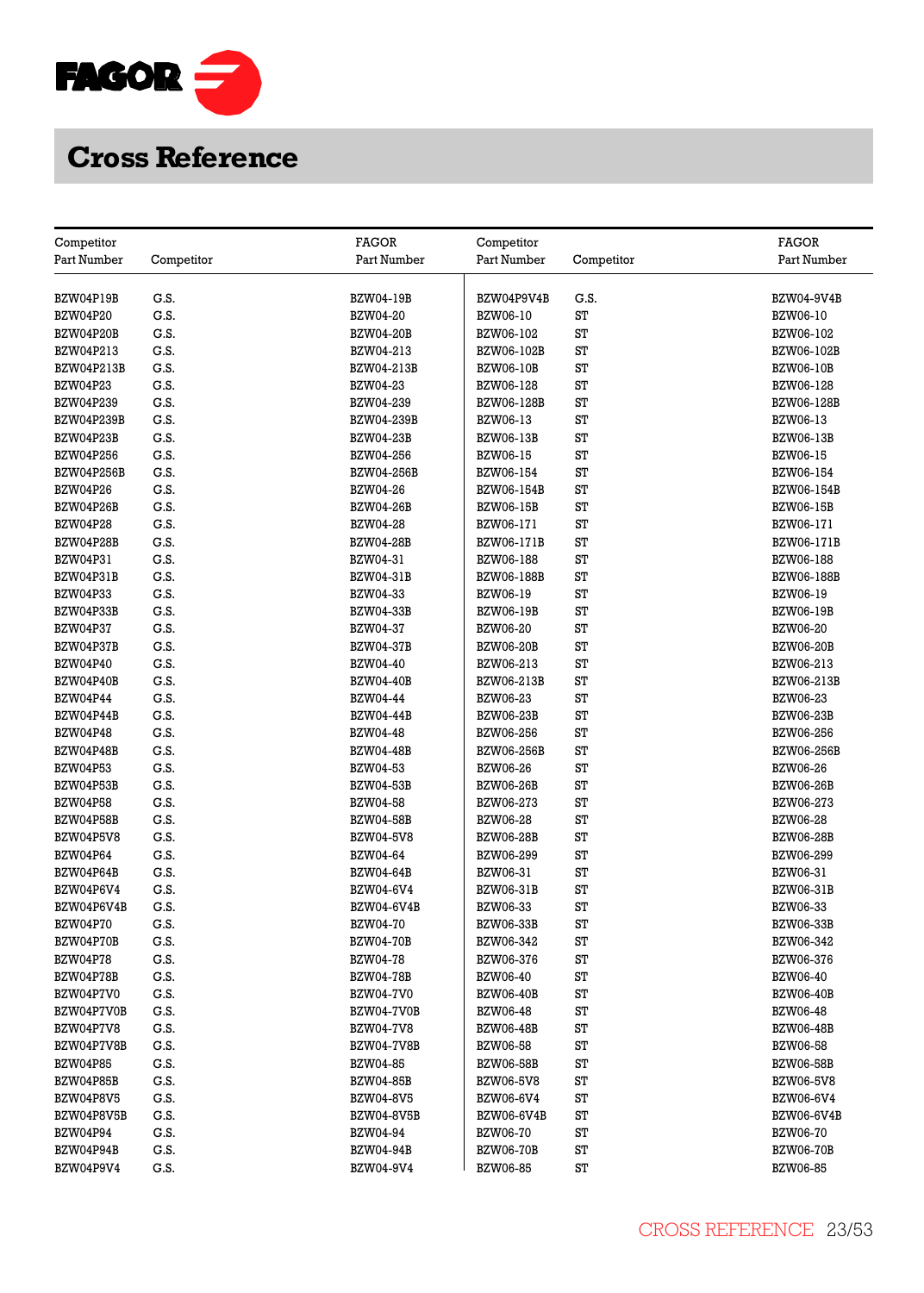

| Competitor        |               | <b>FAGOR</b>       | Competitor       |               | <b>FAGOR</b>     |
|-------------------|---------------|--------------------|------------------|---------------|------------------|
| Part Number       | Competitor    | Part Number        | Part Number      | Competitor    | Part Number      |
|                   |               |                    |                  |               |                  |
| <b>BZW06-85B</b>  | ST            | <b>BZW06-85B</b>   | BZX85C-91        | MOTO          | BZX85C91GP       |
| BZW06-8V5         | ST            | BZW06-8V5          | BZX85C-9V1       | G.S./TFK/MOTO | BZX85C9V1GP      |
| <b>BZW06-8V5B</b> | ST            | <b>BZW06-8V5B</b>  | BZY97C-100       | G.S./ST       | BZY97C100        |
| BZW50-10          | ST            | 5KP10              | BZY97C-11        | G.S./ST       | BZY97C11         |
| BZW50-100         | ST            | 5KP100             | BZY97C-110       | C.S./ST       | BZY97C110        |
| BZW50-12          | ST            | 5KP12              | <b>BZY97C-12</b> | G.S./ST       | BZY97C12         |
| BZW50-15          | ST            | <b>5KP15</b>       | BZY97C-120       | G.S./ST       | BZY97C120        |
| BZW50-18          | ST            | <b>5KP18</b>       | BZY97C-13        | G.S./ST       | <b>BZY97C13</b>  |
| <b>BZW50-22</b>   | ST            | <b>5KP22</b>       | BZY97C-130       | C.S./ST       | <b>BZY97C130</b> |
| <b>BZW50-27</b>   | ST            | <b>5KP28</b>       | <b>BZY97C-15</b> | G.S./ST       | <b>BZY97C15</b>  |
| BZW50-33          | ST            | 5KP33              | BZY97C-150       | G.S./ST       | BZY97C150        |
| BZW50-39          | ST            | 5KP40              | <b>BZY97C-16</b> | G.S./ST       | <b>BZY97C16</b>  |
| BZW50-47          | ST            | 5KP48              | BZY97C-160       | G.S./ST       | <b>BZY97C160</b> |
| <b>BZW50-56</b>   | ST            | <b>5KP58</b>       | <b>BZY97C-18</b> | G.S./ST       | <b>BZY97C18</b>  |
| <b>BZW50-68</b>   | ST            | <b>5KP70</b>       | BZY97C-180       | G.S./ST       | <b>BZY97C180</b> |
| BZW50-82          | ST            | <b>5KP85</b>       | <b>BZY97C-20</b> | G.S./ST       | <b>BZY97C20</b>  |
| BZX85C-10         | G.S./TFK/MOTO | <b>BZX85C10GP</b>  | BZY97C-200       | G.S./ST       | BZY97C200        |
| BZX85C-100        | <b>MOTO</b>   | <b>BZX85C100GP</b> | <b>BZY97C-22</b> | G.S./ST       | <b>BZY97C22</b>  |
| BZX85C-11         | G.S./TFK/MOTO | BZX85C11GP         | <b>BZY97C-24</b> | G.S./ST       | <b>BZY97C24</b>  |
| BZX85C-12         | G.S./TFK/MOTO | BZX85C12GP         | <b>BZY97C-27</b> | G.S./ST       | <b>BZY97C27</b>  |
| BZX85C-13         | G.S./TFK/MOTO | BZX85C13GP         | <b>BZY97C-30</b> | G.S./ST       | <b>BZY97C30</b>  |
| <b>BZX85C-15</b>  | G.S./TFK/MOTO | <b>BZX85C15GP</b>  | BZY97C-33        | G.S./ST       | <b>BZY97C33</b>  |
| BZX85C-16         | G.S./TFK/MOTO | BZX85C16GP         | <b>BZY97C-36</b> | G.S./ST       | <b>BZY97C36</b>  |
| <b>BZX85C-18</b>  | G.S./TFK/MOTO | <b>BZX85C18GP</b>  | <b>BZY97C-39</b> | G.S./ST       | <b>BZY97C39</b>  |
| <b>BZX85C-20</b>  | G.S./TFK/MOTO | BZX85C20GP         | <b>BZY97C-43</b> | G.S./ST       | <b>BZY97C43</b>  |
| <b>BZX85C-22</b>  | G.S./TFK/MOTO | BZX85C22GP         | <b>BZY97C-47</b> | G.S./ST       | <b>BZY97C47</b>  |
| <b>BZX85C-24</b>  | G.S./TFK/MOTO | BZX85C24GP         | BZY97C-51        | G.S./ST       | <b>BZY97C51</b>  |
| <b>BZX85C-27</b>  | G.S./TFK/MOTO | <b>BZX85C27GP</b>  | <b>BZY97C-56</b> | G.S./ST       | <b>BZY97C56</b>  |
| <b>BZX85C-30</b>  | G.S./TFK/MOTO | <b>BZX85C30GP</b>  | <b>BZY97C-62</b> | G.S./ST       | <b>BZY97C62</b>  |
| BZX85C-33         | G.S./TFK/MOTO | BZX85C33GP         | <b>BZY97C-68</b> | G.S./ST       | <b>BZY97C68</b>  |
| BZX85C-36         | G.S./TFK/MOTO | BZX85C36GP         | <b>BZY97C-75</b> | G.S./ST       | <b>BZY97C75</b>  |
| BZX85C-39         | G.S./TFK/MOTO | BZX85C39GP         | <b>BZY97C-82</b> | G.S./ST       | <b>BZY97C82</b>  |
| BZX85C-3V3        | TFK/MOTO      | BZX85C3V3GP        | BZY97C-91        | G.S./ST       | BZY97C91         |
| BZX85C-3V6        | G.S./TFK/MOTO | BZX85C3V6GP        | D10XB20          | <b>SHIN</b>   | FBI10D7M1        |
| BZX85C-3V9        | G.S./TFK/MOTO | BZX85C3V9GP        | D10XB20H         | <b>SHIN</b>   | FBI10D7M1        |
| <b>BZX85C-43</b>  | G.S./TFK/MOTO | BZX85C43GP         | D10XB60          | <b>SHIN</b>   | FBI10J7M1        |
| <b>BZX85C-47</b>  | G.S./TFK/MOTO | BZX85C47GP         | D10XB60H         | <b>SHIN</b>   | FBI10J7M1        |
| BZX85C-4V3        | G.S./TFK/MOTO | BZX85C4V3GP        | D10XB80          | <b>SHIN</b>   | FBI10K7M1        |
| BZX85C-4V7        | G.S./TFK/MOTO | BZX85C4V7GP        | D15XB20          | <b>SHIN</b>   | FBI15D1M1        |
| BZX85C-51         | G.S./TFK/MOTO | BZX85C51GP         | D15XB20H         | <b>SHIN</b>   | FBI15D1M1        |
| <b>BZX85C-56</b>  | G.S./TFK/MOTO | BZX85C56GP         | D15XB60          | SHIN          | FBI15J1M1        |
| BZX85C-5V1        | G.S./TFK/MOTO | BZX85C5V1GP        | D15XB60H         | <b>SHIN</b>   | FBI15J1M1        |
| BZX85C-5V6        | G.S./TFK/MOTO | BZX85C5V6GP        | D1F10            | <b>SHIN</b>   | FS1G             |
| BZX85C-62         | G.S./TFK/MOTO | BZX85C62GP         | D1F20            | <b>SHIN</b>   | <b>FS1G</b>      |
| BZX85C-68         | TFK/MOTO      | BZX85C68GP         | D1F40            | SHIN          | <b>FS1G</b>      |
| BZX85C-6V2        | G.S./TFK/MOTO | BZX85C6V2GP        | D1F60            | <b>SHIN</b>   | FS1J             |
| BZX85C-6V8        | G.S./TFK/MOTO | BZX85C6V8GP        | D1FL20U          | <b>SHIN</b>   | <b>FUES1D</b>    |
| <b>BZX85C-75</b>  | TFK/MOTO      | BZX85C75GP         | D1FL40           | <b>SHIN</b>   | <b>FES1G</b>     |
| <b>BZX85C-7V5</b> | G.S./TFK/MOTO | BZX85C7V5GP        | D1FP3            | <b>SHIN</b>   | <b>FSS23</b>     |
| <b>BZX85C-82</b>  | <b>MOTO</b>   | <b>BZX85C82GP</b>  | D1FS4            | <b>SHIN</b>   | FSS14            |
| <b>BZX85C-8V2</b> | G.S./TFK/MOTO | BZX85C8V2GP        | D1FS4A           | <b>SHIN</b>   | <b>FSS14</b>     |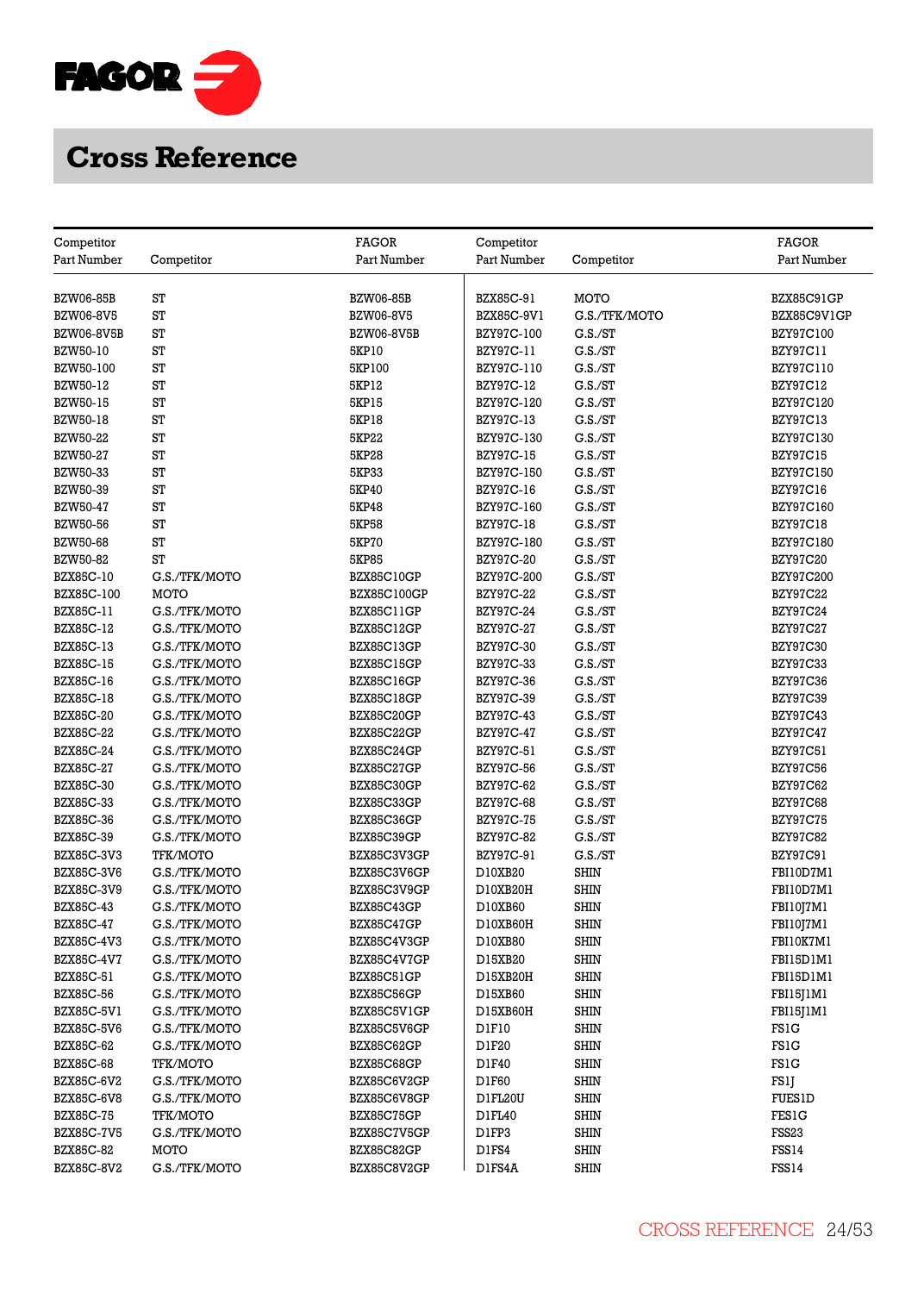

|                           |             | <b>FAGOR</b><br>Competitor |                   |            | <b>FAGOR</b>       |  |
|---------------------------|-------------|----------------------------|-------------------|------------|--------------------|--|
| Competitor<br>Part Number | Competitor  | Part Number                | Part Number       | Competitor | Part Number        |  |
|                           |             |                            |                   |            |                    |  |
| D1FS6                     | <b>SHIN</b> | FSS16                      | EGL41A            | G.S.       | <b>FES1A</b>       |  |
| D1N20                     | <b>SHIN</b> | GP08D                      | EGL41B            | G.S.       | <b>FES1B</b>       |  |
| <b>D1N60</b>              | <b>SHIN</b> | GP08J                      | EGL41C            | G.S.       | <b>FES1D</b>       |  |
| D1NL20U                   | <b>SHIN</b> | EGP08D                     | EGL41D            | G.S.       | <b>FES1D</b>       |  |
| D1NL40                    | <b>SHIN</b> | EGP08G                     | EGL41F            | G.S.       | <b>FES1F</b>       |  |
| D1NS4                     | <b>SHIN</b> | SB040                      | EGL41G            | G.S.       | <b>FES1G</b>       |  |
| D <sub>2F10</sub>         | <b>SHIN</b> | FS <sub>2</sub> B          | EGP10A            | G.S.       | EGP10A             |  |
| D2F20                     | <b>SHIN</b> | FS <sub>2</sub> D          | EGP10B            | G.S.       | EGP10B             |  |
|                           | <b>SHIN</b> | FS <sub>2</sub> G          |                   |            |                    |  |
| D <sub>2F40</sub>         |             |                            | EGP10C            | G.S.       | EGP10D             |  |
| D2F60                     | <b>SHIN</b> | FS2J                       | EGP10D            | G.S.       | EGP10D             |  |
| D2FL20U                   | SHIN        | FES <sub>2</sub> D         | EGP10F            | G.S.       | EGP10F             |  |
| D2FL40                    | <b>SHIN</b> | FES2G                      | EGP10G            | G.S.       | EGP10G             |  |
| D <sub>2FS4</sub>         | <b>SHIN</b> | <b>FSS24</b>               | EGP20A            | G.S.       | EGP20A             |  |
| D <sub>2FS6</sub>         | <b>SHIN</b> | FSS <sub>26</sub>          | EGP20B            | G.S.       | EGP20B             |  |
| D2L20U                    | <b>SHIN</b> | EGP20D                     | EGP20C            | G.S.       | EGP20D             |  |
| D2L40                     | <b>SHIN</b> | EGP20G                     | EGP20D            | G.S.       | EGP20D             |  |
| D2S4M                     | <b>SHIN</b> | IN5819                     | EGP20F            | G.S.       | EGP20F             |  |
| D3FP3                     | <b>SHIN</b> | FSS33                      | EGP20G            | G.S.       | EGP20G             |  |
| D3FS4A                    | <b>SHIN</b> | <b>FSS34</b>               | EGP30A            | G.S.       | EGP30A             |  |
| D3L20U                    | <b>SHIN</b> | EGP30D                     | EGP30B            | G.S.       | EGP30B             |  |
| D3L60                     | <b>SHIN</b> | <b>FUF5406</b>             | EGP30C            | G.S.       | EGP30D             |  |
| D3S4M                     | <b>SHIN</b> | SB340                      | EGP30D            | G.S.       | EGP30D             |  |
| D3S6M                     | <b>SHIN</b> | SB360                      | EGP30F            | G.S.       | EGP30F             |  |
| D3SB20                    | <b>SHIN</b> | FBI4D7M1                   | EGP30G            | G.S.       | EGP30G             |  |
| D3SB60                    | <b>SHIN</b> | FBI4J7M1                   | EGP50A            | G.S.       | EGP50A             |  |
| D3SBA20                   | <b>SHIN</b> | FBI4D7M1                   | EGP50B            | G.S.       | EGP50B             |  |
| D3SBA60                   | <b>SHIN</b> | FBI4J7M1                   | EGP50C            | G.S.       | EGP50D             |  |
| D4L20U                    | <b>SHIN</b> | EGP50D                     | EGP50D            | G.S.       | EGP50D             |  |
| D4L40                     | <b>SHIN</b> | EGP50G                     | EGP50F            | G.S.       | EGP50F             |  |
| D4SB80                    | SHIN        | FBI4K7M1                   | EGP50G            | G.S.       | EGP50G             |  |
| D4SB80Z                   | <b>SHIN</b> | FBI4K7M1                   | ES1A              | G.S.       | <b>FUES1A</b>      |  |
| D4SBA80                   | SHIN        | FBI4K7M1                   | <b>ES1B</b>       | G.S.       | <b>FUES1B</b>      |  |
| <b>D5SB20</b>             | <b>SHIN</b> | FBI6D1M1                   | ES1C              | G.S.       | <b>FUES1D</b>      |  |
| D5SB60                    | <b>SHIN</b> | FBI6J1M1                   | <b>ES1D</b>       | G.S.       | <b>FUES1D</b>      |  |
| D5SBA20                   | <b>SHIN</b> | FBI6D1M1                   | ES <sub>2</sub> A | G.S.       | FES2A              |  |
| D5SBA60                   | <b>SHIN</b> | FBI6J1M1                   | ES2B              | G.S.       | FES2B              |  |
| <b>D6SB80</b>             | <b>SHIN</b> | FBI6K1M1                   | ES <sub>2</sub> C | G.S.       | FES2D              |  |
| DE3S6M                    | <b>SHIN</b> | FSS26                      | ES <sub>2</sub> D | G.S.       | FES <sub>2</sub> D |  |
| DF005M                    | G.S./I.R.   | DF02M                      | ES2F              | G.S.       | FES <sub>2</sub> F |  |
| DF01M                     | G.S./I.R.   | DF02M                      | ES2G              | G.S.       | FES <sub>2</sub> G |  |
| DF02M                     | G.S./I.R.   | DF02M                      | ES3A              | G.S.       | FES3A              |  |
| DF04M                     | G.S./I.R.   | DF04M                      | ES3B              | G.S.       | FES3B              |  |
| DF06M                     | G.S./I.R.   | DF06M                      | ES3C              | G.S.       | FES3D              |  |
| DF08M                     | G.S./I.R.   | DF08M                      | ES3D              | G.S.       | FES3D              |  |
| DL03-28                   | <b>SHIN</b> | P4SMA27                    | ES3F              | G.S.       | FES3F              |  |
| DL03-58                   | <b>SHIN</b> | P4SMA56                    | ES3G              | G.S.       | FES3G              |  |
| DL04-18                   | <b>SHIN</b> | P4SMA18                    | FEIA              | G.S.       | EGP10A             |  |
| <b>EGF1A</b>              | G.S.        | <b>FES1A</b>               | <b>FE1B</b>       | G.S.       | EGP10B             |  |
| <b>EGF1B</b>              | G.S.        | <b>FES1B</b>               | <b>FE1C</b>       | G.S.       | EGP10D             |  |
| <b>EGF1C</b>              | G.S.        | <b>FES1D</b>               | FEID              | G.S.       | EGP10D             |  |
| EGFID                     | G.S.        | <b>FES1D</b>               | FE2A              | G.S.       | EGP20A             |  |
|                           |             |                            |                   |            |                    |  |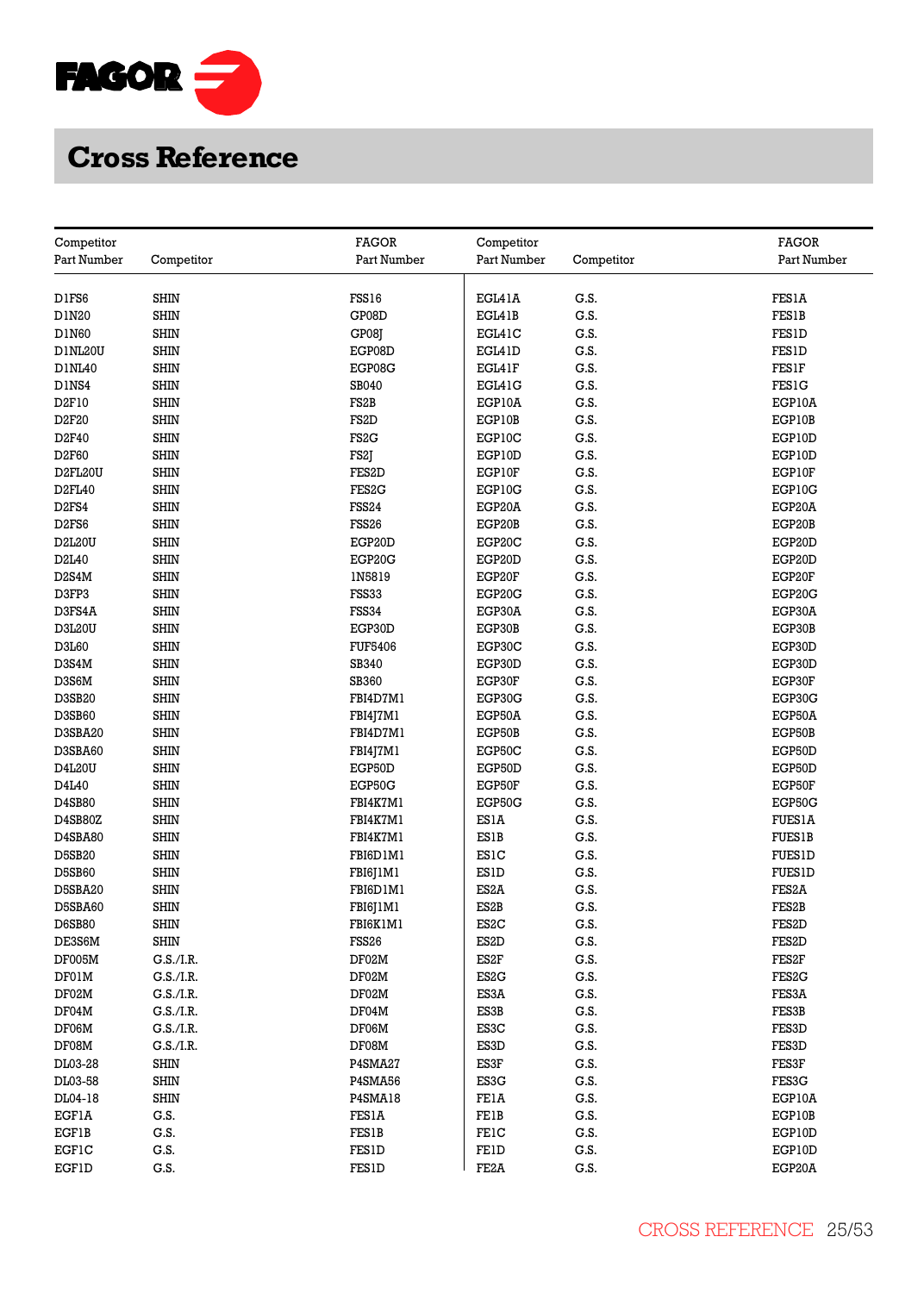

| Part Number<br>Competitor<br>Part Number<br>Part Number<br>Competitor<br>Part Number<br>FE2B<br>G.S.<br>EGP20B<br>GBPC1201W<br>G.S.<br><b>FB1501L</b><br>FE <sub>2</sub> C<br>G.S.<br>EGP20D<br>GBPC1202<br>G.S.<br>FB1502<br>FE2D<br>G.S.<br>EGP20D<br>G.S.<br><b>FB1502L</b><br>GBPC1202W<br>FE3A<br>G.S.<br>EGP30A<br>GBPC1204<br>G.S.<br>FB1504<br>G.S.<br>G.S.<br>FE3B<br>EGP30B<br>GBPC1204W<br><b>FB1504L</b><br>FE3C<br>G.S.<br>EGP30D<br>GBPC1206<br>G.S.<br>FB1506<br>G.S.<br>EGP30D<br>G.S.<br><b>FB1506L</b><br>FE3D<br>GBPC1206W<br>G.S.<br>G.S.<br>FB1508<br>FE5A<br>EGP50A<br>GBPC1208<br>G.S.<br>EGP50B<br>G.S.<br>FE5B<br>GBPC1208W<br><b>FB1508L</b><br>G.S.<br>EGP50D<br>G.S.<br>FE5C<br>GBPC1210<br>FB1510<br>FE5D<br>G.S.<br>EGP50D<br><b>GBPC1210W</b><br>G.S.<br><b>FB1510L</b><br>G.S.<br>GP10A<br>G.S.<br>FB1500<br>GlA<br>GBPC15005<br>GP10B<br>GIB<br>G.S.<br>GBPC15005W<br>G.S.<br><b>FB1500L</b><br>GID<br>G.S.<br>GP10D<br>G.S.<br>FB1501<br>GBPC1501<br>G.S.<br>GP10G<br>G.S.<br><b>FB1501L</b><br>GIG<br>GBPC1501W<br>FB1502<br>GlJ<br>G.S.<br>GP10J<br>GBPC1502<br>G.S.<br>GlK<br>G.S.<br>GP10K<br>GBPC1502W<br>G.S.<br><b>FB1502L</b><br>GP10M<br>GIM<br>G.S.<br>G.S.<br>FB1504<br>GBPC1504<br>G.S.<br>G.S.<br>G2A<br>GP15A<br>GBPC1504W<br><b>FB1504L</b><br>G2B<br>G.S.<br>GP15B<br>GBPC1506<br>G.S.<br>FB1506<br>G.S.<br>GP15D<br>G.S.<br>G2D<br>GBPC1506W<br><b>FB1506L</b><br>GP15G<br>G2G<br>G.S.<br>GBPC1508<br>G.S.<br>FB1508<br>G.S.<br>G.S.<br>G2J<br>GP15J<br><b>GBPC1508W</b><br><b>FB1508L</b><br>G2K<br>G.S.<br>GP15K<br>GBPC1510<br>G.S.<br>FB1510<br>G2M<br>G.S.<br>GP15M<br>G.S.<br><b>FB1510L</b><br>GBPC1510W<br>GP30A<br>FB2500<br>G3A<br>G.S.<br>GBPC25005<br>G.S.<br>G3B<br>G.S.<br>GP30B<br>G.S.<br><b>FB2500L</b><br>GBPC25005W<br>G3D<br>G.S.<br>GP30D<br>GBPC2501<br>G.S.<br>FB2501<br>G3G<br>G.S.<br>GP30G<br>G.S.<br><b>FB2501L</b><br>GBPC2501W<br>G3J<br>G.S.<br>GP30J<br>GBPC2502<br>G.S.<br>FB2502<br>G3K<br>G.S.<br>GP30K<br>GBPC2502W<br>G.S.<br><b>FB2502L</b><br>G3M<br>G.S.<br>GP30M<br>GBPC2504<br>G.S.<br>FB2504<br>G3SBA20<br>G.S.<br>FBI4D5M1<br>G.S.<br><b>FB2504L</b><br>GBPC2504W<br>G3SBA60<br>G.S.<br>FBI4J5M1<br>G.S.<br>FB2506<br>GBPC2506<br>G4A<br>G.S.<br>GP30A<br>G.S.<br><b>FB2506L</b><br>GBPC2506W<br>G4B<br>G.S.<br>GP30B<br>G.S.<br>FB2508<br>GBPC2508<br>G.S.<br>GP30D<br>G.S.<br><b>FB2508L</b><br>G4D<br>GBPC2508W<br>G.S.<br>G.S.<br>G4G<br>GP30G<br>GBPC2510<br>FB2510<br>G.S.<br>G.S.<br><b>FB2510L</b><br>G4J<br>GP30J<br>GBPC2510W<br>G.S.<br>G5SBA20<br>G.S.<br>FBI6D5M1<br>FB3500<br>GBPC35005<br>G5SBA60<br>G.S.<br>FBI6J5M1<br>G.S.<br><b>FB3500L</b><br>GBPC35005W<br><b>GBL005</b><br>FB3501<br>G.S.<br>FBI4A5M1<br>GBPC3501<br>G.S.<br>G.S.<br>G.S.<br>GBL01<br>FBI4B5M1<br>GBPC3501W<br>FB3501L<br>G.S.<br>FB3502<br>GBL02<br>G.S.<br>FBI4D5M1<br>GBPC3502<br>G.S.<br>G.S.<br><b>FB3502L</b><br>GBL04<br>FBI4G5M1<br>GBPC3502W<br>GBL06<br>G.S.<br>FBI4J5M1<br>GBPC3504<br>G.S.<br>FB3504<br>G.S.<br>G.S.<br>GBL08<br>FBI4K5M1<br>GBPC3504W<br><b>FB3504L</b><br>FB3506<br>GBL10<br>G.S.<br>FBI4M5M1<br>GBPC3506<br>G.S.<br>G.S.<br>FB1500<br>G.S.<br><b>FB3506L</b><br>GBPC12005<br>GBPC3506W<br>GBPC12005W<br>G.S.<br><b>FB1500L</b><br><b>GBPC3508</b><br>G.S.<br>FB3508<br>GBPC1201<br>G.S.<br>FB1501<br>GBPC3508W<br>G.S.<br><b>FB3508L</b> |            |              |            |       |
|-------------------------------------------------------------------------------------------------------------------------------------------------------------------------------------------------------------------------------------------------------------------------------------------------------------------------------------------------------------------------------------------------------------------------------------------------------------------------------------------------------------------------------------------------------------------------------------------------------------------------------------------------------------------------------------------------------------------------------------------------------------------------------------------------------------------------------------------------------------------------------------------------------------------------------------------------------------------------------------------------------------------------------------------------------------------------------------------------------------------------------------------------------------------------------------------------------------------------------------------------------------------------------------------------------------------------------------------------------------------------------------------------------------------------------------------------------------------------------------------------------------------------------------------------------------------------------------------------------------------------------------------------------------------------------------------------------------------------------------------------------------------------------------------------------------------------------------------------------------------------------------------------------------------------------------------------------------------------------------------------------------------------------------------------------------------------------------------------------------------------------------------------------------------------------------------------------------------------------------------------------------------------------------------------------------------------------------------------------------------------------------------------------------------------------------------------------------------------------------------------------------------------------------------------------------------------------------------------------------------------------------------------------------------------------------------------------------------------------------------------------------------------------------------------------------------------------------------------------------------------------------------------------------------------------------------------------------------------------------------------------------------------------------------------------------------------------------------------------------------------------------------------------------------------------------------------------------------------------------------------------------------------------------------------------------------------------------------------------------|------------|--------------|------------|-------|
|                                                                                                                                                                                                                                                                                                                                                                                                                                                                                                                                                                                                                                                                                                                                                                                                                                                                                                                                                                                                                                                                                                                                                                                                                                                                                                                                                                                                                                                                                                                                                                                                                                                                                                                                                                                                                                                                                                                                                                                                                                                                                                                                                                                                                                                                                                                                                                                                                                                                                                                                                                                                                                                                                                                                                                                                                                                                                                                                                                                                                                                                                                                                                                                                                                                                                                                                                             | Competitor | <b>FAGOR</b> | Competitor | FAGOR |
|                                                                                                                                                                                                                                                                                                                                                                                                                                                                                                                                                                                                                                                                                                                                                                                                                                                                                                                                                                                                                                                                                                                                                                                                                                                                                                                                                                                                                                                                                                                                                                                                                                                                                                                                                                                                                                                                                                                                                                                                                                                                                                                                                                                                                                                                                                                                                                                                                                                                                                                                                                                                                                                                                                                                                                                                                                                                                                                                                                                                                                                                                                                                                                                                                                                                                                                                                             |            |              |            |       |
|                                                                                                                                                                                                                                                                                                                                                                                                                                                                                                                                                                                                                                                                                                                                                                                                                                                                                                                                                                                                                                                                                                                                                                                                                                                                                                                                                                                                                                                                                                                                                                                                                                                                                                                                                                                                                                                                                                                                                                                                                                                                                                                                                                                                                                                                                                                                                                                                                                                                                                                                                                                                                                                                                                                                                                                                                                                                                                                                                                                                                                                                                                                                                                                                                                                                                                                                                             |            |              |            |       |
|                                                                                                                                                                                                                                                                                                                                                                                                                                                                                                                                                                                                                                                                                                                                                                                                                                                                                                                                                                                                                                                                                                                                                                                                                                                                                                                                                                                                                                                                                                                                                                                                                                                                                                                                                                                                                                                                                                                                                                                                                                                                                                                                                                                                                                                                                                                                                                                                                                                                                                                                                                                                                                                                                                                                                                                                                                                                                                                                                                                                                                                                                                                                                                                                                                                                                                                                                             |            |              |            |       |
|                                                                                                                                                                                                                                                                                                                                                                                                                                                                                                                                                                                                                                                                                                                                                                                                                                                                                                                                                                                                                                                                                                                                                                                                                                                                                                                                                                                                                                                                                                                                                                                                                                                                                                                                                                                                                                                                                                                                                                                                                                                                                                                                                                                                                                                                                                                                                                                                                                                                                                                                                                                                                                                                                                                                                                                                                                                                                                                                                                                                                                                                                                                                                                                                                                                                                                                                                             |            |              |            |       |
|                                                                                                                                                                                                                                                                                                                                                                                                                                                                                                                                                                                                                                                                                                                                                                                                                                                                                                                                                                                                                                                                                                                                                                                                                                                                                                                                                                                                                                                                                                                                                                                                                                                                                                                                                                                                                                                                                                                                                                                                                                                                                                                                                                                                                                                                                                                                                                                                                                                                                                                                                                                                                                                                                                                                                                                                                                                                                                                                                                                                                                                                                                                                                                                                                                                                                                                                                             |            |              |            |       |
|                                                                                                                                                                                                                                                                                                                                                                                                                                                                                                                                                                                                                                                                                                                                                                                                                                                                                                                                                                                                                                                                                                                                                                                                                                                                                                                                                                                                                                                                                                                                                                                                                                                                                                                                                                                                                                                                                                                                                                                                                                                                                                                                                                                                                                                                                                                                                                                                                                                                                                                                                                                                                                                                                                                                                                                                                                                                                                                                                                                                                                                                                                                                                                                                                                                                                                                                                             |            |              |            |       |
|                                                                                                                                                                                                                                                                                                                                                                                                                                                                                                                                                                                                                                                                                                                                                                                                                                                                                                                                                                                                                                                                                                                                                                                                                                                                                                                                                                                                                                                                                                                                                                                                                                                                                                                                                                                                                                                                                                                                                                                                                                                                                                                                                                                                                                                                                                                                                                                                                                                                                                                                                                                                                                                                                                                                                                                                                                                                                                                                                                                                                                                                                                                                                                                                                                                                                                                                                             |            |              |            |       |
|                                                                                                                                                                                                                                                                                                                                                                                                                                                                                                                                                                                                                                                                                                                                                                                                                                                                                                                                                                                                                                                                                                                                                                                                                                                                                                                                                                                                                                                                                                                                                                                                                                                                                                                                                                                                                                                                                                                                                                                                                                                                                                                                                                                                                                                                                                                                                                                                                                                                                                                                                                                                                                                                                                                                                                                                                                                                                                                                                                                                                                                                                                                                                                                                                                                                                                                                                             |            |              |            |       |
|                                                                                                                                                                                                                                                                                                                                                                                                                                                                                                                                                                                                                                                                                                                                                                                                                                                                                                                                                                                                                                                                                                                                                                                                                                                                                                                                                                                                                                                                                                                                                                                                                                                                                                                                                                                                                                                                                                                                                                                                                                                                                                                                                                                                                                                                                                                                                                                                                                                                                                                                                                                                                                                                                                                                                                                                                                                                                                                                                                                                                                                                                                                                                                                                                                                                                                                                                             |            |              |            |       |
|                                                                                                                                                                                                                                                                                                                                                                                                                                                                                                                                                                                                                                                                                                                                                                                                                                                                                                                                                                                                                                                                                                                                                                                                                                                                                                                                                                                                                                                                                                                                                                                                                                                                                                                                                                                                                                                                                                                                                                                                                                                                                                                                                                                                                                                                                                                                                                                                                                                                                                                                                                                                                                                                                                                                                                                                                                                                                                                                                                                                                                                                                                                                                                                                                                                                                                                                                             |            |              |            |       |
|                                                                                                                                                                                                                                                                                                                                                                                                                                                                                                                                                                                                                                                                                                                                                                                                                                                                                                                                                                                                                                                                                                                                                                                                                                                                                                                                                                                                                                                                                                                                                                                                                                                                                                                                                                                                                                                                                                                                                                                                                                                                                                                                                                                                                                                                                                                                                                                                                                                                                                                                                                                                                                                                                                                                                                                                                                                                                                                                                                                                                                                                                                                                                                                                                                                                                                                                                             |            |              |            |       |
|                                                                                                                                                                                                                                                                                                                                                                                                                                                                                                                                                                                                                                                                                                                                                                                                                                                                                                                                                                                                                                                                                                                                                                                                                                                                                                                                                                                                                                                                                                                                                                                                                                                                                                                                                                                                                                                                                                                                                                                                                                                                                                                                                                                                                                                                                                                                                                                                                                                                                                                                                                                                                                                                                                                                                                                                                                                                                                                                                                                                                                                                                                                                                                                                                                                                                                                                                             |            |              |            |       |
|                                                                                                                                                                                                                                                                                                                                                                                                                                                                                                                                                                                                                                                                                                                                                                                                                                                                                                                                                                                                                                                                                                                                                                                                                                                                                                                                                                                                                                                                                                                                                                                                                                                                                                                                                                                                                                                                                                                                                                                                                                                                                                                                                                                                                                                                                                                                                                                                                                                                                                                                                                                                                                                                                                                                                                                                                                                                                                                                                                                                                                                                                                                                                                                                                                                                                                                                                             |            |              |            |       |
|                                                                                                                                                                                                                                                                                                                                                                                                                                                                                                                                                                                                                                                                                                                                                                                                                                                                                                                                                                                                                                                                                                                                                                                                                                                                                                                                                                                                                                                                                                                                                                                                                                                                                                                                                                                                                                                                                                                                                                                                                                                                                                                                                                                                                                                                                                                                                                                                                                                                                                                                                                                                                                                                                                                                                                                                                                                                                                                                                                                                                                                                                                                                                                                                                                                                                                                                                             |            |              |            |       |
|                                                                                                                                                                                                                                                                                                                                                                                                                                                                                                                                                                                                                                                                                                                                                                                                                                                                                                                                                                                                                                                                                                                                                                                                                                                                                                                                                                                                                                                                                                                                                                                                                                                                                                                                                                                                                                                                                                                                                                                                                                                                                                                                                                                                                                                                                                                                                                                                                                                                                                                                                                                                                                                                                                                                                                                                                                                                                                                                                                                                                                                                                                                                                                                                                                                                                                                                                             |            |              |            |       |
|                                                                                                                                                                                                                                                                                                                                                                                                                                                                                                                                                                                                                                                                                                                                                                                                                                                                                                                                                                                                                                                                                                                                                                                                                                                                                                                                                                                                                                                                                                                                                                                                                                                                                                                                                                                                                                                                                                                                                                                                                                                                                                                                                                                                                                                                                                                                                                                                                                                                                                                                                                                                                                                                                                                                                                                                                                                                                                                                                                                                                                                                                                                                                                                                                                                                                                                                                             |            |              |            |       |
|                                                                                                                                                                                                                                                                                                                                                                                                                                                                                                                                                                                                                                                                                                                                                                                                                                                                                                                                                                                                                                                                                                                                                                                                                                                                                                                                                                                                                                                                                                                                                                                                                                                                                                                                                                                                                                                                                                                                                                                                                                                                                                                                                                                                                                                                                                                                                                                                                                                                                                                                                                                                                                                                                                                                                                                                                                                                                                                                                                                                                                                                                                                                                                                                                                                                                                                                                             |            |              |            |       |
|                                                                                                                                                                                                                                                                                                                                                                                                                                                                                                                                                                                                                                                                                                                                                                                                                                                                                                                                                                                                                                                                                                                                                                                                                                                                                                                                                                                                                                                                                                                                                                                                                                                                                                                                                                                                                                                                                                                                                                                                                                                                                                                                                                                                                                                                                                                                                                                                                                                                                                                                                                                                                                                                                                                                                                                                                                                                                                                                                                                                                                                                                                                                                                                                                                                                                                                                                             |            |              |            |       |
|                                                                                                                                                                                                                                                                                                                                                                                                                                                                                                                                                                                                                                                                                                                                                                                                                                                                                                                                                                                                                                                                                                                                                                                                                                                                                                                                                                                                                                                                                                                                                                                                                                                                                                                                                                                                                                                                                                                                                                                                                                                                                                                                                                                                                                                                                                                                                                                                                                                                                                                                                                                                                                                                                                                                                                                                                                                                                                                                                                                                                                                                                                                                                                                                                                                                                                                                                             |            |              |            |       |
|                                                                                                                                                                                                                                                                                                                                                                                                                                                                                                                                                                                                                                                                                                                                                                                                                                                                                                                                                                                                                                                                                                                                                                                                                                                                                                                                                                                                                                                                                                                                                                                                                                                                                                                                                                                                                                                                                                                                                                                                                                                                                                                                                                                                                                                                                                                                                                                                                                                                                                                                                                                                                                                                                                                                                                                                                                                                                                                                                                                                                                                                                                                                                                                                                                                                                                                                                             |            |              |            |       |
|                                                                                                                                                                                                                                                                                                                                                                                                                                                                                                                                                                                                                                                                                                                                                                                                                                                                                                                                                                                                                                                                                                                                                                                                                                                                                                                                                                                                                                                                                                                                                                                                                                                                                                                                                                                                                                                                                                                                                                                                                                                                                                                                                                                                                                                                                                                                                                                                                                                                                                                                                                                                                                                                                                                                                                                                                                                                                                                                                                                                                                                                                                                                                                                                                                                                                                                                                             |            |              |            |       |
|                                                                                                                                                                                                                                                                                                                                                                                                                                                                                                                                                                                                                                                                                                                                                                                                                                                                                                                                                                                                                                                                                                                                                                                                                                                                                                                                                                                                                                                                                                                                                                                                                                                                                                                                                                                                                                                                                                                                                                                                                                                                                                                                                                                                                                                                                                                                                                                                                                                                                                                                                                                                                                                                                                                                                                                                                                                                                                                                                                                                                                                                                                                                                                                                                                                                                                                                                             |            |              |            |       |
|                                                                                                                                                                                                                                                                                                                                                                                                                                                                                                                                                                                                                                                                                                                                                                                                                                                                                                                                                                                                                                                                                                                                                                                                                                                                                                                                                                                                                                                                                                                                                                                                                                                                                                                                                                                                                                                                                                                                                                                                                                                                                                                                                                                                                                                                                                                                                                                                                                                                                                                                                                                                                                                                                                                                                                                                                                                                                                                                                                                                                                                                                                                                                                                                                                                                                                                                                             |            |              |            |       |
|                                                                                                                                                                                                                                                                                                                                                                                                                                                                                                                                                                                                                                                                                                                                                                                                                                                                                                                                                                                                                                                                                                                                                                                                                                                                                                                                                                                                                                                                                                                                                                                                                                                                                                                                                                                                                                                                                                                                                                                                                                                                                                                                                                                                                                                                                                                                                                                                                                                                                                                                                                                                                                                                                                                                                                                                                                                                                                                                                                                                                                                                                                                                                                                                                                                                                                                                                             |            |              |            |       |
|                                                                                                                                                                                                                                                                                                                                                                                                                                                                                                                                                                                                                                                                                                                                                                                                                                                                                                                                                                                                                                                                                                                                                                                                                                                                                                                                                                                                                                                                                                                                                                                                                                                                                                                                                                                                                                                                                                                                                                                                                                                                                                                                                                                                                                                                                                                                                                                                                                                                                                                                                                                                                                                                                                                                                                                                                                                                                                                                                                                                                                                                                                                                                                                                                                                                                                                                                             |            |              |            |       |
|                                                                                                                                                                                                                                                                                                                                                                                                                                                                                                                                                                                                                                                                                                                                                                                                                                                                                                                                                                                                                                                                                                                                                                                                                                                                                                                                                                                                                                                                                                                                                                                                                                                                                                                                                                                                                                                                                                                                                                                                                                                                                                                                                                                                                                                                                                                                                                                                                                                                                                                                                                                                                                                                                                                                                                                                                                                                                                                                                                                                                                                                                                                                                                                                                                                                                                                                                             |            |              |            |       |
|                                                                                                                                                                                                                                                                                                                                                                                                                                                                                                                                                                                                                                                                                                                                                                                                                                                                                                                                                                                                                                                                                                                                                                                                                                                                                                                                                                                                                                                                                                                                                                                                                                                                                                                                                                                                                                                                                                                                                                                                                                                                                                                                                                                                                                                                                                                                                                                                                                                                                                                                                                                                                                                                                                                                                                                                                                                                                                                                                                                                                                                                                                                                                                                                                                                                                                                                                             |            |              |            |       |
|                                                                                                                                                                                                                                                                                                                                                                                                                                                                                                                                                                                                                                                                                                                                                                                                                                                                                                                                                                                                                                                                                                                                                                                                                                                                                                                                                                                                                                                                                                                                                                                                                                                                                                                                                                                                                                                                                                                                                                                                                                                                                                                                                                                                                                                                                                                                                                                                                                                                                                                                                                                                                                                                                                                                                                                                                                                                                                                                                                                                                                                                                                                                                                                                                                                                                                                                                             |            |              |            |       |
|                                                                                                                                                                                                                                                                                                                                                                                                                                                                                                                                                                                                                                                                                                                                                                                                                                                                                                                                                                                                                                                                                                                                                                                                                                                                                                                                                                                                                                                                                                                                                                                                                                                                                                                                                                                                                                                                                                                                                                                                                                                                                                                                                                                                                                                                                                                                                                                                                                                                                                                                                                                                                                                                                                                                                                                                                                                                                                                                                                                                                                                                                                                                                                                                                                                                                                                                                             |            |              |            |       |
|                                                                                                                                                                                                                                                                                                                                                                                                                                                                                                                                                                                                                                                                                                                                                                                                                                                                                                                                                                                                                                                                                                                                                                                                                                                                                                                                                                                                                                                                                                                                                                                                                                                                                                                                                                                                                                                                                                                                                                                                                                                                                                                                                                                                                                                                                                                                                                                                                                                                                                                                                                                                                                                                                                                                                                                                                                                                                                                                                                                                                                                                                                                                                                                                                                                                                                                                                             |            |              |            |       |
|                                                                                                                                                                                                                                                                                                                                                                                                                                                                                                                                                                                                                                                                                                                                                                                                                                                                                                                                                                                                                                                                                                                                                                                                                                                                                                                                                                                                                                                                                                                                                                                                                                                                                                                                                                                                                                                                                                                                                                                                                                                                                                                                                                                                                                                                                                                                                                                                                                                                                                                                                                                                                                                                                                                                                                                                                                                                                                                                                                                                                                                                                                                                                                                                                                                                                                                                                             |            |              |            |       |
|                                                                                                                                                                                                                                                                                                                                                                                                                                                                                                                                                                                                                                                                                                                                                                                                                                                                                                                                                                                                                                                                                                                                                                                                                                                                                                                                                                                                                                                                                                                                                                                                                                                                                                                                                                                                                                                                                                                                                                                                                                                                                                                                                                                                                                                                                                                                                                                                                                                                                                                                                                                                                                                                                                                                                                                                                                                                                                                                                                                                                                                                                                                                                                                                                                                                                                                                                             |            |              |            |       |
|                                                                                                                                                                                                                                                                                                                                                                                                                                                                                                                                                                                                                                                                                                                                                                                                                                                                                                                                                                                                                                                                                                                                                                                                                                                                                                                                                                                                                                                                                                                                                                                                                                                                                                                                                                                                                                                                                                                                                                                                                                                                                                                                                                                                                                                                                                                                                                                                                                                                                                                                                                                                                                                                                                                                                                                                                                                                                                                                                                                                                                                                                                                                                                                                                                                                                                                                                             |            |              |            |       |
|                                                                                                                                                                                                                                                                                                                                                                                                                                                                                                                                                                                                                                                                                                                                                                                                                                                                                                                                                                                                                                                                                                                                                                                                                                                                                                                                                                                                                                                                                                                                                                                                                                                                                                                                                                                                                                                                                                                                                                                                                                                                                                                                                                                                                                                                                                                                                                                                                                                                                                                                                                                                                                                                                                                                                                                                                                                                                                                                                                                                                                                                                                                                                                                                                                                                                                                                                             |            |              |            |       |
|                                                                                                                                                                                                                                                                                                                                                                                                                                                                                                                                                                                                                                                                                                                                                                                                                                                                                                                                                                                                                                                                                                                                                                                                                                                                                                                                                                                                                                                                                                                                                                                                                                                                                                                                                                                                                                                                                                                                                                                                                                                                                                                                                                                                                                                                                                                                                                                                                                                                                                                                                                                                                                                                                                                                                                                                                                                                                                                                                                                                                                                                                                                                                                                                                                                                                                                                                             |            |              |            |       |
|                                                                                                                                                                                                                                                                                                                                                                                                                                                                                                                                                                                                                                                                                                                                                                                                                                                                                                                                                                                                                                                                                                                                                                                                                                                                                                                                                                                                                                                                                                                                                                                                                                                                                                                                                                                                                                                                                                                                                                                                                                                                                                                                                                                                                                                                                                                                                                                                                                                                                                                                                                                                                                                                                                                                                                                                                                                                                                                                                                                                                                                                                                                                                                                                                                                                                                                                                             |            |              |            |       |
|                                                                                                                                                                                                                                                                                                                                                                                                                                                                                                                                                                                                                                                                                                                                                                                                                                                                                                                                                                                                                                                                                                                                                                                                                                                                                                                                                                                                                                                                                                                                                                                                                                                                                                                                                                                                                                                                                                                                                                                                                                                                                                                                                                                                                                                                                                                                                                                                                                                                                                                                                                                                                                                                                                                                                                                                                                                                                                                                                                                                                                                                                                                                                                                                                                                                                                                                                             |            |              |            |       |
|                                                                                                                                                                                                                                                                                                                                                                                                                                                                                                                                                                                                                                                                                                                                                                                                                                                                                                                                                                                                                                                                                                                                                                                                                                                                                                                                                                                                                                                                                                                                                                                                                                                                                                                                                                                                                                                                                                                                                                                                                                                                                                                                                                                                                                                                                                                                                                                                                                                                                                                                                                                                                                                                                                                                                                                                                                                                                                                                                                                                                                                                                                                                                                                                                                                                                                                                                             |            |              |            |       |
|                                                                                                                                                                                                                                                                                                                                                                                                                                                                                                                                                                                                                                                                                                                                                                                                                                                                                                                                                                                                                                                                                                                                                                                                                                                                                                                                                                                                                                                                                                                                                                                                                                                                                                                                                                                                                                                                                                                                                                                                                                                                                                                                                                                                                                                                                                                                                                                                                                                                                                                                                                                                                                                                                                                                                                                                                                                                                                                                                                                                                                                                                                                                                                                                                                                                                                                                                             |            |              |            |       |
|                                                                                                                                                                                                                                                                                                                                                                                                                                                                                                                                                                                                                                                                                                                                                                                                                                                                                                                                                                                                                                                                                                                                                                                                                                                                                                                                                                                                                                                                                                                                                                                                                                                                                                                                                                                                                                                                                                                                                                                                                                                                                                                                                                                                                                                                                                                                                                                                                                                                                                                                                                                                                                                                                                                                                                                                                                                                                                                                                                                                                                                                                                                                                                                                                                                                                                                                                             |            |              |            |       |
|                                                                                                                                                                                                                                                                                                                                                                                                                                                                                                                                                                                                                                                                                                                                                                                                                                                                                                                                                                                                                                                                                                                                                                                                                                                                                                                                                                                                                                                                                                                                                                                                                                                                                                                                                                                                                                                                                                                                                                                                                                                                                                                                                                                                                                                                                                                                                                                                                                                                                                                                                                                                                                                                                                                                                                                                                                                                                                                                                                                                                                                                                                                                                                                                                                                                                                                                                             |            |              |            |       |
|                                                                                                                                                                                                                                                                                                                                                                                                                                                                                                                                                                                                                                                                                                                                                                                                                                                                                                                                                                                                                                                                                                                                                                                                                                                                                                                                                                                                                                                                                                                                                                                                                                                                                                                                                                                                                                                                                                                                                                                                                                                                                                                                                                                                                                                                                                                                                                                                                                                                                                                                                                                                                                                                                                                                                                                                                                                                                                                                                                                                                                                                                                                                                                                                                                                                                                                                                             |            |              |            |       |
|                                                                                                                                                                                                                                                                                                                                                                                                                                                                                                                                                                                                                                                                                                                                                                                                                                                                                                                                                                                                                                                                                                                                                                                                                                                                                                                                                                                                                                                                                                                                                                                                                                                                                                                                                                                                                                                                                                                                                                                                                                                                                                                                                                                                                                                                                                                                                                                                                                                                                                                                                                                                                                                                                                                                                                                                                                                                                                                                                                                                                                                                                                                                                                                                                                                                                                                                                             |            |              |            |       |
|                                                                                                                                                                                                                                                                                                                                                                                                                                                                                                                                                                                                                                                                                                                                                                                                                                                                                                                                                                                                                                                                                                                                                                                                                                                                                                                                                                                                                                                                                                                                                                                                                                                                                                                                                                                                                                                                                                                                                                                                                                                                                                                                                                                                                                                                                                                                                                                                                                                                                                                                                                                                                                                                                                                                                                                                                                                                                                                                                                                                                                                                                                                                                                                                                                                                                                                                                             |            |              |            |       |
|                                                                                                                                                                                                                                                                                                                                                                                                                                                                                                                                                                                                                                                                                                                                                                                                                                                                                                                                                                                                                                                                                                                                                                                                                                                                                                                                                                                                                                                                                                                                                                                                                                                                                                                                                                                                                                                                                                                                                                                                                                                                                                                                                                                                                                                                                                                                                                                                                                                                                                                                                                                                                                                                                                                                                                                                                                                                                                                                                                                                                                                                                                                                                                                                                                                                                                                                                             |            |              |            |       |
|                                                                                                                                                                                                                                                                                                                                                                                                                                                                                                                                                                                                                                                                                                                                                                                                                                                                                                                                                                                                                                                                                                                                                                                                                                                                                                                                                                                                                                                                                                                                                                                                                                                                                                                                                                                                                                                                                                                                                                                                                                                                                                                                                                                                                                                                                                                                                                                                                                                                                                                                                                                                                                                                                                                                                                                                                                                                                                                                                                                                                                                                                                                                                                                                                                                                                                                                                             |            |              |            |       |
|                                                                                                                                                                                                                                                                                                                                                                                                                                                                                                                                                                                                                                                                                                                                                                                                                                                                                                                                                                                                                                                                                                                                                                                                                                                                                                                                                                                                                                                                                                                                                                                                                                                                                                                                                                                                                                                                                                                                                                                                                                                                                                                                                                                                                                                                                                                                                                                                                                                                                                                                                                                                                                                                                                                                                                                                                                                                                                                                                                                                                                                                                                                                                                                                                                                                                                                                                             |            |              |            |       |
|                                                                                                                                                                                                                                                                                                                                                                                                                                                                                                                                                                                                                                                                                                                                                                                                                                                                                                                                                                                                                                                                                                                                                                                                                                                                                                                                                                                                                                                                                                                                                                                                                                                                                                                                                                                                                                                                                                                                                                                                                                                                                                                                                                                                                                                                                                                                                                                                                                                                                                                                                                                                                                                                                                                                                                                                                                                                                                                                                                                                                                                                                                                                                                                                                                                                                                                                                             |            |              |            |       |
|                                                                                                                                                                                                                                                                                                                                                                                                                                                                                                                                                                                                                                                                                                                                                                                                                                                                                                                                                                                                                                                                                                                                                                                                                                                                                                                                                                                                                                                                                                                                                                                                                                                                                                                                                                                                                                                                                                                                                                                                                                                                                                                                                                                                                                                                                                                                                                                                                                                                                                                                                                                                                                                                                                                                                                                                                                                                                                                                                                                                                                                                                                                                                                                                                                                                                                                                                             |            |              |            |       |
|                                                                                                                                                                                                                                                                                                                                                                                                                                                                                                                                                                                                                                                                                                                                                                                                                                                                                                                                                                                                                                                                                                                                                                                                                                                                                                                                                                                                                                                                                                                                                                                                                                                                                                                                                                                                                                                                                                                                                                                                                                                                                                                                                                                                                                                                                                                                                                                                                                                                                                                                                                                                                                                                                                                                                                                                                                                                                                                                                                                                                                                                                                                                                                                                                                                                                                                                                             |            |              |            |       |
|                                                                                                                                                                                                                                                                                                                                                                                                                                                                                                                                                                                                                                                                                                                                                                                                                                                                                                                                                                                                                                                                                                                                                                                                                                                                                                                                                                                                                                                                                                                                                                                                                                                                                                                                                                                                                                                                                                                                                                                                                                                                                                                                                                                                                                                                                                                                                                                                                                                                                                                                                                                                                                                                                                                                                                                                                                                                                                                                                                                                                                                                                                                                                                                                                                                                                                                                                             |            |              |            |       |
|                                                                                                                                                                                                                                                                                                                                                                                                                                                                                                                                                                                                                                                                                                                                                                                                                                                                                                                                                                                                                                                                                                                                                                                                                                                                                                                                                                                                                                                                                                                                                                                                                                                                                                                                                                                                                                                                                                                                                                                                                                                                                                                                                                                                                                                                                                                                                                                                                                                                                                                                                                                                                                                                                                                                                                                                                                                                                                                                                                                                                                                                                                                                                                                                                                                                                                                                                             |            |              |            |       |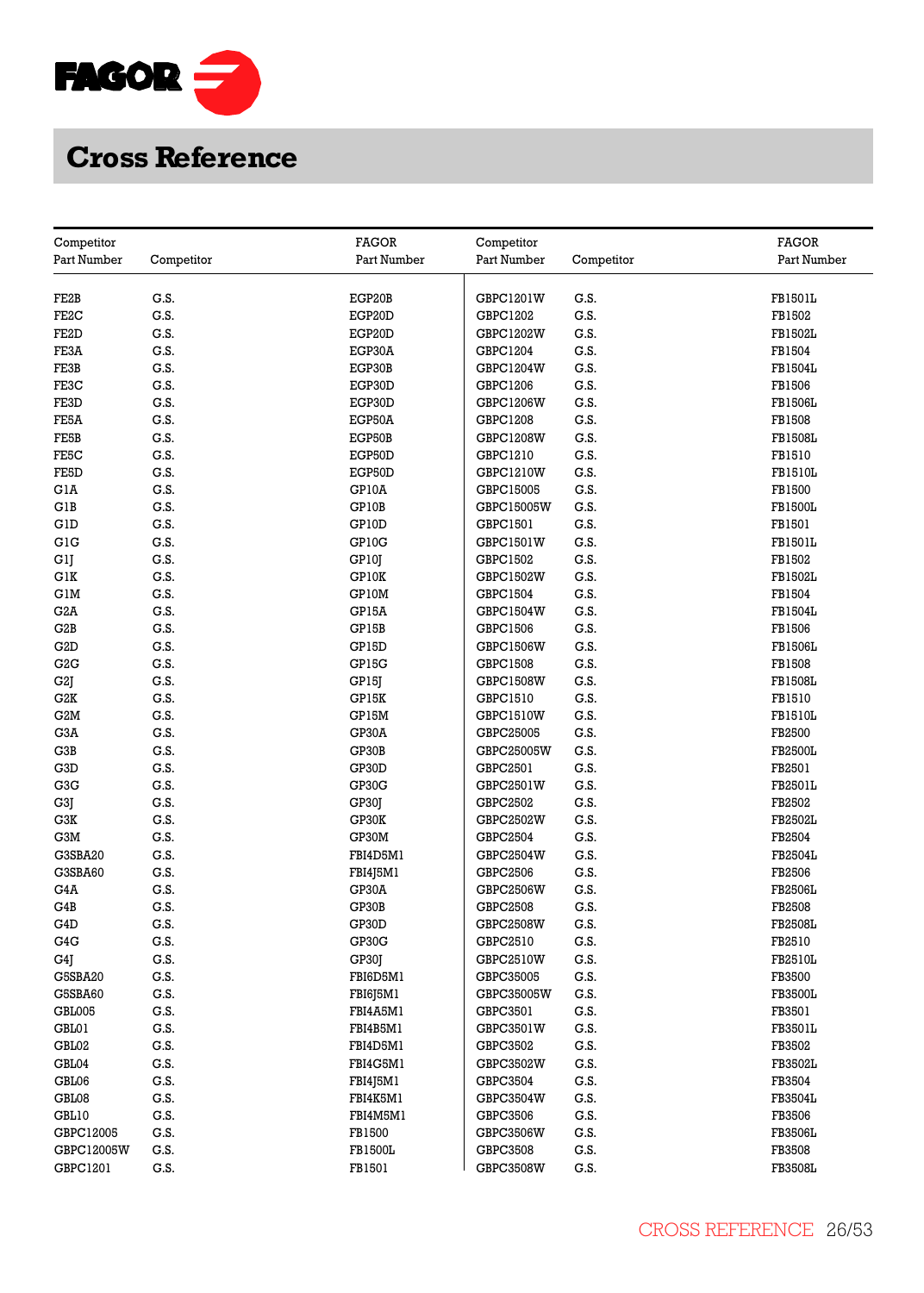

| Competitor         |            | <b>FAGOR</b>   | Competitor      |            | <b>FAGOR</b>   |
|--------------------|------------|----------------|-----------------|------------|----------------|
| Part Number        | Competitor | Part Number    | Part Number     | Competitor | Part Number    |
|                    |            |                |                 |            |                |
| GBPC3510           | G.S.       | FB3510         | GI810           | G.S.       | 1N4933GP       |
| GBPC3510W          | G.S.       | <b>FB3510L</b> | GI811           | G.S.       | 1N4934GP       |
| GBU4A              | G.S.       | FBI4A5M1       | GI812           | G.S.       | 1N4935GP       |
| GBU4B              | G.S.       | FBI4B5M1       | GI814           | G.S.       | 1N4936GP       |
| GBU <sub>4</sub> D | G.S.       | FBI4D5M1       | GI816           | G.S.       | 1N4937GP       |
| GBU <sub>4</sub> G | G.S.       | FBI4G5M1       | GI817           | G.S.       | RGP10K         |
| GBU4J              | G.S.       | FBI4J5M1       | GI818           | G.S.       | RGP10M         |
| GBU4K              | G.S.       | FBI4K5M1       | GI820           | G.S.       | <b>MR820</b>   |
| GBU4M              | G.S.       | FBI4M5M1       | GI821           | G.S.       | MR821          |
| GBU6A              | G.S.       | FBI6A5M1       | GI822           | G.S.       | MR822          |
| GBU6B              | G.S.       | FBI6B5M1       | GI824           | G.S.       | MR824          |
| GBU6D              | G.S.       | FBI6D5M1       | GI826           | G.S.       | MR826          |
| GBU6G              | G.S.       | FBI6G5M1       | GI828           | G.S.       | RGP50K         |
| GBU6J              | G.S.       | FBI6J5M1       | GI850           | G.S.       | <b>MR850GP</b> |
| <b>GBU6K</b>       | G.S.       | FBI6K5M1       | GI851           | G.S.       | <b>MR851GP</b> |
| GBU6M              | G.S.       | FBI6M5M1       | GI852           | G.S.       | <b>MR852GP</b> |
| GBU8A              | G.S.       | FBI8A5M1       | GI854           | G.S.       | <b>MR854GP</b> |
| GBU8B              | G.S.       | FBI8B5M1       | GI856           | G.S.       | <b>MR856GP</b> |
| GBU8D              | G.S.       | FBI8D5M1       | GI858           | G.S.       | RGP30MT        |
| GBU8G              | G.S.       | FBI8G5M1       | GI910           | G.S.       | <b>MR850GP</b> |
| GBU8J              | G.S.       | FBI8J5M1       | GI911           | G.S.       | <b>MR851GP</b> |
| <b>GBU8K</b>       | G.S.       | FBI8K5M1       | GI912           | G.S.       | <b>MR852GP</b> |
| GBU8M              | G.S.       | FBI8M5M1       | GI914           | G.S.       | <b>MR854GP</b> |
| <b>GF1A</b>        | G.S.       | <b>FS1G</b>    | GI916           | G.S.       | <b>MR856GP</b> |
| GF1B               | G.S.       | <b>FS1G</b>    | GI917           | G.S.       | RGP30MT        |
| GFID               | G.S.       | <b>FS1G</b>    | GL41A           | G.S.       | <b>FS1G</b>    |
| <b>GF1G</b>        | G.S.       | <b>FS1G</b>    | GL41B           | G.S.       | <b>FS1G</b>    |
| GFlJ               | G.S.       | FS1J           | GL41D           | G.S.       | <b>FS1G</b>    |
| <b>GF1K</b>        | G.S.       | FS1K           | GL41G           | G.S.       | <b>FS1G</b>    |
| <b>GF1M</b>        | G.S.       | FS1M           | GL41J           | G.S.       | FS1J           |
| GI1001             | G.S.       | EGP10A         | GL41K           | G.S.       | FS1K           |
| GI1002             | G.S.       | EGP10B         | GL41M           | G.S.       | FS1M           |
| GI1003             | G.S.       | EGP10D         | GLL4735         | G.S.       | Z1SMA6V2       |
| GI1004             | G.S.       | EGP10D         | <b>GLL4735A</b> | G.S.       | ZISMA6V2       |
| GI1101             | G.S.       | EGP20A         | GLL4736         | G.S.       | Z1SMA6V8       |
| GI1102             | G.S.       | EGP20B         | <b>GLL4736A</b> | G.S.       | Z1SMA6V8       |
| GI1103             | G.S.       | EGP20D         | GLL4737         | G.S.       | ZISMA7V5       |
| GI1104             | G.S.       | EGP20D         | <b>GLL4737A</b> | G.S.       | ZISMA7V5       |
| GI500              | G.S.       | GP30A          | GLL4738         | G.S.       | ZISMA8V2       |
| GI501              | G.S.       | GP30B          | <b>GLL4738A</b> | G.S.       | ZISMA8V2       |
| GI502              | G.S.       | GP30D          | GLL4739         | G.S.       | ZISMA9V1       |
| GI504              | G.S.       | GP30G          | <b>GLL4739A</b> | G.S.       | ZISMA9VI       |
| GI506              | G.S.       | GP30J          | GLL4740         | G.S.       | Z1SMA10        |
| GI508              | G.S.       | GP30K          | <b>GLL4740A</b> | G.S.       | ZISMA10        |
| GI510              | G.S.       | GP30M          | GLL4741         | G.S.       | ZISMA11        |
| GI750              | G.S.       | P600A          | <b>GLL4741A</b> | G.S.       | ZISMA11        |
| GI751              | G.S.       | <b>P600B</b>   | GLL4742         | G.S.       | ZISMA12        |
| GI752              | G.S.       | <b>P600D</b>   | <b>GLL4742A</b> | G.S.       | ZISMA12        |
| GI754              | G.S.       | P600G          | GLL4743         | G.S.       | Z1SMA13        |
| GI756              | G.S.       | P600J          | <b>GLL4743A</b> | G.S.       | ZISMA13        |
| GI758              | G.S.       | <b>P600K</b>   | GLL4744         | G.S.       | ZISMA15        |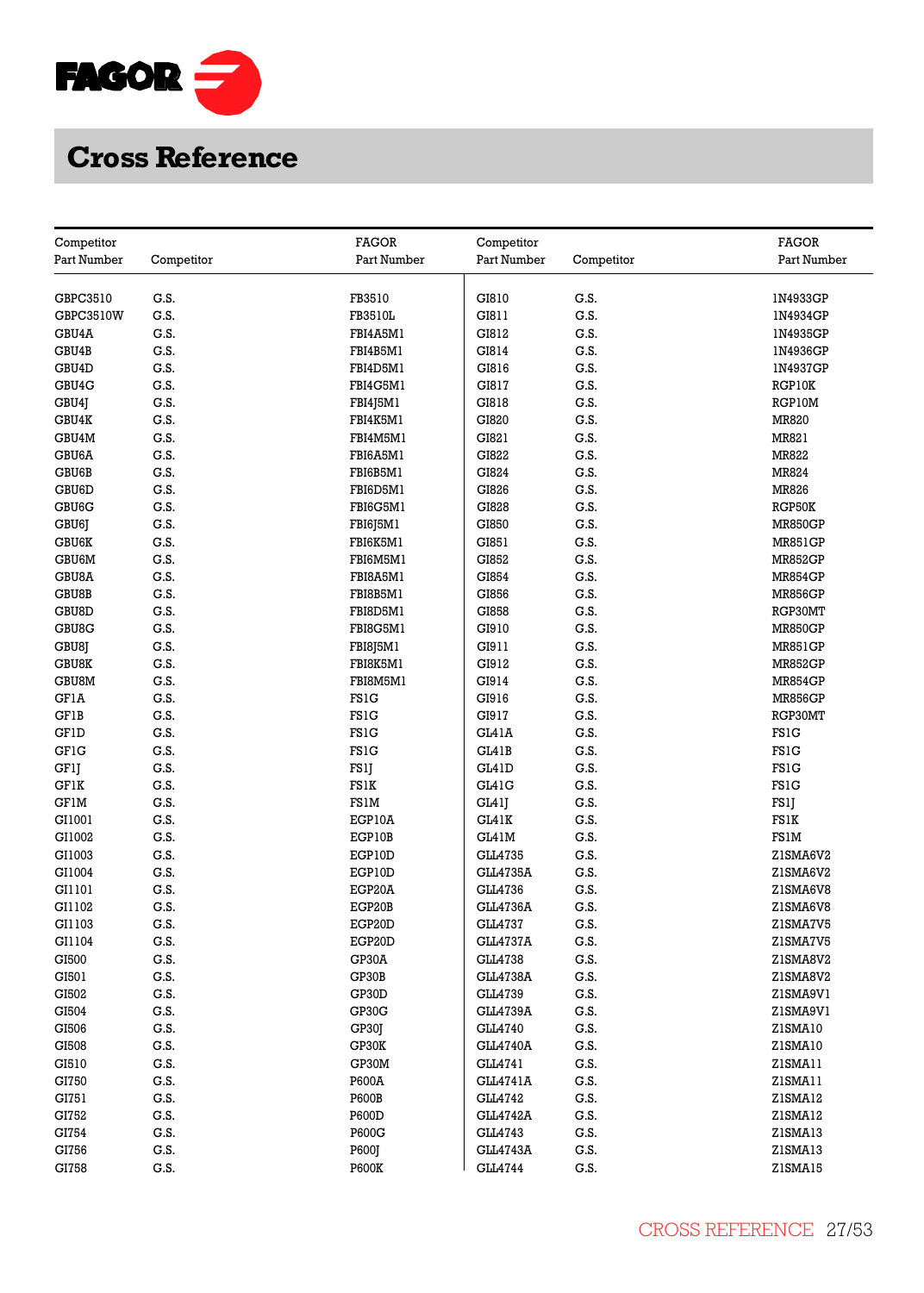

| Competitor      |              | <b>FAGOR</b> | Competitor         |              | <b>FAGOR</b>   |
|-----------------|--------------|--------------|--------------------|--------------|----------------|
| Part Number     | Competitor   | Part Number  | Part Number        | Competitor   | Part Number    |
| GLL4744A        | G.S.         | ZISMA15      | GP15B              | G.S.         | GP15B          |
| GLL4745         | G.S.         | ZISMA16      | GP15D              | G.S.         | GP15D          |
| <b>GLL4745A</b> | G.S.         | ZISMA16      | GP15G              | G.S.         | GP15G          |
| GLL4746         | G.S.         | ZISMA18      | GP15J              | G.S.         | GP15J          |
| <b>GLL4746A</b> | G.S.         | ZISMA18      | GP15K              | G.S.         | GP15K          |
| GLL4747         | G.S.         | Z1SMA20      | GP15M              | G.S.         | GP15M          |
| <b>GLL4747A</b> | G.S.         | Z1SMA20      | GP <sub>20</sub> A | G.S.         | GP15A          |
| GLL4748         | G.S.         | Z1SMA22      | GP20B              | G.S.         | GP15B          |
| <b>GLL4748A</b> | G.S.         | Z1SMA22      | GP <sub>20</sub> D | G.S.         | GP15D          |
| GLL4749         | G.S.         | Z1SMA24      | GP20G              | G.S.         | GP15G          |
| <b>GLL4749A</b> | G.S.         | Z1SMA24      | GP <sub>20</sub>   | G.S.         | GP15J          |
| <b>GLL4750</b>  | G.S.         | Z1SMA27      | GP25A              | G.S.         | GP30A          |
| <b>GLL4750A</b> | G.S.         | Z1SMA27      | GP25B              | G.S.         | GP30B          |
| GLL4751         | G.S.         | Z1SMA30      | GP25D              | G.S.         | GP30D          |
| <b>GLL4751A</b> | G.S.         | Z1SMA30      | GP25G              | G.S.         | GP30G          |
| GLL4752         | G.S.         | Z1SMA33      |                    | G.S.         |                |
| <b>GLL4752A</b> | G.S.         | Z1SMA33      | GP25J              | G.S.         | GP30J<br>GP30K |
| GLL4753         | G.S.         | Z1SMA36      | GP25K              | G.S.         |                |
| <b>GLL4753A</b> | G.S.         | Z1SMA36      | GP25M<br>GP30A     | G.S.         | GP30M          |
| GLL4754         | G.S.         | Z1SMA39      | GP30B              | G.S.         | GP30A<br>GP30B |
| <b>GLL4754A</b> | G.S.         | Z1SMA39      | GP30D              | G.S.         |                |
| GLL4755         | G.S.         |              |                    | G.S.         | GP30D          |
|                 |              | Z1SMA43      | GP30G              |              | GP30G          |
| <b>GLL4755A</b> | G.S.         | Z1SMA43      | GP30J              | G.S.         | GP30J          |
| GLL4756         | G.S.<br>G.S. | Z1SMA47      | GP30K              | G.S.<br>G.S. | GP30K          |
| <b>GLL4756A</b> |              | Z1SMA47      | GP30M              |              | GP30M          |
| GLL4757         | G.S.<br>G.S. | ZISMA51      | ICTE-10            | G.S.         | 1.5KE13        |
| <b>GLL4757A</b> |              | Z1SMA51      | ICTE-10C           | G.S.         | 1.5KE13C       |
| GLL4758         | G.S.         | Z1SMA56      | ICTE-12            | G.S.         | 1.5KE15A       |
| <b>GLL4758A</b> | G.S.         | Z1SMA56      | ICTE-12C           | G.S.         | 1.5KE15CA      |
| GLL4759         | G.S.         | ZISMA62      | ICTE-15            | G.S.         | 1.5KE20        |
| <b>GLL4759A</b> | G.S.         | Z1SMA62      | ICTE-15C           | G.S.         | 1.5KE20C       |
| GLL4760         | G.S.         | Z1SMA68      | ICTE-5             | G.S.         | 1.5KE6V8A      |
| <b>GLL4760A</b> | G.S.         | Z1SMA68      | ICTE-8             | G.S.         | 1.5KE10A       |
| GLL4761         | G.S.         | ZISMA75      | ICTE-8C            | G.S.         | 1.5KE10CA      |
| <b>GLL4761A</b> | G.S.         | ZISMA75      | ICTE10             | <b>MOTO</b>  | 1.5KE13        |
| GLL4762         | G.S.         | ZISMA82      | ICTE10C            | MOTO         | 1.5KE13C       |
| <b>GLL4762A</b> | G.S.         | ZISMA82      | ICTE12             | MOTO         | 1.5KE15A       |
| GLL4763         | G.S.         | ZISMA91      | ICTE12C            | MOTO         | 1.5KE15CA      |
| <b>GLL4763A</b> | G.S.         | ZISMA91      | ICTE15             | <b>MOTO</b>  | 1.5KE20        |
| GP08A           | G.S.         | 1N4001GP     | ICTE15C            | MOTO         | 1.5KE20C       |
| GP08B           | G.S.         | 1N4002GP     | ICTE18             | MOTO         | 1.5KE24        |
| GP08D           | G.S.         | 1N4003GP     | ICTE18C            | MOTO         | 1.5KE24C       |
| GP08G           | G.S.         | 1N4004GP     | ICTE22             | MOTO         | 1.5KE27A       |
| GP08J           | G.S.         | 1N4005GP     | ICTE22C            | <b>MOTO</b>  | 1.5KE27CA      |
| GP10A           | G.S.         | GP10A        | ICTE36             | MOTO         | 1.5KE47        |
| GP10D           | G.S.         | GP10D        | ICTE36C            | MOTO         | 1.5KE47C       |
| GP10G           | G.S.         | GP10G        | ICTE45             | MOTO         | 1.5KE56A       |
| GP10J           | G.S.         | GP10J        | ICTE45C            | MOTO         | 1.5KE56CA      |
| GP10K           | G.S.         | GP10K        | ICTE8              | MOTO         | 1.5KE10A       |
| GP10M           | G.S.         | GP10M        | ICTE8C             | <b>MOTO</b>  | 1.5KE10CA      |
| GP15A           | G.S.         | GP15A        | KBL005             | G.S.         | FBI4A5M1       |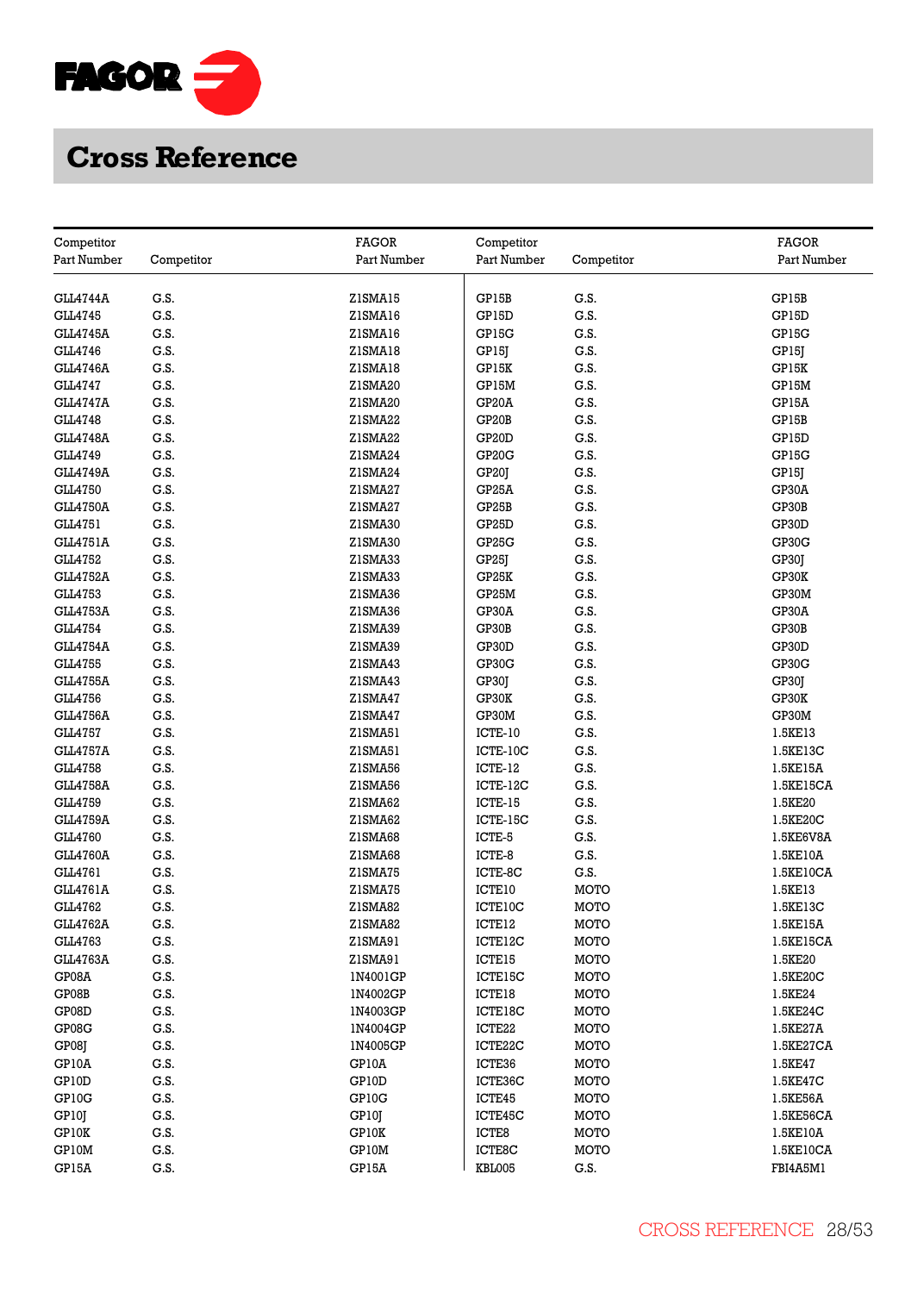

| <b>FAGOR</b><br>Competitor<br>Competitor<br>Part Number<br>Part Number<br>Competitor<br>Part Number<br>Competitor<br>Part Number<br>KBL01<br>G.S.<br>FBI4B5M1<br><b>MBR320</b><br>SB320<br>MOTO<br>KBL02<br>G.S.<br>FBI4D5M1<br><b>MBR330</b><br>MOTO<br><b>SB330</b><br>KBL04<br>G.S.<br>FBI4G5M1<br>SB340<br><b>MBR340</b><br>MOTO<br>SB350<br>KBL06<br>G.S.<br>FBI4J5M1<br><b>MBR350</b><br>MOTO<br>KBL08<br>G.S.<br>FBI4K5M1<br><b>MBR360</b><br>MOTO<br><b>SB360</b><br>KBL10<br>G.S.<br>FBI4M5M1<br><b>MBRS120T3</b><br>MOTO<br>FSS12<br>KBP005M<br>G.S.<br>FBI1.5A4S1<br>MOTO<br>FSS13<br>MBRS130L<br>G.S.<br>FSS13<br>KBP01M<br>FBI1.5B4S1<br><b>MBRS130T3</b><br>MOTO<br>FSS14<br>KBP02M<br>G.S.<br>FBI1.5D4S1<br><b>MBRS140</b><br>MOTO<br>G.S.<br><b>FSS32</b><br>KBP04M<br>FBI1.5G4S1<br>MOTO<br>MBRS320<br>KBP06M<br>G.S.<br>FBI1.5J4S1<br>MBRS330<br>MOTO<br>FSS33<br>KBP08M<br>G.S.<br>FBI1.5K4S1<br><b>FSS34</b><br>MBRS340<br>MOTO<br>KBP10M<br>G.S.<br>FBI1.5M4S1<br>MBRS360<br>MOTO<br>FSS36<br>KBU4A<br>G.S.<br>FBI4A5M1<br>G.S.<br>GP08A<br>MPG06A<br>KBU4B<br>G.S.<br>FBI4B5M1<br>MPG06B<br>G.S.<br>GP08B<br>G.S.<br>FBI4D5M1<br>G.S.<br>GP08D<br>KBU4D<br>MPG06D<br>KBU4G<br>G.S.<br>FBI4G5M1<br>G.S.<br>GP08G<br>MPG06G<br>G.S.<br>FBI4J5M1<br>G.S.<br>GP08J<br>KBU4J<br>MPG061<br>G.S.<br>G.S.<br>KBU4K<br>FBI4K5M1<br>GP08K<br>MPG06K<br>G.S.<br>G.S.<br>GP08M<br>KBU4M<br>FBI4M5M1<br>MPG06M<br>G.S.<br>KBU6A<br>FBI6A5M1<br>MOTO<br>1.5KE13<br>MPTE10<br>KBU6B<br>G.S.<br>FBI6B5M1<br>MOTO<br>MPTE10C<br>1.5KE13C<br>G.S.<br>KBU6D<br>FBI6D5M1<br>MPTE12<br>MOTO<br>1.5KE15A<br>KBU6G<br>G.S.<br>FBI6G5M1<br>MPTE12C<br><b>MOTO</b><br>1.5KE15CA<br>G.S.<br>KBU6J<br>FBI6J5M1<br>MPTE15<br>MOTO<br>1.5KE20<br>KBU6K<br>G.S.<br>FBI6K5M1<br>MPTE15C<br>MOTO<br>1.5KE20C<br>G.S.<br>MPTE18<br>MOTO<br>1.5KE24<br>KBU6M<br>FBI6M5M1<br>KBU8A<br>G.S.<br>FBI8A5M1<br>MPTE18C<br>MOTO<br>1.5KE24C<br>KBU8B<br>G.S.<br><b>MOTO</b><br>FBI8B5M1<br>MPTE22<br>1.5KE27A<br>G.S.<br><b>KBU8D</b><br>FBI8D5M1<br>MPTE22C<br>MOTO<br>1.5KE27CA<br><b>KBU8G</b><br>G.S.<br>1.5KE47<br>FBI8G5M1<br>MPTE36<br>MOTO<br>G.S.<br>KBU8J<br>FBI8J5M1<br>MOTO<br>MPTE36C<br>1.5KE47C<br><b>KBU8K</b><br>G.S.<br>FBI8K5M1<br><b>MOTO</b><br>MPTE45<br>1.5KE56A<br>G.S.<br>KBU8M<br>FBI8M5M1<br>MPTE45C<br>MOTO<br>1.5KE56CA<br><b>SHIN</b><br>LN4SB60<br>FBI4J7M1<br>MPTE8<br>MOTO<br>1.5KE10A<br><b>SHIN</b><br>LN6SB60<br>MPTE8C<br>MOTO<br>1.5KE10CA<br>FBI6J1M1<br>G.S.<br>M100A<br>1N4001GP<br><b>MR500</b><br>MOTO<br>GP30A<br>G.S.<br>GP30B<br>M100B<br>1N4002GP<br>MR501<br>MOTO<br>G.S.<br>M100D<br>1N4003GP<br>MR502<br>MOTO<br>GP30D<br>M100G<br>G.S.<br><b>MR504</b><br>MOTO<br>GP30G<br>1N4004GP<br>G.S.<br>MR5059<br>1N5393<br>M100J<br>1N4005GP<br>MOTO<br>M100K<br>G.S.<br>1N4006GP<br><b>MR506</b><br>MOTO<br>GP30J<br>G.S.<br>1N5395<br>M100M<br>1N4007GP<br><b>MR5060</b><br>MOTO<br><b>SHIN</b><br>M1FP3<br>FSS13<br>MR5061<br>MOTO<br>1N5397<br>M1FS4<br><b>SHIN</b><br>FSS14<br><b>MR508</b><br>MOTO<br>GP30K<br>M1FS6<br><b>SHIN</b><br>FSS16<br>MR510<br>MOTO<br>GP30M<br>MB <sub>2</sub> S<br>G.S.<br><b>MR750</b><br>MOTO<br>P600A<br>1SMZG06GP<br>MB4S<br>G.S.<br>1SMZG06GP<br><b>MR751</b><br>MOTO<br><b>P600B</b><br>MB6S<br>G.S.<br>1SMZG06GP<br>MR752<br>MOTO<br><b>P600D</b><br><b>MBR150</b><br>MOTO<br><b>SB150</b><br><b>MR754</b><br>MOTO<br>P600G<br><b>MBR160</b><br>MOTO<br><b>SB160</b><br><b>MR756</b><br>MOTO<br><b>P600J</b> |  |  | <b>FAGOR</b> |
|-------------------------------------------------------------------------------------------------------------------------------------------------------------------------------------------------------------------------------------------------------------------------------------------------------------------------------------------------------------------------------------------------------------------------------------------------------------------------------------------------------------------------------------------------------------------------------------------------------------------------------------------------------------------------------------------------------------------------------------------------------------------------------------------------------------------------------------------------------------------------------------------------------------------------------------------------------------------------------------------------------------------------------------------------------------------------------------------------------------------------------------------------------------------------------------------------------------------------------------------------------------------------------------------------------------------------------------------------------------------------------------------------------------------------------------------------------------------------------------------------------------------------------------------------------------------------------------------------------------------------------------------------------------------------------------------------------------------------------------------------------------------------------------------------------------------------------------------------------------------------------------------------------------------------------------------------------------------------------------------------------------------------------------------------------------------------------------------------------------------------------------------------------------------------------------------------------------------------------------------------------------------------------------------------------------------------------------------------------------------------------------------------------------------------------------------------------------------------------------------------------------------------------------------------------------------------------------------------------------------------------------------------------------------------------------------------------------------------------------------------------------------------------------------------------------------------------------------------------------------------------------------------------------------------------------------------------------------------------------------------------------------------------------------------------------------------------------------------------------------------------------------------------------------------------------------------------------------------------------------------------------------------------------------------------------------------------------------------------------------------------------------------------------------------------------------------------------------------------|--|--|--------------|
|                                                                                                                                                                                                                                                                                                                                                                                                                                                                                                                                                                                                                                                                                                                                                                                                                                                                                                                                                                                                                                                                                                                                                                                                                                                                                                                                                                                                                                                                                                                                                                                                                                                                                                                                                                                                                                                                                                                                                                                                                                                                                                                                                                                                                                                                                                                                                                                                                                                                                                                                                                                                                                                                                                                                                                                                                                                                                                                                                                                                                                                                                                                                                                                                                                                                                                                                                                                                                                                                               |  |  |              |
|                                                                                                                                                                                                                                                                                                                                                                                                                                                                                                                                                                                                                                                                                                                                                                                                                                                                                                                                                                                                                                                                                                                                                                                                                                                                                                                                                                                                                                                                                                                                                                                                                                                                                                                                                                                                                                                                                                                                                                                                                                                                                                                                                                                                                                                                                                                                                                                                                                                                                                                                                                                                                                                                                                                                                                                                                                                                                                                                                                                                                                                                                                                                                                                                                                                                                                                                                                                                                                                                               |  |  |              |
|                                                                                                                                                                                                                                                                                                                                                                                                                                                                                                                                                                                                                                                                                                                                                                                                                                                                                                                                                                                                                                                                                                                                                                                                                                                                                                                                                                                                                                                                                                                                                                                                                                                                                                                                                                                                                                                                                                                                                                                                                                                                                                                                                                                                                                                                                                                                                                                                                                                                                                                                                                                                                                                                                                                                                                                                                                                                                                                                                                                                                                                                                                                                                                                                                                                                                                                                                                                                                                                                               |  |  |              |
|                                                                                                                                                                                                                                                                                                                                                                                                                                                                                                                                                                                                                                                                                                                                                                                                                                                                                                                                                                                                                                                                                                                                                                                                                                                                                                                                                                                                                                                                                                                                                                                                                                                                                                                                                                                                                                                                                                                                                                                                                                                                                                                                                                                                                                                                                                                                                                                                                                                                                                                                                                                                                                                                                                                                                                                                                                                                                                                                                                                                                                                                                                                                                                                                                                                                                                                                                                                                                                                                               |  |  |              |
|                                                                                                                                                                                                                                                                                                                                                                                                                                                                                                                                                                                                                                                                                                                                                                                                                                                                                                                                                                                                                                                                                                                                                                                                                                                                                                                                                                                                                                                                                                                                                                                                                                                                                                                                                                                                                                                                                                                                                                                                                                                                                                                                                                                                                                                                                                                                                                                                                                                                                                                                                                                                                                                                                                                                                                                                                                                                                                                                                                                                                                                                                                                                                                                                                                                                                                                                                                                                                                                                               |  |  |              |
|                                                                                                                                                                                                                                                                                                                                                                                                                                                                                                                                                                                                                                                                                                                                                                                                                                                                                                                                                                                                                                                                                                                                                                                                                                                                                                                                                                                                                                                                                                                                                                                                                                                                                                                                                                                                                                                                                                                                                                                                                                                                                                                                                                                                                                                                                                                                                                                                                                                                                                                                                                                                                                                                                                                                                                                                                                                                                                                                                                                                                                                                                                                                                                                                                                                                                                                                                                                                                                                                               |  |  |              |
|                                                                                                                                                                                                                                                                                                                                                                                                                                                                                                                                                                                                                                                                                                                                                                                                                                                                                                                                                                                                                                                                                                                                                                                                                                                                                                                                                                                                                                                                                                                                                                                                                                                                                                                                                                                                                                                                                                                                                                                                                                                                                                                                                                                                                                                                                                                                                                                                                                                                                                                                                                                                                                                                                                                                                                                                                                                                                                                                                                                                                                                                                                                                                                                                                                                                                                                                                                                                                                                                               |  |  |              |
|                                                                                                                                                                                                                                                                                                                                                                                                                                                                                                                                                                                                                                                                                                                                                                                                                                                                                                                                                                                                                                                                                                                                                                                                                                                                                                                                                                                                                                                                                                                                                                                                                                                                                                                                                                                                                                                                                                                                                                                                                                                                                                                                                                                                                                                                                                                                                                                                                                                                                                                                                                                                                                                                                                                                                                                                                                                                                                                                                                                                                                                                                                                                                                                                                                                                                                                                                                                                                                                                               |  |  |              |
|                                                                                                                                                                                                                                                                                                                                                                                                                                                                                                                                                                                                                                                                                                                                                                                                                                                                                                                                                                                                                                                                                                                                                                                                                                                                                                                                                                                                                                                                                                                                                                                                                                                                                                                                                                                                                                                                                                                                                                                                                                                                                                                                                                                                                                                                                                                                                                                                                                                                                                                                                                                                                                                                                                                                                                                                                                                                                                                                                                                                                                                                                                                                                                                                                                                                                                                                                                                                                                                                               |  |  |              |
|                                                                                                                                                                                                                                                                                                                                                                                                                                                                                                                                                                                                                                                                                                                                                                                                                                                                                                                                                                                                                                                                                                                                                                                                                                                                                                                                                                                                                                                                                                                                                                                                                                                                                                                                                                                                                                                                                                                                                                                                                                                                                                                                                                                                                                                                                                                                                                                                                                                                                                                                                                                                                                                                                                                                                                                                                                                                                                                                                                                                                                                                                                                                                                                                                                                                                                                                                                                                                                                                               |  |  |              |
|                                                                                                                                                                                                                                                                                                                                                                                                                                                                                                                                                                                                                                                                                                                                                                                                                                                                                                                                                                                                                                                                                                                                                                                                                                                                                                                                                                                                                                                                                                                                                                                                                                                                                                                                                                                                                                                                                                                                                                                                                                                                                                                                                                                                                                                                                                                                                                                                                                                                                                                                                                                                                                                                                                                                                                                                                                                                                                                                                                                                                                                                                                                                                                                                                                                                                                                                                                                                                                                                               |  |  |              |
|                                                                                                                                                                                                                                                                                                                                                                                                                                                                                                                                                                                                                                                                                                                                                                                                                                                                                                                                                                                                                                                                                                                                                                                                                                                                                                                                                                                                                                                                                                                                                                                                                                                                                                                                                                                                                                                                                                                                                                                                                                                                                                                                                                                                                                                                                                                                                                                                                                                                                                                                                                                                                                                                                                                                                                                                                                                                                                                                                                                                                                                                                                                                                                                                                                                                                                                                                                                                                                                                               |  |  |              |
|                                                                                                                                                                                                                                                                                                                                                                                                                                                                                                                                                                                                                                                                                                                                                                                                                                                                                                                                                                                                                                                                                                                                                                                                                                                                                                                                                                                                                                                                                                                                                                                                                                                                                                                                                                                                                                                                                                                                                                                                                                                                                                                                                                                                                                                                                                                                                                                                                                                                                                                                                                                                                                                                                                                                                                                                                                                                                                                                                                                                                                                                                                                                                                                                                                                                                                                                                                                                                                                                               |  |  |              |
|                                                                                                                                                                                                                                                                                                                                                                                                                                                                                                                                                                                                                                                                                                                                                                                                                                                                                                                                                                                                                                                                                                                                                                                                                                                                                                                                                                                                                                                                                                                                                                                                                                                                                                                                                                                                                                                                                                                                                                                                                                                                                                                                                                                                                                                                                                                                                                                                                                                                                                                                                                                                                                                                                                                                                                                                                                                                                                                                                                                                                                                                                                                                                                                                                                                                                                                                                                                                                                                                               |  |  |              |
|                                                                                                                                                                                                                                                                                                                                                                                                                                                                                                                                                                                                                                                                                                                                                                                                                                                                                                                                                                                                                                                                                                                                                                                                                                                                                                                                                                                                                                                                                                                                                                                                                                                                                                                                                                                                                                                                                                                                                                                                                                                                                                                                                                                                                                                                                                                                                                                                                                                                                                                                                                                                                                                                                                                                                                                                                                                                                                                                                                                                                                                                                                                                                                                                                                                                                                                                                                                                                                                                               |  |  |              |
|                                                                                                                                                                                                                                                                                                                                                                                                                                                                                                                                                                                                                                                                                                                                                                                                                                                                                                                                                                                                                                                                                                                                                                                                                                                                                                                                                                                                                                                                                                                                                                                                                                                                                                                                                                                                                                                                                                                                                                                                                                                                                                                                                                                                                                                                                                                                                                                                                                                                                                                                                                                                                                                                                                                                                                                                                                                                                                                                                                                                                                                                                                                                                                                                                                                                                                                                                                                                                                                                               |  |  |              |
|                                                                                                                                                                                                                                                                                                                                                                                                                                                                                                                                                                                                                                                                                                                                                                                                                                                                                                                                                                                                                                                                                                                                                                                                                                                                                                                                                                                                                                                                                                                                                                                                                                                                                                                                                                                                                                                                                                                                                                                                                                                                                                                                                                                                                                                                                                                                                                                                                                                                                                                                                                                                                                                                                                                                                                                                                                                                                                                                                                                                                                                                                                                                                                                                                                                                                                                                                                                                                                                                               |  |  |              |
|                                                                                                                                                                                                                                                                                                                                                                                                                                                                                                                                                                                                                                                                                                                                                                                                                                                                                                                                                                                                                                                                                                                                                                                                                                                                                                                                                                                                                                                                                                                                                                                                                                                                                                                                                                                                                                                                                                                                                                                                                                                                                                                                                                                                                                                                                                                                                                                                                                                                                                                                                                                                                                                                                                                                                                                                                                                                                                                                                                                                                                                                                                                                                                                                                                                                                                                                                                                                                                                                               |  |  |              |
|                                                                                                                                                                                                                                                                                                                                                                                                                                                                                                                                                                                                                                                                                                                                                                                                                                                                                                                                                                                                                                                                                                                                                                                                                                                                                                                                                                                                                                                                                                                                                                                                                                                                                                                                                                                                                                                                                                                                                                                                                                                                                                                                                                                                                                                                                                                                                                                                                                                                                                                                                                                                                                                                                                                                                                                                                                                                                                                                                                                                                                                                                                                                                                                                                                                                                                                                                                                                                                                                               |  |  |              |
|                                                                                                                                                                                                                                                                                                                                                                                                                                                                                                                                                                                                                                                                                                                                                                                                                                                                                                                                                                                                                                                                                                                                                                                                                                                                                                                                                                                                                                                                                                                                                                                                                                                                                                                                                                                                                                                                                                                                                                                                                                                                                                                                                                                                                                                                                                                                                                                                                                                                                                                                                                                                                                                                                                                                                                                                                                                                                                                                                                                                                                                                                                                                                                                                                                                                                                                                                                                                                                                                               |  |  |              |
|                                                                                                                                                                                                                                                                                                                                                                                                                                                                                                                                                                                                                                                                                                                                                                                                                                                                                                                                                                                                                                                                                                                                                                                                                                                                                                                                                                                                                                                                                                                                                                                                                                                                                                                                                                                                                                                                                                                                                                                                                                                                                                                                                                                                                                                                                                                                                                                                                                                                                                                                                                                                                                                                                                                                                                                                                                                                                                                                                                                                                                                                                                                                                                                                                                                                                                                                                                                                                                                                               |  |  |              |
|                                                                                                                                                                                                                                                                                                                                                                                                                                                                                                                                                                                                                                                                                                                                                                                                                                                                                                                                                                                                                                                                                                                                                                                                                                                                                                                                                                                                                                                                                                                                                                                                                                                                                                                                                                                                                                                                                                                                                                                                                                                                                                                                                                                                                                                                                                                                                                                                                                                                                                                                                                                                                                                                                                                                                                                                                                                                                                                                                                                                                                                                                                                                                                                                                                                                                                                                                                                                                                                                               |  |  |              |
|                                                                                                                                                                                                                                                                                                                                                                                                                                                                                                                                                                                                                                                                                                                                                                                                                                                                                                                                                                                                                                                                                                                                                                                                                                                                                                                                                                                                                                                                                                                                                                                                                                                                                                                                                                                                                                                                                                                                                                                                                                                                                                                                                                                                                                                                                                                                                                                                                                                                                                                                                                                                                                                                                                                                                                                                                                                                                                                                                                                                                                                                                                                                                                                                                                                                                                                                                                                                                                                                               |  |  |              |
|                                                                                                                                                                                                                                                                                                                                                                                                                                                                                                                                                                                                                                                                                                                                                                                                                                                                                                                                                                                                                                                                                                                                                                                                                                                                                                                                                                                                                                                                                                                                                                                                                                                                                                                                                                                                                                                                                                                                                                                                                                                                                                                                                                                                                                                                                                                                                                                                                                                                                                                                                                                                                                                                                                                                                                                                                                                                                                                                                                                                                                                                                                                                                                                                                                                                                                                                                                                                                                                                               |  |  |              |
|                                                                                                                                                                                                                                                                                                                                                                                                                                                                                                                                                                                                                                                                                                                                                                                                                                                                                                                                                                                                                                                                                                                                                                                                                                                                                                                                                                                                                                                                                                                                                                                                                                                                                                                                                                                                                                                                                                                                                                                                                                                                                                                                                                                                                                                                                                                                                                                                                                                                                                                                                                                                                                                                                                                                                                                                                                                                                                                                                                                                                                                                                                                                                                                                                                                                                                                                                                                                                                                                               |  |  |              |
|                                                                                                                                                                                                                                                                                                                                                                                                                                                                                                                                                                                                                                                                                                                                                                                                                                                                                                                                                                                                                                                                                                                                                                                                                                                                                                                                                                                                                                                                                                                                                                                                                                                                                                                                                                                                                                                                                                                                                                                                                                                                                                                                                                                                                                                                                                                                                                                                                                                                                                                                                                                                                                                                                                                                                                                                                                                                                                                                                                                                                                                                                                                                                                                                                                                                                                                                                                                                                                                                               |  |  |              |
|                                                                                                                                                                                                                                                                                                                                                                                                                                                                                                                                                                                                                                                                                                                                                                                                                                                                                                                                                                                                                                                                                                                                                                                                                                                                                                                                                                                                                                                                                                                                                                                                                                                                                                                                                                                                                                                                                                                                                                                                                                                                                                                                                                                                                                                                                                                                                                                                                                                                                                                                                                                                                                                                                                                                                                                                                                                                                                                                                                                                                                                                                                                                                                                                                                                                                                                                                                                                                                                                               |  |  |              |
|                                                                                                                                                                                                                                                                                                                                                                                                                                                                                                                                                                                                                                                                                                                                                                                                                                                                                                                                                                                                                                                                                                                                                                                                                                                                                                                                                                                                                                                                                                                                                                                                                                                                                                                                                                                                                                                                                                                                                                                                                                                                                                                                                                                                                                                                                                                                                                                                                                                                                                                                                                                                                                                                                                                                                                                                                                                                                                                                                                                                                                                                                                                                                                                                                                                                                                                                                                                                                                                                               |  |  |              |
|                                                                                                                                                                                                                                                                                                                                                                                                                                                                                                                                                                                                                                                                                                                                                                                                                                                                                                                                                                                                                                                                                                                                                                                                                                                                                                                                                                                                                                                                                                                                                                                                                                                                                                                                                                                                                                                                                                                                                                                                                                                                                                                                                                                                                                                                                                                                                                                                                                                                                                                                                                                                                                                                                                                                                                                                                                                                                                                                                                                                                                                                                                                                                                                                                                                                                                                                                                                                                                                                               |  |  |              |
|                                                                                                                                                                                                                                                                                                                                                                                                                                                                                                                                                                                                                                                                                                                                                                                                                                                                                                                                                                                                                                                                                                                                                                                                                                                                                                                                                                                                                                                                                                                                                                                                                                                                                                                                                                                                                                                                                                                                                                                                                                                                                                                                                                                                                                                                                                                                                                                                                                                                                                                                                                                                                                                                                                                                                                                                                                                                                                                                                                                                                                                                                                                                                                                                                                                                                                                                                                                                                                                                               |  |  |              |
|                                                                                                                                                                                                                                                                                                                                                                                                                                                                                                                                                                                                                                                                                                                                                                                                                                                                                                                                                                                                                                                                                                                                                                                                                                                                                                                                                                                                                                                                                                                                                                                                                                                                                                                                                                                                                                                                                                                                                                                                                                                                                                                                                                                                                                                                                                                                                                                                                                                                                                                                                                                                                                                                                                                                                                                                                                                                                                                                                                                                                                                                                                                                                                                                                                                                                                                                                                                                                                                                               |  |  |              |
|                                                                                                                                                                                                                                                                                                                                                                                                                                                                                                                                                                                                                                                                                                                                                                                                                                                                                                                                                                                                                                                                                                                                                                                                                                                                                                                                                                                                                                                                                                                                                                                                                                                                                                                                                                                                                                                                                                                                                                                                                                                                                                                                                                                                                                                                                                                                                                                                                                                                                                                                                                                                                                                                                                                                                                                                                                                                                                                                                                                                                                                                                                                                                                                                                                                                                                                                                                                                                                                                               |  |  |              |
|                                                                                                                                                                                                                                                                                                                                                                                                                                                                                                                                                                                                                                                                                                                                                                                                                                                                                                                                                                                                                                                                                                                                                                                                                                                                                                                                                                                                                                                                                                                                                                                                                                                                                                                                                                                                                                                                                                                                                                                                                                                                                                                                                                                                                                                                                                                                                                                                                                                                                                                                                                                                                                                                                                                                                                                                                                                                                                                                                                                                                                                                                                                                                                                                                                                                                                                                                                                                                                                                               |  |  |              |
|                                                                                                                                                                                                                                                                                                                                                                                                                                                                                                                                                                                                                                                                                                                                                                                                                                                                                                                                                                                                                                                                                                                                                                                                                                                                                                                                                                                                                                                                                                                                                                                                                                                                                                                                                                                                                                                                                                                                                                                                                                                                                                                                                                                                                                                                                                                                                                                                                                                                                                                                                                                                                                                                                                                                                                                                                                                                                                                                                                                                                                                                                                                                                                                                                                                                                                                                                                                                                                                                               |  |  |              |
|                                                                                                                                                                                                                                                                                                                                                                                                                                                                                                                                                                                                                                                                                                                                                                                                                                                                                                                                                                                                                                                                                                                                                                                                                                                                                                                                                                                                                                                                                                                                                                                                                                                                                                                                                                                                                                                                                                                                                                                                                                                                                                                                                                                                                                                                                                                                                                                                                                                                                                                                                                                                                                                                                                                                                                                                                                                                                                                                                                                                                                                                                                                                                                                                                                                                                                                                                                                                                                                                               |  |  |              |
|                                                                                                                                                                                                                                                                                                                                                                                                                                                                                                                                                                                                                                                                                                                                                                                                                                                                                                                                                                                                                                                                                                                                                                                                                                                                                                                                                                                                                                                                                                                                                                                                                                                                                                                                                                                                                                                                                                                                                                                                                                                                                                                                                                                                                                                                                                                                                                                                                                                                                                                                                                                                                                                                                                                                                                                                                                                                                                                                                                                                                                                                                                                                                                                                                                                                                                                                                                                                                                                                               |  |  |              |
|                                                                                                                                                                                                                                                                                                                                                                                                                                                                                                                                                                                                                                                                                                                                                                                                                                                                                                                                                                                                                                                                                                                                                                                                                                                                                                                                                                                                                                                                                                                                                                                                                                                                                                                                                                                                                                                                                                                                                                                                                                                                                                                                                                                                                                                                                                                                                                                                                                                                                                                                                                                                                                                                                                                                                                                                                                                                                                                                                                                                                                                                                                                                                                                                                                                                                                                                                                                                                                                                               |  |  |              |
|                                                                                                                                                                                                                                                                                                                                                                                                                                                                                                                                                                                                                                                                                                                                                                                                                                                                                                                                                                                                                                                                                                                                                                                                                                                                                                                                                                                                                                                                                                                                                                                                                                                                                                                                                                                                                                                                                                                                                                                                                                                                                                                                                                                                                                                                                                                                                                                                                                                                                                                                                                                                                                                                                                                                                                                                                                                                                                                                                                                                                                                                                                                                                                                                                                                                                                                                                                                                                                                                               |  |  |              |
|                                                                                                                                                                                                                                                                                                                                                                                                                                                                                                                                                                                                                                                                                                                                                                                                                                                                                                                                                                                                                                                                                                                                                                                                                                                                                                                                                                                                                                                                                                                                                                                                                                                                                                                                                                                                                                                                                                                                                                                                                                                                                                                                                                                                                                                                                                                                                                                                                                                                                                                                                                                                                                                                                                                                                                                                                                                                                                                                                                                                                                                                                                                                                                                                                                                                                                                                                                                                                                                                               |  |  |              |
|                                                                                                                                                                                                                                                                                                                                                                                                                                                                                                                                                                                                                                                                                                                                                                                                                                                                                                                                                                                                                                                                                                                                                                                                                                                                                                                                                                                                                                                                                                                                                                                                                                                                                                                                                                                                                                                                                                                                                                                                                                                                                                                                                                                                                                                                                                                                                                                                                                                                                                                                                                                                                                                                                                                                                                                                                                                                                                                                                                                                                                                                                                                                                                                                                                                                                                                                                                                                                                                                               |  |  |              |
|                                                                                                                                                                                                                                                                                                                                                                                                                                                                                                                                                                                                                                                                                                                                                                                                                                                                                                                                                                                                                                                                                                                                                                                                                                                                                                                                                                                                                                                                                                                                                                                                                                                                                                                                                                                                                                                                                                                                                                                                                                                                                                                                                                                                                                                                                                                                                                                                                                                                                                                                                                                                                                                                                                                                                                                                                                                                                                                                                                                                                                                                                                                                                                                                                                                                                                                                                                                                                                                                               |  |  |              |
|                                                                                                                                                                                                                                                                                                                                                                                                                                                                                                                                                                                                                                                                                                                                                                                                                                                                                                                                                                                                                                                                                                                                                                                                                                                                                                                                                                                                                                                                                                                                                                                                                                                                                                                                                                                                                                                                                                                                                                                                                                                                                                                                                                                                                                                                                                                                                                                                                                                                                                                                                                                                                                                                                                                                                                                                                                                                                                                                                                                                                                                                                                                                                                                                                                                                                                                                                                                                                                                                               |  |  |              |
|                                                                                                                                                                                                                                                                                                                                                                                                                                                                                                                                                                                                                                                                                                                                                                                                                                                                                                                                                                                                                                                                                                                                                                                                                                                                                                                                                                                                                                                                                                                                                                                                                                                                                                                                                                                                                                                                                                                                                                                                                                                                                                                                                                                                                                                                                                                                                                                                                                                                                                                                                                                                                                                                                                                                                                                                                                                                                                                                                                                                                                                                                                                                                                                                                                                                                                                                                                                                                                                                               |  |  |              |
|                                                                                                                                                                                                                                                                                                                                                                                                                                                                                                                                                                                                                                                                                                                                                                                                                                                                                                                                                                                                                                                                                                                                                                                                                                                                                                                                                                                                                                                                                                                                                                                                                                                                                                                                                                                                                                                                                                                                                                                                                                                                                                                                                                                                                                                                                                                                                                                                                                                                                                                                                                                                                                                                                                                                                                                                                                                                                                                                                                                                                                                                                                                                                                                                                                                                                                                                                                                                                                                                               |  |  |              |
|                                                                                                                                                                                                                                                                                                                                                                                                                                                                                                                                                                                                                                                                                                                                                                                                                                                                                                                                                                                                                                                                                                                                                                                                                                                                                                                                                                                                                                                                                                                                                                                                                                                                                                                                                                                                                                                                                                                                                                                                                                                                                                                                                                                                                                                                                                                                                                                                                                                                                                                                                                                                                                                                                                                                                                                                                                                                                                                                                                                                                                                                                                                                                                                                                                                                                                                                                                                                                                                                               |  |  |              |
|                                                                                                                                                                                                                                                                                                                                                                                                                                                                                                                                                                                                                                                                                                                                                                                                                                                                                                                                                                                                                                                                                                                                                                                                                                                                                                                                                                                                                                                                                                                                                                                                                                                                                                                                                                                                                                                                                                                                                                                                                                                                                                                                                                                                                                                                                                                                                                                                                                                                                                                                                                                                                                                                                                                                                                                                                                                                                                                                                                                                                                                                                                                                                                                                                                                                                                                                                                                                                                                                               |  |  |              |
|                                                                                                                                                                                                                                                                                                                                                                                                                                                                                                                                                                                                                                                                                                                                                                                                                                                                                                                                                                                                                                                                                                                                                                                                                                                                                                                                                                                                                                                                                                                                                                                                                                                                                                                                                                                                                                                                                                                                                                                                                                                                                                                                                                                                                                                                                                                                                                                                                                                                                                                                                                                                                                                                                                                                                                                                                                                                                                                                                                                                                                                                                                                                                                                                                                                                                                                                                                                                                                                                               |  |  |              |
|                                                                                                                                                                                                                                                                                                                                                                                                                                                                                                                                                                                                                                                                                                                                                                                                                                                                                                                                                                                                                                                                                                                                                                                                                                                                                                                                                                                                                                                                                                                                                                                                                                                                                                                                                                                                                                                                                                                                                                                                                                                                                                                                                                                                                                                                                                                                                                                                                                                                                                                                                                                                                                                                                                                                                                                                                                                                                                                                                                                                                                                                                                                                                                                                                                                                                                                                                                                                                                                                               |  |  |              |
|                                                                                                                                                                                                                                                                                                                                                                                                                                                                                                                                                                                                                                                                                                                                                                                                                                                                                                                                                                                                                                                                                                                                                                                                                                                                                                                                                                                                                                                                                                                                                                                                                                                                                                                                                                                                                                                                                                                                                                                                                                                                                                                                                                                                                                                                                                                                                                                                                                                                                                                                                                                                                                                                                                                                                                                                                                                                                                                                                                                                                                                                                                                                                                                                                                                                                                                                                                                                                                                                               |  |  |              |
|                                                                                                                                                                                                                                                                                                                                                                                                                                                                                                                                                                                                                                                                                                                                                                                                                                                                                                                                                                                                                                                                                                                                                                                                                                                                                                                                                                                                                                                                                                                                                                                                                                                                                                                                                                                                                                                                                                                                                                                                                                                                                                                                                                                                                                                                                                                                                                                                                                                                                                                                                                                                                                                                                                                                                                                                                                                                                                                                                                                                                                                                                                                                                                                                                                                                                                                                                                                                                                                                               |  |  |              |
|                                                                                                                                                                                                                                                                                                                                                                                                                                                                                                                                                                                                                                                                                                                                                                                                                                                                                                                                                                                                                                                                                                                                                                                                                                                                                                                                                                                                                                                                                                                                                                                                                                                                                                                                                                                                                                                                                                                                                                                                                                                                                                                                                                                                                                                                                                                                                                                                                                                                                                                                                                                                                                                                                                                                                                                                                                                                                                                                                                                                                                                                                                                                                                                                                                                                                                                                                                                                                                                                               |  |  |              |
|                                                                                                                                                                                                                                                                                                                                                                                                                                                                                                                                                                                                                                                                                                                                                                                                                                                                                                                                                                                                                                                                                                                                                                                                                                                                                                                                                                                                                                                                                                                                                                                                                                                                                                                                                                                                                                                                                                                                                                                                                                                                                                                                                                                                                                                                                                                                                                                                                                                                                                                                                                                                                                                                                                                                                                                                                                                                                                                                                                                                                                                                                                                                                                                                                                                                                                                                                                                                                                                                               |  |  |              |
|                                                                                                                                                                                                                                                                                                                                                                                                                                                                                                                                                                                                                                                                                                                                                                                                                                                                                                                                                                                                                                                                                                                                                                                                                                                                                                                                                                                                                                                                                                                                                                                                                                                                                                                                                                                                                                                                                                                                                                                                                                                                                                                                                                                                                                                                                                                                                                                                                                                                                                                                                                                                                                                                                                                                                                                                                                                                                                                                                                                                                                                                                                                                                                                                                                                                                                                                                                                                                                                                               |  |  |              |
|                                                                                                                                                                                                                                                                                                                                                                                                                                                                                                                                                                                                                                                                                                                                                                                                                                                                                                                                                                                                                                                                                                                                                                                                                                                                                                                                                                                                                                                                                                                                                                                                                                                                                                                                                                                                                                                                                                                                                                                                                                                                                                                                                                                                                                                                                                                                                                                                                                                                                                                                                                                                                                                                                                                                                                                                                                                                                                                                                                                                                                                                                                                                                                                                                                                                                                                                                                                                                                                                               |  |  |              |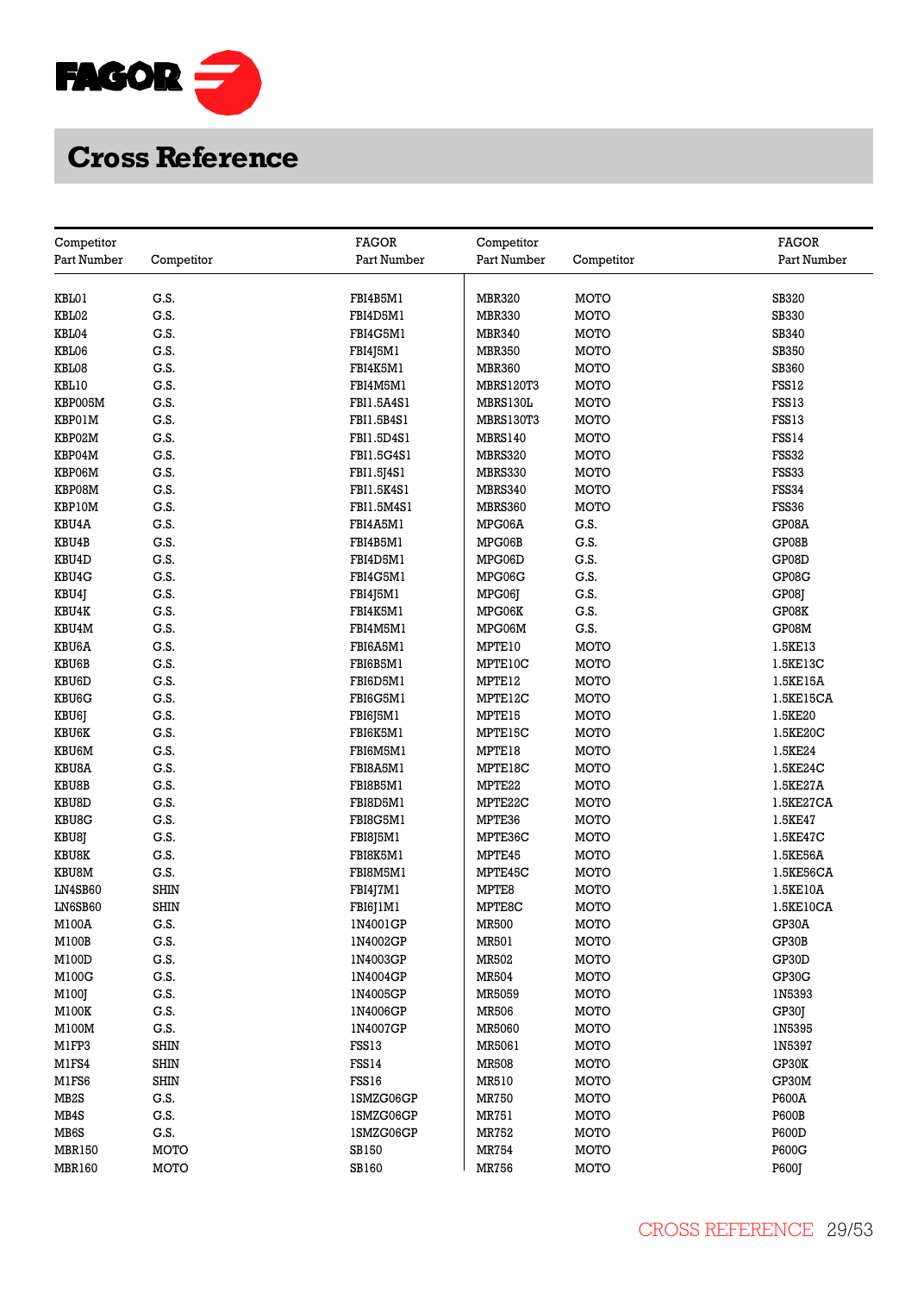

| Competitor     |             | FAGOR          | Competitor        |             | FAGOR              |
|----------------|-------------|----------------|-------------------|-------------|--------------------|
| Part Number    | Competitor  | Part Number    | Part Number       | Competitor  | Part Number        |
|                |             |                |                   |             |                    |
| MR758          | MOTO        | <b>P600K</b>   | <b>MURS150</b>    | MOTO        | FES1J              |
| <b>MR760</b>   | MOTO        | P600M          | MURS160           | MOTO        | FES1J              |
| MR810          | MOTO        | 1N4933         | <b>MURS305T3</b>  | MOTO        | FES3A              |
| MR811          | MOTO        | 1N4934         | <b>MURS310T3</b>  | MOTO        | FES3B              |
| MR812          | MOTO        | 1N4935         | <b>MURS315T3</b>  | MOTO        | FES3D              |
| MR814          | MOTO        | 1N4936         | <b>MURS320T3</b>  | MOTO        | FES3D              |
| MR816          | MOTO        | 1N4937         | <b>MURS330T3</b>  | MOTO        | FES3F              |
| MR817          | MOTO        | <b>BA159</b>   | <b>MURS340T3</b>  | MOTO        | FES3G              |
| MR818          | MOTO        | <b>BA159</b>   | <b>MURS350T3</b>  | MOTO        | FES3J              |
| MR820          | MOTO        | MR820          | MURS360T3         | MOTO        | FES3J              |
| MR821          | MOTO        | MR821          | MZD10             | MOTO        | BZX85C10GP         |
| MR822          | <b>MOTO</b> | MR822          | MZD100            | MOTO        | <b>BZX85C100GP</b> |
| MR824          | MOTO        | MR824          | MZD11             | MOTO        | BZX85C11GP         |
| MR826          | MOTO        | MR826          | MZD110            | MOTO        | BZX85C110GP        |
| <b>MR830</b>   | MOTO        | <b>MR850GP</b> | MZD12             | MOTO        | BZX85C12GP         |
| MR831          | MOTO        | <b>MR851GP</b> | MZD120            | MOTO        | <b>BZX85C120GP</b> |
| MR832          | MOTO        | <b>MR852GP</b> | MZD13             | MOTO        | BZX85C13GP         |
| <b>MR834</b>   | MOTO        | <b>MR854GP</b> | MZD130            | MOTO        | BZX85C130GP        |
| <b>MR836</b>   | MOTO        | <b>MR856GP</b> | MZD15             | MOTO        | <b>BZX85C15GP</b>  |
| <b>MR850</b>   | MOTO        | <b>MR850GP</b> | MZD150            | MOTO        | BZX85C150GP        |
| MR851          | MOTO        | <b>MR851GP</b> | MZD16             | MOTO        | <b>BZX85C16GP</b>  |
| MR852          | MOTO        | <b>MR852GP</b> | MZD160            | MOTO        | BZX85C160GP        |
| <b>MR854</b>   | <b>MOTO</b> | <b>MR854GP</b> | MZD18             | MOTO        | BZX85C18GP         |
| <b>MR856</b>   | MOTO        | <b>MR856GP</b> | MZD180            | MOTO        | <b>BZX85C180GP</b> |
| <b>MUR105</b>  | MOTO        | <b>FUR120</b>  | MZD <sub>20</sub> | MOTO        | BZX85C20GP         |
| <b>MUR110</b>  | MOTO        | <b>FUR120</b>  | MZD200            | MOTO        | <b>BZX85C200GP</b> |
| MUR1100        | <b>MOTO</b> | <b>FUF4007</b> | MZD22             | <b>MOTO</b> | BZX85C22GP         |
| MUR1100E       | MOTO        | <b>FUF4007</b> | MZD <sub>24</sub> | MOTO        | BZX85C24GP         |
| <b>MUR115</b>  | MOTO        | <b>FUR120</b>  | MZD27             | MOTO        | BZX85C27GP         |
| <b>MUR120</b>  | MOTO        | <b>FUR120</b>  | MZD30             | MOTO        | BZX85C30GP         |
| <b>MUR130</b>  | <b>MOTO</b> | <b>FUR140</b>  | MZD33             | MOTO        | BZX85C33GP         |
| <b>MUR140</b>  | MOTO        | <b>FUR140</b>  | MZD36             | MOTO        | BZX85C36GP         |
| <b>MUR150</b>  | MOTO        | <b>FUR160</b>  | MZD39             | MOTO        | BZX85C39GP         |
| <b>MUR160</b>  | MOTO        | <b>FUR160</b>  | MZD43             | MOTO        | BZX85C43GP         |
| <b>MUR170</b>  | MOTO        | <b>FUF4006</b> | MZD47             | MOTO        | BZX85C47GP         |
| <b>MUR180</b>  | MOTO        | <b>FUF4006</b> | MZD51             | MOTO        | BZX85C51GP         |
| MUR190         | MOTO        | <b>FUF4007</b> | MZD56             | MOTO        | BZX85C56GP         |
| MUR190E        | <b>MOTO</b> | <b>FUF4007</b> | MZD62             | MOTO        | BZX85C62GP         |
| <b>MUR405</b>  | MOTO        | EGP50A         | MZD68             | MOTO        | BZX85C68GP         |
| MUR410         | MOTO        | EGP50B         | MZD75             | MOTO        | BZX85C75GP         |
| <b>MUR415</b>  | MOTO        | EGP50D         | MZD82             | MOTO        | BZX85C82GP         |
| <b>MUR420</b>  | MOTO        | EGP50D         | MZD91             | MOTO        | BZX85C91GP         |
| <b>MUR430</b>  | MOTO        | EGP50F         | MZP4728           | MOTO        | BZX85C3V3GP        |
| <b>MUR440</b>  | MOTO        | EGP50G         | <b>MZP4728A</b>   | MOTO        | BZX85C3V3GP        |
| <b>MUR460</b>  | MOTO        | <b>FUR460</b>  | MZP4729           | MOTO        | BZX85C3V6GP        |
| <b>MURS105</b> | MOTO        | <b>FUES1A</b>  | <b>MZP4729A</b>   | MOTO        | BZX85C3V6GP        |
| MURS110        | MOTO        | <b>FUES1B</b>  | MZP4730           | MOTO        | BZX85C3V9GP        |
| <b>MURS115</b> | MOTO        | <b>FUES1D</b>  | <b>MZP4730A</b>   | MOTO        | BZX85C3V9GP        |
| MURS120        | MOTO        | <b>FUES1D</b>  | MZP4731           | MOTO        | BZX85C4V3GP        |
| <b>MURS130</b> | MOTO        | FESIF          | MZP4731A          | MOTO        | BZX85C4V3GP        |
| MURS140        | MOTO        | <b>FES1G</b>   | MZP4732           | MOTO        | BZX85C4V7GP        |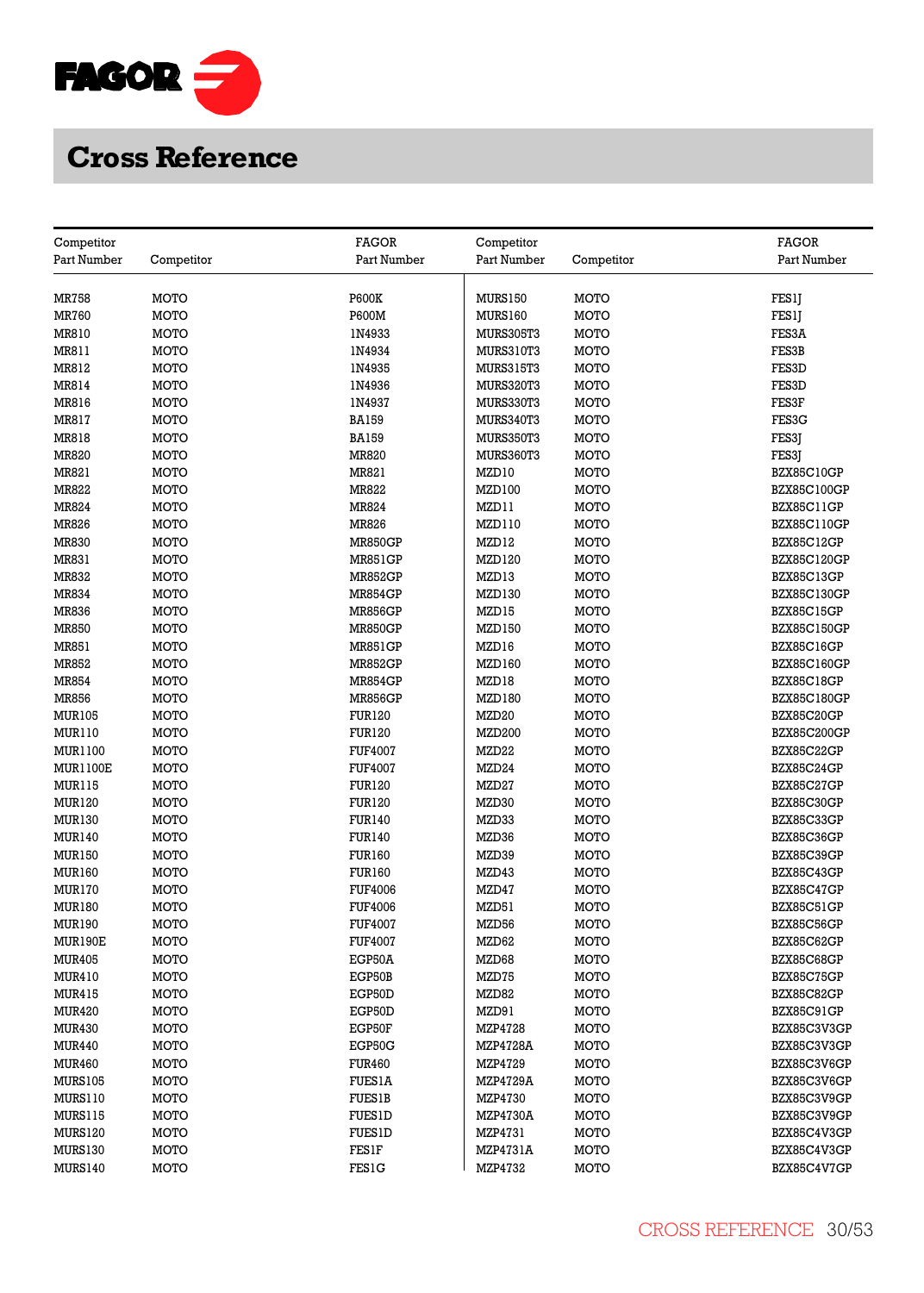

| Competitor                 |              | FAGOR       | Competitor       |              | <b>FAGOR</b>       |
|----------------------------|--------------|-------------|------------------|--------------|--------------------|
| Part Number                | Competitor   | Part Number | Part Number      | Competitor   | Part Number        |
|                            |              |             |                  |              |                    |
| <b>MZP4732A</b>            | MOTO         | BZX85C4V7GP | MZP4762          | MOTO         | BZX85C82GP         |
| MZP4733                    | MOTO         | BZX85C5V1GP | MZP4762A         | MOTO         | BZX85C82GP         |
| <b>MZP4733A</b>            | <b>MOTO</b>  | BZX85C5V1GP | MZP4763          | <b>MOTO</b>  | BZX85C91GP         |
| MZP4734                    | MOTO         | BZX85C5V6GP | MZP4763A         | MOTO         | BZX85C91GP         |
| <b>MZP4734A</b>            | MOTO         | BZX85C5V6GP | MZP4764          | <b>MOTO</b>  | <b>BZX85C100GP</b> |
| MZP4735                    | MOTO         | BZX85C6V2GP | <b>MZP4764A</b>  | MOTO         | <b>BZX85C100GP</b> |
| <b>MZP4735A</b>            | MOTO         | BZX85C6V2GP | MZPY10           | MOTO         | <b>BZX85C10GP</b>  |
| MZP4740                    | <b>MOTO</b>  | BZX85C10GP  | MZPY100          | MOTO         | <b>BZX85C100GP</b> |
| <b>MZP4740A</b>            | MOTO         | BZX85C10GP  | MZPY11           | MOTO         | BZX85C11GP         |
| MZP4741                    | MOTO         | BZX85C11GP  | MZPY12           | MOTO         | BZX85C12GP         |
| MZP4741A                   | MOTO         | BZX85C11GP  | MZPY13           | MOTO         | <b>BZX85C13GP</b>  |
| MZP4742                    | MOTO         | BZX85C12GP  | MZPY15           | MOTO         | <b>BZX85C15GP</b>  |
| <b>MZP4742A</b>            | <b>MOTO</b>  | BZX85C12GP  | MZPY16           | <b>MOTO</b>  | BZX85C16GP         |
| MZP4743                    | MOTO         | BZX85C13GP  | MZPY18           | MOTO         | BZX85C18GP         |
| <b>MZP4743A</b>            | MOTO         | BZX85C13GP  | MZPY20           | MOTO         | <b>BZX85C20GP</b>  |
| MZP4744                    | MOTO         | BZX85C15GP  | MZPY22           | MOTO         | BZX85C22GP         |
| <b>MZP4744A</b>            | MOTO         | BZX85C15GP  | MZPY24           | MOTO         | BZX85C24GP         |
| MZP4745                    | MOTO         | BZX85C16GP  | MZPY27           | MOTO         | <b>BZX85C27GP</b>  |
| <b>MZP4745A</b>            | MOTO         | BZX85C16GP  | MZPY30           | MOTO         | BZX85C30GP         |
| MZP4746                    | MOTO         | BZX85C18GP  | MZPY33           | MOTO         | BZX85C33GP         |
|                            |              |             |                  |              |                    |
| <b>MZP4746A</b><br>MZP4747 | MOTO<br>MOTO | BZX85C18GP  | MZPY36<br>MZPY39 | MOTO<br>MOTO | BZX85C36GP         |
|                            |              | BZX85C20GP  |                  |              | BZX85C39GP         |
| <b>MZP4747A</b>            | MOTO         | BZX85C20GP  | MZPY43           | MOTO         | <b>BZX85C43GP</b>  |
| MZP4748                    | <b>MOTO</b>  | BZX85C22GP  | MZPY47           | MOTO         | BZX85C47GP         |
| MZP4748A                   | MOTO         | BZX85C22GP  | MZPY51           | MOTO         | BZX85C51GP         |
| MZP4749                    | <b>MOTO</b>  | BZX85C24GP  | MZPY56           | MOTO         | <b>BZX85C56GP</b>  |
| MZP4749A                   | MOTO         | BZX85C24GP  | MZPY62           | MOTO         | BZX85C62GP         |
| <b>MZP4750</b>             | MOTO         | BZX85C27GP  | MZPY68           | MOTO         | BZX85C68GP         |
| <b>MZP4750A</b>            | MOTO         | BZX85C27GP  | MZPY75           | MOTO         | BZX85C75GP         |
| MZP4751                    | <b>MOTO</b>  | BZX85C30GP  | MZPY82           | MOTO         | BZX85C82GP         |
| <b>MZP4751A</b>            | <b>MOTO</b>  | BZX85C30GP  | MZPY91           | <b>MOTO</b>  | BZX85C91GP         |
| MZP4752                    | MOTO         | BZX85C33GP  | P10B             | G.S.         | GP10B              |
| <b>MZP4752A</b>            | MOTO         | BZX85C33GP  | P300A            | G.S.         | 1N5400GP           |
| MZP4753                    | MOTO         | BZX85C36GP  | <b>P300B</b>     | G.S.         | 1N5401GP           |
| <b>MZP4753A</b>            | MOTO         | BZX85C36GP  | P300D            | G.S.         | 1N5402GP           |
| MZP4754                    | <b>MOTO</b>  | BZX85C39GP  | P300G            | G.S.         | 1N5404GP           |
| <b>MZP4754A</b>            | MOTO         | BZX85C39GP  | P300J            | G.S.         | 1N5406GP           |
| <b>MZP4755</b>             | MOTO         | BZX85C43GP  | <b>P300K</b>     | G.S.         | 1N5407GP           |
| <b>MZP4755A</b>            | MOTO         | BZX85C43GP  | P300M            | G.S.         | 1N5408GP           |
| MZP4756                    | MOTO         | BZX85C47GP  | <b>P4KA10</b>    | G.S.         | <b>BZW04-8V5</b>   |
| <b>MZP4756A</b>            | MOTO         | BZX85C47GP  | <b>P4KA10A</b>   | G.S.         | BZW04-8V5          |
| MZP4757                    | MOTO         | BZX85C51GP  | <b>P4KA11</b>    | G.S.         | BZW04-9V4          |
| <b>MZP4757A</b>            | MOTO         | BZX85C51GP  | P4KA11A          | G.S.         | BZW04-9V4          |
| MZP4758                    | MOTO         | BZX85C56GP  | <b>P4KA12</b>    | G.S.         | BZW04-10           |
| <b>MZP4758A</b>            | <b>MOTO</b>  | BZX85C56GP  | P4KA12A          | G.S.         | BZW04-10           |
| MZP4759                    | MOTO         | BZX85C62GP  | <b>P4KA13</b>    | G.S.         | BZW04-11           |
| <b>MZP4759A</b>            | MOTO         | BZX85C62GP  | P4KA13A          | G.S.         | BZW04-11           |
| MZP4760                    | MOTO         | BZX85C68GP  | <b>P4KA15</b>    | G.S.         | BZW04-13           |
| <b>MZP4760A</b>            | MOTO         | BZX85C68GP  | P4KA15A          | G.S.         | BZW04-13           |
| MZP4761                    | MOTO         | BZX85C75GP  | <b>P4KA16</b>    | G.S.         | BZW04-14           |
| MZP4761A                   | MOTO         | BZX85C75GP  | P4KA16A          | G.S.         | BZW04-14           |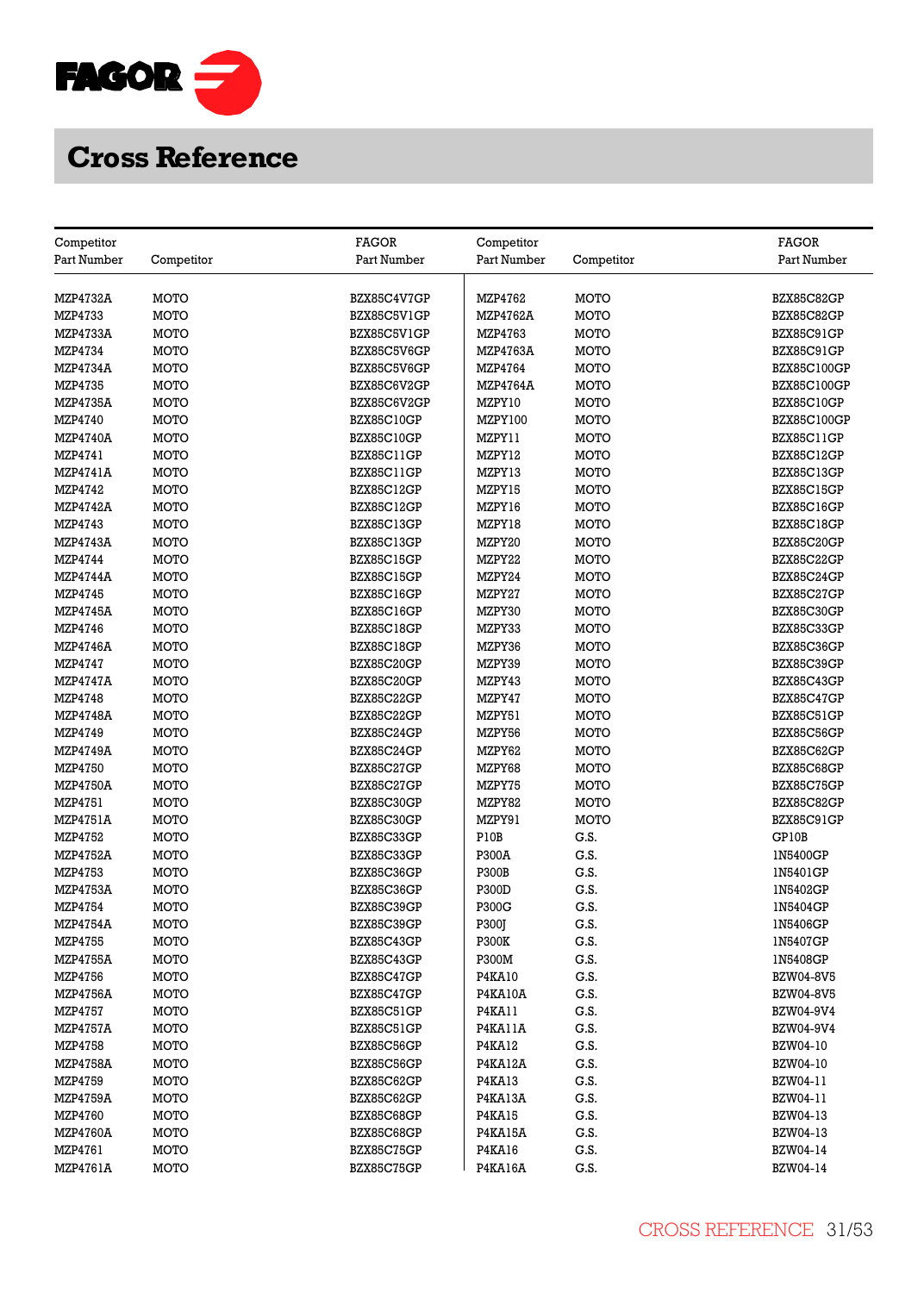

| Competitor       |            | <b>FAGOR</b>      | Competitor       |            | <b>FAGOR</b>      |
|------------------|------------|-------------------|------------------|------------|-------------------|
| Part Number      | Competitor | Part Number       | Part Number      | Competitor | Part Number       |
|                  |            |                   |                  |            |                   |
| <b>P4KA18</b>    | G.S.       | <b>BZW04-15</b>   | P4KE12CA         | G.S.       | <b>BZW04-10B</b>  |
| <b>P4KA18A</b>   | G.S.       | BZW04-15          | <b>P4KE13</b>    | G.S.       | BZW04-11          |
| <b>P4KA20</b>    | G.S.       | BZW04-17          | <b>P4KE130</b>   | G.S.       | BZW04-111         |
| P4KA20A          | G.S.       | BZW04-17          | <b>P4KE130A</b>  | G.S.       | BZW04-111         |
| P4KA22           | G.S.       | BZW04-19          | <b>P4KE130C</b>  | G.S.       | BZW04-111B        |
| P4KA22A          | G.S.       | BZW04-19          | P4KE130CA        | G.S.       | BZW04-111B        |
| P4KA24           | G.S.       | <b>BZW04-20</b>   | P4KE13A          | G.S.       | BZW04-11          |
| P4KA24A          | G.S.       | BZW04-20          | P4KE13C          | G.S.       | BZW04-11B         |
| <b>P4KA27</b>    | G.S.       | BZW04-23          | P4KE13CA         | G.S.       | <b>BZW04-11B</b>  |
| P4KA27A          | G.S.       | <b>BZW04-23</b>   | <b>P4KE15</b>    | G.S.       | BZW04-13          |
| P4KA30           | G.S.       | BZW04-26          | <b>P4KE150</b>   | G.S.       | BZW04-128         |
| P4KA30A          | G.S.       | <b>BZW04-26</b>   | <b>P4KE150A</b>  | G.S.       | BZW04-128         |
| <b>P4KA33</b>    | G.S.       | <b>BZW04-28</b>   | <b>P4KE150C</b>  | G.S.       | BZW04-128B        |
| P4KA33A          | G.S.       | <b>BZW04-28</b>   | <b>P4KE150CA</b> | G.S.       | BZW04-128B        |
| P4KA36           | G.S.       | BZW04-31          | P4KE15A          | G.S.       | BZW04-13          |
| P4KA36A          | G.S.       | BZW04-31          | <b>P4KE15C</b>   | G.S.       | <b>BZW04-13B</b>  |
| <b>P4KA39</b>    | G.S.       |                   | P4KE15CA         | G.S.       |                   |
|                  |            | BZW04-33          |                  |            | <b>BZW04-13B</b>  |
| P4KA39A          | G.S.       | BZW04-33          | <b>P4KE16</b>    | G.S.       | BZW04-14          |
| <b>P4KA43</b>    | G.S.       | BZW04-37          | P4KE160          | G.S.       | BZW04-136         |
| P4KA43A          | G.S.       | BZW04-37          | <b>P4KE160A</b>  | G.S.       | BZW04-136         |
| P4KA6.8          | G.S.       | <b>BZW04-5V8</b>  | <b>P4KE160C</b>  | G.S.       | BZW04-136B        |
| P4KA6.8A         | G.S.       | <b>BZW04-5V8</b>  | <b>P4KE160CA</b> | G.S.       | BZW04-136B        |
| P4KA7.5          | G.S.       | BZW04-6V4         | P4KE16A          | G.S.       | BZW04-14          |
| P4KA7.5A         | G.S.       | BZW04-6V4         | <b>P4KE16C</b>   | G.S.       | <b>BZW04-14B</b>  |
| P4KA8.2          | G.S.       | <b>BZW04-7V0</b>  | P4KE16CA         | G.S.       | <b>BZW04-14B</b>  |
| P4KA8.2A         | G.S.       | <b>BZW04-7V0</b>  | <b>P4KE170</b>   | G.S.       | BZW04-145         |
| P4KA9.1          | G.S.       | <b>BZW04-7V8</b>  | <b>P4KE170A</b>  | G.S.       | BZW04-145         |
| P4KA9.1A         | G.S.       | <b>BZW04-7V8</b>  | <b>P4KE170C</b>  | G.S.       | BZW04-145B        |
| <b>P4KE10</b>    | G.S.       | <b>BZW04-8V5</b>  | P4KE170CA        | G.S.       | BZW04-145B        |
| <b>P4KE100</b>   | G.S.       | BZW04-85          | <b>P4KE18</b>    | G.S.       | BZW04-15          |
| <b>P4KE100A</b>  | G.S.       | BZW04-85          | <b>P4KE180</b>   | G.S.       | BZW04-154         |
| P4KE100C         | G.S.       | <b>BZW04-85B</b>  | <b>P4KE180A</b>  | G.S.       | BZW04-154         |
| <b>P4KE100CA</b> | G.S.       | <b>BZW04-85B</b>  | <b>P4KE180C</b>  | G.S.       | BZW04-154B        |
| P4KE10A          | G.S.       | <b>BZW04-8V5</b>  | P4KE180CA        | G.S.       | BZW04-154B        |
| <b>P4KE10C</b>   | G.S.       | <b>BZW04-8V5B</b> | P4KE18A          | G.S.       | BZW04-15          |
| P4KE10CA         | G.S.       | <b>BZW04-8V5B</b> | P4KE18C          | G.S.       | <b>BZW04-15B</b>  |
| P4KE11           | G.S.       | BZW04-9V4         | P4KE18CA         | G.S.       | <b>BZW04-15B</b>  |
| <b>P4KE110</b>   | G.S.       | BZW04-94          | <b>P4KE20</b>    | G.S.       | BZW04-17          |
| <b>P4KE110A</b>  | G.S.       | <b>BZW04-94</b>   | <b>P4KE200</b>   | G.S.       | BZW04-171         |
| <b>P4KE110C</b>  | G.S.       | <b>BZW04-94B</b>  | <b>P4KE200A</b>  | G.S.       | BZW04-171         |
| P4KE110CA        | G.S.       | <b>BZW04-94B</b>  | <b>P4KE200C</b>  | G.S.       | <b>BZW04-171B</b> |
| P4KE11A          | G.S.       | BZW04-9V4         | P4KE200CA        | G.S.       | BZW04-171B        |
| P4KE11C          | G.S.       | <b>BZW04-9V4B</b> | P4KE20A          | G.S.       | BZW04-17          |
| P4KE11CA         | G.S.       | <b>BZW04-9V4B</b> | P4KE20C          | G.S.       | <b>BZW04-17B</b>  |
| <b>P4KE12</b>    | G.S.       | BZW04-10          | P4KE20CA         | G.S.       | <b>BZW04-17B</b>  |
| <b>P4KE120</b>   | G.S.       | BZW04-102         | <b>P4KE22</b>    | G.S.       | BZW04-19          |
| <b>P4KE120A</b>  | G.S.       | BZW04-102         | <b>P4KE220</b>   | G.S.       | BZW04-188         |
| <b>P4KE120C</b>  | G.S.       | BZW04-102B        | <b>P4KE220A</b>  | G.S.       | BZW04-188         |
| P4KE120CA        | G.S.       | BZW04-102B        | <b>P4KE220C</b>  | G.S.       | BZW04-188B        |
| P4KE12A          | G.S.       | BZW04-10          | P4KE220CA        | G.S.       | <b>BZW04-188B</b> |
| P4KE12C          | G.S.       | <b>BZW04-10B</b>  | P4KE22A          | G.S.       | BZW04-19          |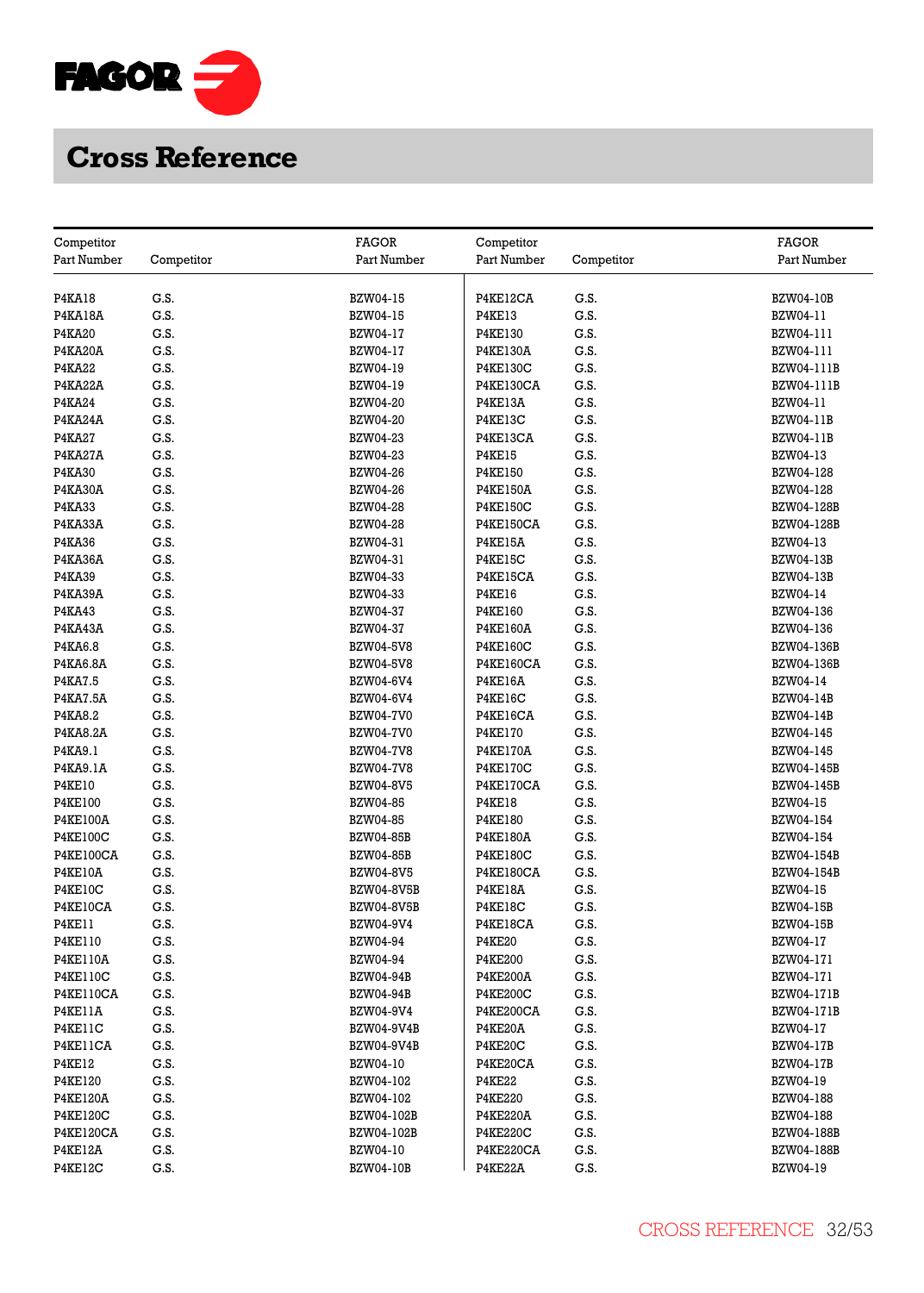

| Competitor       |            | <b>FAGOR</b>      | Competitor      |            | <b>FAGOR</b>      |
|------------------|------------|-------------------|-----------------|------------|-------------------|
| Part Number      | Competitor | Part Number       | Part Number     | Competitor | Part Number       |
|                  |            |                   |                 |            |                   |
| P4KE22C          | G.S.       | <b>BZW04-19B</b>  | <b>P4KE6.8A</b> | G.S.       | <b>BZW04-5V8</b>  |
| P4KE22CA         | G.S.       | <b>BZW04-19B</b>  | <b>P4KE62</b>   | G.S.       | BZW04-53          |
| <b>P4KE24</b>    | G.S.       | <b>BZW04-20</b>   | P4KE62A         | G.S.       | <b>BZW04-53</b>   |
| P4KE24A          | G.S.       | BZW04-20          | P4KE62C         | G.S.       | <b>BZW04-53B</b>  |
| P4KE24C          | G.S.       | <b>BZW04-20B</b>  | P4KE62CA        | G.S.       | <b>BZW04-53B</b>  |
| P4KE24CA         | G.S.       | <b>BZW04-20B</b>  | <b>P4KE68</b>   | G.S.       | <b>BZW04-58</b>   |
| P4KE250          | G.S.       | BZW04-213         | P4KE68A         | G.S.       | <b>BZW04-58</b>   |
| <b>P4KE250A</b>  | G.S.       | BZW04-213         | P4KE68C         | G.S.       | <b>BZW04-58B</b>  |
| <b>P4KE250C</b>  | G.S.       | BZW04-213B        | P4KE68CA        | G.S.       | <b>BZW04-58B</b>  |
| <b>P4KE250CA</b> | G.S.       | BZW04-213B        | <b>P4KE7.5</b>  | G.S.       | BZW04-6V4         |
| <b>P4KE27</b>    | G.S.       | <b>BZW04-23</b>   | <b>P4KE7.5A</b> | G.S.       | BZW04-6V4         |
| P4KE27A          | G.S.       | <b>BZW04-23</b>   | <b>P4KE7.5C</b> | G.S.       | <b>BZW04-6V4B</b> |
| P4KE27C          | G.S.       | <b>BZW04-23B</b>  | P4KE7.5CA       | G.S.       | BZW04-6V4B        |
| P4KE27CA         | G.S.       | <b>BZW04-23B</b>  | <b>P4KE75</b>   | G.S.       | BZW04-64          |
| <b>P4KE30</b>    | G.S.       | BZW04-26          | P4KE75A         | G.S.       | BZW04-64          |
| <b>P4KE300</b>   | G.S.       | BZW04-256         | P4KE75C         | G.S.       | <b>BZW04-64B</b>  |
| <b>P4KE300A</b>  | G.S.       | BZW04-256         | P4KE75CA        | G.S.       | <b>BZW04-64B</b>  |
| <b>P4KE300C</b>  | G.S.       | <b>BZW04-256B</b> | <b>P4KE8.2</b>  | G.S.       | <b>BZW04-7V0</b>  |
| P4KE300CA        | G.S.       | <b>BZW04-256B</b> | <b>P4KE8.2A</b> | G.S.       | <b>BZW04-7V0</b>  |
| P4KE30A          | G.S.       | <b>BZW04-26</b>   | <b>P4KE8.2C</b> | G.S.       | BZW04-7V0B        |
| P4KE30C          | G.S.       | <b>BZW04-26B</b>  | P4KE8.2CA       | G.S.       | BZW04-7V0B        |
| P4KE30CA         | G.S.       | <b>BZW04-26B</b>  | <b>P4KE82</b>   | G.S.       | <b>BZW04-70</b>   |
| <b>P4KE33</b>    | G.S.       | <b>BZW04-28</b>   | P4KE82A         | G.S.       | <b>BZW04-70</b>   |
| P4KE33A          | G.S.       | <b>BZW04-28</b>   | P4KE82C         | G.S.       | <b>BZW04-70B</b>  |
| P4KE33C          | G.S.       | <b>BZW04-28B</b>  | P4KE82CA        | G.S.       | <b>BZW04-70B</b>  |
| P4KE33CA         | G.S.       | <b>BZW04-28B</b>  | P4KE9.1         | G.S.       | <b>BZW04-7V8</b>  |
| <b>P4KE36</b>    | G.S.       | BZW04-31          | <b>P4KE9.1A</b> | G.S.       | <b>BZW04-7V8</b>  |
| P4KE36A          | G.S.       | BZW04-31          | P4KE9.1C        | G.S.       | <b>BZW04-7V8B</b> |
| P4KE36C          | G.S.       | <b>BZW04-31B</b>  | P4KE9.1CA       | G.S.       | <b>BZW04-7V8B</b> |
| P4KE36CA         | G.S.       | <b>BZW04-31B</b>  | <b>P4KE91</b>   | G.S.       | <b>BZW04-78</b>   |
| <b>P4KE39</b>    | G.S.       | BZW04-33          | P4KE91A         | G.S.       | <b>BZW04-78</b>   |
| P4KE39A          | G.S.       | BZW04-33          | P4KE91C         | G.S.       | <b>BZW04-78B</b>  |
| P4KE39C          | G.S.       | <b>BZW04-33B</b>  | P4KE91CA        | G.S.       | <b>BZW04-78B</b>  |
| P4KE39CA         | G.S.       | <b>BZW04-33B</b>  | P600A           | G.S.       | P600A             |
| <b>P4KE43</b>    | G.S.       | BZW04-37          | <b>P600B</b>    | G.S.       | <b>P600B</b>      |
| P4KE43A          | G.S.       | BZW04-37          | P600D           | G.S.       | P600D             |
| P4KE43C          | G.S.       | <b>BZW04-37B</b>  | P600G           | G.S.       | P600G             |
| P4KE43CA         | G.S.       | <b>BZW04-37B</b>  | P600J           | G.S.       | P600J             |
| <b>P4KE47</b>    | G.S.       | <b>BZW04-40</b>   | <b>P600K</b>    | G.S.       | <b>P600K</b>      |
| P4KE47A          | G.S.       | <b>BZW04-40</b>   | P600M           | G.S.       | <b>P600M</b>      |
| P4KE47C          | G.S.       | <b>BZW04-40B</b>  | <b>P6KA10</b>   | G.S.       | <b>P6KE10</b>     |
| P4KE47CA         | G.S.       | <b>BZW04-40B</b>  | <b>P6KA10A</b>  | G.S.       | <b>P6KE10A</b>    |
| <b>P4KE51</b>    | G.S.       | <b>BZW04-44</b>   | <b>P6KA11</b>   | G.S.       | P6KE11            |
| P4KE51A          | G.S.       | BZW04-44          | P6KA11A         | G.S.       | P6KE11A           |
| P4KE51C          | G.S.       | <b>BZW04-44B</b>  | <b>P6KA12</b>   | G.S.       | <b>P6KE12</b>     |
| P4KE51CA         | G.S.       | <b>BZW04-44B</b>  | P6KA12A         | G.S.       | P6KE12A           |
| <b>P4KE56</b>    | G.S.       | <b>BZW04-48</b>   | <b>P6KA13</b>   | G.S.       | <b>P6KE13</b>     |
| P4KE56A          | G.S.       | <b>BZW04-48</b>   | P6KA13A         | G.S.       | P6KE13A           |
| P4KE56C          | G.S.       | <b>BZW04-48B</b>  | <b>P6KA15</b>   | G.S.       | <b>P6KE15</b>     |
| P4KE56CA         | G.S.       | <b>BZW04-48B</b>  | P6KA15A         | G.S.       | P6KE15A           |
| <b>P4KE6.8</b>   | G.S.       | <b>BZW04-5V8</b>  | <b>P6KA16</b>   | G.S.       | <b>P6KE16</b>     |
|                  |            |                   |                 |            |                   |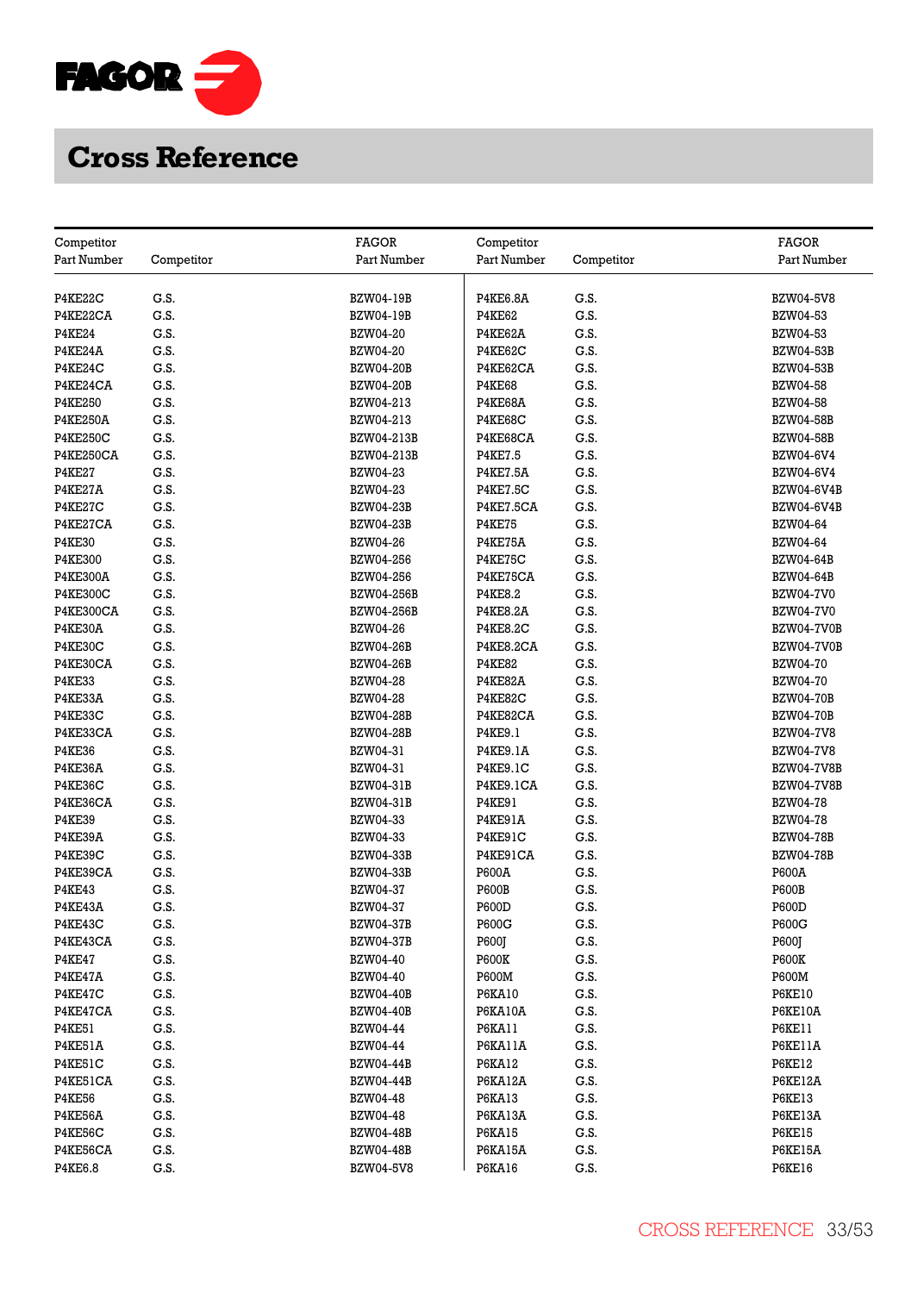

| Competitor                      |                           | <b>FAGOR</b>                    | Competitor                         |                           | <b>FAGOR</b>                       |
|---------------------------------|---------------------------|---------------------------------|------------------------------------|---------------------------|------------------------------------|
| Part Number                     | Competitor                | Part Number                     | Part Number                        | Competitor                | Part Number                        |
|                                 |                           |                                 |                                    |                           |                                    |
| P6KA16A                         | G.S.                      | <b>P6KE16A</b>                  | <b>P6KE12C</b>                     | G.S./MOTO                 | P6KE12C                            |
| <b>P6KA18</b>                   | G.S.                      | <b>P6KE18</b>                   | P6KE12CA                           | G.S./ST/MOTO              | P6KE12CA                           |
| P6KA18A                         | G.S.                      | P6KE18A                         | <b>P6KE13</b>                      | G.S./MOTO                 | <b>P6KE13</b>                      |
| <b>P6KA20</b>                   | G.S.                      | <b>P6KE20</b>                   | <b>P6KE130</b>                     | G.S./MOTO                 | P6KE130                            |
| P6KA20A                         | G.S.                      | P6KE20A                         | P6KE130A                           | G.S./ST/MOTO              | <b>P6KE130A</b>                    |
| <b>P6KA22</b>                   | G.S.                      | <b>P6KE22</b>                   | <b>P6KE130C</b>                    | G.S./MOTO                 | <b>P6KE130C</b>                    |
| P6KA22A                         | G.S.                      | P6KE22A                         | P6KE130CA                          | G.S./ST/MOTO              | P6KE130CA                          |
| <b>P6KA24</b>                   | G.S.                      | <b>P6KE24</b>                   | P6KE13A                            | G.S./ST/MOTO              | P6KE13A                            |
| P6KA24A                         | G.S.                      | P6KE24A                         | P6KE13C                            | G.S./MOTO                 | P6KE13C                            |
| <b>P6KA27</b>                   | G.S.                      | <b>P6KE27</b>                   | P6KE13CA                           | G.S./ST/MOTO              | P6KE13CA                           |
| P6KA27A                         | G.S.                      | P6KE27A                         | <b>P6KE15</b>                      | G.S./MOTO                 | <b>P6KE15</b>                      |
| <b>P6KA30</b>                   | G.S.                      | <b>P6KE30</b>                   | <b>P6KE150</b>                     | G.S./MOTO                 | P6KE150                            |
| P6KA30A                         | G.S.                      | P6KE30A                         | <b>P6KE150A</b>                    | G.S./ST/MOTO              | <b>P6KE150A</b>                    |
| <b>P6KA33</b>                   | G.S.                      | <b>P6KE33</b>                   | <b>P6KE150C</b>                    | G.S./MOTO                 | <b>P6KE150C</b>                    |
| P6KA33A                         | G.S.                      | P6KE33A                         | <b>P6KE150CA</b>                   | G.S./ST/MOTO              | <b>P6KE150CA</b>                   |
| <b>P6KA36</b>                   | G.S.                      | <b>P6KE36</b>                   | <b>P6KE15A</b>                     | G.S./ST/MOTO              | <b>P6KE15A</b>                     |
| P6KA36A                         | G.S.                      | P6KE36A                         | <b>P6KE15C</b>                     | G.S./MOTO                 | P6KE15C                            |
| <b>P6KA39</b>                   | G.S.                      | <b>P6KE39</b>                   | P6KE15CA                           | G.S./ST/MOTO              | P6KE15CA                           |
| P6KA39A                         | G.S.                      | P6KE39A                         | <b>P6KE16</b>                      | G.S./MOTO                 | <b>P6KE16</b>                      |
| <b>P6KA43</b>                   | G.S.                      | <b>P6KE43</b>                   | P6KE160                            | G.S./MOTO                 | <b>P6KE160</b>                     |
| P6KA43A                         | G.S.                      | P6KE43A                         | <b>P6KE160A</b>                    | G.S./ST/MOTO              | <b>P6KE160A</b>                    |
| P6KA6.8                         | G.S.                      | P6KE6V8                         | <b>P6KE160C</b>                    | G.S./MOTO                 | <b>P6KE160C</b>                    |
| <b>P6KA6.8A</b>                 | G.S.                      | P6KE6V8A                        | <b>P6KE160CA</b>                   | G.S./ST/MOTO              | <b>P6KE160CA</b>                   |
| P6KA7.5                         | G.S.                      | P6KE7V5                         | P6KE16A                            | G.S./ST/MOTO              | P6KE16A                            |
| <b>P6KA7.5A</b>                 | G.S.                      | P6KE7V5A                        | <b>P6KE16C</b>                     | G.S./MOTO                 | <b>P6KE16C</b>                     |
|                                 | G.S.                      |                                 |                                    |                           |                                    |
| P6KA8.2<br>P6KA8.2A             | G.S.                      | P6KE8V2<br>P6KE8V2A             | P6KE16CA<br><b>P6KE170</b>         | G.S./ST/MOTO<br>G.S./MOTO | P6KE16CA<br><b>P6KE170</b>         |
| P6KA9.1                         | G.S.                      | P6KE9V1                         | <b>P6KE170A</b>                    | G.S./ST/MOTO              | <b>P6KE170A</b>                    |
|                                 | G.S.                      | P6KE9V1A                        | <b>P6KE170C</b>                    |                           |                                    |
| P6KA9.1A                        |                           | <b>P6KE10</b>                   | P6KE170CA                          | G.S./MOTO                 | <b>P6KE170C</b>                    |
| <b>P6KE10</b><br><b>P6KE100</b> | G.S./MOTO<br>G.S./MOTO    | <b>P6KE100</b>                  | <b>P6KE18</b>                      | G.S./ST/MOTO<br>G.S./MOTO | P6KE170CA<br><b>P6KE18</b>         |
|                                 |                           |                                 |                                    |                           |                                    |
| <b>P6KE100A</b>                 | G.S./ST/MOTO              | <b>P6KE100A</b>                 | <b>P6KE180</b>                     | G.S./MOTO                 | <b>P6KE180</b>                     |
| <b>P6KE100C</b>                 | G.S./MOTO                 | <b>P6KE100C</b>                 | <b>P6KE180A</b><br><b>P6KE180C</b> | G.S./ST/MOTO              | <b>P6KE180A</b><br><b>P6KE180C</b> |
| <b>P6KE100CA</b>                | G.S./ST/MOTO              | <b>P6KE100CA</b>                |                                    | G.S./MOTO                 |                                    |
| <b>P6KE10A</b>                  | G.S./ST/MOTO              | <b>P6KE10A</b><br>P6KE10C       | <b>P6KE180CA</b>                   | G.S./ST/MOTO              | <b>P6KE180CA</b>                   |
| P6KE10C<br>P6KE10CA             | G.S./MOTO<br>G.S./ST/MOTO | P6KE10CA                        | <b>P6KE18A</b><br>P6KE18C          | G.S./ST/MOTO<br>G.S./MOTO | <b>P6KE18A</b><br>P6KE18C          |
|                                 |                           |                                 |                                    |                           |                                    |
| P6KE11                          | G.S./MOTO<br>G.S./MOTO    | <b>P6KE11</b><br><b>P6KE110</b> | P6KE18CA<br><b>P6KE20</b>          | G.S./ST/MOTO<br>G.S./MOTO | P6KE18CA<br><b>P6KE20</b>          |
| P6KE110                         |                           |                                 | <b>P6KE200</b>                     | G.S./MOTO                 | <b>P6KE200</b>                     |
| <b>P6KE110A</b>                 | G.S./ST/MOTO              | <b>P6KE110A</b>                 |                                    |                           | <b>P6KE200A</b>                    |
| <b>P6KE110C</b>                 | G.S./MOTO                 | <b>P6KE110C</b>                 | <b>P6KE200A</b>                    | G.S./ST/MOTO              |                                    |
| P6KE110CA                       | G.S./ST/MOTO              | <b>P6KE110CA</b>                | <b>P6KE200C</b>                    | G.S./MOTO                 | <b>P6KE200C</b>                    |
| <b>P6KE11A</b>                  | G.S./ST/MOTO              | <b>P6KE11A</b>                  | P6KE200CA                          | G.S./ST/MOTO              | P6KE200CA                          |
| P6KE11C                         | G.S./MOTO                 | P6KE11C                         | P6KE20A                            | G.S./ST/MOTO              | P6KE20A                            |
| P6KE11CA                        | G.S./ST/MOTO              | P6KE11CA                        | P6KE20C                            | G.S./MOTO                 | P6KE20C                            |
| <b>P6KE12</b>                   | G.S./MOTO                 | <b>P6KE12</b>                   | P6KE20CA                           | G.S./ST/MOTO              | P6KE20CA                           |
| P6KE120                         | G.S./MOTO                 | P6KE120                         | <b>P6KE22</b>                      | G.S./MOTO                 | <b>P6KE22</b>                      |
| <b>P6KE120A</b>                 | G.S./ST/MOTO              | <b>P6KE120A</b>                 | <b>P6KE220</b>                     | G.S.                      | <b>P6KE220</b>                     |
| <b>P6KE120C</b>                 | G.S./MOTO                 | <b>P6KE120C</b>                 | <b>P6KE220A</b>                    | G.S./ST                   | <b>P6KE220A</b>                    |
| P6KE120CA                       | G.S./ST/MOTO              | P6KE120CA                       | <b>P6KE220C</b>                    | G.S.                      | <b>P6KE220C</b>                    |
| <b>P6KE12A</b>                  | G.S./ST/MOTO              | <b>P6KE12A</b>                  | P6KE220CA                          | G.S./ST                   | P6KE220CA                          |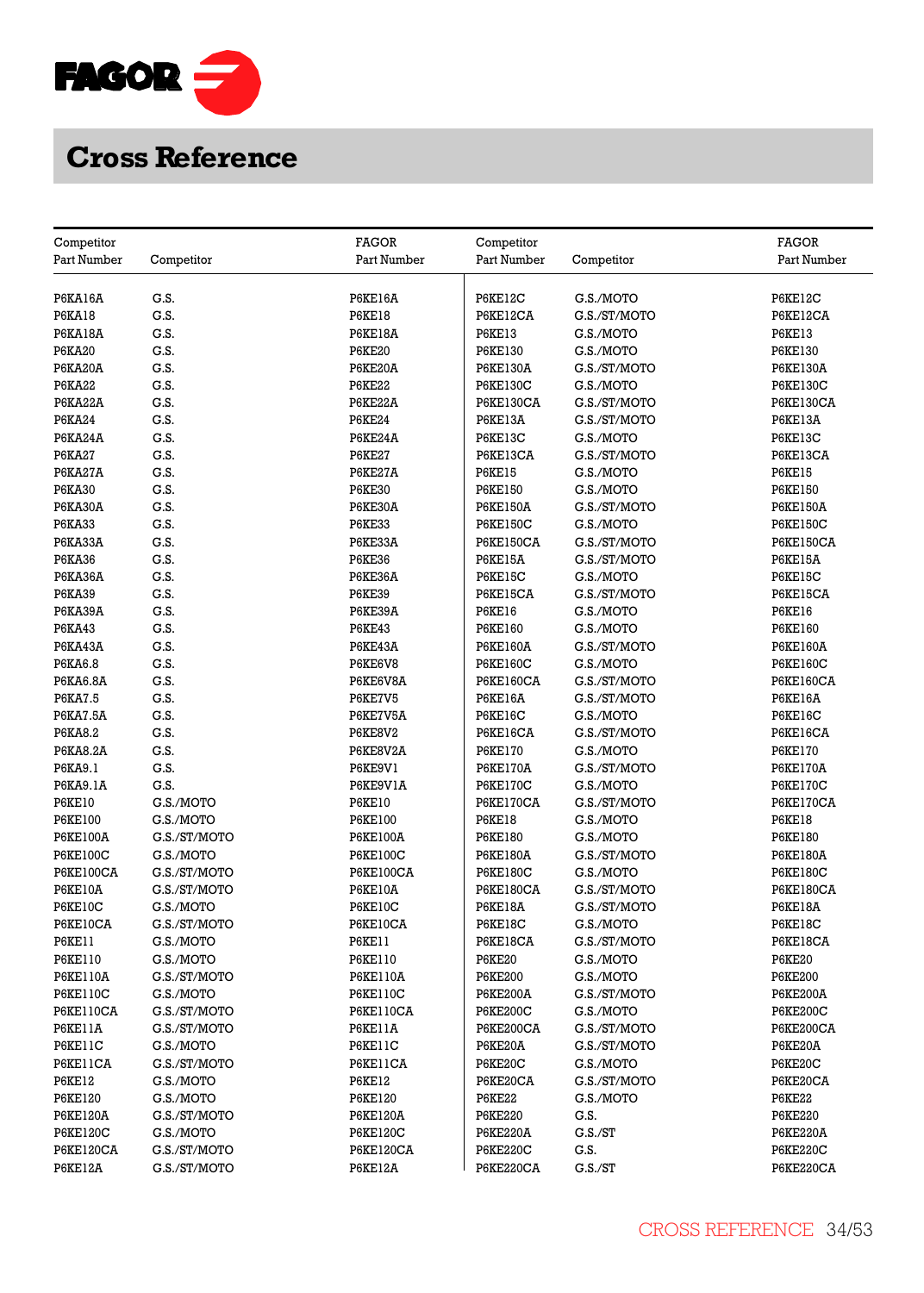

|                           |                 | <b>FAGOR</b>     |                           |              | FAGOR         |
|---------------------------|-----------------|------------------|---------------------------|--------------|---------------|
| Competitor<br>Part Number | Competitor      | Part Number      | Competitor<br>Part Number | Competitor   | Part Number   |
|                           |                 |                  |                           |              |               |
| P6KE22A                   | G.S./ST/MOTO    | P6KE22A          | <b>P6KE47</b>             | G.S./MOTO    | <b>P6KE47</b> |
| P6KE22C                   | G.S./MOTO       | P6KE22C          | P6KE47A                   | G.S./ST/MOTO | P6KE47A       |
| P6KE22CA                  | G.S./ST/MOTO    | P6KE22CA         | <b>P6KE47C</b>            | G.S./MOTO    | P6KE47C       |
| <b>P6KE24</b>             | G.S./MOTO       | <b>P6KE24</b>    | P6KE47CA                  | G.S./ST/MOTO | P6KE47CA      |
| P6KE24A                   | G.S./ST/MOTO    | P6KE24A          | <b>P6KE51</b>             | G.S./MOTO    | <b>P6KE51</b> |
| P6KE24C                   | G.S./MOTO       | P6KE24C          | P6KE51A                   | G.S./ST/MOTO | P6KE51A       |
| P6KE24CA                  | G.S./ST/MOTO    | P6KE24CA         | P6KE51C                   | G.S./MOTO    | P6KE51C       |
| <b>P6KE250</b>            | G.S.            | <b>P6KE250</b>   | P6KE51CA                  | G.S./ST/MOTO | P6KE51CA      |
| <b>P6KE250A</b>           | G.S./ST         | <b>P6KE250A</b>  | <b>P6KE56</b>             | G.S./MOTO    | <b>P6KE56</b> |
| <b>P6KE250C</b>           | G.S.            | <b>P6KE250C</b>  | P6KE56A                   | G.S./ST/MOTO | P6KE56A       |
| <b>P6KE250CA</b>          | G.S./ST         | <b>P6KE250CA</b> | P6KE56C                   | G.S./MOTO    | P6KE56C       |
| <b>P6KE27</b>             | G.S./MOTO       | <b>P6KE27</b>    | P6KE56CA                  | G.S./ST/MOTO | P6KE56CA      |
| P6KE27A                   | G.S./ST/MOTO    | P6KE27A          | <b>P6KE6.8</b>            | G.S./MOTO    | P6KE6V8       |
| P6KE27C                   | G.S./MOTO       | P6KE27C          | <b>P6KE6.8A</b>           | G.S./MOTO    | P6KE6V8A      |
| P6KE27CA                  | G.S./ST/MOTO    | P6KE27CA         | <b>P6KE6.8C</b>           | G.S./MOTO    | P6KE6V8C      |
| <b>P6KE30</b>             | G.S./MOTO       | <b>P6KE30</b>    | P6KE6.8CA                 | G.S./MOTO    | P6KE6V8CA     |
| <b>P6KE300</b>            | G.S.            | <b>P6KE300</b>   | <b>P6KE62</b>             | G.S./MOTO    | <b>P6KE62</b> |
|                           |                 |                  |                           |              |               |
| <b>P6KE300A</b>           | G.S./ST<br>G.S. | <b>P6KE300A</b>  | P6KE62A<br>P6KE62C        | G.S./ST/MOTO | P6KE62A       |
| <b>P6KE300C</b>           | G.S./ST         | <b>P6KE300C</b>  |                           | G.S./MOTO    | P6KE62C       |
| <b>P6KE300CA</b>          |                 | P6KE300CA        | P6KE62CA                  | G.S./ST/MOTO | P6KE62CA      |
| P6KE30A                   | G.S./ST/MOTO    | P6KE30A          | <b>P6KE68</b>             | G.S./MOTO    | <b>P6KE68</b> |
| P6KE30C                   | G.S./MOTO       | P6KE30C          | P6KE68A                   | G.S./ST/MOTO | P6KE68A       |
| P6KE30CA                  | G.S./ST/MOTO    | P6KE30CA         | P6KE68C                   | G.S./MOTO    | P6KE68C       |
| <b>P6KE33</b>             | G.S./MOTO       | <b>P6KE33</b>    | P6KE68CA                  | G.S./ST/MOTO | P6KE68CA      |
| P6KE33A                   | G.S./ST/MOTO    | P6KE33A          | P6KE6V8A                  | ST           | P6KE6V8A      |
| P6KE33C                   | G.S./MOTO       | P6KE33C          | P6KE6V8CA                 | ST           | P6KE6V8CA     |
| P6KE33CA                  | G.S./ST/MOTO    | P6KE33CA         | <b>P6KE7.5</b>            | G.S./MOTO    | P6KE7V5       |
| <b>P6KE350</b>            | G.S.            | <b>P6KE350</b>   | <b>P6KE7.5A</b>           | G.S./MOTO    | P6KE7V5A      |
| <b>P6KE350A</b>           | G.S./ST         | <b>P6KE350A</b>  | <b>P6KE7.5C</b>           | G.S./MOTO    | P6KE7V5C      |
| <b>P6KE350C</b>           | G.S.            | <b>P6KE350C</b>  | P6KE7.5CA                 | G.S./MOTO    | P6KE7V5CA     |
| <b>P6KE350CA</b>          | G.S./ST         | <b>P6KE350CA</b> | <b>P6KE75</b>             | G.S./MOTO    | <b>P6KE75</b> |
| <b>P6KE36</b>             | G.S./MOTO       | <b>P6KE36</b>    | P6KE75A                   | G.S./ST/MOTO | P6KE75A       |
| P6KE36A                   | G.S./ST/MOTO    | P6KE36A          | P6KE75C                   | G.S./MOTO    | P6KE75C       |
| P6KE36C                   | G.S./MOTO       | P6KE36C          | P6KE75CA                  | G.S./ST/MOTO | P6KE75CA      |
| P6KE36CA                  | G.S./ST/MOTO    | P6KE36CA         | P6KE7V5A                  | ST           | P6KE7V5A      |
| <b>P6KE39</b>             | G.S./MOTO       | <b>P6KE39</b>    | P6KE7V5CA                 | ST           | P6KE7V5CA     |
| P6KE39A                   | G.S./ST/MOTO    | P6KE39A          | <b>P6KE8.2</b>            | G.S./MOTO    | P6KE8V2       |
| P6KE39C                   | G.S./MOTO       | P6KE39C          | <b>P6KE8.2A</b>           | G.S./MOTO    | P6KE8V2A      |
| P6KE39CA                  | G.S./ST/MOTO    | P6KE39CA         | <b>P6KE8.2C</b>           | G.S./MOTO    | P6KE8V2C      |
| <b>P6KE400</b>            | G.S.            | <b>P6KE400</b>   | P6KE8.2CA                 | G.S./MOTO    | P6KE8V2CA     |
| <b>P6KE400A</b>           | C.S./ST         | <b>P6KE400A</b>  | <b>P6KE82</b>             | G.S./MOTO    | <b>P6KE82</b> |
| <b>P6KE400C</b>           | G.S.            | <b>P6KE400C</b>  | P6KE82A                   | G.S./ST/MOTO | P6KE82A       |
| P6KE400CA                 | G.S./ST         | P6KE400CA        | P6KE82C                   | G.S./MOTO    | P6KE82C       |
| <b>P6KE43</b>             | G.S./MOTO       | <b>P6KE43</b>    | P6KE82CA                  | G.S./ST/MOTO | P6KE82CA      |
| P6KE43A                   | G.S./ST/MOTO    | P6KE43A          | P6KE8V2A                  | ST           | P6KE8V2A      |
| P6KE43C                   | G.S./MOTO       | P6KE43C          | P6KE8V2CA                 | ST           | P6KE8V2CA     |
| P6KE43CA                  | G.S./ST/MOTO    | P6KE43CA         | P6KE9.1                   | G.S./MOTO    | P6KE9V1       |
| <b>P6KE440</b>            | G.S.            | <b>P6KE440</b>   | P6KE9.1A                  | G.S./MOTO    | P6KE9V1A      |
| <b>P6KE440A</b>           | G.S./ST         | <b>P6KE440A</b>  | <b>P6KE9.1C</b>           | G.S./MOTO    | P6KE9V1C      |
| <b>P6KE440C</b>           | G.S.            | <b>P6KE440C</b>  | P6KE9.1CA                 | G.S./MOTO    | P6KE9V1CA     |
| P6KE440CA                 | G.S./ST         | P6KE440CA        | <b>P6KE91</b>             | G.S./MOTO    | <b>P6KE91</b> |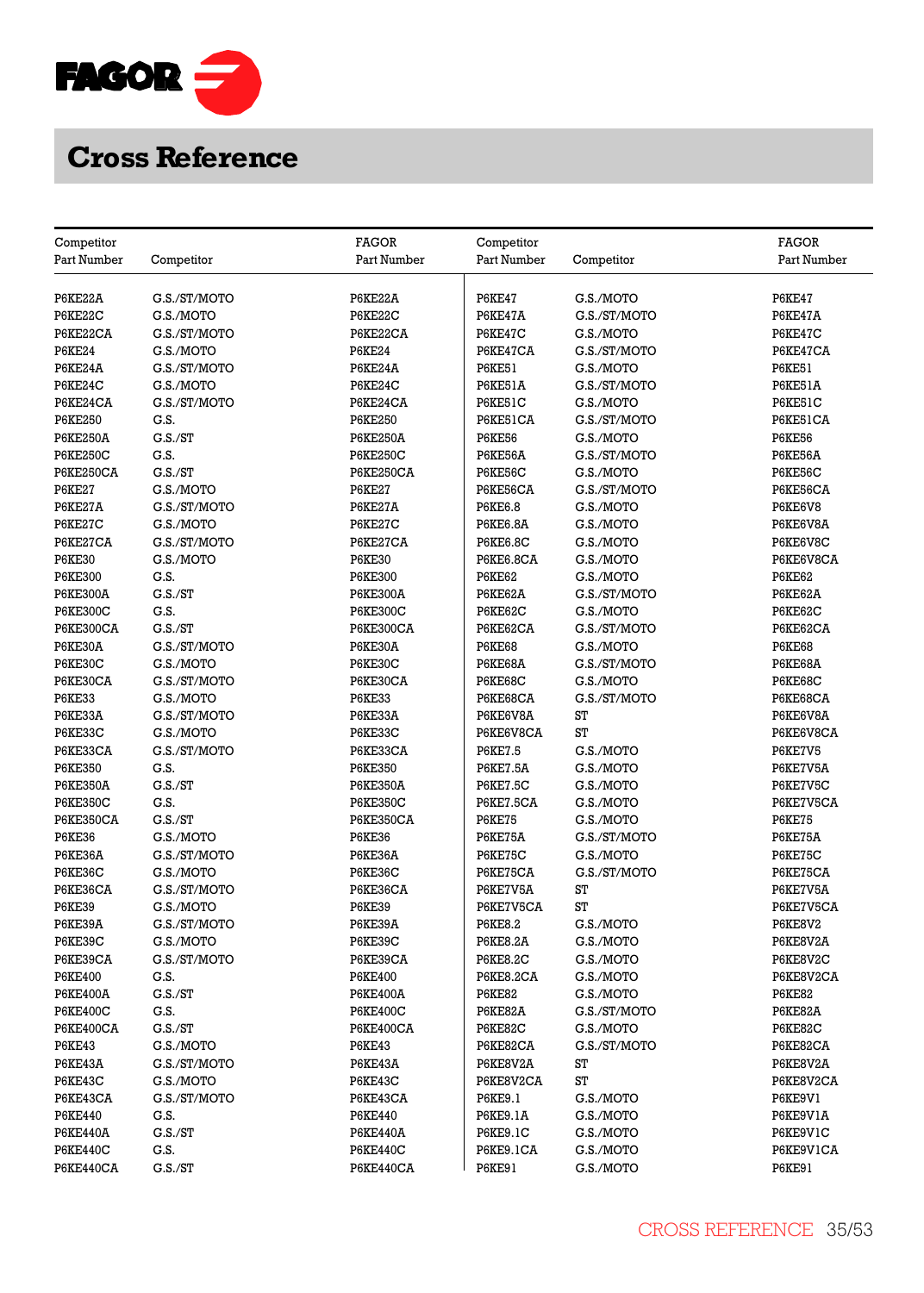

| Competitor                    |              | <b>FAGOR</b>          | Competitor        |             | <b>FAGOR</b>   |
|-------------------------------|--------------|-----------------------|-------------------|-------------|----------------|
| Part Number                   | Competitor   | Part Number           | Part Number       | Competitor  | Part Number    |
|                               |              |                       |                   |             |                |
| P6KE91A                       | G.S./ST/MOTO | P6KE91A               | P6SMB6.8A         | MOTO        | P6SMB6V8A      |
| P6KE91C                       | G.S./MOTO    | P6KE91C               | P6SMB62A          | MOTO        | P6SMB62A       |
| P6KE91CA                      | G.S./ST/MOTO | P6KE91CA              | P6SMB62CA         | MOTO        | P6SMB62CA      |
| P6KE9V1A                      | ST           | P6KE9V1A              | P6SMB68A          | MOTO        | P6SMB68A       |
| P6KE9V1CA                     | ST           | P6KE9V1CA             | P6SMB68CA         | MOTO        | P6SMB68CA      |
| P6SMB100A                     | MOTO         | <b>P6SMB100A</b>      | P6SMB7.5A         | MOTO        | P6SMB7V5A      |
| P6SMB10A                      | MOTO         | P6SMB10A              | P6SMB75A          | <b>MOTO</b> | P6SMB75A       |
| P6SMB110A                     | MOTO         | <b>P6SMB110A</b>      | P6SMB75CA         | MOTO        | P6SMB75CA      |
| P6SMB11A                      | MOTO         | P6SMB11A              | P6SMB8.2A         | MOTO        | P6SMB8V2A      |
| P6SMB11CA                     | MOTO         | P6SMB11CA             | P6SMB82A          | MOTO        | P6SMB82A       |
| P6SMB120A                     | MOTO         | <b>P6SMB120A</b>      | P6SMB82CA         | MOTO        | P6SMB82CA      |
| P6SMB12A                      | MOTO         | P6SMB12A              | P6SMB9.1A         | MOTO        | P6SMB9V1A      |
| P6SMB12CA                     | MOTO         | P6SMB12CA             | P6SMB91A          | MOTO        | P6SMB91A       |
| P6SMB130A                     | MOTO         | <b>P6SMB130A</b>      | P6SMB91CA         | <b>MOTO</b> | P6SMB91CA      |
| P6SMB13A                      | MOTO         | P6SMB13A              | <b>PFR851</b>     | ST          | <b>MR851GP</b> |
|                               | MOTO         | P6SMB13CA             | <b>PFR852</b>     | ST          | <b>MR852GP</b> |
| P6SMB13CA<br><b>P6SMB150A</b> | MOTO         |                       | <b>PFR854</b>     | ST          |                |
| P6SMB15A                      |              | P6SMB150A<br>P6SMB15A |                   | ST          | <b>MR854GP</b> |
|                               | MOTO         |                       | <b>PFR856</b>     | ST          | <b>MR856GP</b> |
| P6SMB15CA                     | MOTO         | P6SMB15CA             | PLQ08             |             | EGP10A         |
| <b>P6SMB160A</b>              | MOTO         | <b>P6SMB160A</b>      | PLO1              | ST          | EGP10B         |
| P6SMB16A                      | MOTO         | P6SMB16A              | <b>PRLL4001</b>   | PHIL        | <b>FS1G</b>    |
| P6SMB16CA                     | MOTO         | P6SMB16CA             | <b>PRLL4002</b>   | PHIL        | <b>FS1G</b>    |
| P6SMB170A                     | MOTO         | P6SMB170A             | <b>PRLL5817</b>   | PHIL        | FSS12          |
| <b>P6SMB180A</b>              | MOTO         | <b>P6SMB180A</b>      | <b>PRLL5818</b>   | PHIL        | FSS13          |
| P6SMB18A                      | MOTO         | P6SMB18A              | <b>PRLL5819</b>   | PHIL        | <b>FSS14</b>   |
| P6SMB18CA                     | MOTO         | P6SMB18CA             | <b>RG1A</b>       | G.S.        | RGP10A         |
| P6SMB200A                     | <b>MOTO</b>  | <b>P6SMB200A</b>      | <b>RG1B</b>       | G.S.        | RGP10B         |
| P6SMB20A                      | MOTO         | P6SMB20A              | <b>RG1D</b>       | G.S.        | RGP10D         |
| P6SMB20CA                     | <b>MOTO</b>  | P6SMB20CA             | <b>RG1G</b>       | G.S.        | RGP10G         |
| P6SMB22A                      | MOTO         | P6SMB22A              | RG1J              | G.S.        | 1N4937GP       |
| P6SMB22CA                     | MOTO         | P6SMB22CA             | <b>RG1K</b>       | G.S.        | RGP10MT        |
| P6SMB24A                      | MOTO         | P6SMB24A              | <b>RG1M</b>       | G.S.        | RGP10M         |
| P6SMB24CA                     | MOTO         | P6SMB24CA             | RG <sub>2</sub> A | G.S.        | RGP15A         |
| P6SMB27A                      | MOTO         | P6SMB27A              | RG <sub>2</sub> B | G.S.        | RGP15B         |
| P6SMB27CA                     | MOTO         | P6SMB27CA             | RG <sub>2</sub> D | G.S.        | RGP15D         |
| P6SMB30A                      | MOTO         | P6SMB30A              | RG <sub>2</sub> G | G.S.        | RGP15G         |
| P6SMB30CA                     | MOTO         | P6SMB30CA             | RG2J              | G.S.        | RGP15J         |
| P6SMB33A                      | MOTO         | P6SMB33A              | RG2K              | G.S.        | RGP15MT        |
| P6SMB33CA                     | MOTO         | P6SMB33CA             | RG2M              | G.S.        | RGP15M         |
| P6SMB36A                      | MOTO         | P6SMB36A              | RG3A              | G.S.        | RGP30A         |
| P6SMB36CA                     | MOTO         | P6SMB36CA             | RG3B              | G.S.        | RGP30B         |
| P6SMB39A                      | MOTO         | P6SMB39A              | RG3D              | G.S.        | RGP30D         |
| P6SMB39CA                     | MOTO         | P6SMB39CA             | RG3G              | G.S.        | RGP30G         |
| P6SMB43A                      | MOTO         | P6SMB43A              | RG3J              | G.S.        | RGP30J         |
| P6SMB43CA                     | MOTO         | P6SMB43CA             | RG3K              | G.S.        | RGP30MT        |
| P6SMB47A                      | MOTO         | P6SMB47A              | RG3M              | G.S.        | RGP30M         |
| P6SMB47CA                     | MOTO         | P6SMB47CA             | RG4A              | G.S.        | RGP30A         |
| P6SMB51A                      | MOTO         | P6SMB51A              | RG4B              | G.S.        | RGP30B         |
| P6SMB51CA                     | MOTO         | P6SMB51CA             | RG4D              | G.S.        | RGP30D         |
| P6SMB56A                      | MOTO         | P6SMB56A              | RG4G              | G.S.        | RGP30G         |
| P6SMB56CA                     | MOTO         | P6SMB56CA             | RG4J              | G.S.        | RGP30J         |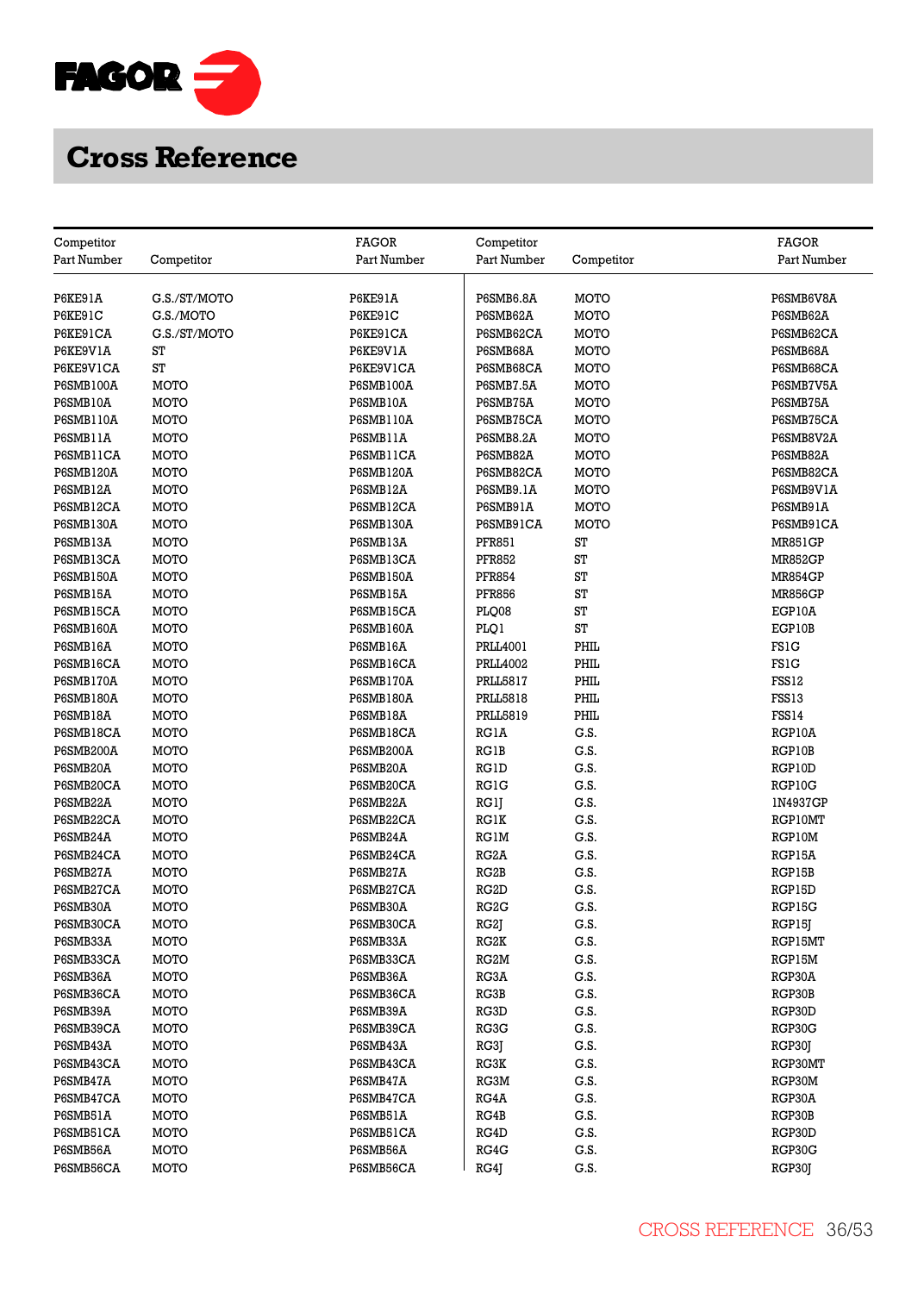

| Competitor       |              | <b>FAGOR</b>     | Competitor         |                            | <b>FAGOR</b>          |
|------------------|--------------|------------------|--------------------|----------------------------|-----------------------|
| Part Number      | Competitor   | Part Number      | Part Number        | Competitor                 | Part Number           |
|                  |              |                  |                    |                            |                       |
| <b>RGF1A</b>     | G.S.         | <b>FRS1A</b>     | RGP30M             | G.S.                       | RGP30M                |
| <b>RGF1B</b>     | G.S.         | <b>FRS1B</b>     | RMPG06A            | G.S.                       | RGP08A                |
| <b>RGF1D</b>     | G.S.         | <b>FRS1D</b>     | RMPG06B            | G.S.                       | RGP08B                |
| <b>RGF1G</b>     | G.S.         | <b>FRS1G</b>     | RMPG06D            | G.S.                       | RGP08D                |
| RGF1J            | G.S.         | <b>FRS1J</b>     | RMPG06G            | G.S.                       | RGP08G                |
| <b>RGF1K</b>     | G.S.         | FRS1K            | RMPG06J            | G.S.                       | RGP08J                |
| RGFIM            | G.S.         | FRS1M            | RS1A               | G.S.                       | FRS1A                 |
| RGL41A           | G.S.         | <b>FRS1A</b>     | <b>RS1B</b>        | G.S.                       | <b>FRS1B</b>          |
| RGL41B           | G.S.         | <b>FRS1B</b>     | RSID               | G.S.                       | <b>FRS1D</b>          |
| RGL41D           | G.S.         | FRS1D            | <b>RS1G</b>        | G.S.                       | FRS1G                 |
| RGL41G           | G.S.         | <b>FRS1G</b>     | RSlJ               | G.S.                       | FRS1J                 |
| RGL41J           | G.S.         | FRS1J            | <b>RS1K</b>        | G.S.                       | FRS1K                 |
| RGL41K           | G.S.         | <b>FRS1K</b>     | RS <sub>2</sub> A  | G.S.                       | FRS <sub>2</sub> A    |
| RGL41M           | G.S.         | FRS1M            | RS <sub>2</sub> B  | G.S.                       | FRS2B                 |
| RGP02-12E        | G.S.         | RGP02-12         | RS <sub>2</sub> D  | G.S.                       | FRS <sub>2</sub> D    |
| <b>RGP02-14E</b> | G.S.         | RGP02-14         | RS <sub>2</sub> G  | G.S.                       | FRS <sub>2</sub> G    |
| <b>RGP02-16E</b> | G.S.         | RGP02-16         | RS2J               | G.S.                       | FRS2J                 |
| <b>RGP02-18E</b> | G.S.         | RGP02-18         | RS <sub>2</sub> K  | G.S.                       | FRS2K                 |
| <b>RGP02-20E</b> | G.S.         | RGP02-20         | RS <sub>2</sub> M  | G.S.                       | FRS2M                 |
| RGP10A           | G.S.         | RGP10A           | RS3A               | G.S.                       | FRS3A                 |
| RGP10B           | G.S.         | RGP10B           | RS3B               | G.S.                       | FRS3B                 |
| RGP10D           | G.S.         | RGP10D           | RS3D               | G.S.                       | FRS3D                 |
| RGP10G           | G.S.         | RGP10G           | RS3G               | G.S.                       | FRS3G                 |
|                  | G.S.         |                  | RS3J               | G.S.                       |                       |
| RGP10J<br>RGP10K | G.S.         | RGP10J           | RS3K               | G.S.                       | FRS3J<br><b>FRS3K</b> |
| RGP10M           | G.S.         | RGP10K<br>RGP10M | SlĀ                | G.S.                       | FS1G                  |
|                  | G.S.         | RGP15A           | S1B                | G.S.                       | <b>FS1G</b>           |
| RGP15A           | G.S.         |                  | S1D                | G.S.                       | <b>FS1G</b>           |
| RGP15B           |              | RGP15B           | S1G                |                            | <b>FS1G</b>           |
| RGP15D           | G.S.<br>G.S. | RGP15B           |                    | G.S.<br>G.S.               |                       |
| RGP15G           | G.S.         | RGP15G           | SlJ                |                            | FS1J                  |
| RGP15J           |              | RGP15J           | SIK                | G.S.                       | FS1K                  |
| RGP15K           | G.S.         | RGP15K           | S1M                | G.S.                       | FS1M                  |
| RGP15M           | G.S.         | RGP15M           | S1NB <sub>20</sub> | <b>SHIN</b><br><b>SHIN</b> | DF02M<br>DF06M        |
| RGP20A           | G.S.         | RGP15A           | S1NB60             |                            |                       |
| RGP20B           | G.S.         | RGP15B           | S1NB80             | <b>SHIN</b>                | DF08M                 |
| RGP20D           | G.S.         | RGP15D           | S1VB20             | <b>SHIN</b>                | FBI1.5D4S1            |
| RGP20G           | G.S.         | RGP15G           | S1VB60             | <b>SHIN</b>                | FBI1.5[4S1            |
| RGP20J           | G.S.         | RGP15J           | S1VB60Z            | <b>SHIN</b>                | FBI1.5J4S1            |
| RGP25A           | G.S.         | RGP30A           | S1VBA20            | <b>SHIN</b>                | FBI1.5D4S1            |
| RGP25B           | G.S.         | RGP30B           | S1VBA60            | <b>SHIN</b>                | FBI1.5J4S1            |
| RGP25D           | G.S.         | RGP30D           | S1ZB10             | <b>SHIN</b>                | 1SMZG06GP             |
| RGP25G           | G.S.         | RGP30G           | S1ZB20             | <b>SHIN</b>                | 1SMZG06GP             |
| RGP25J           | G.S.         | RGP30J           | S1ZB40             | <b>SHIN</b>                | 1SMZG06GP             |
| RGP25K           | G.S.         | RGP30K           | S1ZB60             | <b>SHIN</b>                | 1SMZG06GP             |
| RGP25M           | G.S.         | RGP30M           | S <sub>2</sub> A   | G.S.                       | FS <sub>2</sub> A     |
| RGP30A           | G.S.         | RGP30A           | S <sub>2</sub> B   | G.S.                       | FS2B                  |
| RGP30B           | G.S.         | RGP30B           | S <sub>2</sub> D   | G.S.                       | FS <sub>2</sub> D     |
| RGP30D           | G.S.         | RGP30D           | S <sub>2</sub> G   | G.S.                       | FS <sub>2</sub> G     |
| RGP30G           | G.S.         | RGP30G           | S2J                | G.S.                       | FS2J                  |
| RGP30J           | G.S.         | RGP30J           | S <sub>2</sub> K   | G.S.                       | FS2K                  |
| RGP30K           | G.S.         | RGP30K           | <b>S2L20U</b>      | <b>SHIN</b>                | EGP20D                |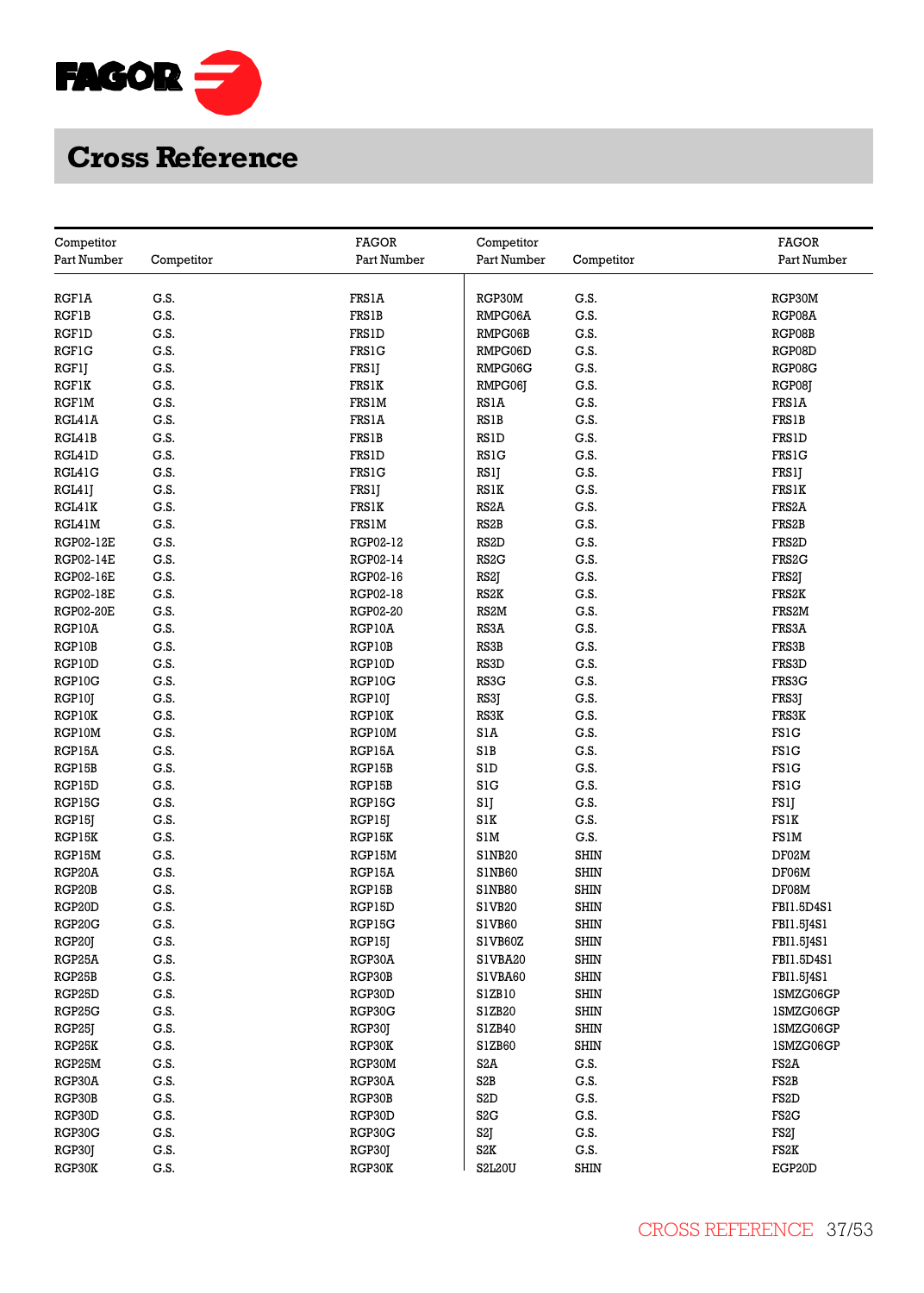

| Competitor                     |             | <b>FAGOR</b>      | Competitor          |            | <b>FAGOR</b>     |
|--------------------------------|-------------|-------------------|---------------------|------------|------------------|
| Part Number                    | Competitor  | Part Number       | Part Number         | Competitor | Part Number      |
|                                |             |                   |                     |            |                  |
| S <sub>2</sub> L <sub>40</sub> | <b>SHIN</b> | EGP10G            | <b>SA14</b>         | G.S./MOTO  | <b>P6KE18</b>    |
| S2L60                          | <b>SHIN</b> | EGP20J            | SA14A               | G.S./MOTO  | <b>P6KE18</b>    |
| S2M                            | G.S.        | FS <sub>2</sub> M | SA14C               | G.S./MOTO  | P6KE18C          |
| S2S6M                          | <b>SHIN</b> | <b>SB160</b>      | SA14CA              | G.S./MOTO  | P6KE18C          |
| S2V20                          | <b>SHIN</b> | GP15D             | SA15                | G.S./MOTO  | <b>P6KE18A</b>   |
| S2V60                          | <b>SHIN</b> | GP15J             | SA150               | G.S./MOTO  | <b>P6KE180A</b>  |
| S3A                            | G.S.        | FS3A              | <b>SA150A</b>       | G.S./MOTO  | <b>P6KE180A</b>  |
| S3B                            | G.S.        | FS3B              | <b>SA150C</b>       | G.S./MOTO  | P6KE180CA        |
| S3D                            | G.S.        | FS3D              | SA150CA             | G.S./MOTO  | <b>P6KE180CA</b> |
| S3G                            | G.S.        | FS3G              | SA15A               | G.S./MOTO  | P6KE18A          |
| S3J                            | G.S.        | FS3J              | SA15C               | G.S./MOTO  | P6KE18CA         |
| S3K                            | G.S.        | FS3K              | SA15CA              | G.S./MOTO  | P6KE18CA         |
| <b>S3L20U</b>                  | <b>SHIN</b> | EGP30D            | SA16                | G.S./MOTO  | <b>P6KE20</b>    |
| S3L40                          | <b>SHIN</b> | EGP30G            | SA160               | G.S./MOTO  | <b>P6KE200</b>   |
| S3L60                          | <b>SHIN</b> | EGP20J            | <b>SA160A</b>       | G.S./MOTO  | <b>P6KE200A</b>  |
| S3M                            | G.S.        | FS3M              | <b>SA160C</b>       | G.S./MOTO  | <b>P6KE200C</b>  |
| S3V20                          | <b>SHIN</b> | 1N5624GP          | SA160CA             | G.S./MOTO  | P6KE200CA        |
| S3V60                          | <b>SHIN</b> | 1N5626GP          | SA16A               | G.S./MOTO  | <b>P6KE20</b>    |
| S3V60Z                         | <b>SHIN</b> | 1N5626GP          | SA16C               | G.S./MOTO  | P6KE20C          |
| <b>SA10</b>                    | G.S./MOTO   | <b>P6KE12A</b>    | SA16CA              | G.S./MOTO  | P6KE20C          |
| SA100                          | G.S./MOTO   | P6KE120           | SA17                | G.S./MOTO  | P6KE20A          |
| <b>SA100A</b>                  | G.S./MOTO   | <b>P6KE120A</b>   | <b>SA170</b>        | G.S./MOTO  | <b>P6KE200A</b>  |
| <b>SA100C</b>                  | G.S./MOTO   | <b>P6KE120C</b>   | SA170A              | G.S./MOTO  | <b>P6KE200A</b>  |
| SA100CA                        | G.S./MOTO   | P6KE120CA         | SA170C              | G.S./MOTO  | <b>P6KE200CA</b> |
| SA10A                          | G.S./MOTO   | P6KE12A           | SA170CA             | G.S./MOTO  | <b>P6KE200CA</b> |
| SA10C                          | G.S./MOTO   | P6KE12CA          | SA17A               | G.S./MOTO  | P6KE20A          |
| SA10CA                         | G.S./MOTO   | P6KE12CA          | SA17C               | G.S./MOTO  | P6KE20CA         |
| SA11                           | G.S./MOTO   | P6KE13A           | <b>SA17CA</b>       | G.S./MOTO  | P6KE20CA         |
| SA110                          | G.S./MOTO   | <b>P6KE130A</b>   | SA18                | G.S./MOTO  | <b>P6KE22</b>    |
| <b>SA110A</b>                  | G.S./MOTO   | <b>P6KE130A</b>   | SA18A               | G.S./MOTO  | P6KE22A          |
| <b>SA110C</b>                  | G.S./MOTO   | P6KE130CA         | SA18C               | G.S./MOTO  | P6KE22C          |
| SA110CA                        | G.S./MOTO   | P6KE130CA         | SA18CA              | G.S./MOTO  | P6KE22CA         |
| SA11A                          | G.S./MOTO   | P6KE13A           | <b>SA20</b>         | G.S./MOTO  | P6KE24A          |
| SAIIC                          | G.S./MOTO   | P6KE13CA          | SA <sub>20</sub> A  | G.S./MOTO  | P6KE24A          |
| SAIICA                         | G.S./MOTO   | P6KE13CA          | SA <sub>20</sub> C  | G.S./MOTO  | P6KE24CA         |
| SA <sub>12</sub>               | G.S./MOTO   | <b>P6KE15</b>     | SA <sub>20</sub> CA | G.S./MOTO  | P6KE24CA         |
| SA120                          | G.S./MOTO   | <b>P6KE150</b>    | <b>SA22</b>         | G.S./MOTO  | <b>P6KE27</b>    |
| <b>SA120A</b>                  | G.S./MOTO   | <b>P6KE150A</b>   | SA22A               | G.S./MOTO  | P6KE27A          |
| <b>SA120C</b>                  | G.S./MOTO   | <b>P6KE150C</b>   | SA <sub>2</sub> 2C  | G.S./MOTO  | P6KE27C          |
| SA120CA                        | G.S./MOTO   | <b>P6KE150CA</b>  | SA22CA              | G.S./MOTO  | P6KE27CA         |
| SA12A                          | G.S./MOTO   | <b>P6KE15A</b>    | SA24                | G.S./MOTO  | <b>P6KE30</b>    |
| SA12C                          | G.S./MOTO   | <b>P6KE15C</b>    | SA <sub>24</sub> A  | G.S./MOTO  | P6KE30A          |
| SA12CA                         | G.S./MOTO   | P6KE15CA          | SA <sub>24</sub> C  | G.S./MOTO  | P6KE30C          |
| SA13                           | G.S./MOTO   | <b>P6KE16</b>     | SA24CA              | G.S./MOTO  | P6KE30CA         |
| SA130                          | G.S./MOTO   | <b>P6KE160</b>    | <b>SA26</b>         | G.S./MOTO  | P6KE30A          |
| <b>SA130A</b>                  | G.S./MOTO   | <b>P6KE150A</b>   | SA <sub>26</sub> A  | G.S./MOTO  | P6KE30A          |
| <b>SA130C</b>                  | G.S./MOTO   | P6KE160C          | SA <sub>26</sub> C  | G.S./MOTO  | P6KE30CA         |
| SA130CA                        | G.S./MOTO   | <b>P6KE150CA</b>  | SA26CA              | G.S./MOTO  | P6KE30CA         |
| SA13A                          | G.S./MOTO   | <b>P6KE16A</b>    | <b>SA28</b>         | G.S./MOTO  | P6KE33A          |
| SA13C                          | G.S./MOTO   | P6KE16C           | SA <sub>2</sub> 8A  | G.S./MOTO  | P6KE33A          |
| SA13CA                         | G.S./MOTO   | P6KE16CA          | SA <sub>28</sub> C  | G.S./MOTO  | P6KE33CA         |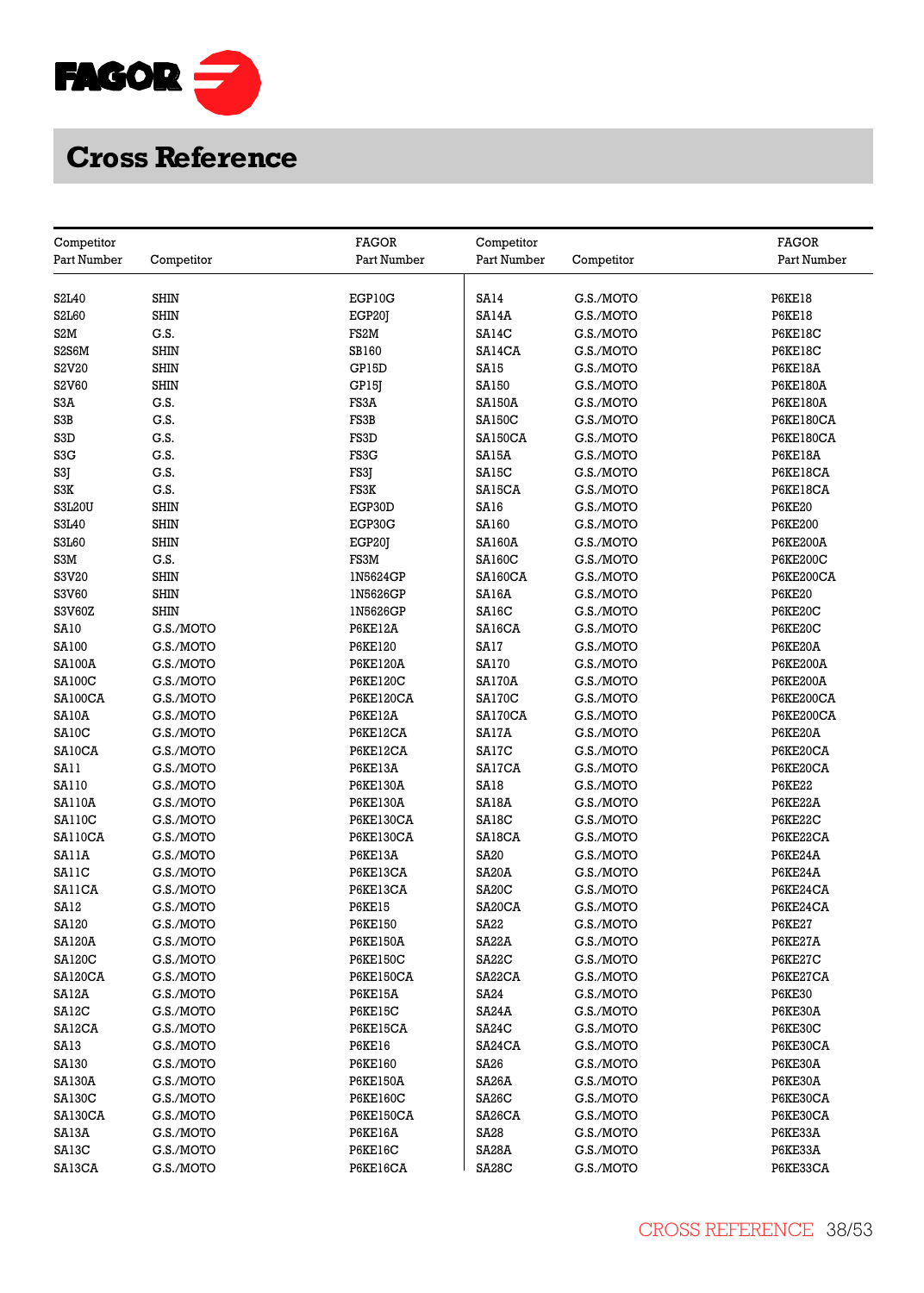

|                           |                   | <b>FAGOR</b>          |                              |                        | <b>FAGOR</b>               |
|---------------------------|-------------------|-----------------------|------------------------------|------------------------|----------------------------|
| Competitor<br>Part Number | Competitor        | Part Number           | Competitor<br>Part Number    | Competitor             | Part Number                |
|                           |                   |                       |                              |                        |                            |
| SA28CA                    | G.S./MOTO         | P6KE33CA              | SA6.5C                       | G.S./MOTO              | P6KE7V5CA                  |
| SA30                      | G.S./MOTO         | P6KE36A               | SA6.5CA                      | G.S./MOTO              | P6KE7V5CA                  |
| SA30A                     | G.S./MOTO         | P6KE36A               | <b>SA60</b>                  | G.S./MOTO              | <b>P6KE75</b>              |
| SA <sub>30</sub> C        | G.S./MOTO         | P6KE36CA              | SA60A                        | G.S./MOTO              | P6KE75A                    |
| SA30CA                    | G.S./MOTO         | P6KE36CA              | SA60C                        | G.S./MOTO              | P6KE75C                    |
| <b>SA33</b>               | G.S./MOTO         | P6KE39A               | SA60CA                       | G.S./MOTO              | P6KE75CA                   |
| SA33A                     | G.S./MOTO         | P6KE39A               | SA64                         | G.S./MOTO              | P6KE75A                    |
| SA33C                     | G.S./MOTO         | P6KE39CA              | SA64A                        | G.S./MOTO              | P6KE75A                    |
| SA33CA                    | G.S./MOTO         | P6KE39CA              | SA64C                        | G.S./MOTO              | P6KE75CA                   |
| SA <sub>36</sub>          | G.S./MOTO         | P6KE43A               | SA64CA                       | G.S./MOTO              | P6KE75CA                   |
| SA36A                     | G.S./MOTO         | P6KE43A               | SA7.0                        | G.S./MOTO              | P6KE8V2A                   |
| SA36C                     | G.S./MOTO         | P6KE43CA              | <b>SA7.0A</b>                | G.S./MOTO              | P6KE8V2A                   |
| SA36CA                    | G.S./MOTO         | P6KE43CA              | <b>SA7.0C</b>                | G.S./MOTO              | P6KE8V2CA                  |
| <b>SA40</b>               | G.S./MOTO         | P6KE47A               | SA7.0CA                      | G.S./MOTO              | P6KE8V2CA                  |
| SA <sub>40</sub> A        | G.S./MOTO         | P6KE47A               | SA7.5                        | G.S./MOTO              | P6KE9V1A                   |
| SA <sub>40</sub> C        | G.S./MOTO         | P6KE47CA              | <b>SA7.5A</b>                | G.S./MOTO              | P6KE9V1A                   |
| SA40CA                    | G.S./MOTO         | P6KE47CA              | <b>SA7.5C</b>                | G.S./MOTO              | P6KE9V1CA                  |
| <b>SA43</b>               | G.S./MOTO         | P6KE51A               | SA7.5CA                      | G.S./MOTO              | P6KE9V1CA                  |
| SA43A                     | G.S./MOTO         | P6KE51A               | <b>SA70</b>                  | G.S./MOTO              | P6KE82A                    |
| SA <sub>43</sub> C        | G.S./MOTO         | P6KE51CA              | SA70A                        | G.S./MOTO              | P6KE82A                    |
| SA43CA                    | G.S./MOTO         | P6KE51CA              | SA70C                        | G.S./MOTO              | P6KE82CA                   |
| <b>SA45</b>               | G.S./MOTO         | <b>P6KE56</b>         | SA70CA                       | G.S./MOTO              | P6KE82CA                   |
| SA45A                     | G.S./MOTO         | P6KE56A               | SA75                         | G.S./MOTO              | P6KE91A                    |
| SA <sub>45</sub> C        | G.S./MOTO         | P6KE56C               | SA75A                        | G.S./MOTO              | P6KE91A                    |
| SA45CA                    | G.S./MOTO         | P6KE56CA              | SA75C                        | G.S./MOTO              | P6KE91CA                   |
| <b>SA48</b>               | G.S./MOTO         | P6KE56A               | SA75CA                       | G.S./MOTO              | P6KE91CA                   |
| SA48A                     | G.S./MOTO         | P6KE56A               | <b>SA78</b>                  | G.S./MOTO              | P6KE91A                    |
| SA <sub>48</sub> C        | G.S./MOTO         | P6KE56CA              | SA78A                        | G.S./MOTO              | P6KE91A                    |
| SA48CA                    | G.S./MOTO         | P6KE56CA              | SA78C                        | G.S./MOTO              | P6KE91CA                   |
| SA5.0                     | G.S./MOTO         | P6KE6V8A              | SA78CA                       | G.S./MOTO              | P6KE91CA                   |
| <b>SA5.0A</b>             | G.S./MOTO         | P6KE6V8A              | SA8.0                        | G.S./MOTO              | <b>P6KE10</b>              |
| <b>SA5.0C</b>             | G.S.              | P6KE6V8CA             | SA8.0A                       | G.S./MOTO              | P6KE10A                    |
| SA5.0CA                   | G.S.              | P6KE6V8CA             | <b>SA8.0C</b>                | G.S./MOTO              | P6KE10C                    |
| SA51                      | G.S./MOTO         | P6KE62A               | SA8.0CA                      | G.S./MOTO              | P6KE10CA                   |
| SA51A                     | G.S./MOTO         | P6KE62A               | SA8.5                        | G.S./MOTO              | P6KE10A                    |
| SA51C                     | G.S./MOTO         | P6KE62CA              | <b>SA8.5A</b>                | G.S./MOTO              | P6KE10A                    |
| SA51CA                    | G.S./MOTO         | P6KE62CA              | <b>SA8.5C</b>                | G.S./MOTO              | P6KE10CA                   |
| <b>SA54</b>               | G.S./MOTO         | <b>P6KE68</b>         | SA8.5CA                      | G.S./MOTO              | P6KE10CA                   |
| SA54A                     | G.S./MOTO         | P6KE68A               | <b>SA85</b>                  | G.S./MOTO              | P6KE100A                   |
| SA54C                     | G.S./MOTO         | P6KE68C               | SA85A                        | G.S./MOTO              | <b>P6KE100A</b>            |
| SA54CA                    | G.S./MOTO         | P6KE68CA              | SA85C                        | G.S./MOTO              | <b>P6KE100CA</b>           |
| <b>SA58</b>               | G.S./MOTO         | P6KE68A               | SA85CA                       | G.S./MOTO              | P6KE100CA                  |
| SA58A                     | G.S./MOTO         | P6KE68A               | SA9.0                        | G.S./MOTO              | <b>P6KE11</b>              |
| SA58C                     | G.S./MOTO         | P6KE68CA              | SA9.0A                       | G.S./MOTO              | P6KE11A                    |
| SA58CA                    | G.S./MOTO         | P6KE68CA              | <b>SA9.0C</b>                | G.S./MOTO              | P6KE11C                    |
| SA6.0                     | G.S./MOTO         | P6KE7V5A              | SA9.0CA                      | G.S./MOTO              | P6KE11CA                   |
|                           |                   |                       |                              |                        |                            |
| SA6.0A<br>SA6.0C          | G.S./MOTO<br>G.S. | P6KE7V5A<br>P6KE7V5CA | <b>SA90</b><br>SA90A         | G.S./MOTO<br>G.S./MOTO | P6KE110<br><b>P6KE110A</b> |
|                           | G.S.              |                       |                              |                        |                            |
| SA6.0CA<br>SA6.5          | G.S./MOTO         | P6KE7V5CA<br>P6KE7V5A | SA <sub>90</sub> C<br>SA90CA | G.S./MOTO              | P6KE110C                   |
|                           |                   |                       |                              | G.S./MOTO              | P6KE110CA                  |
| SA6.5A                    | G.S./MOTO         | P6KE7V5A              | SB020                        | G.S.                   | SB020                      |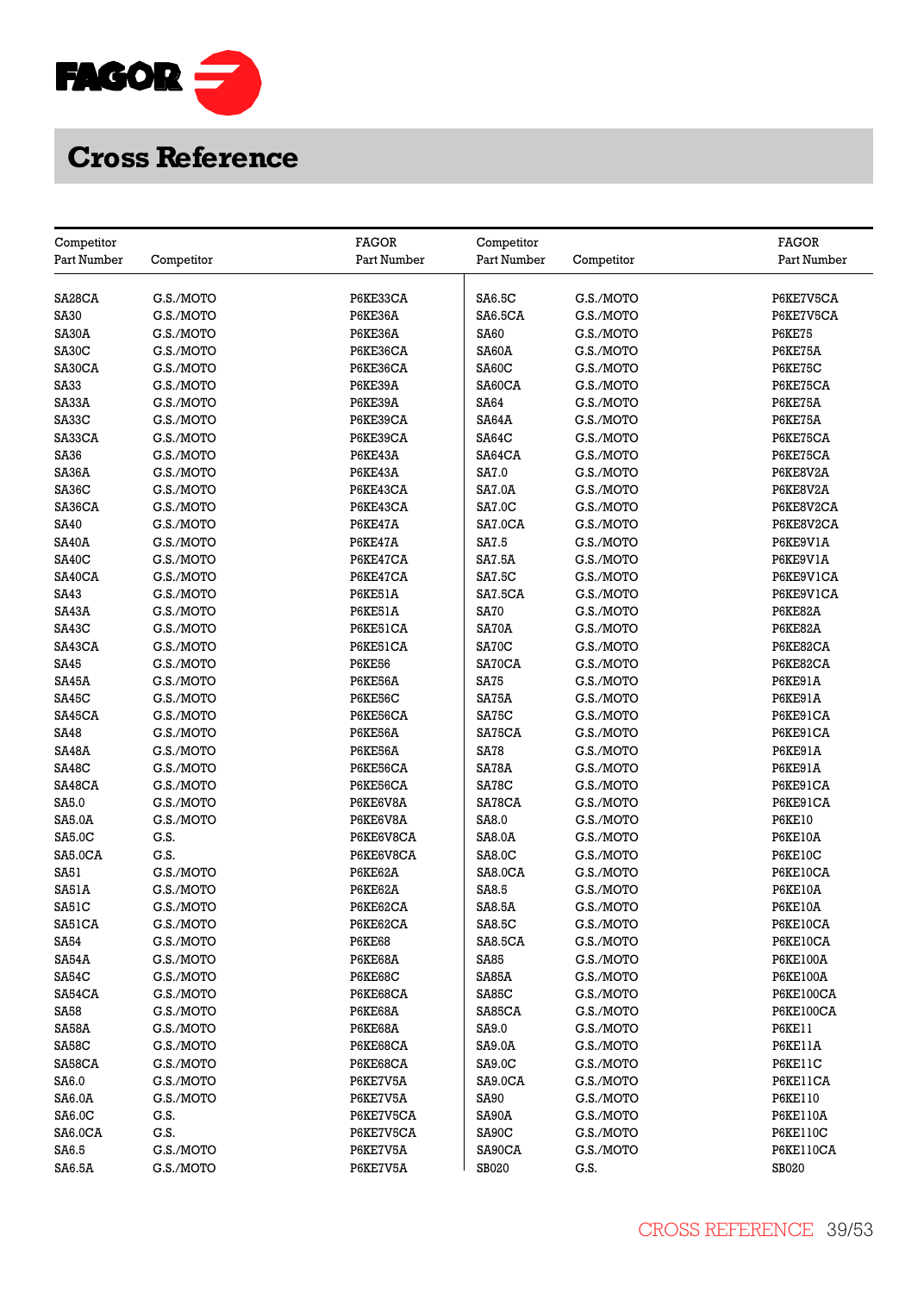

|                           |             | FAGOR          |                           |            | FAGOR       |
|---------------------------|-------------|----------------|---------------------------|------------|-------------|
| Competitor<br>Part Number | Competitor  | Part Number    | Competitor<br>Part Number | Competitor | Part Number |
|                           |             |                |                           |            |             |
| SB030                     | G.S.        | <b>SB030</b>   | SM15T12A                  | ST         | 1.5SMC12A   |
| SB040                     | G.S.        | SB040          | SM15T12CA                 | ST         | 1.5SMC12CA  |
| SB120                     | G.S.        | SB120          | SM15T150                  | ST         | 1.5SMC150   |
| SB130                     | G.S.        | <b>SB130</b>   | SM15T150A                 | ST         | 1.5SMC150A  |
| SB140                     | G.S.        | SB140          | SM15T150C                 | ST         | 1.5SMC150C  |
| SB150                     | G.S.        | <b>SB150</b>   | SM15T150CA                | ST         | 1.5SMC150CA |
| SB160                     | G.S.        | <b>SB160</b>   | SM15T15A                  | ST         | 1.5SMC15A   |
| SB320                     | G.S.        | SB320          | SM15T15CA                 | ST         | 1.5SMC15CA  |
|                           | G.S.        |                |                           | ST         | 1.5SMC18A   |
| <b>SB330</b><br>SB340     | G.S.        | SB330<br>SB340 | SM15T18A<br>SM15T18CA     | ST         | 1.5SMC18CA  |
| SB350                     | G.S.        | <b>SB350</b>   |                           | ST         | 1.5SMC200   |
|                           |             |                | SM15T200                  |            |             |
| SB360                     | G.S.        | SB360          | SM15T200A                 | ST<br>ST   | 1.5SMC200A  |
| SB520                     | G.S.        | SB520          | SM15T200C                 | ST         | 1.5SMC200C  |
| SB530                     | G.S.        | <b>SB530</b>   | SM15T200CA                |            | 1.5SMC200CA |
| SB540                     | G.S.        | <b>SB540</b>   | SM15T220                  | ST         | 1.5SMC220   |
| <b>SB550</b>              | G.S.        | <b>SB550</b>   | SM15T220A                 | ST         | 1.5SMC220A  |
| <b>SB560</b>              | G.S.        | <b>SB560</b>   | SM15T220C                 | ST         | 1.5SMC220C  |
| SBYV27-100                | G.S.        | EGP20B         | SM15T220CA                | ST         | 1.5SMC220CA |
| SBYV27-150                | G.S.        | EGP20D         | <b>SM15T22A</b>           | ST         | 1.5SMC22A   |
| SBYV27-200                | G.S.        | EGP20D         | SM15T22CA                 | ST         | 1.5SMC22CA  |
| SBYV27-50                 | G.S.        | EGP20A         | SM15T24A                  | ST         | 1.5SMC24A   |
| SBYV28-100                | G.S.        | EGP30B         | SM15T24CA                 | ST         | 1.5SMC24CA  |
| SBYV28-150                | G.S.        | EGP30D         | <b>SM15T27A</b>           | ST         | 1.5SMC27A   |
| SBYV28-200                | G.S.        | EGP30D         | SM15T27CA                 | ST         | 1.5SMC27CA  |
| SBYV28-50                 | G.S.        | EGP30A         | <b>SM15T30A</b>           | ST         | 1.5SMC30A   |
| SF3L20U                   | <b>SHIN</b> | EGP30D         | SM15T30CA                 | ST         | 1.5SMC30CA  |
| SF4001                    | TFK         | FUF4001        | <b>SM15T33A</b>           | ST         | 1.5SMC33A   |
| SF4002                    | TFK         | <b>FUF4002</b> | SM15T33CA                 | ST         | 1.5SMC33CA  |
| SF4003                    | TFK         | FUF4003        | SM15T36A                  | ST         | 1.5SMC36A   |
| SF4004                    | TFK         | <b>FUF4004</b> | SM15T36CA                 | ST         | 1.5SMC36CA  |
| <b>SF4005</b>             | TFK         | <b>FUF4005</b> | SM15T39A                  | ST         | 1.5SMC39A   |
| SF4006                    | TFK         | <b>FUF4006</b> | SM15T39CA                 | ST         | 1.5SMC39CA  |
| <b>SF4007</b>             | TFK         | <b>FUF4007</b> | SM15T68A                  | ST         | 1.5SMC68A   |
| SF5400                    | TFK         | <b>FUF5400</b> | SM15T68CA                 | ST         | 1.5SMC68CA  |
| SF5401                    | TFK         | FUF5401        | SM15T6V8A                 | ST         | 1.5SMC6V8A  |
| SF5402                    | TFK         | <b>FUF5402</b> | SM15T6V8CA                | ST         | 1.5SMC6V8CA |
| SF5403                    | TFK         | <b>FUF5404</b> | SM15T75A                  | ST         | 1.5SMC75A   |
| SF5404                    | TFK         | <b>FUF5404</b> | SM15T75CA                 | ST         | 1.5SMC75CA  |
| SF5405                    | TFK         | <b>FUF5406</b> | SM15T7V5A                 | ST         | 1.5SMC7V5A  |
| SF5406                    | TFK         | <b>FUF5406</b> | SM15T7V5CA                | ST         | 1.5SMC7V5CA |
| SF5407                    | TFK         | <b>FUF5407</b> | SM2Z10                    | ST         | ZISMA10     |
| SF5408                    | TFK         | <b>FUF5408</b> | SM2Z100                   | ST         | Z1SMA100    |
| SGL41-20                  | G.S.        | FSS12          | SM2Z12                    | ST         | Z1SMA12     |
| SGL41-30                  | G.S.        | FSS13          | SM2Z15                    | ST         | ZISMA15     |
| SGL41-40                  | G.S.        | FSS14          | SM2Z150                   | ST         | Z1SMA150    |
| SGL41-50                  | G.S.        | FSS15          | SM2Z18                    | ST         | ZISMA18     |
| SGL41-60                  | G.S.        | FSS16          | SM2Z20                    | ST         | Z1SMA20     |
| SM15T100A                 | ST          | 1.5SMC100A     | SM2Z200                   | ST         | Z1SMA200    |
| SM15T100CA                | ST          | 1.5SMC100CA    | <b>SM2Z22</b>             | ST         | Z1SMA22     |
| SM15T10A                  | ST          | 1.5SMC10A      | SM2Z24                    | ST         | ZISMA24     |
| SM15T10CA                 | ST          | 1.5SMC10CA     | SM2Z27                    | ST         | ZISMA27     |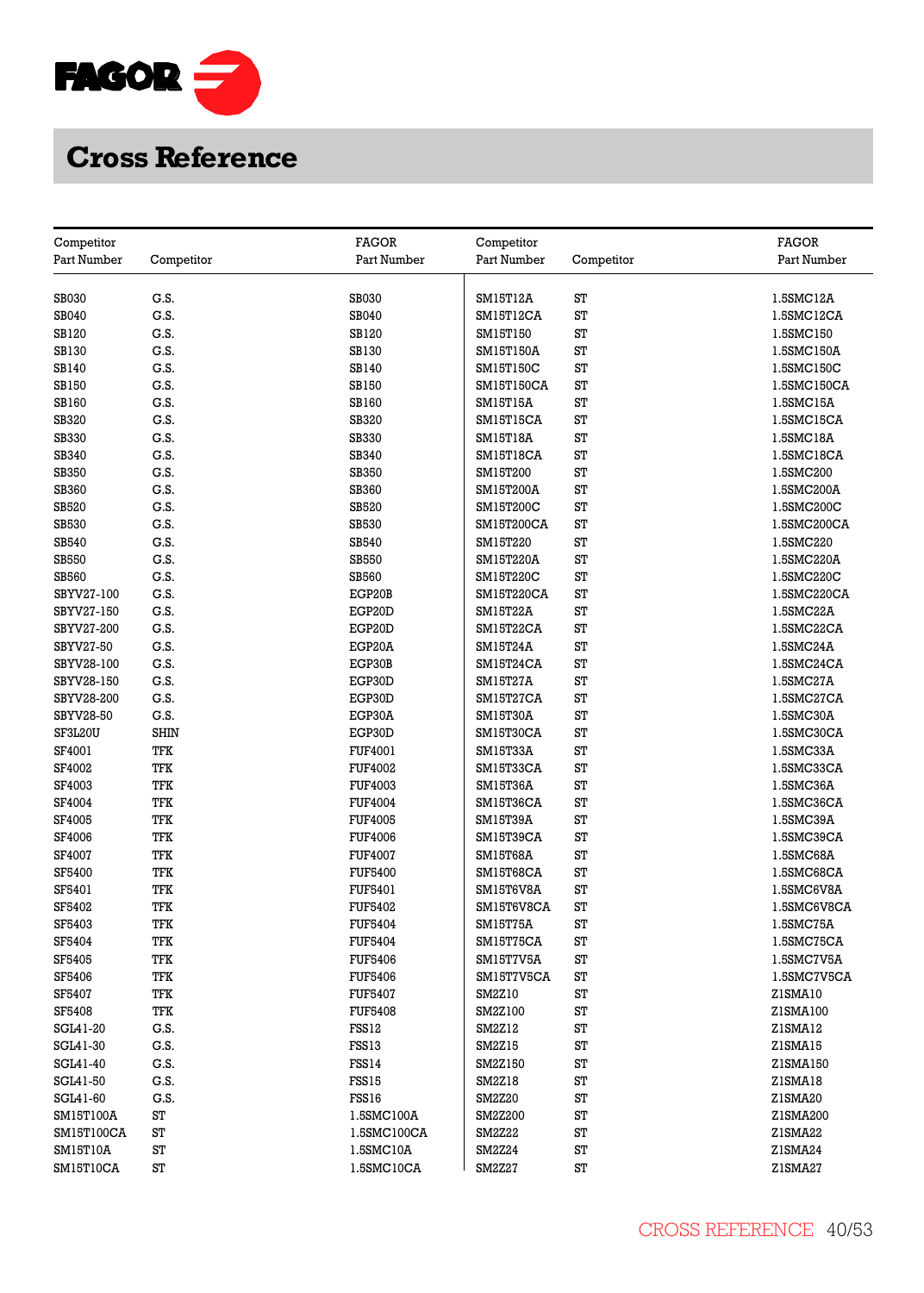

| Competitor      |            | <b>FAGOR</b>     | Competitor     |            | FAGOR            |
|-----------------|------------|------------------|----------------|------------|------------------|
| Part Number     | Competitor | Part Number      | Part Number    | Competitor | Part Number      |
|                 |            |                  |                |            |                  |
| SM2Z30          | ST         | Z1SMA30          | SM6T150CA      | ST         | P6SMB150CA       |
| SM2Z36          | ST         | Z1SMA36          | SM6T15A        | ST         | P6SMB15A         |
| SM2Z39          | ST         | Z1SMA39          | SM6T15CA       | ST         | P6SMB15CA        |
| SM2Z47          | ST         | Z1SMA47          | SM6T18A        | ST         | P6SMB18A         |
| SM2Z5V1         | ST         | ZISMA5V1         | SM6T18CA       | ST         | P6SMB18CA        |
| SM2Z5V6         | ST         | Z1SMA5V6         | SM6T200        | ST         | <b>P6SMB200</b>  |
| SM2Z68          | ST         | Z1SMA68          | SM6T200A       | ST         | P6SMB200A        |
| SM2Z6V2         | ST         | Z1SMA6V2         | SM6T200C       | ST         | P6SMB200C        |
| SM2Z7V5         | ST         | Z1SMA7V5         | SM6T200CA      | ST         | P6SMB200CA       |
| <b>SM4001TR</b> | I.R.       | <b>FS1G</b>      | SM6T220        | ST         | <b>P6SMB220</b>  |
| <b>SM4002TR</b> | I.R.       | <b>FS1G</b>      | SM6T220A       | ST         | P6SMB220A        |
|                 | I.R.       | <b>FS1G</b>      |                | ST         | P6SMB220C        |
| <b>SM4003TR</b> |            | <b>FS1G</b>      | SM6T220C       | ST         |                  |
| <b>SM4004TR</b> | I.R.       |                  | SM6T220CA      | ST         | P6SMB220CA       |
| <b>SM4005TR</b> | I.R.       | FS1J             | SM6T22A        |            | P6SMB22A         |
| <b>SM4006TR</b> | I.R.       | FS1K             | SM6T22CA       | ST         | P6SMB22CA        |
| <b>SM4007TR</b> | I.R.       | <b>FS1M</b>      | SM6T24A        | ST         | P6SMB24A         |
| <b>SM4T100A</b> | ST         | P4SMA100A        | SM6T24CA       | ST         | P6SMB24CA        |
| SM4T10A         | ST         | P4SMA10A         | SM6T27A        | ST         | P6SMB27A         |
| SM4T12A         | ST         | P4SMA12A         | SM6T27CA       | ST         | P6SMB27CA        |
| SM4T150         | ST         | P4SMA150         | SM6T30A        | ST         | P6SMB30A         |
| <b>SM4T150A</b> | ST         | <b>P4SMA150A</b> | SM6T30CA       | ST         | P6SMB30CA        |
| SM4T150C        | ST         | P4SMA150C        | SM6T33A        | ST         | P6SMB33A         |
| SM4T15A         | ST         | P4SMA15A         | SM6T33CA       | ST         | P6SMB33CA        |
| SM4T18A         | ST         | P4SMA18A         | SM6T36A        | ST         | P6SMB36A         |
| SM4T200         | ST         | P4SMA200         | SM6T36CA       | ST         | P6SMB36CA        |
| <b>SM4T200A</b> | ST         | <b>P4SMA200A</b> | SM6T39A        | ST         | P6SMB39A         |
| <b>SM4T200C</b> | ST         | P4SMA200C        | SM6T39CA       | ST         | P6SMB39CA        |
| SM4T220         | ST         | P4SMA220         | SM6T51A        | ST         | P6SMB51A         |
| <b>SM4T220A</b> | ST         | <b>P4SMA220A</b> | SM6T51CA       | ST         | P6SMB51CA        |
| SM4T22A         | ST         | P4SMA22A         | SM6T62A        | ST         | P6SMB62A         |
| SM4T24A         | ST         | P4SMA24A         | SM6T62CA       | ST         | P6SMB62CA        |
| <b>SM4T27</b>   | ST         | P4SMA27          | SM6T68A        | ST         | P6SMB68A         |
| SM4T27A         | ST         | P4SMA27A         | SM6T68CA       | ST         | P6SMB68CA        |
| SM4T27C         | ST         | P4SMA27C         | SM6T6V8A       | ST         | P6SMB6V8A        |
| SM4T30A         | ST         | P4SMA30A         | SM6T6V8CA      | ST         | P6SMB6V8CA       |
| SM4T33A         | ST         | P4SMA33A         | SM6T75A        | ST         | P6SMB75A         |
| SM4T36A         | ST         | P4SMA36A         | SM6T75CA       | ST         | P6SMB75CA        |
| SM4T39A         | ST         | P4SMA39A         | SM6T7V5A       | ST         | P6SMB7V5A        |
| SM4T68A         | ST         | P4SMA68A         | SM6T7V5CA      | ST         | P6SMB7V5CA       |
| SM4T6V8A        | ST         | P4SMA6V8A        | SMAJ10         | G.S.       | P4SMA12A         |
| SM4T75A         | ST         | P4SMA75A         | <b>SMAJ100</b> | G.S.       | P4SMA120         |
| SM4T7V5A        | ST         | P4SMA7V5A        | SMAJ100A       | G.S./ST    | <b>P4SMA120A</b> |
| SM6T100A        | ST         | P6SMB100A        | SMAJ100C       | G.S.       | P4SMA120C        |
| SM6T100CA       | ST         | P6SMB100CA       | SMAJ10A        | G.S./ST    | P4SMA12A         |
| SM6T10A         | ST         | P6SMB10A         | SMAJ11         | G.S.       | P4SMA13A         |
| SM6T10CA        | ST         | P6SMB10CA        | SMAJ110        | G.S.       | P4SMA130         |
| SM6T12A         | ST         | P6SMB12A         | SMAJ110A       | G.S.       | P4SMA130A        |
| SM6T12CA        | ST         | P6SMB12CA        | SMAJ110C       | G.S.       | P4SMA130C        |
| SM6T150         | ST         | <b>P6SMB150</b>  | SMAJ11A        | G.S.       | P4SMA13A         |
| SM6T150A        | ST         | <b>P6SMB150A</b> | SMAJ12         | G.S.       | P4SMA15          |
| SM6T150C        | ST         | <b>P6SMB150C</b> | SMAJ120        | G.S.       | P4SMA150         |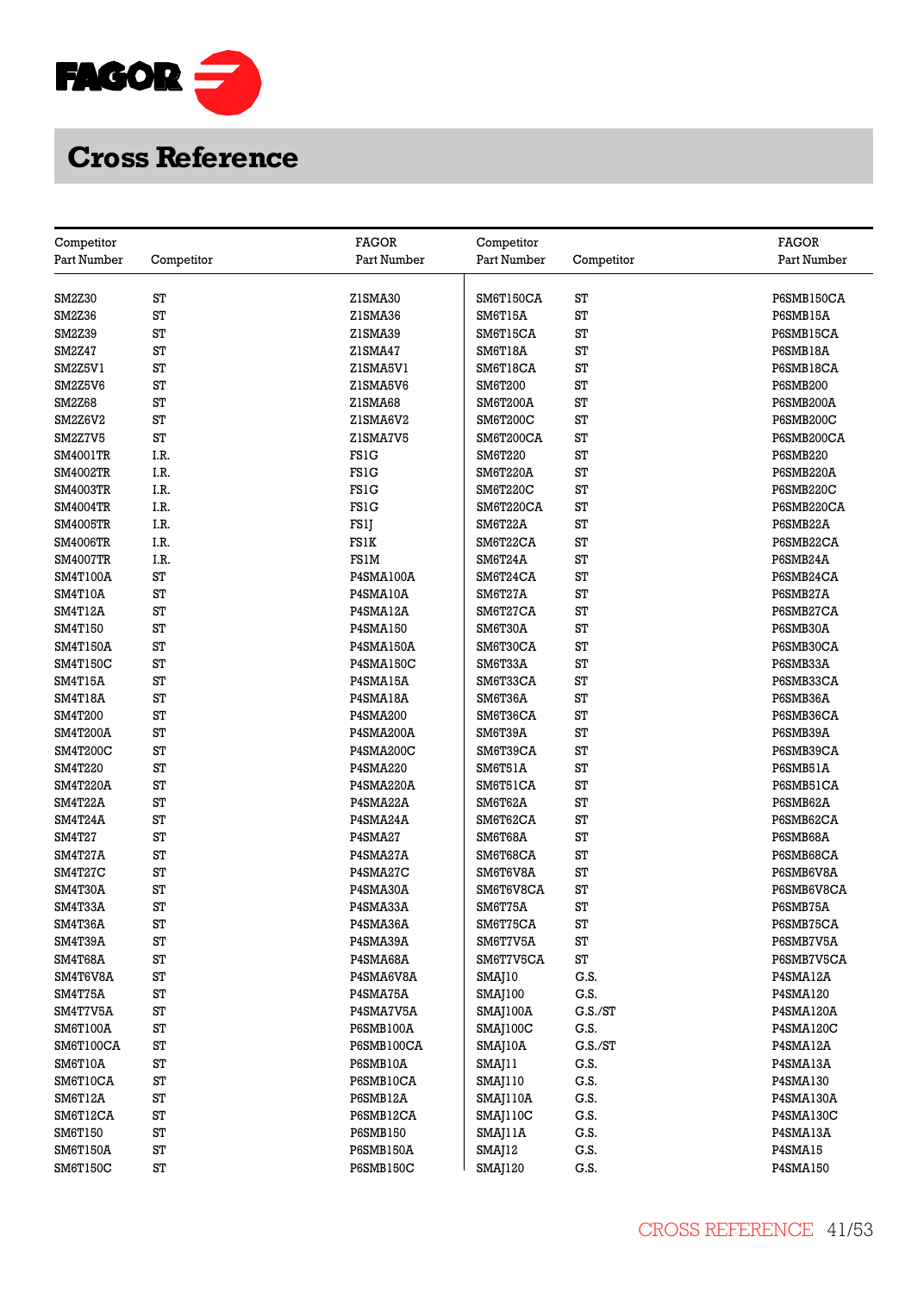

| Competitor          |            | <b>FAGOR</b>     | Competitor          |            | <b>FAGOR</b>     |
|---------------------|------------|------------------|---------------------|------------|------------------|
| Part Number         | Competitor | Part Number      | Part Number         | Competitor | Part Number      |
|                     |            |                  |                     |            |                  |
| SMAJ120A            | G.S.       | <b>P4SMA150A</b> | SMAJ43A             | G.S.       | P4SMA51A         |
| SMAJ120C            | G.S.       | P4SMA150C        | SMAJ45              | G.S.       | <b>P4SMA56</b>   |
| SMAJ12A             | G.S./ST    | P4SMA15A         | SMAJ45A             | G.S.       | P4SMA56A         |
| SMAJ12C             | G.S.       | P4SMA15C         | SMAJ45C             | G.S.       | P4SMA56C         |
| SMAJ13              | G.S.       | P4SMA16          | SMAJ48              | G.S.       | P4SMA56A         |
| SMAJ130             | G.S.       | <b>P4SMA160</b>  | SMAJ48A             | G.S./ST    | P4SMA56A         |
| SMAJ130A            | C.S./ST    | P4SMA150A        | SMAJ5.0             | G.S.       | P4SMA6V8A        |
| SMAJ130C            | G.S.       | P4SMA160C        | SMAJ5.0A            | G.S./ST    | P4SMA6V8A        |
| SMAJ13A             | G.S./ST    | P4SMA16A         | SMAJ51              | G.S.       | P4SMA62A         |
| SMAJ13C             | G.S.       | P4SMA16C         | SMAJ51A             | G.S.       | P4SMA62A         |
| SMAJ14              | G.S.       | P4SMA18          | SMAJ54              | G.S.       | P4SMA68          |
| SMAJ14A             | G.S.       | P4SMA18A         | SMAJ54A             | G.S.       | P4SMA68A         |
| SMAJ14C             | G.S.       | P4SMA18C         | SMAJ54C             | G.S.       | P4SMA68C         |
| SMAJ15              | G.S.       | P4SMA18A         | SMAJ58              | G.S.       | P4SMA68A         |
| SMAJ150             | G.S.       | <b>P4SMA180A</b> | SMAJ58A             | G.S./ST    | P4SMA68A         |
|                     | G.S.       | <b>P4SMA180A</b> |                     | G.S.       | P4SMA7V5A        |
| SMAJ150A            | G.S./ST    |                  | SMAJ6.0             |            | P4SMA7V5A        |
| SMAJ15A             |            | P4SMA18A         | SMAJ6.0A            | G.S./ST    |                  |
| SMAJ16              | G.S.       | P4SMA20          | <b>SMAJ6.5</b>      | G.S.       | P4SMA7V5A        |
| SMAJ160             | G.S.       | P4SMA200         | SMAJ6.5A            | G.S./ST    | P4SMA7V5A        |
| SMAJ160A            | G.S.       | P4SMA200A        | SMAJ60              | G.S.       | P4SMA75          |
| SMAJ160C            | G.S.       | P4SMA200C        | SMAJ60A             | G.S.       | P4SMA75A         |
| SMAJ16A             | G.S.       | P4SMA20A         | SMAJ60C             | G.S.       | P4SMA75C         |
| SMAJ16C             | G.S.       | P4SMA20C         | SMA <sub>[64</sub>  | G.S.       | P4SMA75A         |
| SMAJ17              | G.S.       | P4SMA20A         | SMAJ64A             | G.S.       | P4SMA75A         |
| SMAJ170             | G.S.       | <b>P4SMA200A</b> | SMAJ7.0             | G.S.       | P4SMA8V2A        |
| SMAJ170A            | G.S./ST    | <b>P4SMA200A</b> | SMAJ7.0A            | G.S.       | P4SMA8V2A        |
| SMAJ17A             | G.S.       | P4SMA20A         | <b>SMAJ7.5</b>      | G.S.       | P4SMA9V1A        |
| SMAJ18              | G.S.       | P4SMA22          | SMAJ7.5A            | G.S.       | P4SMA9V1A        |
| SMAJ18A             | G.S./ST    | P4SMA22A         | SMAJ70              | G.S.       | P4SMA82A         |
| SMAJ18C             | G.S.       | P4SMA22C         | SMAJ70A             | G.S./ST    | P4SMA82A         |
| SMAJ20              | G.S.       | P4SMA24A         | SMAJ75              | G.S.       | P4SMA91A         |
| SMAJ20A             | G.S./ST    | P4SMA24A         | SMAJ75A             | G.S.       | P4SMA91A         |
| SMAJ22              | G.S.       | P4SMA27          | SMAJ78              | G.S.       | P4SMA91A         |
| SMAJ22A             | G.S./ST    | P4SMA27A         | SMAJ78A             | G.S.       | P4SMA91A         |
| SMAJ22C             | G.S.       | P4SMA27C         | SMAJ8.0             | G.S.       | P4SMA10          |
| SMAJ24              | G.S.       | P4SMA30          | SMAJ8.0A            | G.S.       | P4SMA10A         |
| SMAJ24A             | G.S./ST    | P4SMA30A         | SMAJ8.0C            | G.S.       | P4SMA10C         |
| SMA <sub>[24C</sub> | G.S.       | P4SMA30C         | <b>SMAJ8.5</b>      | G.S.       | P4SMA10A         |
| SMAJ26              | G.S.       | P4SMA30A         | SMAJ8.5A            | G.S./ST    | P4SMA10A         |
| SMAJ26A             | G.S./ST    | P4SMA30A         | SMAJ85              | G.S.       | <b>P4SMA100A</b> |
| SMAJ28              | G.S.       | P4SMA33A         | SMAJ85A             | G.S./ST    | <b>P4SMA100A</b> |
| SMAJ28A             | G.S./ST    | P4SMA33A         | SMA <sub>[9.0</sub> | G.S.       | P4SMA11          |
| SMAJ30              | G.S.       | P4SMA36A         | SMAJ9.0A            | G.S.       | P4SMA11A         |
| SMAJ30A             | G.S./ST    | P4SMA36A         | SMAJ9.0C            | G.S.       | P4SMA11C         |
| SMAJ33              | G.S.       | P4SMA39A         | SMAJ90              | G.S.       | P4SMA110         |
| SMAJ33A             | G.S./ST    | P4SMA39A         | SMAJ90A             | G.S.       | P4SMA110A        |
| SMAJ36              | G.S.       | P4SMA43A         | SMAJ90C             | G.S.       | P4SMA110C        |
| SMAJ36A             | G.S.       | P4SMA43A         | SMBJ10              | G.S.       | P6SMB12A         |
| SMAJ40              | G.S.       | P4SMA47A         | SMBJ100             | G.S.       | P6SMB120         |
| SMAJ40A             | G.S./ST    | P4SMA47A         | SMBJ100A            | G.S./ST    | <b>P6SMB120A</b> |
| SMAJ43              | G.S.       | P4SMA51A         | SMBJ100C            | G.S.       | P6SMB120C        |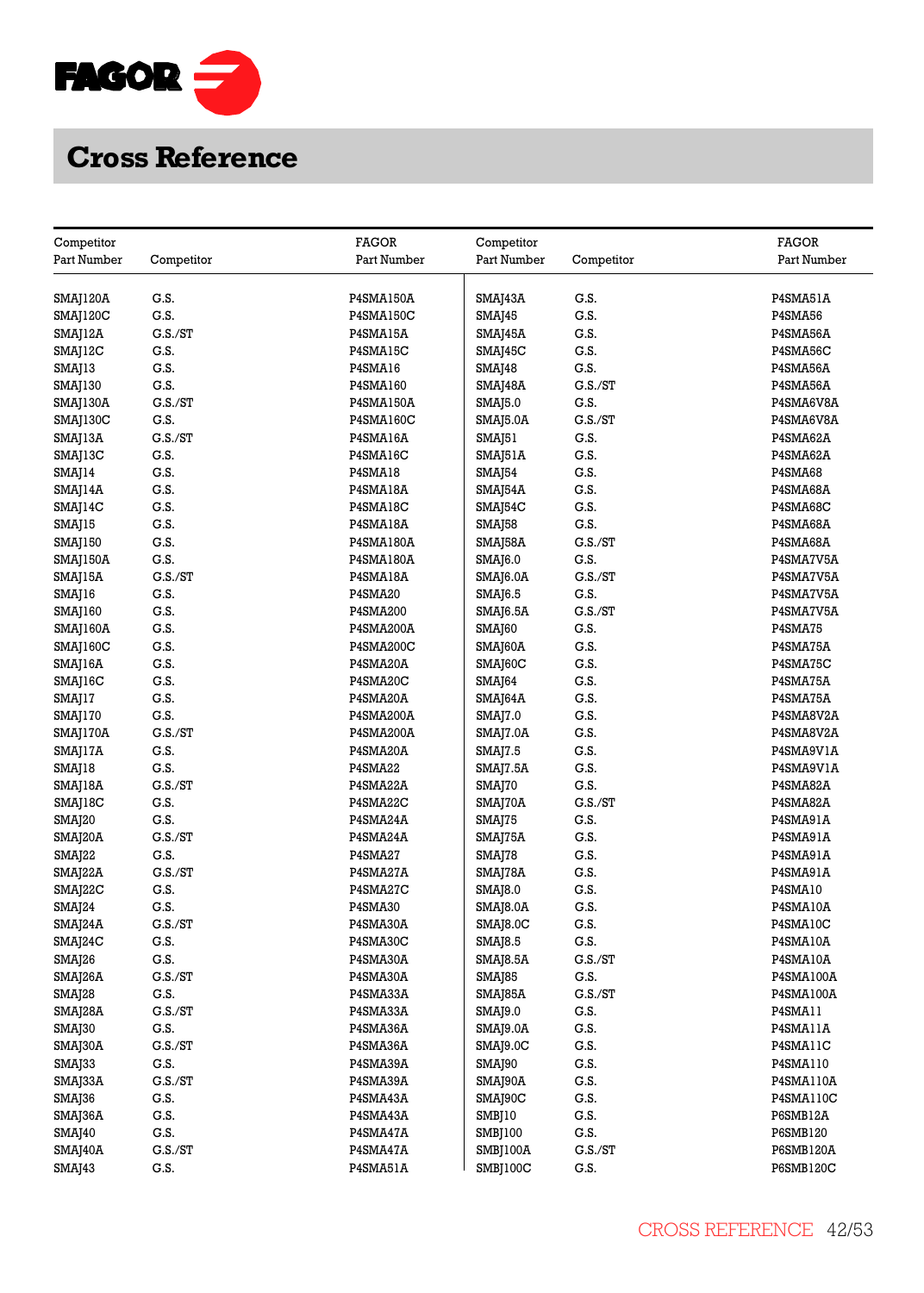

| Competitor         |            | <b>FAGOR</b>         | Competitor    |            | <b>FAGOR</b> |
|--------------------|------------|----------------------|---------------|------------|--------------|
| Part Number        | Competitor | Part Number          | Part Number   | Competitor | Part Number  |
|                    |            |                      |               |            |              |
| SMBJ100CA          | G.S./ST    | P6SMB120CA           | SMBJ170C      | G.S.       | P6SMB200CA   |
| SMBJ10A            | G.S./ST    | P6SMB12A             | SMBJ170CA     | G.S./ST    | P6SMB200CA   |
| SMBJ10C            | G.S.       | P6SMB12CA            | SMBJ17A       | G.S.       | P6SMB20A     |
| SMBJ10CA           | G.S./ST    | P6SMB12CA            | SMBJ17C       | G.S.       | P6SMB20CA    |
| SMBJ11             | G.S.       | P6SMB13A             | SMBJ17CA      | G.S.       | P6SMB20CA    |
| SMBJ110            | G.S.       | <b>P6SMB130</b>      | SMBJ18        | G.S.       | P6SMB22      |
| SMBJ110A           | G.S.       | <b>P6SMB130A</b>     | SMBJ18A       | G.S./ST    | P6SMB22A     |
| SMBJ110C           | G.S.       | P6SMB130C            | SMBJ18C       | G.S.       | P6SMB22C     |
| SMBJ110CA          | G.S.       | P6SMB130CA           | SMBJ18CA      | G.S./ST    | P6SMB22CA    |
| SMBJ11A            | G.S.       | P6SMB13A             | SMBJ20        | G.S.       | P6SMB24A     |
| SMBJ11C            | G.S.       | P6SMB13CA            | SMBJ20A       | G.S./ST    | P6SMB24A     |
| SMBJ11CA           | G.S.       | P6SMB13CA            | SMBJ20C       | G.S.       | P6SMB24CA    |
| SMBJ12             | G.S.       | P6SMB15              | SMBJ20CA      | G.S./ST    | P6SMB24CA    |
| SMBJ120            | G.S.       | <b>P6SMB150</b>      | SMBJ22        | G.S.       | P6SMB27      |
| SMBJ120A           | G.S.       | <b>P6SMB150A</b>     | SMBJ22A       | G.S./ST    | P6SMB27A     |
| SMBJ120C           | G.S.       | <b>P6SMB150C</b>     | SMBJ22C       | G.S.       | P6SMB27C     |
| SMBJ120CA          | G.S.       | P6SMB150CA           | SMBJ22CA      | G.S./ST    | P6SMB27CA    |
|                    | G.S./ST    |                      |               | G.S.       | P6SMB30      |
| SMBJ12A            | G.S.       | P6SMB15A<br>P6SMB15C | SMBJ24        | G.S./ST    | P6SMB30A     |
| SMBJ12C            | G.S./ST    | P6SMB15CA            | SMBJ24A       | G.S.       | P6SMB30C     |
| SMBJ12CA           |            |                      | SMBJ24C       |            |              |
| SMBJ13             | G.S.       | P6SMB16              | SMBJ24CA      | G.S./ST    | P6SMB30CA    |
| SMBJ130            | G.S.       | <b>P6SMB160</b>      | SMBJ26        | G.S.       | P6SMB30A     |
| SMBJ130A           | G.S./ST    | P6SMB150A            | SMBJ26A       | G.S./ST    | P6SMB30A     |
| SMBJ130C           | G.S.       | <b>P6SMB160C</b>     | SMBJ26C       | G.S.       | P6SMB30CA    |
| SMBJ130CA          | G.S./ST    | P6SMB150CA           | SMBJ26CA      | G.S./ST    | P6SMB30CA    |
| SMBJ13A            | G.S./ST    | P6SMB16A             | SMBJ28        | G.S.       | P6SMB33A     |
| SMBJ13C            | G.S.       | P6SMB16C             | SMBJ28A       | G.S./ST    | P6SMB33A     |
| SMBJ13CA           | G.S./ST    | P6SMB16CA            | SMBJ28C       | G.S.       | P6SMB33CA    |
| SMBJ14             | G.S.       | P6SMB18              | SMBJ28CA      | G.S./ST    | P6SMB33CA    |
| SMBJ14A            | G.S.       | P6SMB18A             | SMBJ30        | G.S.       | P6SMB36A     |
| SMBJ14C            | G.S.       | P6SMB18C             | SMBJ30A       | G.S./ST    | P6SMB36A     |
| SMBJ14CA           | G.S.       | P6SMB18CA            | SMBJ30C       | G.S.       | P6SMB36CA    |
| SMB <sub>[15</sub> | G.S.       | P6SMB18A             | SMBJ30CA      | G.S./ST    | P6SMB36CA    |
| SMBJ150            | G.S.       | <b>P6SMB180A</b>     | SMBJ33        | G.S.       | P6SMB39A     |
| SMBJ150A           | G.S.       | <b>P6SMB180A</b>     | SMBJ33A       | G.S./ST    | P6SMB39A     |
| SMBJ150C           | G.S.       | P6SMB180CA           | SMBJ33C       | G.S.       | P6SMB39CA    |
| SMBJ150CA          | G.S.       | P6SMB180CA           | SMBJ33CA      | G.S./ST    | P6SMB39CA    |
| SMBJ15A            | G.S./ST    | P6SMB18A             | SMBJ36        | G.S.       | P6SMB43A     |
| SMBJ15C            | G.S.       | P6SMB18CA            | SMBJ36A       | G.S.       | P6SMB43A     |
| SMBJ15CA           | G.S./ST    | P6SMB18CA            | SMBJ36C       | G.S.       | P6SMB43CA    |
| SMBJ16             | G.S.       | P6SMB20              | SMBJ36CA      | G.S.       | P6SMB43CA    |
| SMBJ160            | G.S.       | <b>P6SMB200</b>      | <b>SMBJ40</b> | G.S.       | P6SMB47A     |
| SMBJ160A           | G.S.       | P6SMB200A            | SMBJ40A       | G.S./ST    | P6SMB47A     |
| SMBJ160C           | G.S.       | P6SMB200C            | SMBJ40C       | G.S.       | P6SMB47CA    |
| SMBJ160CA          | G.S.       | P6SMB200CA           | SMBJ40CA      | G.S./ST    | P6SMB47CA    |
| SMBJ16A            | G.S.       | P6SMB20A             | SMBJ43        | G.S.       | P6SMB51A     |
| SMBJ16C            | G.S.       | P6SMB20C             | SMBJ43A       | G.S.       | P6SMB51A     |
| SMBJ16CA           | G.S.       | P6SMB20CA            | SMBJ43C       | G.S.       | P6SMB51CA    |
| SMBJ17             | G.S.       | P6SMB20A             | SMBJ43CA      | G.S.       | P6SMB51CA    |
| SMBJ170            | G.S.       | P6SMB200A            | SMBJ45        | G.S.       | P6SMB56      |
| SMBJ170A           | G.S./ST    | P6SMB200A            | SMBJ45A       | G.S.       | P6SMB56A     |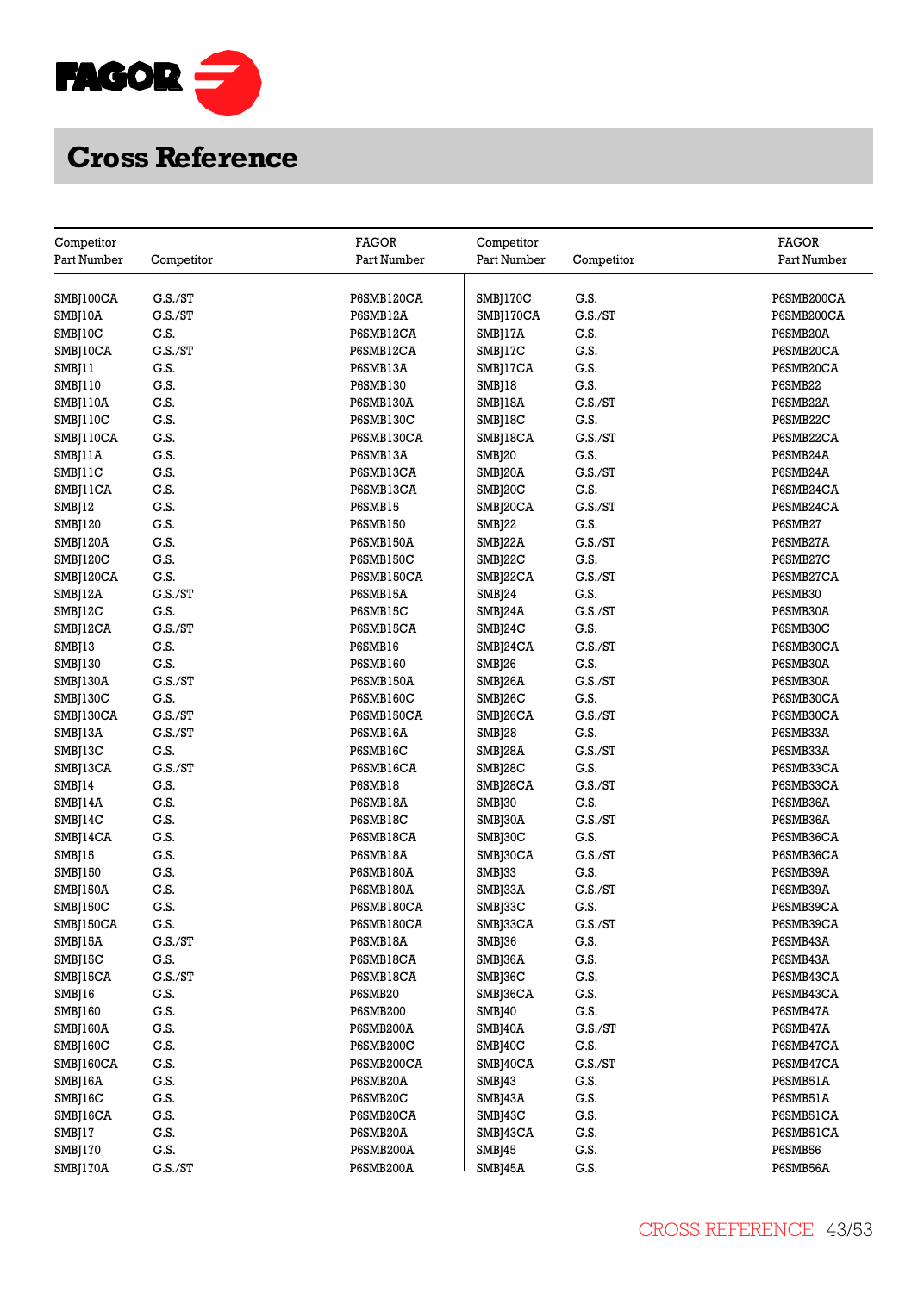

| Competitor                |            | FAGOR            | Competitor             |            | <b>FAGOR</b>       |
|---------------------------|------------|------------------|------------------------|------------|--------------------|
| Part Number               | Competitor | Part Number      | Part Number            | Competitor | Part Number        |
|                           |            |                  |                        |            |                    |
| SMB <sub>[45C</sub>       | G.S.       | P6SMB56C         | SMBJ75A                | G.S.       | P6SMB91A           |
| SMBJ45CA                  | G.S.       | P6SMB56CA        | SMBJ75C                | G.S.       | P6SMB91CA          |
| SMBJ48                    | G.S.       | P6SMB56A         | SMBJ75CA               | G.S.       | P6SMB91CA          |
| SMBJ48A                   | G.S./ST    | P6SMB56A         | SMBJ78                 | G.S.       | P6SMB91A           |
| SMBJ48C                   | G.S.       | P6SMB56CA        | SMBJ78A                | G.S.       | P6SMB91A           |
| SMBJ48CA                  | C.S./ST    | P6SMB56CA        | SMBJ78C                | G.S.       | P6SMB91CA          |
|                           | G.S.       | <b>P6SMB6V8A</b> | SMBJ78CA               | G.S.       | P6SMB91CA          |
| SMBJ5.0                   | G.S./ST    | P6SMB6V8A        |                        | G.S.       | P6SMB10            |
| SMBJ5.0A                  |            |                  | SMBJ8.0                |            |                    |
| SMBJ5.0C                  | G.S.       | P6SMB6V8CA       | SMB <sub>[8.0</sub> A  | G.S.       | P6SMB10A           |
| SMBJ5.0CA                 | G.S./ST    | P6SMB6V8CA       | SMBJ8.0C               | G.S.       | P6SMB10C           |
| SMBJ51                    | G.S.       | P6SMB62A         | SMBJ8.0CA              | G.S.       | P6SMB10CA          |
| SMBJ51A                   | G.S.       | P6SMB62A         | SMBJ8.5                | G.S.       | P6SMB10A           |
| SMBJ51C                   | G.S.       | P6SMB62CA        | SMBJ8.5A               | C.S./ST    | P6SMB10A           |
| SMBJ51CA                  | G.S.       | P6SMB62CA        | SMBJ8.5C               | G.S.       | P6SMB10CA          |
| SMB <sub>[54</sub>        | G.S.       | P6SMB68          | SMB <sub>[8.5</sub> CA | G.S./ST    | P6SMB10CA          |
| SMBJ54A                   | G.S.       | P6SMB68A         | SMBJ85                 | G.S.       | <b>P6SMB100A</b>   |
| SMBJ54C                   | G.S.       | P6SMB68C         | SMBJ85A                | G.S./ST    | <b>P6SMB100A</b>   |
| SMBJ54CA                  | G.S.       | P6SMB68CA        | SMBJ85C                | G.S.       | P6SMB100CA         |
| SMBJ58                    | G.S.       | P6SMB68A         | SMBJ85CA               | G.S./ST    | P6SMB100CA         |
| SMBJ58A                   | G.S./ST    | P6SMB68A         | SMBJ9.0                | G.S.       | P6SMB11            |
| SMBJ58C                   | G.S.       | P6SMB68CA        | SMBJ9.0A               | G.S.       | P6SMB11A           |
| SMBJ58CA                  | G.S./ST    | P6SMB68CA        | SMBJ9.0C               | G.S.       | P6SMB11C           |
| <b>SMB<sub>16.0</sub></b> | G.S.       | P6SMB7V5A        | SMBJ9.0CA              | G.S.       | P6SMB11CA          |
| SMBJ6.0A                  | C.S./ST    | P6SMB7V5A        | SMBJ90                 | G.S.       | P6SMB110           |
| SMBJ6.0C                  | G.S.       | P6SMB7V5CA       | SMBJ90A                | G.S.       | P6SMB110A          |
| SMBJ6.0CA                 | G.S./ST    | P6SMB7V5CA       | SMBJ90C                | G.S.       | P6SMB110C          |
| SMBJ6.5                   | G.S.       | P6SMB7V5A        | SMBJ90CA               | G.S.       | P6SMB110CA         |
| SMBJ6.5A                  | G.S./ST    | P6SMB7V5A        | SMBYT01-200            | ST         | FES26A             |
| SMB[6.5C]                 | G.S.       | P6SMB7V5CA       | SMBYT01-300            | ST         | FES26B             |
| SMBJ6.5CA                 | G.S./ST    | P6SMB7V5CA       | SMBYT01-400            | ST         | FES26B             |
| SMBJ60                    | G.S.       | P6SMB75          | SMBYT03-200            | ST         | FES3D              |
| SMBJ60A                   | G.S.       | P6SMB75A         | SMBYT03-300            | ST         | FES3F              |
| SMB <sub>[60</sub> C      | G.S.       | P6SMB75C         | <b>SMBYT03-400</b>     | ST         | FES3G              |
| SMBJ60CA                  | G.S.       | P6SMB75CA        | SMBYW01-200            | ST         | <b>FUES1D</b>      |
| SMB <sub>[64</sub>        | G.S.       | P6SMB75A         | SMBYW02-100            | ST         | FES2B              |
| SMBJ64A                   | G.S.       | P6SMB75A         | SMBYW02-150            | ST         | FES2D              |
| SMBJ64C                   | G.S.       | P6SMB75CA        | SMBYW02-200            | ST         | FES <sub>2</sub> D |
| SMBJ64CA                  | G.S.       | P6SMB75CA        | SMBYW02-50             | ST         | FES2A              |
| SMBJ7.0                   | G.S.       | P6SMB8V2A        | SMBYW04-200            | ST         | FES3D              |
| SMBJ7.0A                  | G.S.       | P6SMB8V2A        | SMCJ10                 | G.S.       | 1.5SMC12A          |
| SMBJ7.0C                  | G.S.       | P6SMB8V2CA       |                        | G.S.       | 1.5SMC120          |
|                           | G.S.       | P6SMB8V2CA       | SMCJ100<br>SMCJ100A    | G.S./ST    | 1.5SMC120A         |
| SMBJ7.0CA                 |            | P6SMB9V1A        |                        |            |                    |
| SMBJ7.5                   | G.S.       |                  | SMCJ100C               | G.S.       | 1.5SMC120C         |
| SMBJ7.5A                  | G.S.       | P6SMB9V1A        | SMCJ100CA              | C.S./ST    | 1.5SMC120CA        |
| SMBJ7.5C                  | G.S.       | P6SMB9V1CA       | SMCJ10A                | G.S./ST    | 1.5SMC12A          |
| SMBJ7.5CA                 | G.S.       | P6SMB9V1CA       | SMCJ10C                | G.S.       | 1.5SMC12CA         |
| SMBJ70                    | G.S.       | P6SMB82A         | SMCJ10CA               | G.S./ST    | 1.5SMC12CA         |
| SMBJ70A                   | C.S./ST    | P6SMB82A         | SMCJ11                 | G.S.       | 1.5SMC13A          |
| SMBJ70C                   | G.S.       | P6SMB82CA        | SMCJ110                | G.S.       | 1.5SMC130          |
| SMBJ70CA                  | C.S./ST    | P6SMB82CA        | SMCJ110A               | G.S.       | 1.5SMC130A         |
| SMBJ75                    | G.S.       | P6SMB91A         | SMCJ110C               | G.S.       | 1.5SMC130C         |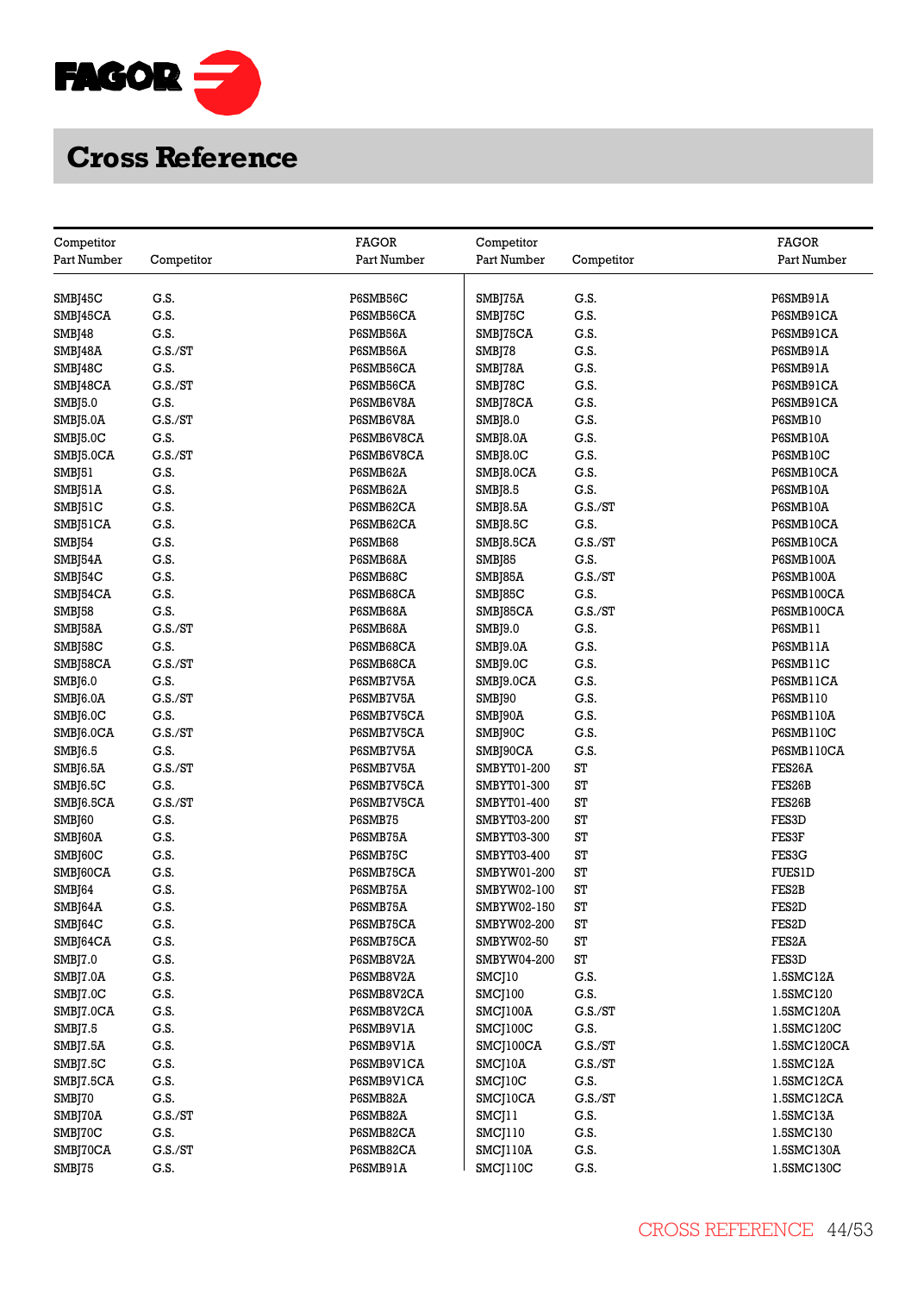

| Competitor          |            | <b>FAGOR</b> | Competitor  |            | FAGOR       |
|---------------------|------------|--------------|-------------|------------|-------------|
| Part Number         | Competitor | Part Number  | Part Number | Competitor | Part Number |
|                     |            |              |             |            |             |
| SMCJ110CA           | G.S.       | 1.5SMC130CA  | SMCJ18CA    | C.S./ST    | 1.5SMC22CA  |
| SMCJ11A             | G.S.       | 1.5SMC13A    | SMCJ20      | G.S.       | 1.5SMC24A   |
| SMCJ11C             | G.S.       | 1.5SMC13CA   | SMCJ20A     | G.S./ST    | 1.5SMC24A   |
| SMCJ11CA            | G.S.       | 1.5SMC13CA   | SMCJ20C     | G.S.       | 1.5SMC24CA  |
| SMCJ12              | G.S.       | 1.5SMC15     | SMCJ20CA    | G.S./ST    | 1.5SMC24CA  |
| SMCJ120             | G.S.       | 1.5SMC150    | SMCJ22      | G.S.       | 1.5SMC27    |
| SMCJ120A            | G.S.       | 1.5SMC150A   | SMCJ22A     | G.S./ST    | 1.5SMC27A   |
| SMCJ120C            | G.S.       | 1.5SMC150C   | SMCJ22C     | G.S.       | 1.5SMC27C   |
| SMCJ120CA           | G.S.       | 1.5SMC150CA  | SMCJ22CA    | G.S./ST    | 1.5SMC27CA  |
| SMCJ12A             | G.S./ST    | 1.5SMC15A    | SMCJ24      | G.S.       | 1.5SMC30    |
| SMCJ12C             | G.S.       | 1.5SMC15C    | SMCJ24A     | G.S./ST    | 1.5SMC30A   |
| SMCJ12CA            | G.S./ST    | 1.5SMC15CA   | SMCJ24C     | G.S.       | 1.5SMC30C   |
| SMCJ13              | G.S.       | 1.5SMC16     | SMCJ24CA    | G.S./ST    | 1.5SMC30CA  |
| SMCJ130             | G.S.       | 1.5SMC160    | SMCJ26      | G.S.       | 1.5SMC30A   |
| SMCJ130A            | G.S./ST    | 1.5SMC150A   | SMCJ26A     | G.S./ST    | 1.5SMC30A   |
| SMCJ130C            | G.S.       | 1.5SMC160C   | SMCJ26C     | G.S.       | 1.5SMC30CA  |
| SMCJ130CA           | G.S./ST    | 1.5SMC150CA  | SMCJ26CA    | G.S./ST    | 1.5SMC30CA  |
| SMCJ13A             | G.S./ST    | 1.5SMC16A    | SMCJ28      | G.S.       | 1.5SMC33A   |
| SMCJ13C             | G.S.       | 1.5SMC16C    | SMCJ28A     | G.S./ST    | 1.5SMC33A   |
| SMCJ13CA            | C.S./ST    | 1.5SMC16CA   | SMCJ28C     | G.S.       | 1.5SMC33CA  |
|                     | G.S.       | 1.5SMC18     |             | G.S./ST    | 1.5SMC33CA  |
| SMCJ14              |            |              | SMCJ28CA    | G.S.       |             |
| SMCJ14A             | G.S.       | 1.5SMC18A    | SMCJ30      |            | 1.5SMC36A   |
| SMC <sub>[14C</sub> | G.S.       | 1.5SMC18C    | SMCJ30A     | G.S./ST    | 1.5SMC36A   |
| SMCJ14CA            | G.S.       | 1.5SMC18CA   | SMCJ30C     | G.S.       | 1.5SMC36CA  |
| SMCJ15              | G.S.       | 1.5SMC18A    | SMCJ30CA    | G.S./ST    | 1.5SMC36CA  |
| SMCJ150             | G.S.       | 1.5SMC180A   | SMCJ33      | G.S.       | 1.5SMC39A   |
| SMCJ150A            | G.S.       | 1.5SMC180A   | SMCJ33A     | G.S./ST    | 1.5SMC39A   |
| SMCJ150C            | G.S.       | 1.5SMC180CA  | SMCJ33C     | G.S.       | 1.5SMC39CA  |
| SMCJ150CA           | G.S.       | 1.5SMC180CA  | SMCJ33CA    | G.S./ST    | 1.5SMC39CA  |
| SMCJ15A             | G.S./ST    | 1.5SMC18A    | SMCJ36      | G.S.       | 1.5SMC43A   |
| SMCJ15C             | G.S.       | 1.5SMC18CA   | SMCJ36A     | G.S.       | 1.5SMC43A   |
| SMCJ15CA            | G.S./ST    | 1.5SMC18CA   | SMCJ36C     | G.S.       | 1.5SMC43CA  |
| SMCJ16              | G.S.       | 1.5SMC20     | SMCJ36CA    | G.S.       | 1.5SMC43CA  |
| SMCJ160             | G.S.       | 1.5SMC200    | SMCJ40      | G.S.       | 1.5SMC47A   |
| SMCJ160A            | G.S.       | 1.5SMC200A   | SMCJ40A     | G.S./ST    | 1.5SMC47A   |
| SMCJ160C            | G.S.       | 1.5SMC200C   | SMCJ40C     | G.S.       | 1.5SMC47CA  |
| SMCJ160CA           | G.S.       | 1.5SMC200CA  | SMCJ40CA    | C.S./ST    | 1.5SMC47CA  |
| SMCJ16A             | G.S.       | 1.5SMC20A    | SMCJ43      | G.S.       | 1.5SMC51A   |
| SMCJ16C             | G.S.       | 1.5SMC20C    | SMCJ43A     | G.S.       | 1.5SMC51A   |
| SMCJ16CA            | G.S.       | 1.5SMC20CA   | SMCJ43C     | G.S.       | 1.5SMC51CA  |
| SMCJ17              | G.S.       | 1.5SMC20A    | SMCJ43CA    | G.S.       | 1.5SMC51CA  |
| SMCJ170             | G.S.       | 1.5SMC200A   | SMCJ45      | G.S.       | 1.5SMC56    |
| SMCJ170A            | G.S./ST    | 1.5SMC200A   | SMCJ45A     | G.S.       | 1.5SMC56A   |
| SMCJ170C            | G.S.       | 1.5SMC200CA  | SMCJ45C     | G.S.       | 1.5SMC56C   |
| SMCJ170CA           | G.S./ST    | 1.5SMC200CA  | SMCJ45CA    | G.S.       | 1.5SMC56CA  |
| SMCJ17A             | G.S.       | 1.5SMC20A    | SMCJ48      | G.S.       | 1.5SMC56A   |
| SMCJ17C             | G.S.       | 1.5SMC20CA   | SMCJ48A     | G.S./ST    | 1.5SMC56A   |
| SMCJ17CA            | G.S.       | 1.5SMC20CA   | SMCJ48C     | G.S.       | 1.5SMC56CA  |
| SMCJ18              | G.S.       | 1.5SMC22     | SMCJ48CA    | G.S./ST    | 1.5SMC56CA  |
| SMCJ18A             | G.S./ST    | 1.5SMC22A    | SMCJ5.0     | G.S.       | 1.5SMC6V8A  |
| SMCJ18C             | G.S.       | 1.5SMC22C    | SMCJ5.0A    | G.S./ST    | 1.5SMC6V8A  |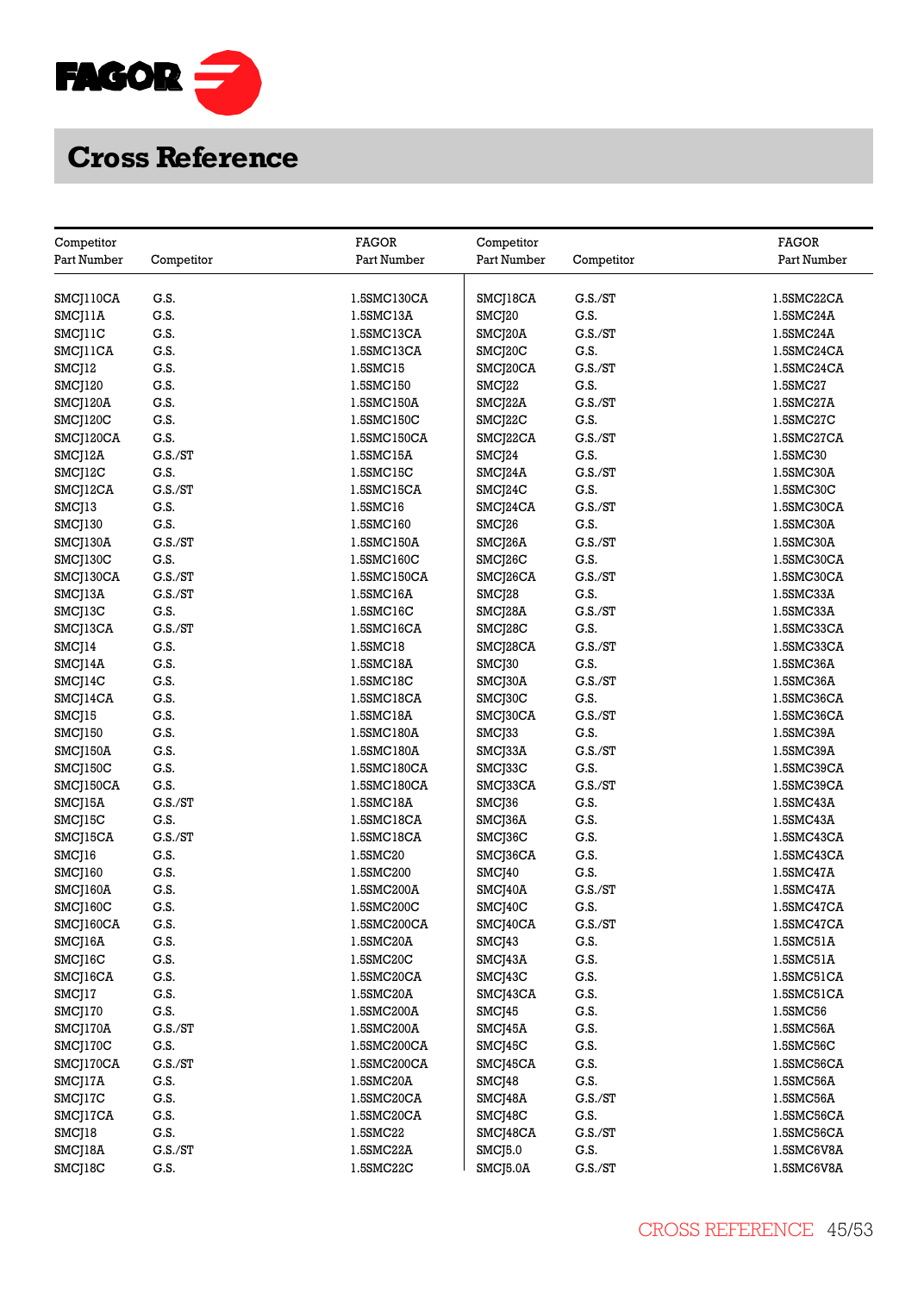

| Competitor            |            | <b>FAGOR</b>      | Competitor      |            | <b>FAGOR</b>      |
|-----------------------|------------|-------------------|-----------------|------------|-------------------|
| Part Number           | Competitor | Part Number       | Part Number     | Competitor | Part Number       |
|                       |            |                   |                 |            |                   |
| SMCJ5.0C              | G.S.       | 1.5SMC6V8CA       | SMCJ8.0A        | G.S.       | 1.5SMC10A         |
| SMCJ5.0CA             | G.S./ST    | 1.5SMC6V8CA       | SMCJ8.0C        | G.S.       | 1.5SMC10C         |
| SMCJ51                | G.S.       | 1.5SMC62A         | SMCJ8.0CA       | G.S.       | 1.5SMC10CA        |
| SMCJ51A               | G.S.       | 1.5SMC62A         | SMCJ8.5         | G.S.       | 1.5SMC10A         |
| SMCJ51C               | G.S.       | 1.5SMC62CA        | SMCJ8.5A        | C.S./ST    | 1.5SMC10A         |
| SMCJ51CA              | G.S.       | 1.5SMC62CA        | SMCJ8.5C        | G.S.       | 1.5SMC10CA        |
| SMCJ54                | G.S.       | 1.5SMC68          | SMCJ8.5CA       | G.S./ST    | 1.5SMC10CA        |
| SMCJ54A               | G.S.       | 1.5SMC68A         | SMCJ85          | G.S.       | 1.5SMC100A        |
| SMCJ54C               | G.S.       | 1.5SMC68C         | SMCJ85A         | G.S./ST    | 1.5SMC100A        |
| SMCJ54CA              | G.S.       | 1.5SMC68CA        | SMCJ85C         | G.S.       | 1.5SMC100CA       |
| SMCJ58                | G.S.       | 1.5SMC68A         | SMCJ85CA        | G.S./ST    | 1.5SMC100CA       |
| SMCJ58A               | G.S./ST    | 1.5SMC68A         | SMCJ9.0         | G.S.       | 1.5SMC11          |
| SMCJ58C               | G.S.       | 1.5SMC68CA        | SMCJ9.0A        | G.S.       | 1.5SMC11A         |
| SMCJ58CA              | G.S./ST    | 1.5SMC68CA        | SMCJ9.0C        | G.S.       | 1.5SMC11C         |
| SMCJ6.0               | G.S.       | 1.5SMC7V5A        | SMCJ9.0CA       | G.S.       | $1.5$ SMC $11$ CA |
| SMCJ6.0A              | G.S./ST    | 1.5SMC7V5A        | SMCJ90          | G.S.       | 1.5SMC110         |
| SMCJ6.0C              | G.S.       | 1.5SMC7V5CA       | SMCJ90A         | G.S.       | 1.5SMC110A        |
| SMCJ6.0CA             | G.S./ST    | 1.5SMC7V5CA       | SMCJ90C         | G.S.       | 1.5SMC110C        |
| SMCJ6.5               | G.S.       | 1.5SMC7V5A        | SMCJ90CA        | G.S.       | 1.5SMC110CA       |
| SMCJ6.5A              | G.S./ST    | 1.5SMC7V5A        | <b>SML4735</b>  | G.S.       | Z1SMA6V2          |
| SMC <sub>16.5</sub> C | G.S.       | 1.5SMC7V5CA       | <b>SML4735A</b> | G.S.       | ZISMA6V2          |
| SMCJ6.5CA             | G.S./ST    | 1.5SMC7V5CA       | <b>SML4736</b>  | G.S.       | ZISMA6V8          |
| SMC <sub>160</sub>    | G.S.       | 1.5SMC75          | SML4736A        | G.S.       | ZISMA6V8          |
| SMCJ60A               | G.S.       | 1.5SMC75A         | <b>SML4737</b>  | G.S.       | ZISMA7V5          |
| SMCJ60C               | G.S.       | 1.5SMC75C         | <b>SML4737A</b> | G.S.       | ZISMA7V5          |
| SMCJ60CA              | G.S.       | 1.5SMC75CA        | <b>SML4738</b>  | G.S.       | ZISMA8V2          |
| SMCJ64                | G.S.       | 1.5SMC75A         | <b>SML4738A</b> | G.S.       | ZISMA8V2          |
| SMCJ64A               | G.S.       | 1.5SMC75A         | SML4739         | G.S.       | ZISMA9VI          |
| SMC <sub>[64</sub> C] | G.S.       | 1.5SMC75CA        | <b>SML4739A</b> | G.S.       | ZISMA9VI          |
| SMCJ64CA              | G.S.       | 1.5SMC75CA        | <b>SML4740</b>  | G.S.       | ZISMA10           |
| SMCJ7.0               | G.S.       | 1.5SMC8V2A        | SML4740A        | G.S.       | Z1SMA10           |
| SMCJ7.0A              | G.S.       | 1.5SMC8V2A        | SML4741         | G.S.       | ZISMA11           |
| SMCJ7.0C              | G.S.       | 1.5SMC8V2CA       | SML4741A        | G.S.       | ZISMA11           |
| SMCJ7.0CA             | G.S.       | 1.5SMC8V2CA       | <b>SML4742</b>  | G.S.       | ZISMA12           |
| SMCJ7.5               | G.S.       | 1.5SMC9V1A        | <b>SML4742A</b> | G.S.       | Z1SMA12           |
| SMCJ7.5A              | G.S.       | 1.5SMC9V1A        | SML4743         | G.S.       | ZISMA13           |
| SMCJ7.5C              | G.S.       | 1.5SMC9V1CA       | SML4743A        | G.S.       | ZISMA13           |
| SMCJ7.5CA             | G.S.       | 1.5SMC9V1CA       | SML4744         | G.S.       | ZISMA15           |
| SMCJ70                | G.S.       | 1.5SMC82A         | SML4744A        | G.S.       | ZISMA15           |
| SMCJ70A               | G.S./ST    | 1.5SMC82A         | <b>SML4745</b>  | G.S.       | ZISMA16           |
| SMCJ70C               | G.S.       | 1.5SMC82CA        | <b>SML4745A</b> | G.S.       | ZISMA16           |
| SMCJ70CA              | G.S./ST    | 1.5SMC82CA        | SML4746         | G.S.       | ZISMA18           |
| SMCJ75                | G.S.       | 1.5SMC91A         | <b>SML4746A</b> | G.S.       | ZISMA18           |
| SMCJ75A               | G.S.       | 1.5SMC91A         | SML4747         | G.S.       | Z1SMA20           |
| SMCJ75C               | G.S.       | $1.5$ SMC $91$ CA | <b>SML4747A</b> | G.S.       | Z1SMA20           |
| SMCJ75CA              | G.S.       | 1.5SMC91CA        | SML4748         | G.S.       | Z1SMA22           |
| SMCJ78                | G.S.       | 1.5SMC91A         | <b>SML4748A</b> | G.S.       | Z1SMA22           |
| SMCJ78A               | G.S.       | 1.5SMC91A         | SML4749         | G.S.       | Z1SMA24           |
| SMCJ78C               | G.S.       | 1.5SMC91CA        | <b>SML4749A</b> | G.S.       | Z1SMA24           |
| SMCJ78CA              | G.S.       | 1.5SMC91CA        | <b>SML4750</b>  | G.S.       | ZISMA27           |
| SMCJ8.0               | G.S.       | 1.5SMC10          | <b>SML4750A</b> | G.S.       | Z1SMA27           |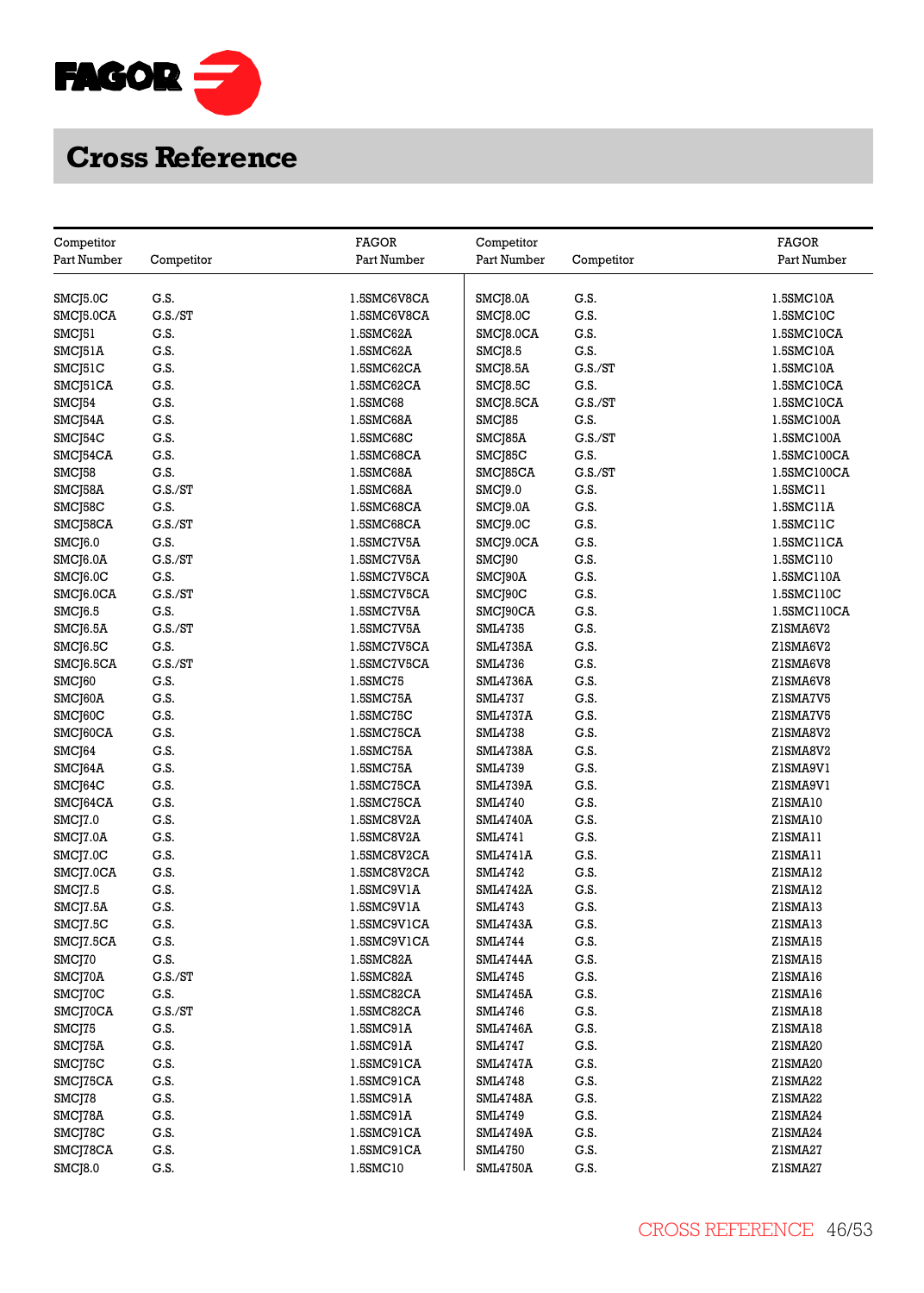

| Competitor      |            | <b>FAGOR</b> | Competitor       |            | <b>FAGOR</b>   |
|-----------------|------------|--------------|------------------|------------|----------------|
| Part Number     | Competitor | Part Number  | Part Number      | Competitor | Part Number    |
|                 |            |              |                  |            |                |
| <b>SML4751</b>  | G.S.       | Z1SMA30      | SMZJ3797A        | G.S.       | Z2SMB22        |
| <b>SML4751A</b> | G.S.       | Z1SMA30      | SMZJ3797B        | G.S.       | Z2SMB22        |
| <b>SML4752</b>  | G.S.       | Z1SMA33      | SMZJ3798         | G.S.       | Z2SMB24        |
| <b>SML4752A</b> | G.S.       | Z1SMA33      | SMZJ3798A        | G.S.       | Z2SMB24        |
| <b>SML4753</b>  | G.S.       | Z1SMA36      | SMZJ3798B        | G.S.       | Z2SMB24        |
| <b>SML4753A</b> | G.S.       | Z1SMA36      | SMZJ3799         | G.S.       | Z2SMB27        |
| <b>SML4754</b>  | G.S.       | Z1SMA39      | SMZJ3799A        | G.S.       | Z2SMB27        |
| <b>SML4754A</b> | G.S.       | Z1SMA39      | SMZJ3799B        | G.S.       | Z2SMB27        |
| <b>SML4755</b>  | G.S.       | Z1SMA43      | SMZJ3800         | G.S.       | Z2SMB30        |
| <b>SML4755A</b> | G.S.       | Z1SMA43      | SMZJ3800A        | G.S.       | Z2SMB30        |
| <b>SML4756</b>  | G.S.       | Z1SMA47      | SMZJ3800B        | G.S.       | Z2SMB30        |
| <b>SML4756A</b> | G.S.       | ZISMA47      | SMZJ3801         | G.S.       | Z2SMB33        |
| <b>SML4757</b>  | G.S.       | ZISMA51      | SMZJ3801A        | G.S.       | Z2SMB33        |
| SML4757A        | G.S.       | ZISMA51      | SMZJ3801B        | G.S.       | Z2SMB33        |
| <b>SML4758</b>  | G.S.       | Z1SMA56      | SMZJ3802         | G.S.       | Z2SMB36        |
| <b>SML4758A</b> | G.S.       | Z1SMA56      | SMZJ3802A        | G.S.       | Z2SMB36        |
| <b>SML4759</b>  | G.S.       | Z1SMA62      | SMZJ3802B        | G.S.       | Z2SMB36        |
| SML4759A        | G.S.       | Z1SMA62      | SMZJ3803         | G.S.       | Z2SMB39        |
| <b>SML4760</b>  | G.S.       | Z1SMA68      | SMZJ3803A        | G.S.       | Z2SMB39        |
| <b>SML4760A</b> | G.S.       | Z1SMA68      | SMZJ3803B        | G.S.       | Z2SMB39        |
| SML4761         | G.S.       | Z1SMA75      | SMZJ3804         | G.S.       | Z2SMB43        |
| SML4761A        | G.S.       | Z1SMA75      | SMZJ3804A        | G.S.       | Z2SMB43        |
| <b>SML4762</b>  | G.S.       | Z1SMA82      | SMZJ3804B        | G.S.       | Z2SMB43        |
| <b>SML4762A</b> | G.S.       | Z1SMA82      | SMZJ3805         | G.S.       | Z2SMB47        |
| SML4763         | G.S.       | ZISMA91      | SMZJ3805A        | G.S.       | Z2SMB47        |
| <b>SML4763A</b> | G.S.       | ZISMA91      | SMZJ3805B        | G.S.       | Z2SMB47        |
| SMZJ3789        | G.S.       | Z2SMB10      | SMZJ3806         | G.S.       | Z2SMB51        |
| SMZJ3789A       | G.S.       | Z2SMB10      | SMZJ3806A        | G.S.       | Z2SMB51        |
| SMZJ3789B       | G.S.       | Z2SMB10      | SMZJ3806B        | G.S.       | Z2SMB51        |
| SMZJ3790        | G.S.       | Z2SMB11      | SMZJ3807         | G.S.       | Z2SMB56        |
| SMZJ3790A       | G.S.       | Z2SMB11      | SMZJ3807A        | G.S.       | Z2SMB56        |
| SMZJ3790B       | G.S.       | Z2SMB11      | SMZJ3807B        | G.S.       | Z2SMB56        |
| SMZJ3791        | G.S.       | Z2SMB12      | SMZJ3808         | G.S.       | Z2SMB62        |
| SMZJ3791A       | G.S.       | Z2SMB12      | <b>SMZJ3808A</b> | G.S.       | Z2SMB62        |
| SMZJ3791B       | G.S.       | Z2SMB12      | <b>SMZJ3808B</b> | G.S.       | Z2SMB62        |
| SMZJ3792        | G.S.       | Z2SMB13      | SMZJ3809         | G.S.       | Z2SMB68        |
| SMZJ3792A       | G.S.       | Z2SMB13      | SMZJ3809A        | G.S.       | Z2SMB68        |
| SMZJ3792B       | G.S.       | Z2SMB13      | SMZJ3809B        | G.S.       | Z2SMB68        |
| SMZJ3793        | G.S.       | Z2SMB15      | <b>SRP100A</b>   | G.S.       | RGP10A         |
| SMZJ3793A       | G.S.       | Z2SMB15      | SRP100B          | G.S.       | RGP10B         |
| SMZJ3793B       | G.S.       | Z2SMB15      | SRP100D          | G.S.       | RGP10D         |
| SMZJ3794        | G.S.       | Z2SMB16      | <b>SRP100G</b>   | G.S.       | RGP10G         |
| SMZJ3794A       | G.S.       | Z2SMB16      | SRP100J          | G.S.       | 1N4937GP       |
| SMZJ3794B       | G.S.       | Z2SMB16      | SRP100K          | G.S.       | <b>BA159</b>   |
| SMZJ3795        | G.S.       | Z2SMB18      | SRP300A          | G.S.       | <b>MR850GP</b> |
| SMZJ3795A       | G.S.       | Z2SMB18      | SRP300B          | G.S.       | MR851GP        |
| SMZJ3795B       | G.S.       | Z2SMB18      | SRP300D          | G.S.       | <b>MR852GP</b> |
| SMZJ3796        | G.S.       | Z2SMB20      | SRP300G          | G.S.       | <b>MR854GP</b> |
| SMZJ3796A       | G.S.       | Z2SMB20      | SRP300J          | G.S.       | <b>MR856GP</b> |
| SMZJ3796B       | G.S.       | Z2SMB20      | SRP300K          | G.S.       | RGP30MT        |
|                 | G.S.       | Z2SMB22      | SRP600A          | G.S.       | RGP50A         |
| SMZJ3797        |            |              |                  |            |                |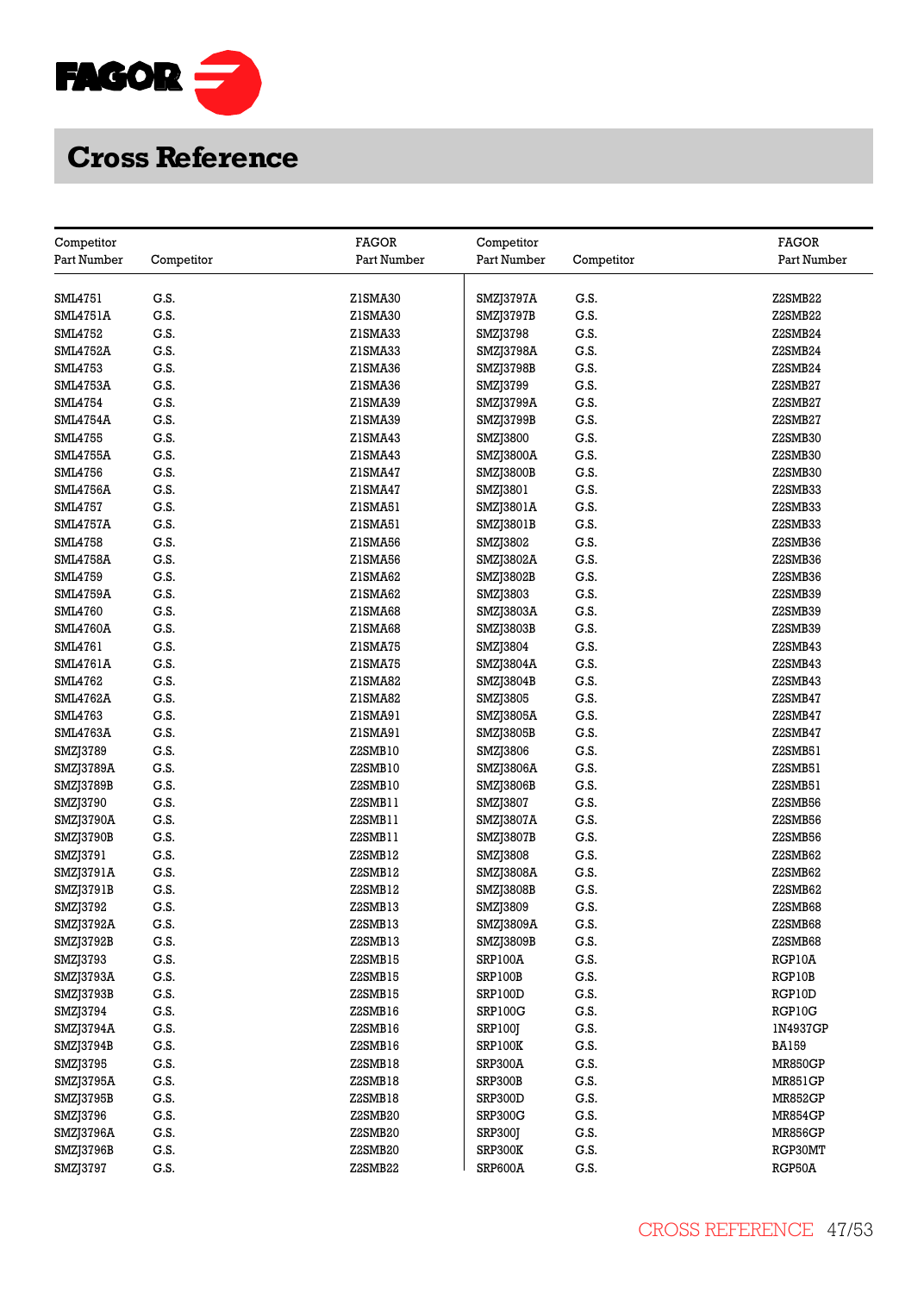

| Competitor      |             | <b>FAGOR</b>      | Competitor        |            | <b>FAGOR</b>     |
|-----------------|-------------|-------------------|-------------------|------------|------------------|
| Part Number     | Competitor  | Part Number       | Part Number       | Competitor | Part Number      |
|                 |             |                   |                   |            |                  |
| SRP600B         | G.S.        | RGP50B            | <b>TGL41-12A</b>  | G.S.       | P4SMA12A         |
| SRP600D         | G.S.        | RGP50D            | <b>TGL41-12C</b>  | G.S.       | P4SMA12C         |
| SRP600G         | G.S.        | RGP50G            | TGL41-13          | G.S.       | P4SMA13          |
| SRP600J         | G.S.        | RGP50J            | TGL41-130         | G.S.       | P4SMA130         |
| SRP600K         | G.S.        | RGP50K            | TGL41-130A        | G.S.       | P4SMA130A        |
| SS12            | G.S.        | FSS12             | TGL41-130C        | G.S.       | P4SMA130C        |
| <b>SS13</b>     | G.S.        | FSS13             | TGL41-13A         | G.S.       | P4SMA13A         |
| SS14            | G.S.        | FSS14             | TGL41-13C         | G.S.       | P4SMA13C         |
| <b>SS15</b>     | G.S.        | FSS15             | TGL41-15          | G.S.       | P4SMA15          |
| SS16            | G.S.        | FSS16             | TGL41-150         | G.S.       | P4SMA150         |
| SS22            | G.S.        | <b>FSS22</b>      | <b>TGL41-150A</b> | G.S.       | P4SMA150A        |
| <b>SS23</b>     | G.S.        | <b>FSS23</b>      | TGL41-150C        | G.S.       | P4SMA150C        |
| SS24            | G.S.        | FSS24             | TGL41-15A         | G.S.       | P4SMA15A         |
| <b>SS25</b>     | G.S.        | FSS <sub>25</sub> | <b>TGL41-15C</b>  | G.S.       | P4SMA15C         |
| <b>SS26</b>     | G.S.        | FSS <sub>26</sub> | TGL41-16          | G.S.       | P4SMA16          |
| <b>SS32</b>     | G.S.        | FSS32             | TGL41-160         | G.S.       | P4SMA160         |
| <b>SS33</b>     | G.S.        | FSS33             | TGL41-160A        | G.S.       | P4SMA160A        |
| SS34            | G.S.        | FSS34             | <b>TGL41-160C</b> | G.S.       | P4SMA160C        |
| <b>SS35</b>     | G.S.        | <b>FSS35</b>      | TGL41-16A         | G.S.       | P4SMA16A         |
| <b>SS36</b>     | G.S.        | FSS36             | TGL41-16C         | G.S.       | P4SMA16C         |
| ST04-16F1       | <b>SHIN</b> | P4SMA16           | TGL41-170         | G.S.       | <b>P4SMA170</b>  |
| ST04-27F1       | <b>SHIN</b> | P4SMA27           | TGL41-170A        | G.S.       | P4SMA170A        |
| STPR120A        | ST          | <b>FUES1D</b>     | <b>TGL41-170C</b> | G.S.       | P4SMA170C        |
| STPR310         | ST          | EGP30B            | TGL41-18          | G.S.       | P4SMA18          |
| STPR320         | ST          | EGP30D            | TGL41-180         | G.S.       | P4SMA180         |
| STSR220         | ST          | EGP20D            | <b>TGL41-180A</b> | G.S.       | <b>P4SMA180A</b> |
| STSR320         | ST          | EGP30D            | TGL41-180C        | G.S.       | P4SMA180C        |
| STTA106         | ST          | <b>FUF4005</b>    | TGL41-18A         | G.S.       | P4SMA18A         |
| STTA106U        | ST          | FES26C            | TGL41-18C         | G.S.       | P4SMA18C         |
| STTA206S        | ST          | FES2J             | TGL41-20          | G.S.       | P4SMA20          |
| <b>STTB106U</b> | ST          | FES26C            | TGL41-200         | G.S.       | P4SMA200         |
| SUF15G          | G.S.        | EGP20G            | <b>TGL41-200A</b> | G.S.       | <b>P4SMA200A</b> |
| SUF15J          | G.S.        | EGP20J            | TGL41-200C        | G.S.       | P4SMA200C        |
| SUF30G          | G.S.        | EGP30G            | TGL41-20A         | G.S.       | P4SMA20A         |
| SUF30J          | G.S.        | EGP30J            | <b>TGL41-20C</b>  | G.S.       | P4SMA20C         |
| TGL41-10        | G.S.        | P4SMA10           | TGL41-22          | G.S.       | P4SMA22          |
| TGL41-100       | G.S.        | P4SMA100          | <b>TGL41-22A</b>  | G.S.       | P4SMA22A         |
| TGL41-100A      | G.S.        | <b>P4SMA100A</b>  | TGL41-22C         | G.S.       | P4SMA22C         |
| TGL41-100C      | G.S.        | P4SMA100C         | TGL41-24          | G.S.       | P4SMA24          |
| TGL41-10A       | G.S.        | P4SMA10A          | TGL41-24A         | G.S.       | P4SMA24A         |
| TGL41-10C       | G.S.        | P4SMA10C          | <b>TGL41-24C</b>  | G.S.       | P4SMA24C         |
| TGL41-11        | G.S.        | P4SMA11           | TGL41-27          | G.S.       | P4SMA27          |
| TGL41-110       | G.S.        | P4SMA110          | <b>TGL41-27A</b>  | G.S.       | P4SMA27A         |
| TGL41-110A      | G.S.        | P4SMA110A         | <b>TGL41-27C</b>  | G.S.       | P4SMA27C         |
| TGL41-110C      | G.S.        | P4SMA110C         | TGL41-30          | G.S.       | P4SMA30          |
| TGL41-11A       | G.S.        | P4SMA11A          | <b>TGL41-30A</b>  | G.S.       | P4SMA30A         |
| TGL41-11C       | G.S.        | P4SMA11C          | <b>TGL41-30C</b>  | G.S.       | P4SMA30C         |
| TGL41-12        | G.S.        | P4SMA12           | TGL41-33          | G.S.       | P4SMA33          |
| TGL41-120       | G.S.        | P4SMA120          | TGL41-33A         | G.S.       | P4SMA33A         |
| TGL41-120A      | G.S.        | P4SMA120A         | TGL41-33C         | G.S.       | P4SMA33C         |
| TGL41-120C      | G.S.        | P4SMA120C         | TGL41-36          | G.S.       | P4SMA36          |
|                 |             |                   |                   |            |                  |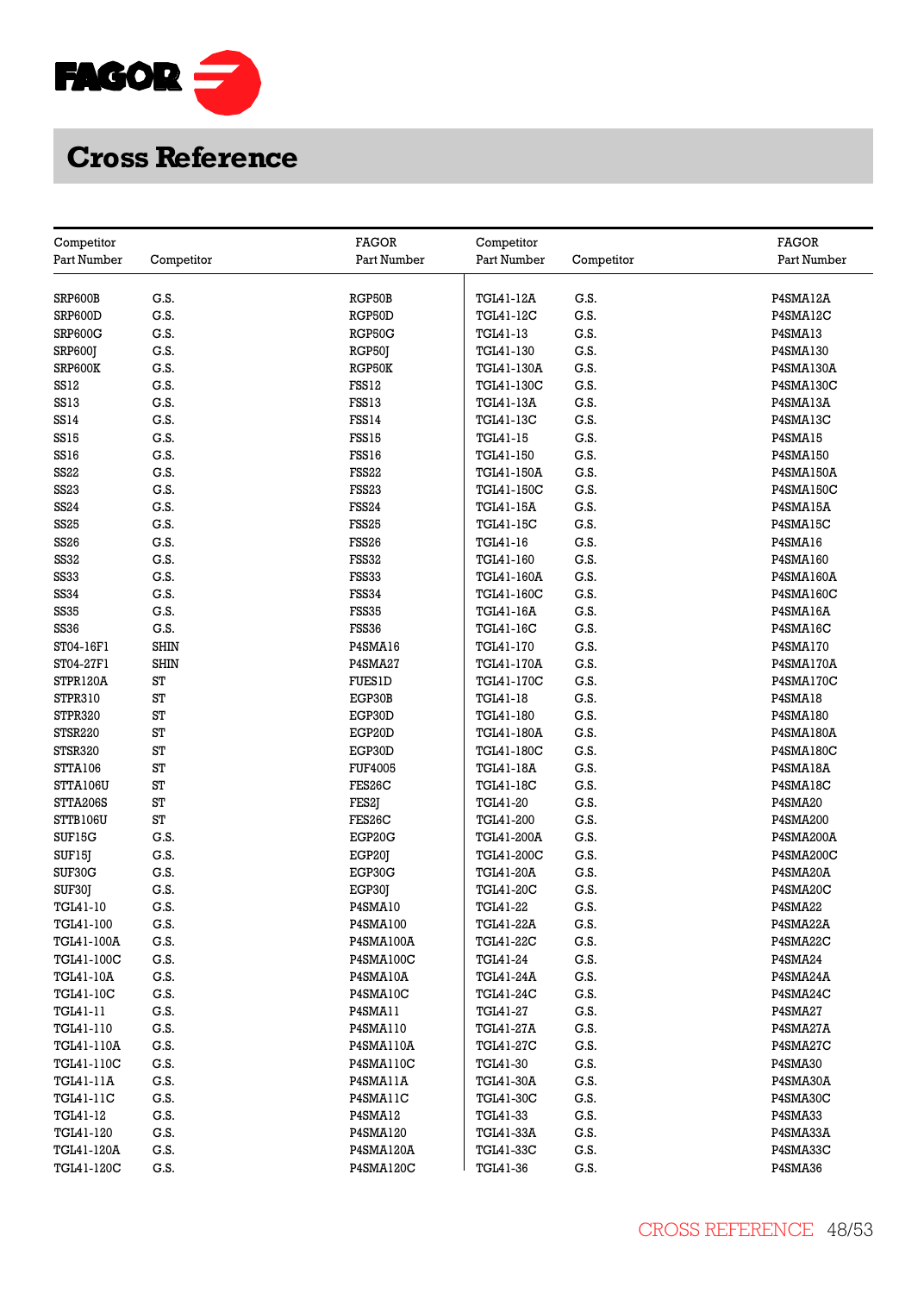

| Competitor        |            | <b>FAGOR</b>     | Competitor         |            | <b>FAGOR</b>     |
|-------------------|------------|------------------|--------------------|------------|------------------|
| Part Number       | Competitor | Part Number      | Part Number        | Competitor | Part Number      |
|                   |            |                  |                    |            |                  |
| <b>TGL41-36A</b>  | G.S.       | P4SMA36A         | <b>TMPG06-13A</b>  | G.S.       | BZW04-11         |
| TGL41-36C         | G.S.       | P4SMA36C         | <b>TMPG06-15</b>   | G.S.       | BZW04-13         |
| TGL41-39          | G.S.       | P4SMA39          | TMPG06-15A         | G.S.       | BZW04-13         |
| <b>TGL41-39A</b>  | G.S.       | P4SMA39A         | <b>TMPG06-16</b>   | G.S.       | BZW04-14         |
| TGL41-39C         | G.S.       | P4SMA39C         | <b>TMPG06-16A</b>  | G.S.       | BZW04-14         |
| TGL41-43          | G.S.       | P4SMA43          | <b>TMPG06-18</b>   | G.S.       | <b>BZW04-15</b>  |
| <b>TGL41-43A</b>  | G.S.       | P4SMA43A         | <b>TMPG06-18A</b>  | G.S.       | BZW04-15         |
| TGL41-43C         | G.S.       | P4SMA43C         | <b>TMPG06-20</b>   | G.S.       | BZW04-17         |
| TGL41-47          | G.S.       | P4SMA47          | <b>TMPG06-20A</b>  | G.S.       | BZW04-17         |
| <b>TGL41-47A</b>  | G.S.       | P4SMA47A         | <b>TMPG06-22</b>   | G.S.       | BZW04-19         |
| <b>TGL41-47C</b>  | G.S.       | P4SMA47C         | <b>TMPG06-22A</b>  | G.S.       | BZW04-19         |
| TGL41-51          | G.S.       | <b>P4SMA51</b>   | <b>TMPG06-24</b>   | G.S.       | <b>BZW04-20</b>  |
| <b>TGL41-51A</b>  | G.S.       | P4SMA51A         | <b>TMPG06-24A</b>  | G.S.       | <b>BZW04-20</b>  |
| TGL41-51C         | G.S.       | P4SMA51C         | <b>TMPG06-27</b>   | G.S.       | BZW04-23         |
| TGL41-56          | G.S.       | P4SMA56          | <b>TMPG06-27A</b>  | G.S.       | BZW04-23         |
| <b>TGL41-56A</b>  | G.S.       | P4SMA56A         | <b>TMPG06-30</b>   | G.S.       | BZW04-26         |
| <b>TGL41-56C</b>  | G.S.       | P4SMA56C         | <b>TMPG06-30A</b>  | G.S.       | BZW04-26         |
| TGL41-6.8         | G.S.       | P4SMA6V8         | <b>TMPG06-33</b>   | G.S.       | <b>BZW04-28</b>  |
| TGL41-6.8A        | G.S.       | P4SMA6V8A        | <b>TMPG06-33A</b>  | G.S.       | <b>BZW04-28</b>  |
| TGL41-6.8C        | G.S.       | P4SMA6V8C        | <b>TMPG06-36</b>   | G.S.       | BZW04-31         |
| TGL41-62          | G.S.       | P4SMA62          | <b>TMPG06-36A</b>  | G.S.       | BZW04-31         |
| <b>TGL41-62A</b>  | G.S.       | P4SMA62A         | <b>TMPG06-39</b>   | G.S.       | BZW04-33         |
| <b>TGL41-62C</b>  | G.S.       | P4SMA62C         | <b>TMPG06-39A</b>  | G.S.       | BZW04-33         |
| TGL41-68          | G.S.       | P4SMA68          | <b>TMPG06-43</b>   | G.S.       | <b>BZW04-37</b>  |
| <b>TGL41-68A</b>  | G.S.       | P4SMA68A         | <b>TMPG06-43A</b>  | G.S.       | BZW04-37         |
| <b>TGL41-68C</b>  | G.S.       | P4SMA68C         | TMPG06-6.8         | G.S.       | <b>BZW04-5V8</b> |
| TGL41-7.5         | G.S.       | P4SMA7V5         | TMPG06-6.8A        | G.S.       | <b>BZW04-5V8</b> |
| TGL41-7.5A        | G.S.       | P4SMA7V5A        | TMPG06-7.5         | G.S.       | BZW04-6V4        |
| TGL41-7.5C        | G.S.       | P4SMA7V5C        | TMPG06-7.5A        | G.S.       | BZW04-6V4        |
| TGL41-75          | G.S.       | P4SMA75          | <b>TMPG06-8.2</b>  | G.S.       | <b>BZW04-7V0</b> |
| <b>TGL41-75A</b>  | G.S.       | P4SMA75A         | <b>TMPG06-8.2A</b> | G.S.       | <b>BZW04-7V0</b> |
| <b>TGL41-75C</b>  | G.S.       | P4SMA75C         | TMPG06-9.1         | G.S.       | <b>BZW04-7V8</b> |
| TGL41-8.2         | G.S.       | P4SMA8V2         | TMPG06-9.1A        | G.S.       | <b>BZW04-7V8</b> |
| TGL41-8.2A        | G.S.       | P4SMA8V2A        | TPSMA10            | G.S.       | P4SMA10          |
| TGL41-8.2C        | G.S.       | P4SMA8V2C        | TPSMA10A           | G.S.       | P4SMA10A         |
| <b>TGL41-82</b>   | G.S.       | P4SMA82          | TPSMA11            | G.S.       | P4SMA11          |
| <b>TGL41-82A</b>  | G.S.       | P4SMA82A         | TPSMA11A           | G.S.       | P4SMA11A         |
| <b>TGL41-82C</b>  | G.S.       | P4SMA82C         | TPSMA12            | G.S.       | P4SMA12          |
| TGL41-9.1         | G.S.       | P4SMA9V1         | TPSMA12A           | G.S.       | P4SMA12A         |
| TGL41-9.1A        | G.S.       | P4SMA9V1A        | TPSMA13            | G.S.       | P4SMA13          |
| TGL41-9.1C        | G.S.       | P4SMA9V1C        | TPSMA13A           | G.S.       | P4SMA13A         |
| TGL41-91          | G.S.       | P4SMA91          | TPSMA15            | G.S.       | P4SMA15          |
| TGL41-91A         | G.S.       | P4SMA91A         | TPSMA15A           | G.S.       | P4SMA15A         |
| TGL41-91C         | G.S.       | P4SMA91C         | TPSMA16            | G.S.       | P4SMA16          |
| <b>TMPG06-10</b>  | G.S.       | <b>BZW04-8V5</b> | TPSMA16A           | G.S.       | P4SMA16A         |
| <b>TMPG06-10A</b> | G.S.       | <b>BZW04-8V5</b> | TPSMA18            | G.S.       | P4SMA18          |
| <b>TMPG06-11</b>  | G.S.       | BZW04-9V4        | TPSMA18A           | G.S.       | P4SMA18A         |
| <b>TMPG06-11A</b> | G.S.       | BZW04-9V4        | TPSMA20            | G.S.       | <b>P4SMA20</b>   |
| <b>TMPG06-12</b>  | G.S.       | BZW04-10         | TPSMA20A           | G.S.       | P4SMA20A         |
| <b>TMPG06-12A</b> | G.S.       | BZW04-10         | TPSMA22            | G.S.       | P4SMA22          |
| <b>TMPG06-13</b>  | G.S.       | BZW04-11         | TPSMA22A           | G.S.       | P4SMA22A         |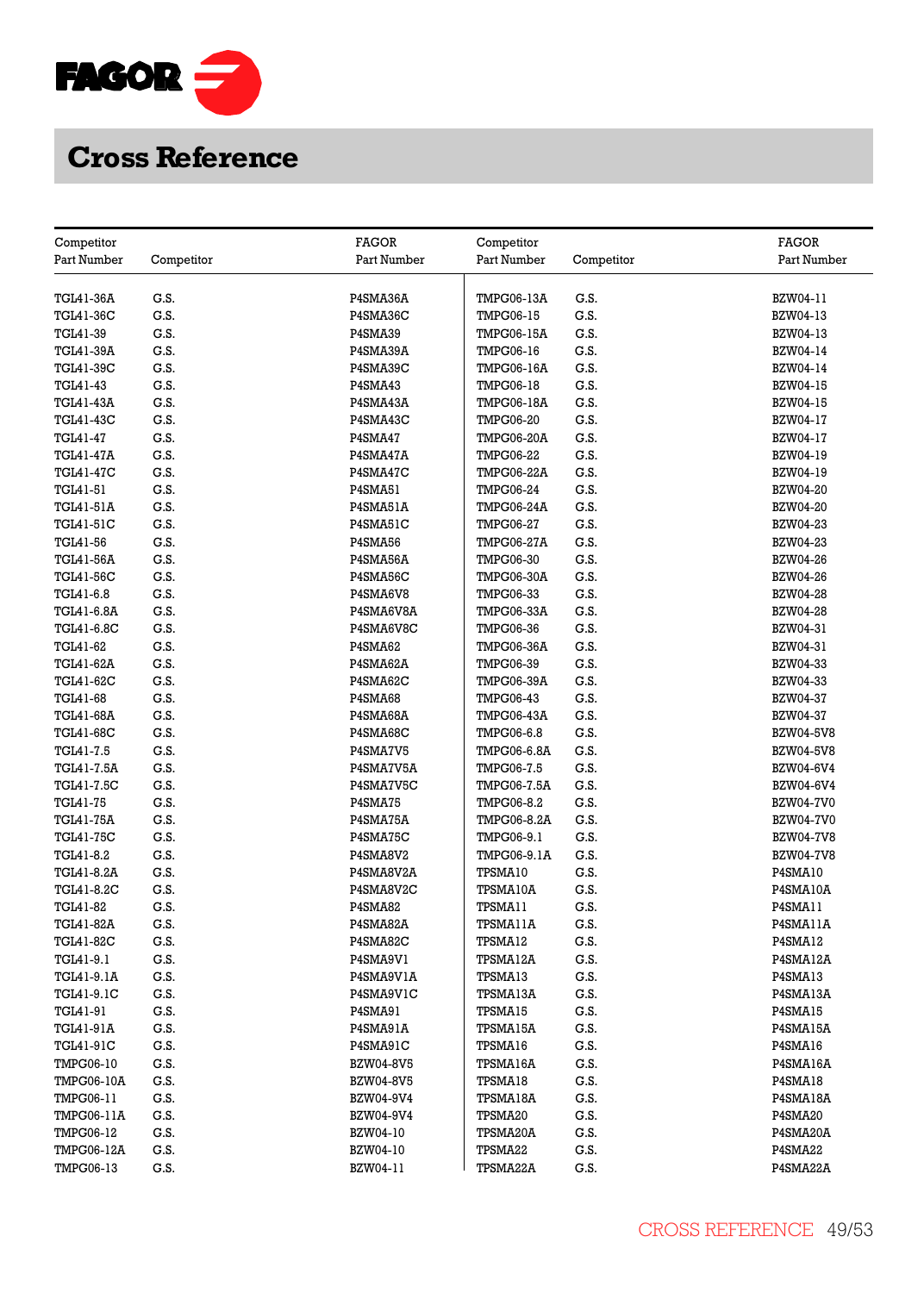

| Competitor      |            | <b>FAGOR</b> | Competitor  |            | <b>FAGOR</b> |
|-----------------|------------|--------------|-------------|------------|--------------|
| Part Number     | Competitor | Part Number  | Part Number | Competitor | Part Number  |
|                 |            |              |             |            |              |
| TPSMA24         | G.S.       | P4SMA24      | TPSMB39A    | G.S.       | P6SMB39A     |
| TPSMA24A        | G.S.       | P4SMA24A     | TPSMB43     | G.S.       | P6SMB43      |
| <b>TPSMA27</b>  | G.S.       | P4SMA27      | TPSMB43A    | G.S.       | P6SMB43A     |
| TPSMA27A        | G.S.       | P4SMA27A     | TPSMB6.8    | G.S.       | P6SMB6V8     |
| TPSMA30         | G.S.       | P4SMA30      | TPSMB6.8A   | G.S.       | P6SMB6V8A    |
| TPSMA30A        | G.S.       | P4SMA30A     | TPSMB7.5    | G.S.       | P6SMB7V5     |
| <b>TPSMA33</b>  | G.S.       | P4SMA33      | TPSMB7.5A   | G.S.       | P6SMB7V5A    |
| TPSMA33A        | G.S.       | P4SMA33A     | TPSMB8.2    | G.S.       | P6SMB8V2     |
| TPSMA36         | G.S.       | P4SMA36      | TPSMB8.2A   | G.S.       | P6SMB8V2A    |
| <b>TPSMA36A</b> | G.S.       | P4SMA36A     | TPSMB9.1    | G.S.       | P6SMB9V1     |
| TPSMA39         | G.S.       | P4SMA39      | TPSMB9.1A   | G.S.       | P6SMB9V1A    |
| TPSMA39A        | G.S.       | P4SMA39A     | TPSMC10     | G.S.       | 1.5SMC10     |
| TPSMA43         | G.S.       | P4SMA43      | TPSMC10A    | G.S.       | 1.5SMC10A    |
| TPSMA43A        | G.S.       | P4SMA43A     | TPSMC11     | G.S.       | 1.5SMC11     |
| TPSMA6.8        | G.S.       | P4SMA6V8     | TPSMC11A    | G.S.       | 1.5SMC11A    |
| TPSMA6.8A       | G.S.       | P4SMA6V8A    | TPSMC12     | G.S.       | 1.5SMC12     |
| TPSMA7.5        | G.S.       | P4SMA7V5     | TPSMC12A    | G.S.       | 1.5SMC12A    |
| TPSMA7.5A       | G.S.       | P4SMA7V5A    | TPSMC13     | G.S.       | 1.5SMC13     |
| TPSMA8.2        | G.S.       | P4SMA8V2     | TPSMC13A    | G.S.       | 1.5SMC13A    |
| TPSMA8.2A       | G.S.       | P4SMA8V2A    | TPSMC15     | G.S.       | 1.5SMC15     |
| TPSMA9.1        | G.S.       | P4SMA9V1     | TPSMC15A    | G.S.       | 1.5SMC15A    |
| TPSMA9.1A       | G.S.       | P4SMA9V1A    | TPSMC16     | G.S.       | 1.5SMC16     |
| TPSMB10         | G.S.       | P6SMB10      | TPSMC16A    | G.S.       | 1.5SMC16A    |
| TPSMB10A        | G.S.       | P6SMB10A     | TPSMC18     | G.S.       | 1.5SMC18     |
| TPSMB11         | G.S.       | P6SMB11      | TPSMC18A    | G.S.       | 1.5SMC18A    |
| TPSMB11A        | G.S.       | P6SMB11A     | TPSMC20     | G.S.       | 1.5SMC20     |
| TPSMB12         | G.S.       | P6SMB12      | TPSMC20A    | G.S.       | 1.5SMC20A    |
| TPSMB12A        | G.S.       | P6SMB12A     | TPSMC22     | G.S.       | 1.5SMC22     |
| TPSMB13         | G.S.       | P6SMB13      | TPSMC22A    | G.S.       | 1.5SMC22A    |
| TPSMB13A        | G.S.       | P6SMB13A     | TPSMC24     | G.S.       | 1.5SMC24     |
| TPSMB15         | G.S.       | P6SMB15      | TPSMC24A    | G.S.       | 1.5SMC24A    |
| TPSMB15A        | G.S.       | P6SMB15A     | TPSMC27     | G.S.       | 1.5SMC27     |
| TPSMB16         | G.S.       | P6SMB16      | TPSMC27A    | G.S.       | 1.5SMC27A    |
| TPSMB16A        | G.S.       | P6SMB16A     | TPSMC30     | G.S.       | 1.5SMC30     |
| TPSMB18         | G.S.       | P6SMB18      | TPSMC30A    | G.S.       | 1.5SMC30A    |
| TPSMB18A        | G.S.       | P6SMB18A     | TPSMC33     | G.S.       | 1.5SMC33     |
| TPSMB20         | G.S.       | P6SMB20      | TPSMC33A    | G.S.       | 1.5SMC33A    |
| TPSMB20A        | G.S.       | P6SMB20A     | TPSMC36     | G.S.       | 1.5SMC36     |
| TPSMB22         | G.S.       | P6SMB22      | TPSMC36A    | G.S.       | 1.5SMC36A    |
| TPSMB22A        | G.S.       | P6SMB22A     | TPSMC39     | G.S.       | 1.5SMC39     |
| TPSMB24         | G.S.       | P6SMB24      | TPSMC39A    | G.S.       | 1.5SMC39A    |
| TPSMB24A        | G.S.       | P6SMB24A     | TPSMC43     | G.S.       | 1.5SMC43     |
| <b>TPSMB27</b>  | G.S.       | P6SMB27      | TPSMC43A    | G.S.       | 1.5SMC43A    |
| TPSMB27A        | G.S.       | P6SMB27A     | TPSMC6.8    | G.S.       | 1.5SMC6V8    |
| TPSMB30         | G.S.       | P6SMB30      | TPSMC6.8A   | G.S.       | 1.5SMC6V8A   |
| TPSMB30A        | G.S.       | P6SMB30A     | TPSMC7.5    | G.S.       | 1.5SMC7V5    |
| TPSMB33         | G.S.       | P6SMB33      | TPSMC7.5A   | G.S.       | 1.5SMC7V5A   |
| TPSMB33A        | G.S.       | P6SMB33A     | TPSMC8.2    | G.S.       | 1.5SMC8V2    |
| TPSMB36         | G.S.       | P6SMB36      | TPSMC8.2A   | G.S.       | 1.5SMC8V2A   |
| TPSMB36A        | G.S.       | P6SMB36A     | TPSMC9.1    | G.S.       | 1.5SMC9V1    |
| TPSMB39         | G.S.       | P6SMB39      | TPSMC9.1A   | G.S.       | 1.5SMC9V1A   |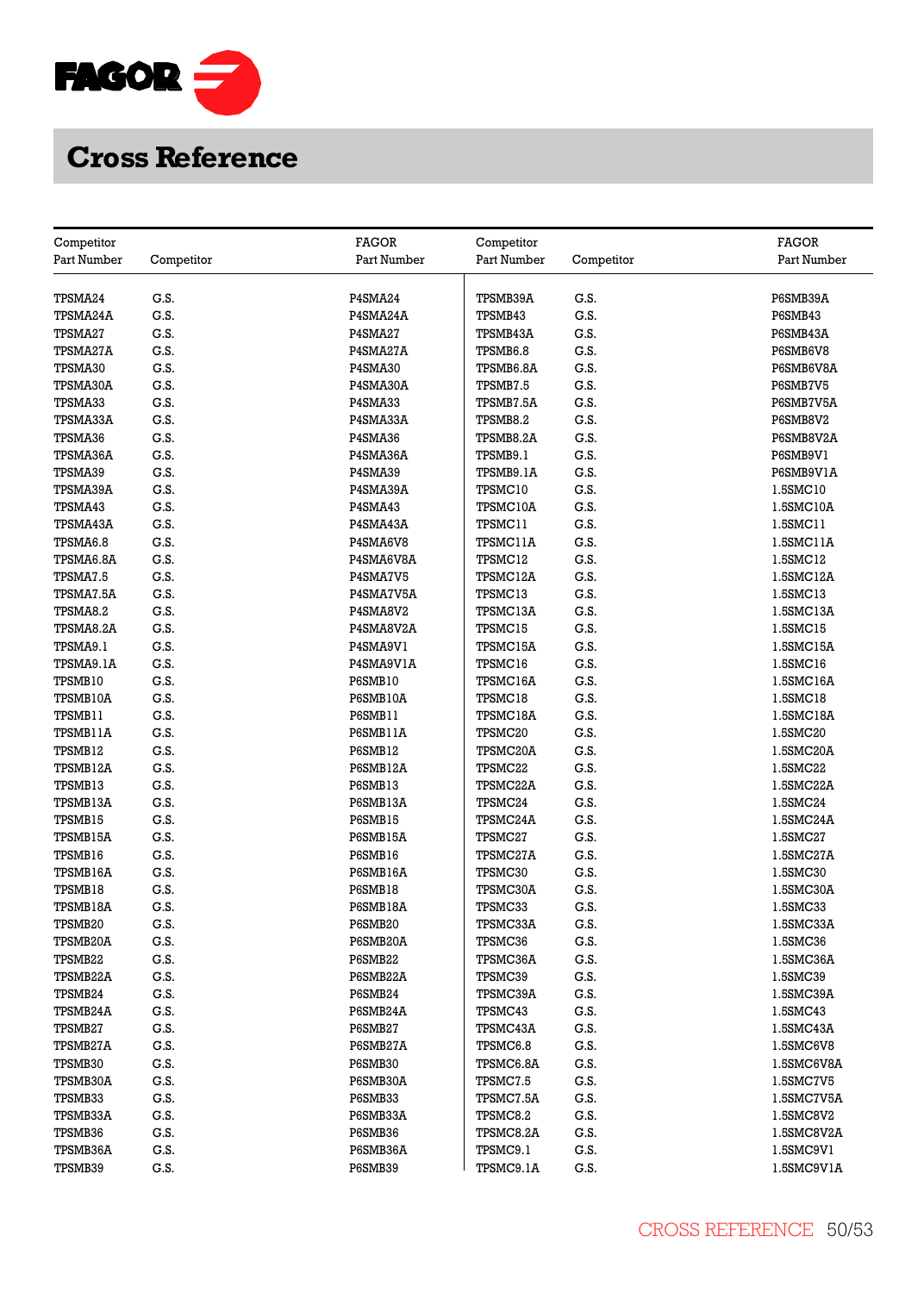

| Competitor               |                            | <b>FAGOR</b>                     | Competitor           |              | <b>FAGOR</b>                             |
|--------------------------|----------------------------|----------------------------------|----------------------|--------------|------------------------------------------|
| Part Number              | Competitor                 | Part Number                      | Part Number          | Competitor   | Part Number                              |
|                          |                            |                                  |                      |              |                                          |
| TSMA10                   | G.S.                       | P4SMA10                          | UGIA                 | G.S.         | EGP10A                                   |
| TSMA11                   | G.S.                       | P4SMA11                          | UGIB                 | G.S.         | EGP10B                                   |
| TSMA12                   | G.S.                       | P4SMA12                          | UGIC                 | G.S.         | EGP10D                                   |
| TSMA13                   | G.S.                       | P4SMA13                          | UGID                 | G.S.         | EGP10D                                   |
| TSMA15                   | G.S.                       | P4SMA15                          | UG2A                 | G.S.         | EGP20A                                   |
| TSMA16                   | G.S.                       | P4SMA16                          | UG2B                 | G.S.         | EGP20B                                   |
| TSMA18                   | G.S.                       | P4SMA18                          | UG2C                 | G.S.         | EGP20D                                   |
| TSMA20                   | G.S.                       | P4SMA20                          | UG2D                 | G.S.         | EGP20D                                   |
| TSMA22                   | G.S.                       | P4SMA22                          | UG4A                 | G.S.         | EGP50A                                   |
| TSMA24                   | G.S.                       | P4SMA24                          | UG4B                 | G.S.         | EGP50B                                   |
| TSMA27                   | G.S.                       | P4SMA27                          | UG4C                 | G.S.         | EGP50D                                   |
| TSMA30                   | G.S.                       | P4SMA30                          | UG4D                 | G.S.         | EGP50D                                   |
| TSMA33                   | G.S.                       | P4SMA33                          | URIK                 | G.S.         | BYV26D                                   |
| TSMA36                   | G.S.                       | P4SMA36                          | URIM                 | G.S.         | BYV26E                                   |
| TSMA39                   | G.S.                       | P4SMA39                          | USIA                 | G.S.         | <b>FES1A</b>                             |
| TSMA43                   | G.S.                       | P4SMA43                          | US1B                 | G.S.         | <b>FES1B</b>                             |
| TSMA47                   | G.S.                       | P4SMA47                          | <b>US1D</b>          | G.S.         | <b>FES1D</b>                             |
| TSMA51                   | G.S.                       | P4SMA51                          | <b>US1G</b>          | G.S.         | FES1G                                    |
| TSMA56                   | G.S.                       | P4SMA56                          |                      | G.S.         |                                          |
| TSMA6.8                  | G.S.                       | P4SMA6V8                         | USlJ<br><b>W005G</b> | G.S.         | FUFIJ<br>W005F                           |
| TSMA7.5                  | G.S.                       | P4SMA7V5                         | W01G                 | G.S.         | W01F                                     |
| TSMA8.2                  | G.S.                       | P4SMA8V2                         | W02G                 | G.S.         | W02F                                     |
|                          |                            |                                  |                      |              |                                          |
| TSMA9.1<br><b>U4SB20</b> | G.S.<br><b>SHIN</b>        | P4SMA9V1<br>FBI4D7M1             | W04G<br>W06G         | G.S.<br>G.S. | W04F<br>W06F                             |
| <b>U4SB60</b>            | <b>SHIN</b>                |                                  | W08G                 | G.S.         |                                          |
|                          |                            | FBI4J7M1                         |                      |              | W08F                                     |
| <b>U4SBA20</b>           | <b>SHIN</b><br><b>SHIN</b> | FBI4D7M1                         | W10G                 | G.S.<br>G.S. | W10F                                     |
| <b>U4SBA60</b>           | <b>SHIN</b>                | FBI4J7M1                         | Z4KE100              | G.S.         | BZX85C100GP                              |
| <b>U6SB20</b>            |                            | FBI6D1M1                         | Z4KE100A             |              | <b>BZX85C100GP</b>                       |
| <b>U6SB60</b>            | <b>SHIN</b>                | FBI6J1M1                         | Z4KE110              | G.S.         | BZX85C110GP                              |
| <b>U6SBA20</b>           | <b>SHIN</b><br><b>SHIN</b> | FBI6D1M1                         | Z4KE110A<br>Z4KE120  | G.S.         | <b>BZX85C110GP</b>                       |
| U6SBA60                  |                            | FBI6J1M1                         |                      | G.S.<br>G.S. | <b>BZX85C120GP</b>                       |
| UF4001                   | G.S.<br>G.S.               | FUF4001                          | Z4KE120A             |              | <b>BZX85C120GP</b>                       |
| UF4002<br>UF4003         | G.S.                       | <b>FUF4002</b>                   | Z4KE130              | G.S.<br>G.S. | BZX85C130GP                              |
|                          |                            | <b>FUF4003</b>                   | Z4KE130A             | G.S.         | <b>BZX85C130GP</b>                       |
| UF4004                   | G.S.<br>G.S.               | <b>FUF4004</b>                   | Z4KE150<br>Z4KE150A  | G.S.         | <b>BZX85C150GP</b>                       |
| UF4005<br>UF4006         | G.S.                       | <b>FUF4005</b><br><b>FUF4006</b> | Z4KE160              | G.S.         | <b>BZX85C150GP</b><br><b>BZX85C160GP</b> |
|                          |                            |                                  |                      | G.S.         |                                          |
| <b>UF4007</b>            | G.S.<br>G.S.               | <b>FUF4007</b>                   | Z4KE160A             | G.S.         | <b>BZX85C160GP</b>                       |
| UF5400                   | G.S.                       | <b>FUF5400</b>                   | Z4KE180              | G.S.         | <b>BZX85C180GP</b>                       |
| UF5401                   |                            | FUF5401                          | Z4KE180A             |              | BZX85C180GP                              |
| UF5402                   | G.S.                       | <b>FUF5402</b>                   | Z4KE200              | G.S.         | <b>BZX85C200GP</b>                       |
| UF5403                   | G.S.                       | <b>FUF5404</b>                   | Z4KE200A             | G.S.         | <b>BZX85C200GP</b>                       |
| UF5404                   | G.S.                       | <b>FUF5404</b>                   | ZGL41-100            | G.S.         | Z1SMA100                                 |
| <b>UF5405</b>            | G.S.                       | <b>FUF5406</b>                   | ZGL41-100A           | G.S.         | Z1SMA100                                 |
| UF5406                   | G.S.                       | <b>FUF5406</b>                   | ZGL41-110            | G.S.         | Z1SMA110                                 |
| UF5407                   | G.S.                       | <b>FUF5407</b>                   | ZGL41-110A           | G.S.         | Z1SMA110                                 |
| <b>UF5408</b>            | G.S.                       | <b>FUF5408</b>                   | ZGL41-120            | G.S.         | Z1SMA120                                 |
| UG06A                    | G.S.                       | EGP08A                           | ZGL41-120A           | G.S.         | Z1SMA120                                 |
| UG06B                    | G.S.                       | EGP08B                           | ZGL41-130            | G.S.         | Z1SMA130                                 |
| UG06C                    | G.S.                       | EGP08D                           | ZGL41-130A           | G.S.         | Z1SMA130                                 |
| UG06D                    | G.S.                       | EGP08D                           | ZGL41-150            | G.S.         | Z1SMA150                                 |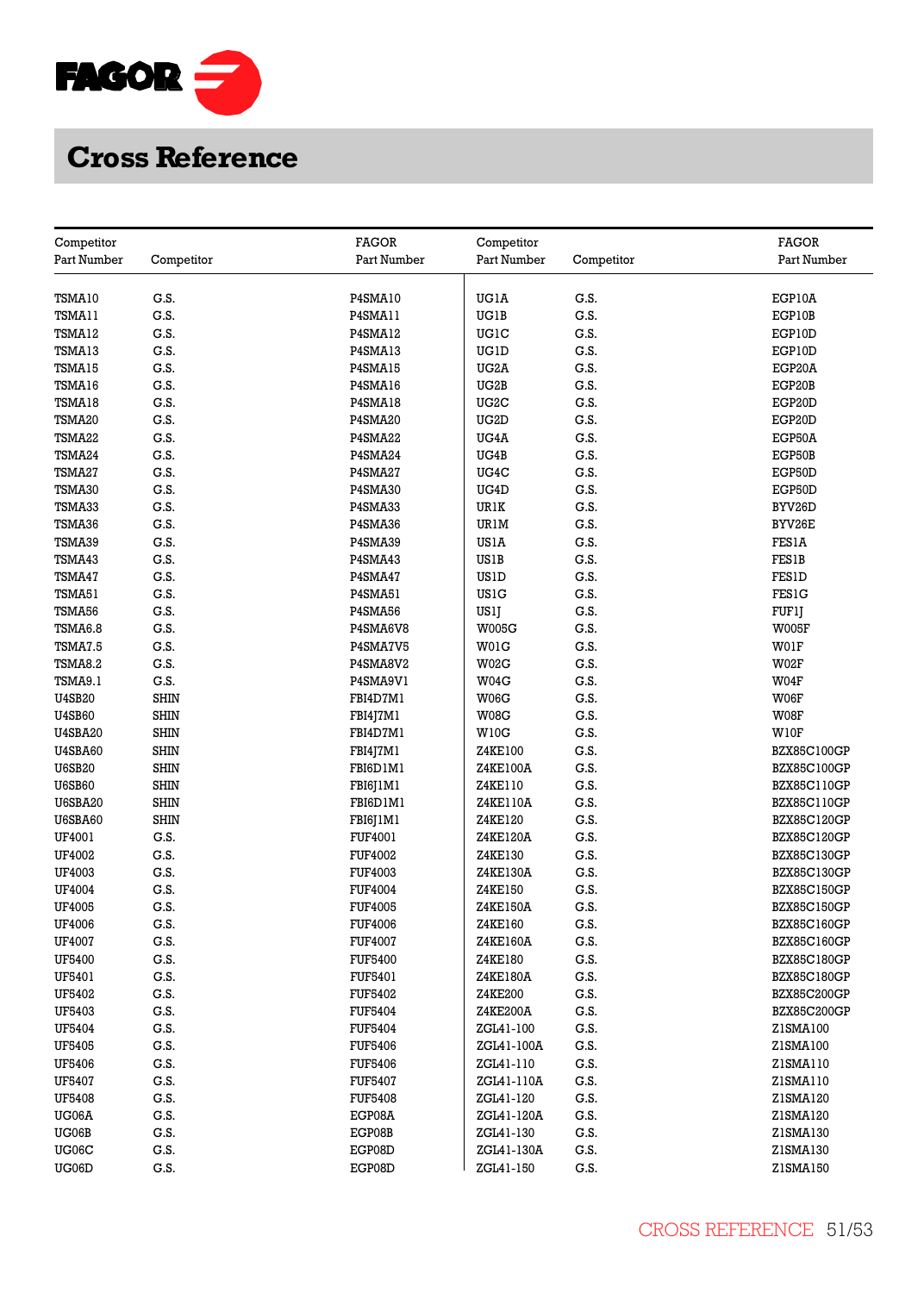

| Competitor        |            | <b>FAGOR</b>       | Competitor      |            | <b>FAGOR</b>        |
|-------------------|------------|--------------------|-----------------|------------|---------------------|
| Part Number       | Competitor | Part Number        | Part Number     | Competitor | Part Number         |
|                   |            |                    |                 |            |                     |
| ZGL41-150A        | G.S.       | Z1SMA150           | ZM4753          | G.S.       | Z1SMA36             |
| ZGL41-160         | G.S.       | Z1SMA160           | ZM4753A         | G.S.       | ZISMA36             |
| ZGL41-160A        | G.S.       | Z1SMA160           | ZM4754          | G.S.       | Z1SMA39             |
| ZGL41-180         | G.S.       | Z1SMA180           | ZM4754A         | G.S.       | Z1SMA39             |
| ZGL41-180A        | G.S.       | Z1SMA180           | ZM4755          | G.S.       | ZISMA43             |
| ZGL41-200         | G.S.       | Z1SMA200           | ZM4755A         | G.S.       | Z1SMA43             |
| ZGL41-200A        | G.S.       | Z1SMA200           | ZM4756          | G.S.       | Z1SMA47             |
| ZM4731            | G.S.       | ZISMA4V3           | ZM4756A         | G.S.       | Z1SMA47             |
| ZM4731A           | G.S.       | Z1SMA4V3           | ZM4757          | G.S.       | ZISMA51             |
| ZM4732            | G.S.       | ZISMA4V7           | ZM4757A         | G.S.       | ZISMA51             |
| ZM4732A           | G.S.       | ZISMA4V7           | ZM4758          | G.S.       | Z1SMA56             |
| ZM4733            | G.S.       | ZISMA5V1           | ZM4758A         | G.S.       | Z1SMA56             |
| ZM4733A           | G.S.       | ZISMA5VI           | ZM4759          | G.S.       | Z1SMA62             |
| ZM4734            | G.S.       | ZISMA5V6           | ZM4759A         | G.S.       | ZISMA62             |
| ZM4734A           | G.S.       | ZISMA5V6           | ZM4760          | G.S.       | Z1SMA68             |
| ZM4735            | G.S.       | Z1SMA6V2           | ZM4760A         | G.S.       | Z1SMA68             |
| ZM4735A           | G.S.       | ZISMA6V2           | ZM4761          | G.S.       | ZISMA75             |
| ZM4736            | G.S.       | Z1SMA6V8           | ZM4761A         | G.S.       | Z1SMA75             |
| ZM4736A           | G.S.       | Z1SMA6V8           | ZM4762          | G.S.       | Z1SMA82             |
| ZM4737            | G.S.       | ZISMA7V5           | ZM4762A         | G.S.       | Z1SMA82             |
| ZM4737A           | G.S.       | ZISMA7V5           | ZM4763          | G.S.       | ZISMA91             |
| ZM4738            | G.S.       | ZISMA8V2           | ZM4763A         | G.S.       | Z1SMA91             |
| ZM4738A           | G.S.       | ZISMA8V2           | ZM4764          | G.S.       | Z1SMA100            |
| ZM4739            | G.S.       | ZISMA9VI           | ZM4764A         | G.S.       | Z1SMA100            |
| ZM4739A           | G.S.       | ZISMA9VI           | ZMU100          | G.S.       | Z1SMA100            |
| ZM4740            | G.S.       | ZISMA10            | ZMU120          | G.S.       | Z1SMA120            |
| ZM4740A           | G.S.       | ZISMA10            | ZMU150          | G.S.       | Z1SMA150            |
| ZM4741            | G.S.       | ZISMA11            | ZMU180          | G.S.       | Z1SMA180            |
|                   | G.S.       |                    |                 | G.S.       |                     |
| ZM4741A<br>ZM4742 | G.S.       | ZISMA11<br>ZISMA12 | ZMY10<br>ZMY100 | G.S.       | ZISMA10<br>Z1SMA100 |
| ZM4742A           | G.S.       | ZISMA12            | ZMY11           | G.S.       | ZISMA11             |
|                   | G.S.       |                    |                 | G.S.       |                     |
| ZM4743<br>ZM4743A | G.S.       | ZISMA13<br>ZISMA13 | ZMY12<br>ZMY13  | G.S.       | ZISMA12<br>ZISMA13  |
| ZM4744            | G.S.       | ZISMA15            | ZMY15           | G.S.       |                     |
|                   | G.S.       | ZISMA15            | ZMY16           | G.S.       | ZISMA15<br>ZISMA16  |
| ZM4744A<br>ZM4745 | G.S.       | ZISMA16            |                 | G.S.       | ZISMA18             |
| ZM4745A           | G.S.       | ZISMA16            | ZMY18<br>ZMY20  | G.S.       | Z1SMA20             |
| ZM4746            | G.S.       | ZISMA18            | ZMY22           | G.S.       | Z1SMA22             |
| ZM4746A           | G.S.       | ZISMA18            | ZMY24           | G.S.       | Z1SMA24             |
| ZM4747            | G.S.       | Z1SMA20            | ZMY27           | G.S.       | Z1SMA27             |
| ZM4747A           | G.S.       | Z1SMA20            | ZMY3.9          | G.S.       | Z1SMA3V9            |
| ZM4748            | G.S.       | Z1SMA22            | ZMY30           | G.S.       | Z1SMA30             |
|                   | G.S.       | Z1SMA22            |                 | G.S.       | Z1SMA33             |
| ZM4748A           |            |                    | ZMY33           |            |                     |
| ZM4749            | G.S.       | Z1SMA24            | ZMY36           | G.S.       | Z1SMA36             |
| ZM4749A           | G.S.       | Z1SMA24            | ZMY39           | G.S.       | Z1SMA39             |
| ZM4750            | G.S.       | Z1SMA27            | ZMY4.3          | G.S.       | Z1SMA4V3            |
| ZM4750A           | G.S.       | Z1SMA27            | ZMY4.7          | G.S.       | Z1SMA4V7            |
| ZM4751            | G.S.       | Z1SMA30            | ZMY43           | G.S.       | Z1SMA43             |
| ZM4751A           | G.S.       | Z1SMA30            | ZMY47           | G.S.       | Z1SMA47             |
| ZM4752            | G.S.       | Z1SMA33            | ZMY5.1          | G.S.       | ZISMA5V1            |
| ZM4752A           | G.S.       | Z1SMA33            | ZMY5.6          | G.S.       | Z1SMA5V6            |